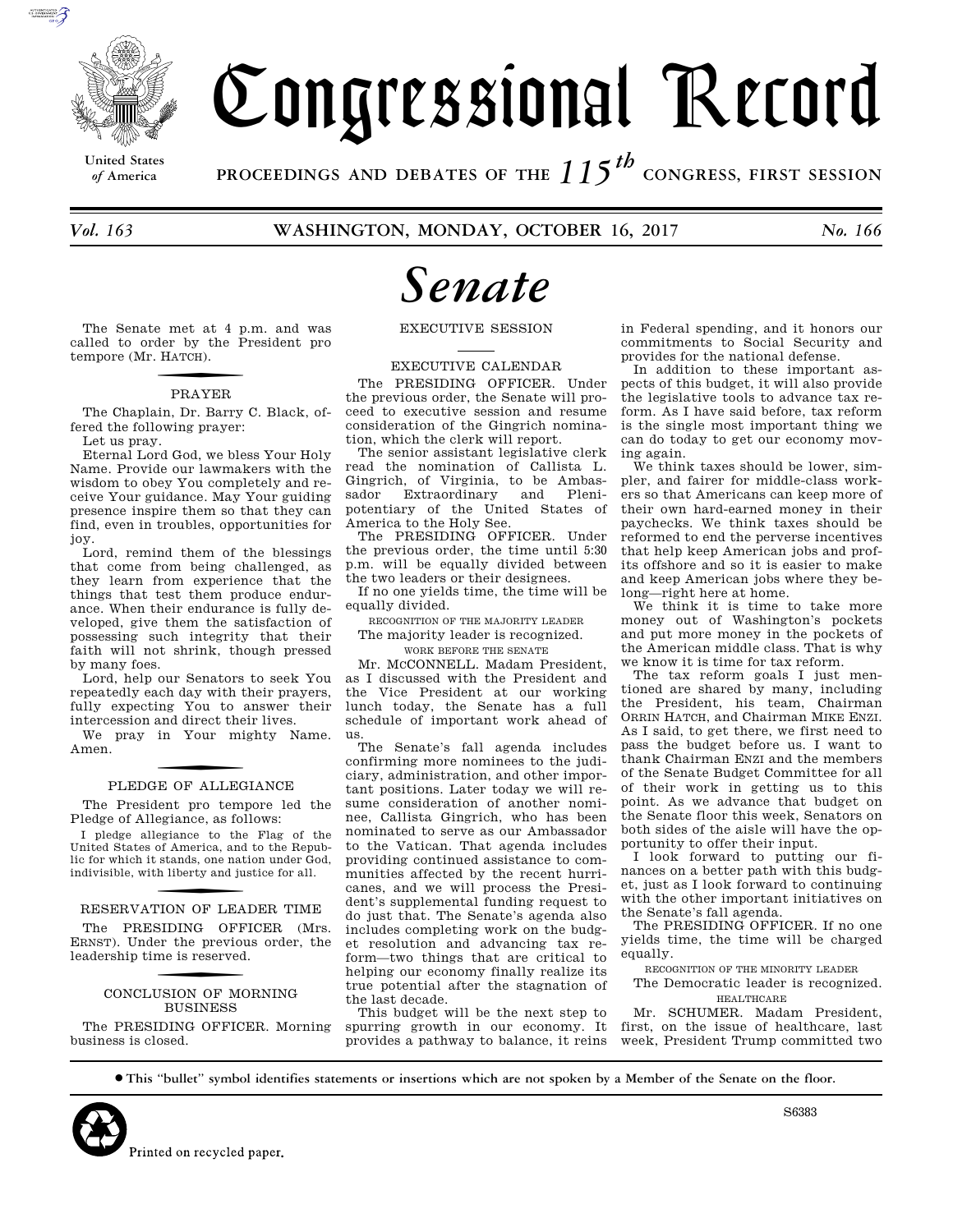acts of pointless sabotage of our Nation's healthcare system. He signed an Executive order that would give insurers more latitude to sell temporary, junk plans that are not only incredibly risky to the consumer but undermine the rest of the healthcare market by drawing healthy Americans out of the pool. Even worse, President Trump decided to stop the cost-sharing program, which reduces premiums, deductibles, and copays for 7 million Americans a year. There is literally no upside to the President's decision to end the costsharing program.

Because of the President's actions, premiums will go up between 20 and 25 percent, according to the CBO. Just today in Pennsylvania, we saw premiums rise by 30 percent as a direct result of the President's actions. Deductibles and out-of-pocket costs will go up by thousands of dollars. Deficits will rise by \$194 billion because the government will have to pay more in subsidies to make up for the lack of the cost-sharing program, and the marketplaces will become less stable because more people will go uninsured.

The Republican Governor of Nevada, Brian Sandoval, may have said it best:

It's going to hurt people. It's going to hurt kids. It's going to hurt families. It's going to hurt individuals. It's going to hurt people with mental health issues. It's going to hurt veterans. It's going to hurt everybody.

That is from Republican Governor Brian Sandoval.

Another point that the President should hear is that nearly 70 percent of the Americans who benefit from these cost-sharing payments live in States that Donald Trump won in the election.

Make no mistake about it—the President is deliberately undermining our healthcare system with these two actions. When premiums go up because of this action, the blame will fall on his shoulders.

There is a way out. The way out of all of this is for Congress to aggressively pursue a bipartisan healthcare bill that will take cost-sharing out of the President's hands by locking in the payments. For many months, Democrats have been pushing to stabilize the markets and to work toward a bipartisan agreement that would keep premiums down for millions of Americans. Senators ALEXANDER and MURRAY have been negotiating a package that would include cost-sharing as well as some provisions that the Republicans want. These negotiations began long before the President's decision to end costsharing last week. I am encouraged by the progress of the negotiations, and I am hopeful that we are nearing an agreement that makes clear that we have no intention of supporting the President's reckless efforts at sabotage.

If President Trump is now supportive of an agreement that stabilizes and improves the existing system under the Affordable Care Act, we certainly welcome the change of heart. We have

been asking for this for a long time. We hope that our colleagues on the other side of the aisle, in their realizing the damage the President has done, will join us in strengthening, not in sabotaging, the healthcare system.

TAX REFORM AND THE BUDGET

Madam President, now a word on the Republican tax plan.

This week, the Republican majority will likely move to pass a budget resolution that includes reconciliation instructions to increase the deficit by \$1.5 trillion. Amazingly, it also includes a total of \$1.5 trillion in cuts to Medicare and Medicaid. Cutting taxes on the wealthy to be paid for by cutting Medicare and Medicaid? How many Americans want that—Democrat, Republican, Independent, liberal, conservative? The GOP budget makes it as clear as day that the Republicans will try to pay for a massive tax cut for the wealthy by cutting Medicare and Medicaid. It is the same formula they used for TrumpCare—cutting healthcare to pay for tax cuts for the rich. The American people rose up against that plan, and it failed. This plan should fail for the same exact reason.

Now the White House is out with a new report today, which reads that a giant tax cut for big corporations will increase wages for middle-class Americans. President Trump complains about fake news. Well, this is fake math, and it is as bad as any of the socalled fake news the President has complained about. This is a deliberate manipulation of numbers and facts that, quite frankly, is appalling. History shows that tax cuts like these benefit the wealthy and the powerful to the exclusion of the middle class. History shows that corporations will use tax cuts for CEO bonuses, stock buybacks, and dividends rather than for increasing worker pay or creating new jobs.

In fact, none other than Goldman Sachs concluded that shareholders, not workers, ''typically get most of the benefits of tax cuts.'' This is not a liberal think tank or CHUCK SCHUMER talking; this is Goldman Sachs, which represents shareholders—a lot of them. The two authors of this plan, Gary Cohn and Steve Mnuchin, who are from Goldman Sachs, should heed what their former employer says. Even Goldman Sachs is saying that the Trump tax cuts will not create massive growth or new jobs or higher wages. In fact, another recent report by Goldman Sachs predicts only the most minor growth effects from this tax cut, not more than 0.1 or 0.2 percent.

As the President likes to point out, the stock market is at record highs, and companies are raking in unprecedented profits; yet wages have remained relatively flat. The companies are already flush with money—record profits. They are not creating jobs; they are enriching their shareholders and enhancing their CEOs' salaries with stock buybacks. It is proof posi-

tive that companies already have the cash reserves but do not use them to boost wages.

To assert the opposite, which is that giving corporations and the wealthy a tax cut leads to higher middle-class wages, belies the facts and the history, and it is a blatant attempt to fool Americans into thinking that the GOP plan would benefit them when in reality it is a sop to the rich. No wonder our Republican friends cannot talk about what the plan does—cuts taxes for the wealthy and powerful. They have to hide it and say that this is job growth. Those are fake numbers, and I would like my friends on this side of the aisle to admit that they believe in trickle-down economics, because that is what their plan is all about.

Rather than helping the biggest corporations avoid paying their fair share, tax reform ought to reward those companies that create jobs and raise wages here at home. Similarly, tax reform ought to directly benefit the middle class, but the Republican tax plan slashes a key middle-class deduction in the form of the State and local deductibility.

Now let's talk about Vice President PENCE. He is visiting Buffalo, NY—a city I love in my home State. Since Vice President PENCE is traveling to Buffalo, I thought that I would share some numbers about how the elimination of the State and local deduction affects western New York.

In Representative COLLINS' district, which stretches from East Buffalo toward Rochester, 29 percent of the residents claim the State and local deduction. They get an average deduction of \$12,125. In Representative HIGGINS' district, which is in the heart of Buffalo, 27 percent of the residents claim the State and local deduction, with an average deduction of \$12,083. In Representative REED's district, which is just south and east of Buffalo, 22 percent of the residents claim the State and local deduction, with an average deduction of \$11,716. Their constituents get clobbered, as do just about all New Yorkers and so many in the rest of the country, when you eliminate the State and local deductibility. It affects the middle class and the upper class. The State and local deduction elimination is a dagger to the heart, not just to Buffalo but to Rochester, Syracuse, Albany, and all of Upstate New York.

Will Vice President PENCE have the courage to answer questions about this deduction elimination? Will he tell middle-class New Yorkers that they are going to get a huge tax increase under this bill? When the Vice President arrives in Buffalo tomorrow, I hope he is prepared to explain why he wants to hike taxes on thousands of middle-class families in the Buffalo area, in the Rochester area, in the Syracuse area, and in the Albany area.

Eliminating the State and local deduction hurts the middle class, and it hammers the New York economy. Businesses, if they do not have this State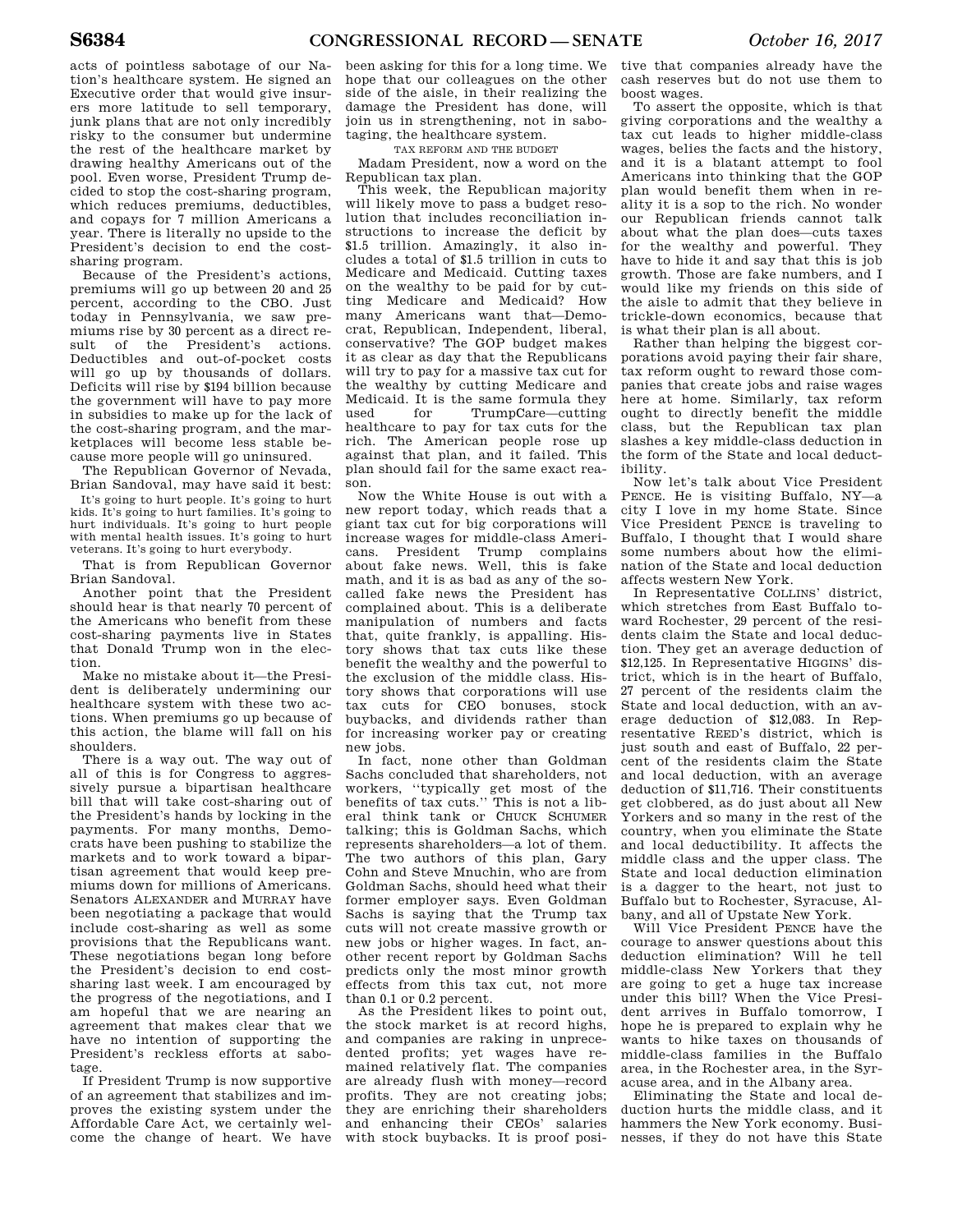and local deduction, are not likely to relocate in Buffalo or Rochester or Syracuse or Albany. It also hurts homeowners. Make no mistake about it—if we get rid of the State and local deduction, the values of homes will go down. That is why the realtors are so opposed to this elimination. It is not just true in New York or in California or in Connecticut or in New Jersey; it is true across the whole country.

As for my dear friend and chairman of the Finance Committee's State of Utah, because of the great charity of his people—and so many tithe—35 percent of the taxpayers will get a huge, huge increase in their taxes with the elimination of State and local deductibility. So many of them do not use the standard deduction because they are so charitable, but they are penalized for that charity.

Eliminating the State and local deduction, while slashing taxes for the wealthy and huge corporations, will hurt middle-class taxpayers.

Now there are some efforts to compromise State and local deductibility. They don't work. Some have proposed letting taxpayers make a choice between getting rid of the mortgage deduction and getting rid of the State and local deduction. That is like saying: Should I chop off my left hand or my right hand, Mr. Middle-Class Taxpayer?

Others have said: Let's limit it to people who earn below \$100,000. That still leaves lots of people at risk, particularly in high-priced areas like Long Island, and it doesn't reduce the deficit by much. It is estimated that a large percentage of the deficit will still go up.

It makes no sense to eliminate State and local deductibility. Vice President PENCE ought to go to western New York, but instead of going just to a small business—and we want to lower small business taxes—he should go to a middle-class family in Amherst or in Orchard Park or Tonawanda and tell them that he is there to raise their taxes.

### NOMINATION OF TOM MARINO

Madam President, I want to address the President's nominee to lead the Office of National Drug Control Policy, Representative MARINO.

An article in yesterday's Washington<br>Post described Representative described Representative MARINO's advocacy for a law that may have prevented the DEA, the Drug Enforcement Agency, from going after the worst practices of drug distributors. It is a profoundly troubling revelation about the man who has been tapped to lead the primary agency in our government that focuses on stopping the opioid crisis.

The opioid crisis was in part fueled by wholesale drug distributors sending millions of unnecessary pills into communities. As my friend Senator MANCHIN has pointed out, one company shipped 20 million doses of opioids to pharmacies in his State of West Virginia over a 5-year period. That in-

cluded 11 million doses sent to Mingo County, WV, where the population is 25,000. There were 11 million pills sent to a county of 25,000 people over a 5 year period. No wonder there is a crisis.

What the Washington Post revealed yesterday was that Representative MARINO worked to pass a bill in 2016 that made it ''virtually impossible for the DEA to freeze suspicious narcotic shipments.'' Confirming Representative MARINO as our Nation's drug czar would be like putting a wolf in charge of the henhouse.

The American people deserve someone totally committed to fighting the opioid crisis, not someone who has labored on behalf of the drug industry. So tonight I am calling on President Trump to withdraw the nomination of Representative MARINO for the ONDCP. We can do better. Senator MANCHIN has made such a call, and he is right. President Trump ought to withdraw Representative MARINO's nomination.

If the President presses forward with Representative MARINO, it will be another betrayal in a long line of betrayals on issues near and dear to rural America. The President's healthcare proposals would have put daggers into the heart of rural America, decimating Medicaid and rural hospitals. The President's tax plan lavishes the wealthy and the big corporations but does little for the working man or woman in rural America. The President promised several months ago to label the opioid crisis a national emergency, yet he still hasn't done it. He said this afternoon that he will finally do it next week. We will see.

By now, the idea that the President is sticking up for the forgotten man and woman in the forgotten parts of rural America should be dismissed. President Trump seems to have forgotten the forgotten parts of America, and his lack of action—we don't need talk; we need action—on the opioid crisis and his nomination of Representative MARINO is just another example.

### CALIFORNIA WILDFIRES

Madam President, over the weekend, several parts of California were swept by some of the most devastating wildfires the region has seen. At least 40 people have died, thousands of homes and businesses have been utterly destroyed, and at one point over 100,000 people were evacuated. As Gov. Jerry Brown said, ''This is truly one of the greatest, if not the greatest, tragedies that California has ever faced.''

Our thoughts are with everyone affected by these wildfires. We are enduringly grateful for the firefighters and all our first responders. And our response here in the Senate must be to send aid where aid is needed.

For our country, this has been a devastating few months of fires and floods. Hurricanes Harvey and Irma buffeted Texas, Louisiana, and Florida. Puerto Rico and the U.S. Virgin Islands are contending with a humanitarian crisis on an unprecedented scale in the wake

of Hurricane Maria. Our job is to speedily send aid, and I am hopeful that we can pass another supplemental aid package this week as well as another more comprehensive package later in the year.

I yield the floor.

The PRESIDING OFFICER. The majority whip is recognized.

### TAX REFORM AND THE BUDGET

Mr. CORNYN. Madam President, today I want to talk to you about time and how little of it we have to accomplish two incredibly important legislative priorities, one that is national in scope and potentially historic in impact. The first of those priorities is tax reform. We have a target date on the calendar, and now the clock is ticking. We have to get to work.

The budget resolution that we will consider this week sets November 13 as our deadline for the Finance Committee to report a bill, and of course the distinguished chairman of the Finance Committee, Senator HATCH, is on the floor, and that is a commitment I know he takes very seriously.

This bill, I hope, will broadly cut taxes on individuals and businesses alike and put more money in the pockets of working families across the country. What I like most about the plan I have seen so far is that it is bold. We are not trimming a little here and a tiny bit there. We are slashing rates, consolidating brackets, and eliminating pet credits and deductions. This is not JV tax reform. This is tax reform that is serious and based upon our commitment to get the economy growing again.

Two weeks ago, the House approved its version of the resolution, and the Senate Budget Committee reported out its version. Now the Senate will consider the committee's resolution in the coming days. Why do we need that budget resolution? How is this all going to work?

Well, these resolutions from each Chamber are the first step in passing pro-growth tax reform. They authorize the use of a tool called budget reconciliation. That means when the tax reform legislation is considered, it can't be stopped by less than a majority of the Senate. Of course, this isn't our first choice.

I wish our colleagues across the aisle, our Democratic friends, would join us in bipartisan tax reform, but passing a budget resolution in the Senate is a must because this is something we can hold in reserve if our friends across the aisle simply refuse to participate in the process of pro-growth tax reform. It is a key procedural step because we have to fundamentally change the Tax Code before the end of the year.

How well our economy does next year, how many jobs are created, and how much investment occurs here in the United States will depend largely upon our success in passing pro-growth tax reform this year. The clock is ticking, and we have to act with dispatch and with determination.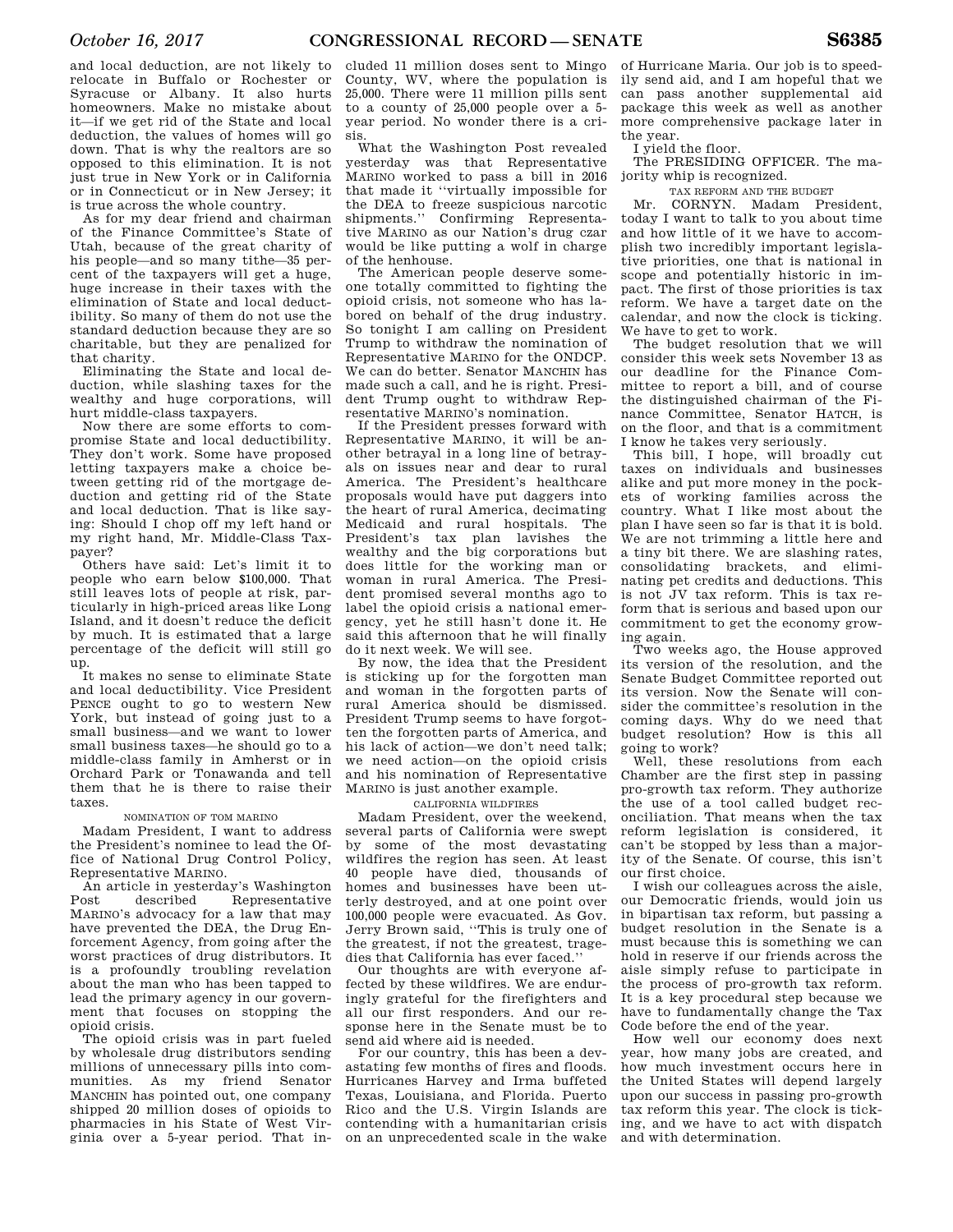As the President said last week in Pennsylvania, ''we want lower taxes, bigger paychecks, and more jobs for . . . American workers.'' He is absolutely right. Lower taxes, bigger paychecks, and more jobs are the things we all ought to want, and they are worth the fight.

Under this administration we are already seeing results. The economy is bouncing back. Unemployment is at a 16-year low. Wages are rising and the stock market is soaring. The slumbering giant, which is the U.S. economy, is now slowly awakening. Our economy reached more than 3.1 percent growth last quarter. Confidence, as the President stressed in Pennsylvania, is back when it comes to our economy and our future, but that confidence will not last long if we let this opportunity pass.

We have to find ways to get companies to stay in America, to expand, and to hire in America. We have to find ways to take the money out of Washington's pocket and put it back into the pockets of those who earned the money in the first place—American families.

We have to find ways to simplify the Tax Code, which, let's remember, hits families multiple times each year by taking their earnings, by stealing their time through compliance, and by trying their patience with complexity. Each tax return feels like three.

I find it appalling that a majority of taxpayers are forced to pay someone else to do their taxes for them because they simply don't have the time or expertise to do it themselves.

The unified framework released a few weeks ago will help. It calls for collapsing seven separate tax brackets down to three. That is what I call simplification. It expands the zero bracket so that if you are a married couple earning less than \$24,000 a year, you will pay zero income taxes. It enhances the child tax credit. It repeals the death tax and special interest tax breaks, and it reduces the uncompetitive corporate tax rate to 20 percent and cuts tax rates for small businesses to the lowest level in more than 80 years. So let's make this happen before time runs out.

### HURRICANE RECOVERY EFFORT

Madam President, the other item I can't stop thinking about is one that has taken a great toll on my State and our region of the country, and that is Hurricane Harvey, the most extreme rain event in the history of the United States. Literally 50 inches of rain fell in 5 days in the Houston area.

Last week, I saw images of the Texas World Speedway, a racecar track at College Station that is being used as a processing lot. Here is a picture of that.

At its peak, tens of thousands of cars were parked there, awaiting damage assessments by insurance companies. A sea of them had filled the entire speedway, as can be seen on this chart, and it was starting to spill into sur-

rounding areas, too—cars in all directions, as far as the eye could see.

How could Hurricane Harvey damage so many cars? Well, cars these days the newer ones—are basically computers on wheels, and when they get wet in an extreme flooding event like this, they essentially become a total loss, like these cars at the Texas World Speedway. It is an amazing picture. All the cars there, mind you, represent only a tiny percentage of all the vehicles damaged in the storm. Some of the estimates I have heard are that as high as one-half million personal vehicles were damaged and even totaled.

The speedway is just one of the images that continue to keep me up at night. How are my constituents, these Texans, going to get to work? How are they going to take their kids to school? When will their car and their house be ready so they can live in their home? When will their highways and driveways be fixed? What is being done to ensure that history doesn't repeat itself when, year after year, many parts of the Harris County-Houston area are flooded because many of the important Corps of Engineer projects have not been started, much less completed, which would have diverted the rain and saved many of these homes and many of these cars.

Last Thursday, the House passed a \$36.5 billion hurricane and wildfire relief bill. The vote sends the measure over to the Senate, and I look forward to debating the supplemental appropriation in the days ahead.

The House's emergency measure is intended to replenish the Federal Management Agency's nearly depleted coffers with \$18.7 billion to the Disaster Relief Fund. If we don't act soon, I am told, FEMA could run out of money as early as October 23.

The House bill will also address the National Flood Insurance Program by forgiving \$16 billion of its debt and allowing it to pay more claims for property owners in Texas, Florida, Puerto Rico, and the Virgin Islands.

Nevertheless, I must say I am more than a little bit disappointed by this piece of legislation. I share the frustrations of Gov. Greg Abbott and Members of the Houston area congressional delegation, who have pointed out that this bill doesn't come close to fulfilling the very reasonable requests that have been made to rebuild and recover from Hurricane Harvey. Texas needs more, and the State deserves it, too, after all it has gone through. We are not going to throw up our hands and relent. We are going to keep on pushing.

I appreciate the assurances from Speaker PAUL RYAN and the administration that Texas will get what it needs to rebuild the homes and businesses lost in the hurricane and the funding that it needs to expand bayous and develop critical flood mitigation projects.

Governor Abbott told me the Speaker told him Congress will take up the

State's recent request as soon as November. I am grateful to him for that promise, but we don't need any more general statements of support. We are not asking for any more expressions of sympathy. We need specifics and a specific commitment to follow through on Texas's demonstrated need for assistance.

I predict that the House bill will not move through the Senate until the bill provides the sort of specific commitment we could take to the bank. This isn't about Hurricane Harvey either. This is about Hurricane Irma and Hurricane Maria.

We cannot afford to wait much longer. The Texas families who have been out of their homes since Hurricane Harvey hit can't afford to wait much longer. The people who have lost their mode of transportation as a result of this flood and this hurricane can't afford to wait much longer. The small businesses that have been simply wiped out and who have been denied access to the funds they need in order to restart and rebuild their lives cannot afford to wait much longer.

The clock is ticking, and I will continue to work with the Governor and the rest of the Texas delegation, as well as our friends from Florida and others who were hit by other natural disasters, to make sure that collectively we present our case to the Appropriations Committees and to the Senate. We are not asking to be treated any better than anybody else after a natural disaster like this, but we sure will not accept being treated worse. We are going to work together, on a bipartisan basis, to make sure that is the case.

Let me just close with a few words from my good friend and colleague from Laredo, TX, Representative HENRY CUELLAR. Now, Henry is what they call a Blue Dog Democrat, somebody I have worked with a lot on border issues in particular. He is on the House Appropriations Committee, and he was asked whether the House's most recent bill was going to be the final appropriation to address the losses as a result of Hurricanes Harvey, Maria, or<br>Irma "No" he said emphatically, "we Irma. "No," he said emphatically, are going to do more,'' and he is absolutely right.

I am here to say that speaking as one Senator, I intend to make sure the U.S. Government keeps its commitments to the people in Texas, to the people in Florida, to the people in Puerto Rico, and to the people in the Virgin Islands when it comes to assisting them to recover from this terrible natural disaster.

We are not going to continue to take the promises of the Office of Management and Budget or the administration or our friends in the leadership in the House, for that matter, that we are going to get to this later. There is an expression in my part of the country that when somebody asks you when are you going to do something, the response is manana—tomorrow. To every question of when, it is manana.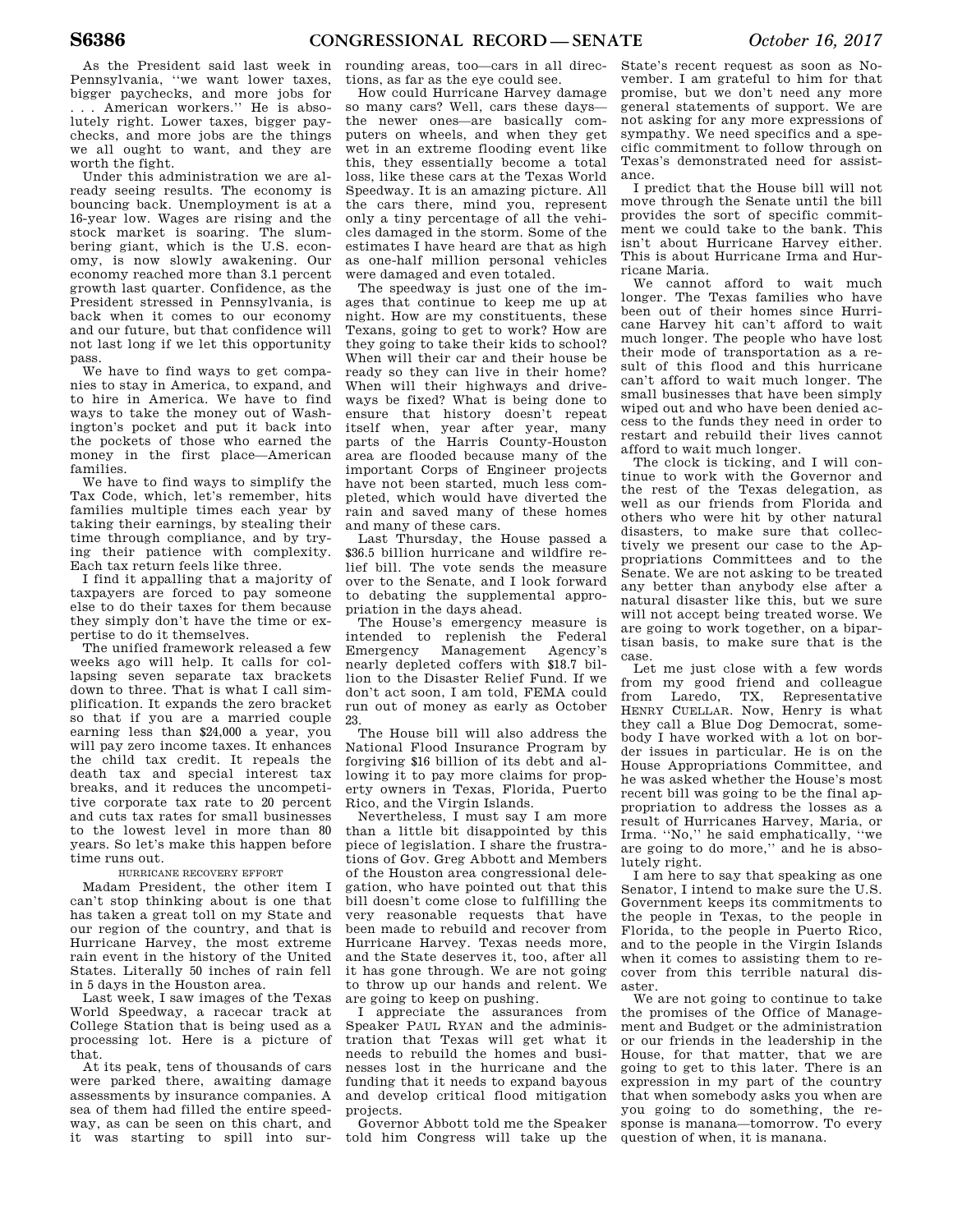We demand that this problem be dealt with on a timely basis, and we are going to keep the feet to the fire of the administration and our friends in the House to make sure they follow up on their commitments to deal with the victims of Hurricanes Harvey, Irma, and Maria.

I yield the floor.

The PRESIDING OFFICER. The Senator from Utah.

Mr. HATCH. Madam President, I ask unanimous consent that the Senator from Florida be granted the floor as soon as I finish.

The PRESIDING OFFICER. Without objection, it is so ordered.

ENSURING PATIENT ACCESS AND EFFECTIVE

DRUG ENFORCEMENT ACT

Mr. HATCH. Madam President, over the weekend, the Washington Post ran an article about a piece of legislation I helped negotiate last Congress. It was entitled the ''Ensuring Patient Access and Effective Drug Enforcement Act'' and was intended to encourage greater collaboration between DEA and the regulated community in the fight against opioid abuse. The Post article was sharply critical of this legislation, suggesting that it effectively gutted DEA's ability to do its job. It also suggested the pharmaceutical industry put one over on Congress. I rise to set the record straight on these allegations and to provide a fuller account of how this legislation passed the Senate and became law.

First, some background. The Controlled Substances Act requires drug distributors to obtain a ''registration'' from DEA in order to distribute controlled substances, including prescription drugs. The act further authorizes DEA to suspend a distributor's registration in certain circumstances, such as where a distributor has been convicted of a crime involving controlled substances or had a State license suspended. Before suspending a registration, DEA must issue a show cause order directing the distributor to explain why its registration should not be suspended. A court then decides whether DEA has met its burden to suspend the registration.

The Controlled Substances Act empowers DEA to bypass this standard suspension process in cases where DEA determines there is ''an imminent danger to the public health or safety.'' In such cases, DEA can issue an immediate suspension order that immediately and without court process terminates the distributor's ability to distribute prescription drugs. Prior to last Congress, the Controlled Substances Act did not define what constitutes an imminent danger to the public health or safety. This left DEA's ability to immediately suspend a party's ability to distribute prescription drugs essentially unfettered. Such unfettered discretion concerned the patient advocacy and drug manufacturing community because an immediate suspension order cuts off all drugs from a distributor, including those intended for legitimate

users. A balance is needed to ensure that individuals who need prescription drugs for treatment receive them but that such drugs are not diverted for improper purposes.

So the bill I helped negotiate last Congress, for the first time, defined what constitutes an imminent danger to the public health or safety. In doing so, it created a standard for when DEA may suspend a party's registration to distribute prescription drugs without any prior court process, and that standard is that there must be a ''substantial likelihood of an immediate threat'' that death, serious bodily harm, or abuse of a controlled substance will occur in the absence of an immediate suspension.

In both committee and floor statements, I made clear that this standard is intended to cover situations where evidence of diversion indicates there is a substantial likelihood that abuse of a controlled substance or of any controlled substances will occur.

The Washington Post article glosses over much of this background. It does not explain that the immediate suspension order is intended to be an extraordinary measure. It does not explain that prior to the bill, DEA had basically carte blanche authority to impose this measure. It does not explain the DEA has other enforcement tools available, including show cause orders which are supposed to be the agency's standard operating procedure. Equally problematic, the article barely even mentions the patient advocacy concerns that motivated the bill to begin with.

I want to quote from a letter that a coalition of patient and health advocacy groups sent to Congress in support of the legislation:

Federal agencies, law enforcement, pharmaceutical industry participants and prescribers each play a role in working diligently to prevent drug abuse and diversion. However, it is also imperative that legitimate patients are able to obtain their prescriptions without disruption. Your legislation addresses both goals by fostering greater collaboration, communication and transparency between industry stakeholders and regulators, leading to more effective efforts to combat abuse while protecting patients.

The letter was signed by, among others, the American Academy of Pain Management, the Fibromyalgia & Chronic Pain Support Network, and the Drug Free America Foundation.

Madam President, I ask unanimous consent that the letter be printed in the RECORD.

There being no objection, the material was ordered to be printed in the RECORD, as follows:

MARCH 4, 2015.

Mr. HATCH. Madam President, the Washington Post article discusses virtually none of this. Rather, it baldly asserts that Congress cut out DEA's legs from underneath it through a sinister conspiracy of deep-pocketed drug companies and their cunning allies in Congress. Nothing could be further from the truth.

of 2015 (S. 483). We appreciate your leadership and commitment to combating the inappropriate use of prescription medicines. Your legislation will help improve the balance between effective enforcement against prescription drug diversion and abuse, while ensuring patients who are appropriately prescribed medications continue to have access to their treatments.

Access and Effective Drug Enforcement Act

As patient advocacy and health professional organizations, we are committed to combating illegal use of prescription drugs. Millions of Americans depend on prescription drugs to treat and cure illness, alleviate pain, and improve quality of life, yet prescription drug abuse remains a persistent problem that requires collaboration from all those with a stake in improving patient care and protecting against abuse. In considering the burden on patients, it is important to remember that the vast majority of patients who use prescription drugs do so legitimately to address a variety of health issues. Efforts to prevent drug abuse should also consider legitimate users so that actions do not impede patient access or lessen the effectiveness of patient care.

Federal agencies, law enforcement, pharmaceutical industry participants and prescribers each play a role in working diligently to prevent drug abuse and diversion. However, it is also imperative that legitimate patients are able to obtain their prescriptions without disruption. Your legislation addresses both goals by fostering greater collaboration, communication and transparency between industry stakeholders and regulators, leading to more effective efforts to combat abuse while protecting patients. We commend you for including a report to congress, which will illuminate the issue and ultimately benefit patient care. Including patient advocacy groups in the process will ensure those involved in patient care will be able to identify challenges and will emphasize appropriate and workable policy approaches to preventing diversion and abuse of controlled substances.

We commend you for your leadership on this important issue.

Sincerely, Alliance for Patient Access; American Academy of Pain Management; American Pharmacists Association; American Society of Consultant Pharmacists; American Society for Pain Management Nursing; Center for Lawful Access and Abuse Deterrence; Drug Free America Foundation, Inc.; Fibro Warriors Living Life; Fibro Friends of Tennessee; Fibromyalgia & Chronic Pain Support Network; Fibromyalgia-ME/CFS Support Center, Inc; Florida Fibromyalgia & Chronic Pain Network.

Hematology/Oncology Pharmacy Associa-<br>tion: Interstitial Cystitis Association: Interstitial Cystitis Association: Kentuckiana Fibromyalgia Support Group; Lake Oswego Health Center; National Association of Chain Drug Stores; National Community Pharmacists Association; National Fibromyalgia & Chronic Pain Association; The Pain Community; Pain Connection-Chronic Pain Outreach Center, Inc.; Project Lazarus; Richmond Fibromyalgia & Chronic Pain Association; Save Our Society From Drugs; U.S. Pain Foundation; Virginia Fibromyalgia & Chronic Pain Support Group.

Hon. ORRIN HATCH,

*U.S. Senate,* 

*Washington, DC.*  Hon. SHELDON WHITEHOUSE,

*U.S. Senate,* 

*Washington, DC.* 

DEAR SENATORS HATCH AND WHITEHOUSE: On behalf of the patient and health professional groups listed below we would like to express our support for the Ensuring Patient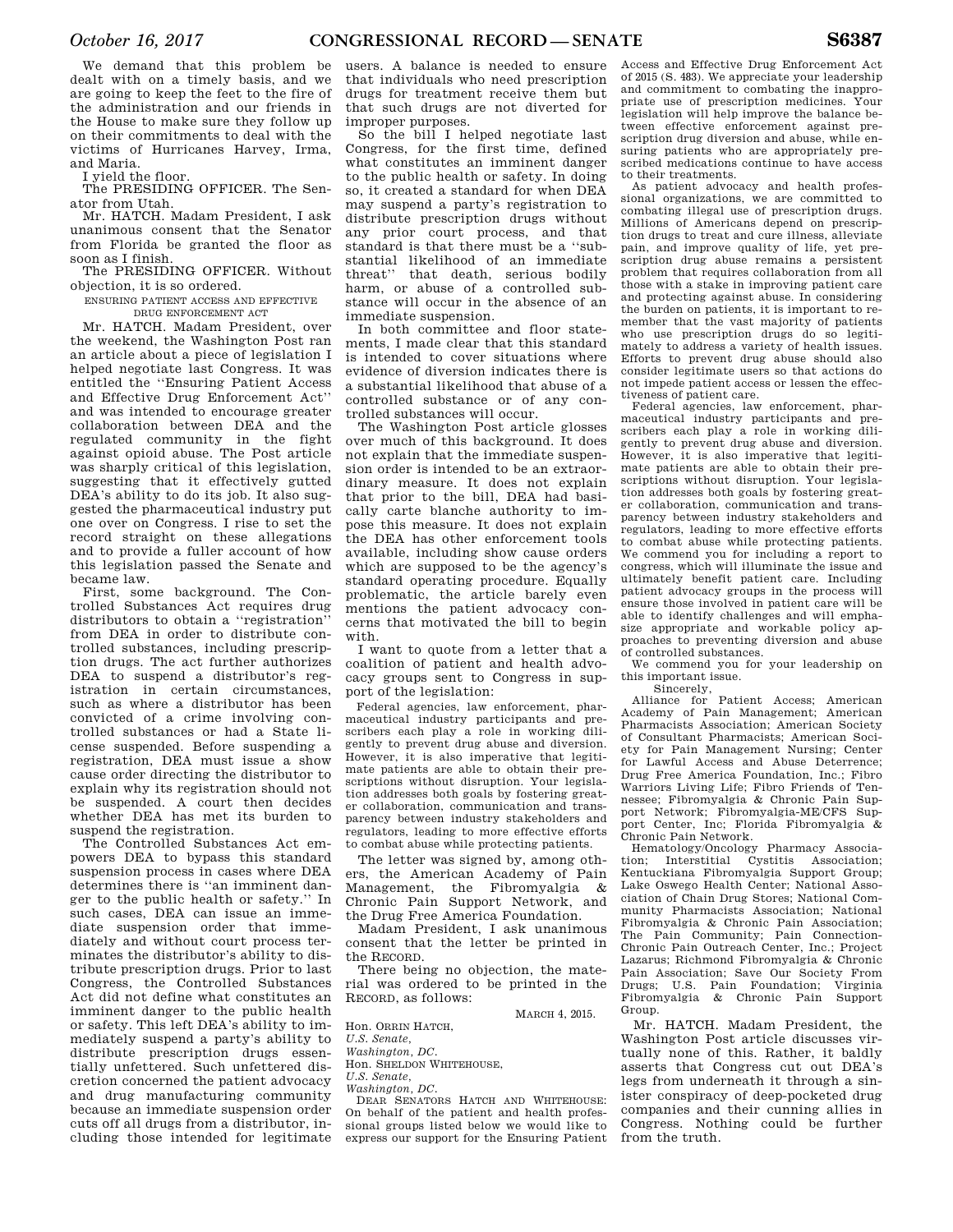To begin with, I have spent 40 years of my life in the Senate fighting the scourge of drug abuse. I stood side by side with Ronald Reagan in the War on Drugs. In 2000, I coauthored the Drug Addiction Treatment Act, or DATA 2000, one of the first efforts in Congress to address the opioid epidemic. Last year, I led conference negotiations on the Comprehensive Addiction Recovery Act, a landmark piece of legislation that is making a real difference in the fight against opioid and heroin abuse. Currently, I am working on legislation to address opioid addiction in the veteran community. I am no patsy when it comes to drug abuse—prescription or otherwise—and neither are my colleagues.

Indeed, forget me for a moment. Let's take Senator WHITEHOUSE, who helped me negotiate the bill with DEA and DOJ. Are we to believe that Senator WHITEHOUSE, a former Rhode Island attorney general and a former U.S. attorney, a crusader against corporate interests, is somehow in the pocket of the drug companies? Of course not. The charge is laughable on its face.

How about the fact that this bill passed both Houses of Congress by unanimous consent? Did the entire U.S. Congress decide to shield its eyes to the true sinister intent of this legislation? Did the Senate Judiciary Committee, which approved the bill by voice vote, decide to look the other way? This is a committee that includes former prosecutors, state attorneys general, and U.S. attorneys who, at the time, included both the current Attorney General of the United States and the current Senate minority leader.

Are we seriously to believe that Jeff Sessions, the toughest foe of illegal drugs I have ever known in my entire life, sat on his hands while Congress eviscerated the DEA's enforcement authority? No, of course not.

To merely state these allegations is to make clear how utterly ridiculous they really are. Not one Senator or Member of the House opposed this bill. Do you know why? Because DEA, the very agency the bill impacts, the very agency that supposedly can no longer do its job because of this legislation, agreed to let it go forward.

Let me be clear. The DEA could have stopped this bill. They could have stopped it at any time. In fact, they did stop a previous version in 2014 that had different language. I spent months negotiating with DEA and with DOJ until they were at a point they were comfortable allowing the bill to proceed. If they had asked me to hold the bill or to continue negotiations, I would have done so.

I brought the bill to markup only after DEA and DOJ agreed with me on a path forward. Anyone who claims that I or anyone else steamrolled DEA and DOJ on this bill is either ignorant or woefully misinformed.

That brings me to another point that was largely lost in all the insinuations

in the Washington Post article. The language that purportedly eviscerated DEA's enforcement power—that is, the requirement that the DEA show a substantial likelihood of immediate threat before issuing an immediate suspension order—was written by DEA and DOJ lawyers and provided to Hill staff as a proposed compromise.

So let's get this straight. Congress took language that DEA and DOJ wrote, inserted it into the bill, and now Congress is the bad guy? I should note that other aspects of DEA and DOJ's proposed language changed, but that key phrase ''substantial likelihood of an immediate threat''—the phrase that critics now point to as gutting DEA's enforcement authority—came from DEA and DOJ. And lest we forget, President Obama signed the bill into law on the advice of his own DEA Administrator.

I think we need to be candid about what is going on here. Opponents of the current administration are trying to derail the President's nominee to be head of the Office of National Drug Control Policy, Representative TOM MARINO, by mischaracterizing and trying to rewrite the history of a bill that he championed. They are being aided in their efforts by a group of former DEA employees who took an extremely hard line against drug companies when they were at the Agency and who are upset that the DEA chose to pursue a more collaborative approach after they left. I don't fault these individuals for their passion, but I do reject the notion that there was some sort of sinister conspiracy at play. And I find it unconscionable that critics of the bill and of Representative MARINO would flat-out ignore the very real patient concerns that motivated this bill and motivated my personal involvement with it. You think this bill was a sop to the drug industry? Tell that to the Fibromyalgia and Chronic Pain Network. Tell that to the American Academy of Pain Management. Tell that to the Drug Free America Foundation.

If we are going to make this bill a political football and try to use it to sink Representative MARINO's nomination, let's tell the full story. Let's be fair. Let's at least be honest. Let's not gin up a one-sided narrative based entirely on the statements of former Agency officials who disagreed with the change of leadership.

No matter how you try to spin it, this is not the latest episode of ''House of Cards.'' Rather, let's be clear that Members of this body negotiated this bill in good faith with the DEA and the Department of Justice. Let's be clear the DEA and DOJ themselves generated the language that critics now claim is so problematic. Let's remember that this bill passed by unanimous consent and that every single Member of this body and the House of Representatives agreed to it. Let's remember, too, that the DEA and DOJ could have stopped this bill at any time if they had wanted to but instead chose

to allow it to proceed. After all, they stopped an earlier version in 2014 that had different language. They could have stopped it again. And even after the bill passed Congress, they could have advised President Obama not to sign on. Don't forget that the bill bears his signature. Let's not pretend that DEA, both Houses of Congress, and the Obama White House all somehow wilted under Representative MARINO's nefarious influences.

Provocative headlines and clever framing may drive page hits, but this body's decisions should be based on the full story. It should be based on all the facts. A single news article that tells only one side of the story should not derail a nominee who has a long history of fighting illegal drug use and of helping individuals with chronic conditions obtain treatment. Let's not ignore the full story here in the rush toward easy politics.

Madam President, I yield the floor.

The PRESIDING OFFICER. The Senator from Florida.

PUERTO RICO RECOVERY EFFORT

Mr. NELSON. Madam President, I want to talk about a matter of life and death. It is happening, as we speak, in Puerto Rico. I went there yesterday. I didn't want to have a flyover of the island, but at the invitation of Governor Rosselló, I got into a helicopter so that I could get up into the mountains and into the areas that have been closed because people hadn't been able to get there on the roads. That is what I wanted to see.

We have had colleagues come back and, because of a flyover in a helicopter, say that they say don't see a lot of damage. Of course not, because they are flying over parts of towns in which most of the structures are concrete blocks. But if you get down there on the ground and go into the structure, then you will see a different story.

First of all, you will smell a different story because the water has accumulated, and now it is turning to mold and mildew—inhabitable conditions. But when you get up into the mountains, you see the places that were cut off. Not until a week ago did they have the roads cleared so that people could get up there. And as we speak, as of yesterday, they are still reconstructing the roads so that people can get on these narrow, winding, little dirt roads that go up through the mountains. So for 2 and a half weeks, communities have been completely cut off, like the one that I saw yesterday, Utuado, which is way up in the mountains.

I want to show you some pictures, but I want you to realize that today is Monday. Next Wednesday will be 4 weeks since the hurricane hit. Can you imagine going into a State with 3.5 million people and 85 percent of the people do not have electricity? And by the way, these are our fellow American citizens; they are just in a territory. Can you imagine going into a State where a month after the hurricane, 50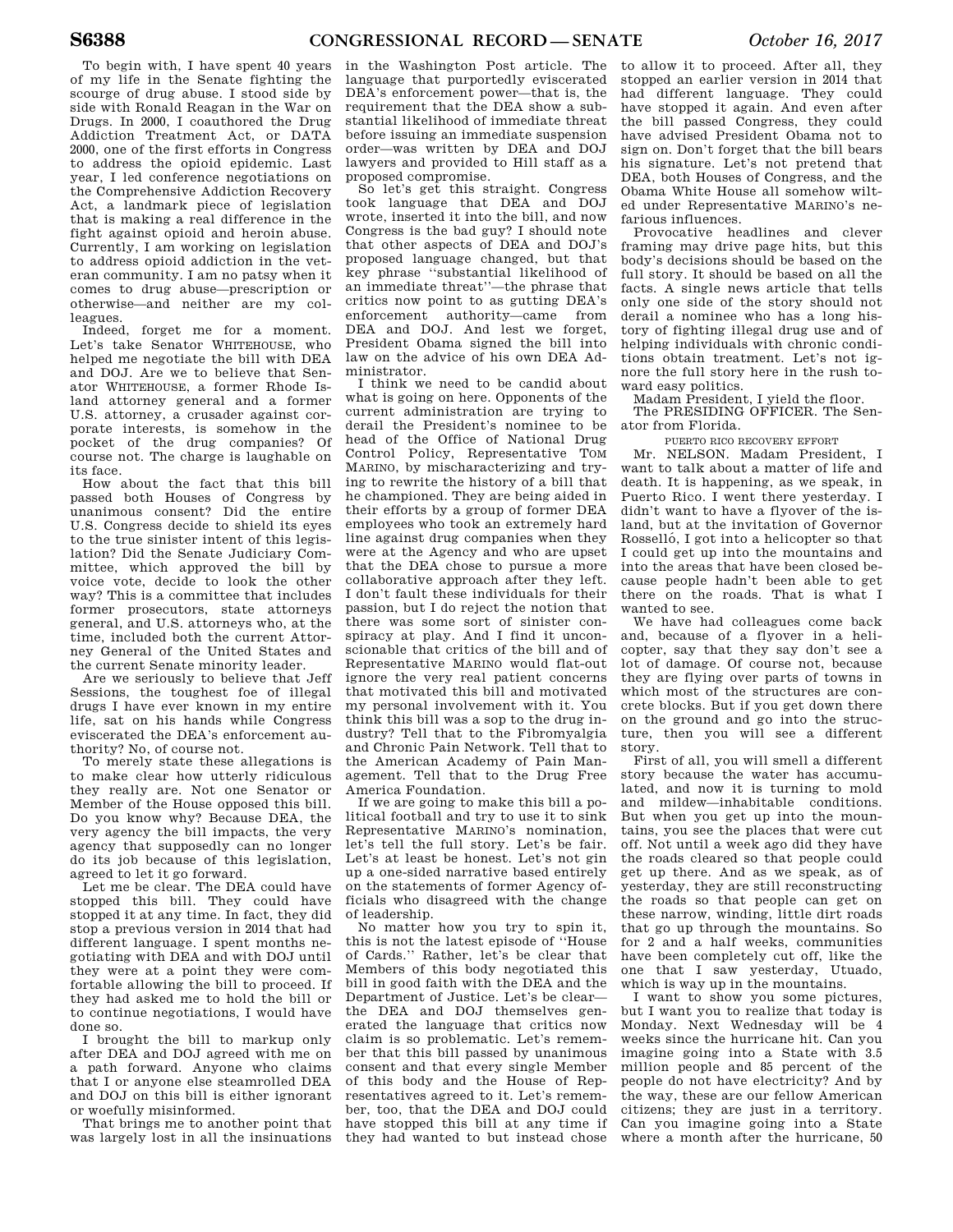percent of the people do not have potable water? It is an absolute outrage. And I don't think the American people realize what is happening.

Let me be your eyes by what I saw yesterday. This is a river bottom in the little town of Utuado. This side of the river is cut off from this side of the river because the one bridge washed out. If you look at this structure, the question is, How long is this going to last? It is tilting to the left. Any major rush of water is going to take out this section.

I want you to see how creative these people are. It is hard to see at this distance, but they erected a cable system going over to the other side. They took the basket of a grocery cart, took the wheels and handles off, and this is on a pulley, and these guys are pulling it over here and then they pull it back. This is how people on this side of the river are getting food and water and medicine if they can't walk across. This is how people are surviving. If this section of the bridge goes—and it is just a matter of time—they are going to try to hook up a cable over here at the top of this riverbank over to the top of this riverbank and do the same kind of pulley.

Here in the States, on the mainland, if something like this happened, the Corps of Engineers would be there. We would be rebuilding. The Department of Transportation would be rebuilding that bridge. These are our fellow American citizens, and they are going without.

Let me show you another picture. This is the bank of another river. Let me show you the result. This is what happened. You see this whole house right behind here. I will show you the church in a minute. I asked the pastor: Did the people survive? He said that one was trapped in the house. They were able to get that person out. The others had already fled. But you can see that with the force of the extra rain and the water coming down, houses like that are history.

Here is that same section of the river with the church in the background. The church survived. I talked to the pastor of the church. Here I am having a conversation with the people who live on this side. I asked the pastor whether he lost any parishioners. He did not. On the side of his church, he has a dish, and because he has a generator, he is the only person in this town who has any kind of communication—in this case, through the satellite dish for television. Everything else is being run on generators because there is no electricity. As you know, these generators are not powerful enough to run air-conditioners; therefore, the water accumulates. Mold and mildew start to accumulate, with all the health effects as a result of that.

Does this look like something we would have in this country, or does this look like a third world country? Do the images in these photographs bring to mind other Caribbean nations that we

have seen that have been devastated by earthquakes and hurricanes? Think about what happened to Haiti.

When people go to San Juan—by the way, 85 percent of San Juan is without power. You see these little pockets, and of course they are trying to get the generators going in the hospitals for obvious reasons. They need the generators to go to stations where people are getting their dialysis treatments. That is obvious. But what about the wear and tear on the generators and the replacements?

The Governor of Puerto Rico, Governor Rosselló, has a very ambitious schedule: He wants to restore 95 percent of power by the middle of December. I hope the Governor is right. It has been turned over to the Army Corps of Engineers to get the electrical grid and structures up and running. I am afraid it is going to be a lot longer. I asked for estimates on the immediate needs, especially rebuilding the grid. He said \$4 billion. Are we going to be able to get that for them?

What are going to be the ultimate needs of Puerto Rico? We just heard the Senator from Texas talk about his State and the estimates that you heard out of Texas being as much as \$100 billion. What about the needs of Puerto Rico? What about the needs of Florida? What about the needs of the Virgin Islands?

We have a supplemental coming up, but is that going to take care of the needs of all of those four areas that have been hit hard? If Texas is \$100 billion, a long-term fix for Puerto Rico may well be \$80 billion to \$90 billion. And who knows what it is going to be for Florida and the Virgin Islands. Therefore, are we in this Congress, with or without the leadership of the White House, going to have the stomach to help our fellow American citizens? I am sure we are going to help Texas, and I certainly hope we will help my State of Florida, but are we willing to help the American citizens in the Virgin Islands and Puerto Rico? It is not a rosy picture, but we hear some Members of Congress come back and say they didn't see a lot of damage. It is people using a pulley they have jerry-rigged across a river to survive with daily supplies of food and fuel and water. You can't see that from the air. If you have no power, you have no water, and you have no sewer systems, then, what you have is chaos.

It has been a month since Hurricane Maria hit Puerto Rico. The hospitals are rationing services while they struggle to get the medicines and the fuel they need to power the generators. The dialysis centers are struggling to get the water and fuel they need to operate.

Like many, I have written, in this case, to the U.S. Department of Health and Human Services, to urge the Department to do more to help these dialysis centers obtain the supplies they need.

I wanted to come to the floor of the Senate, having gotten back very late last night from Puerto Rico, and tell the Senate that more needs to be done, and it is going to have to be done for a very long period of time. We have to do more to ensure that the supplies that are reaching the island are getting to those who need them.

Remember, things got piled up in the ports in the first week, and they didn't get out to be distributed. Senator RUBIO and I were saying at the time that it is going to take the U.S. military, which is uniquely organized and capable of distribution of long logistical lines. It wasn't until a week after the hurricane that three-star General Buchanan was put in charge. I met with him and the head of FEMA down in the Puerto Rico area. Finally, those supplies are getting out. These are supplies for survival.

We need to pass a disaster relief package that fully funds Puerto Rico's recovery. We need to provide Puerto Rico with the community development block grant money that Governor Rosselló has requested, just like we need the CDBGs for Texas and Florida and the Virgin Islands as well. We need to make Puerto Rico eligible for permanent work assistance so they can start to rebuild their infrastructure immediately.

I want to make something fairly clear. There should be absolutely no ambiguity about what is going on in Puerto Rico. It isn't rosy. It isn't that you can sit in a comfortable seat in a helicopter looking down from 1,500 or 2,000 feet on structures that look like they are intact, when, in fact, the reality on the ground below is completely different. Certainly, they didn't go up there and see all those bridges washed out in the mountains. They didn't see people scrambling for food. They didn't see the Puerto Rican National Guard rebuilding that little narrow dirt road winding along the banks of that river. They didn't see or walk into the buildings where you would almost be overwhelmed with the smells the smells, particularly, of mold and mildew.

People have died as a result of this hurricane. People have died because of the lack of supplies and power. Our fellow Americans are dying, and they desperately need our help.

Ladies and gentlemen of the Senate, I have seen it with my own eyes on the ground, and I am here to urge this Congress and the administration that we have to act and act for a very long period of time.

Our citizens in Puerto Rico need our help. We have the responsibility to help fellow citizens in need.

Madam President, I yield the floor.

Mr. SHELBY. Madam President, I ask for the yeas and nays.

The PRESIDING OFFICER. Is there a sufficient second?

There appears to be a sufficient second.

The yeas and nays were ordered.

The PRESIDING OFFICER. All time has expired.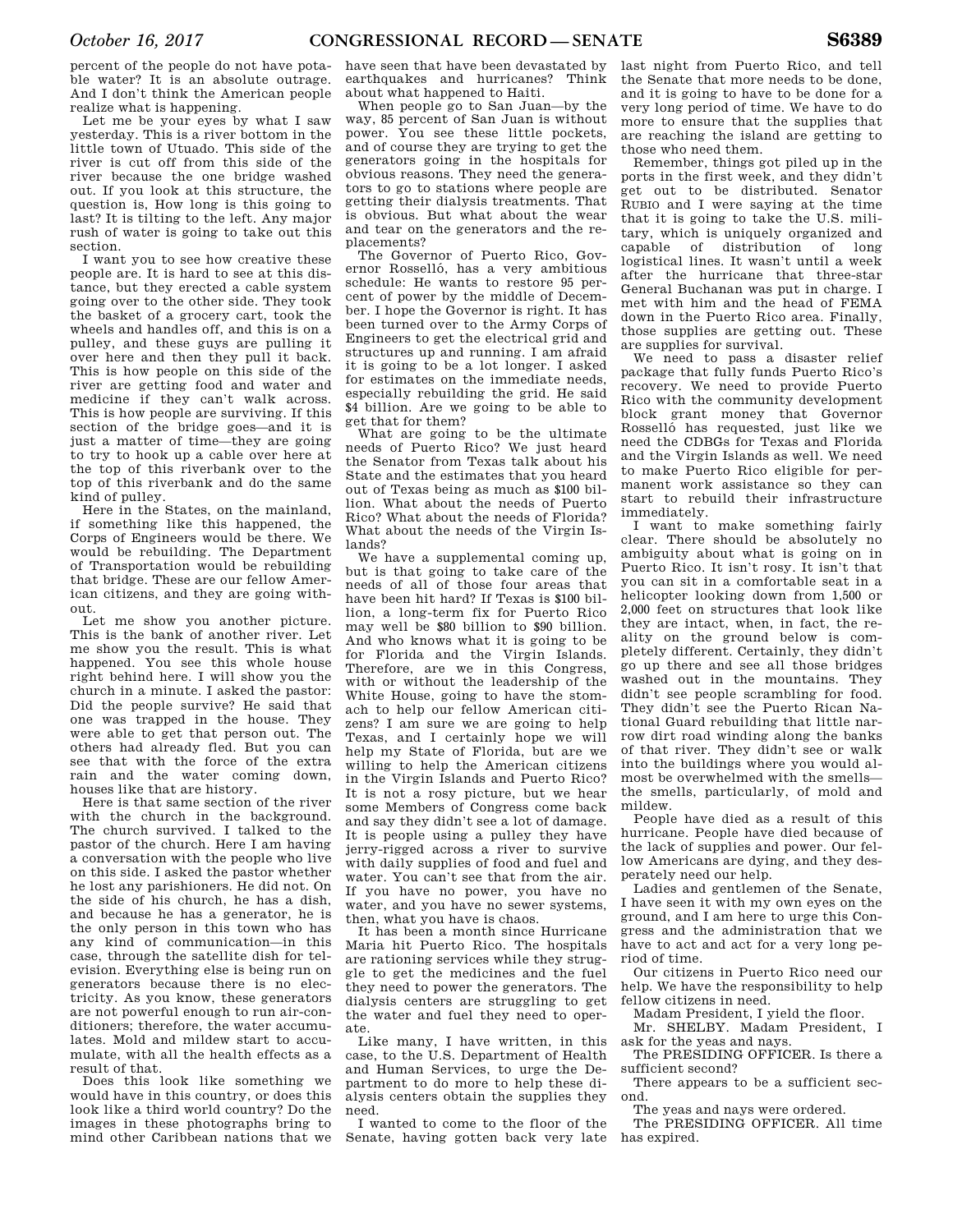The question is, Will the Senate advise and consent to the Gingrich nomination?

The yeas and nays have been previously ordered.

The clerk will call the roll.

The legislative clerk called the roll.

Mr. CORNYN. The following Senators are necessarily absent: the Senator from Mississippi (Mr. COCHRAN), the Senator from South Carolina (Mr. GRA-HAM), the Senator from Georgia (Mr. ISAKSON), the Senator from Arizona (Mr. MCCAIN), the Senator from Kansas (Mr. MORAN), and the Senator from Ohio (Mr. PORTMAN).

Mr. DURBIN. I announce that the Senator from New Jersey (Mr. MENEN-DEZ) is necessarily absent.

The PRESIDING OFFICER (Mr. LANKFORD). Are there any other Senators in the Chamber desiring to vote?

The result was announced—yeas 70, nays 23, as follows:

[Rollcall Vote No. 217 Ex.]

| Alexander         | Ernst        | Murray                                |
|-------------------|--------------|---------------------------------------|
| Baldwin           | Feinstein    | Paul                                  |
| Barrasso          | Fischer      | Perdue                                |
| <b>Bennet</b>     | Flake        | Reed                                  |
| <b>Blunt</b>      | Franken      | Risch                                 |
| Boozman           | Gardner      | Roberts                               |
| Burr              | Grasslev     | Rounds                                |
| Cantwell          | Hatch        | Rubio                                 |
| Capito            | Heitkamp     | <b>Sasse</b>                          |
| Cardin            | Heller       | Schumer                               |
| Carper            | Hoeven       | Scott                                 |
| Casey             | Inhofe       | Shaheen                               |
| Cassidy           | Johnson      | Shelby                                |
| Collins           | Kaine        |                                       |
| Coons             | Kennedy      | Strange<br>Sullivan                   |
| Corker            | King         |                                       |
| Cornvn            | Klobuchar    | Thune                                 |
| Cortez Masto      | Lankford     | <b>Tillis</b>                         |
| Cotton            | Lee          | Toomey                                |
| Crapo             | Manchin      | Warner                                |
| Cruz              | McCaskill    | Whitehouse                            |
| Daines            | McConnell    | Wicker                                |
| Donnelly          | Murkowski    | Young                                 |
| Enzi              | Murphy       |                                       |
|                   | $NAYS-23$    |                                       |
| <b>Blumenthal</b> | Heinrich     | Schatz                                |
| <b>Booker</b>     | Hirono       | Stabenow                              |
| Brown             | Leahv        | Tester                                |
| Duckworth         | Markey       | Udall                                 |
| Durbin            | Merkley      | Van Hollen                            |
| Gillibrand        | Nelson       | Warren                                |
| Harris            | Peters       | Wyden                                 |
| Hassan            | Sanders      |                                       |
|                   | NOT VOTING-7 |                                       |
| 000               | MoCoin       | $D$ <sub>o</sub> $#$ m <sub>o</sub> n |

| Cochran | McCain   | Portman |
|---------|----------|---------|
| Graham  | Menendez |         |
| Isakson | Moran    |         |
|         |          |         |

The nomination was confirmed. The PRESIDING OFFICER. The Sen-

ator from Wyoming. Mr. BARRASSO. Mr. President, I ask unanimous consent that with respect to the Gingrich nomination, the mo-

tion to consider be considered made and laid upon the table and the President be immediately notified of the Senate's action.

The PRESIDING OFFICER. Is there objection?

Without objection, it is so ordered.

# f EXECUTIVE CALENDAR

Mr. BARRASSO. Mr. President, I ask unanimous consent that the Senate proceed to the consideration of the Trachtenberg nomination.

The PRESIDING OFFICER. Is there objection?

Without objection, it is so ordered.

The clerk will report the nomination. The legislative clerk read the nomination of David Joel Trachtenberg, of Virginia, to be a Principal Deputy Under Secretary of Defense.

The PRESIDING OFFICER. The Senator from Ohio.

Mr. BROWN. Mr. President, I ask unanimous consent that following my remarks, Senator WHITEHOUSE of Rhode Island be recognized.

The PRESIDING OFFICER. Without objection, it is so ordered.

NOMINATION OF TOM MARINO

Mr. BROWN. Mr. President, the addiction epidemic is a national emergency that takes far too many lives and destroys too many families across the country. Unfortunately, my State, in some ways, leads the way. Four thousand Ohioans died from drug overdoses last year, more than any State in the United States. Four thousand families lost a mother, a father, a daughter, a son, a sister, or brother.

We need to treat this epidemic like the public health emergency it is. We asked the President to proclaim it a public health emergency. He talked about it but still hasn't done it.

That is the same reason I can't support Representative TOM MARINO's nomination to head our country's drug control policy. First of all, fundamentally, I don't want an elected official, a politician, in that position. I want somebody from the treatment community. Congressman MARINO is a nominee who, in his time in Congress, showed he was too cozy with the drug companies that helped create this epidemic.

Earlier today, President Trump responded to reports about Congressman MARINO and said he is looking at those reports very closely. I hope he does. I hope he withdraws that nomination. Make no mistake, Congressman MARINO does not want to take us in the right direction in this fight.

Today I was in Austintown—a township on the edge of Youngstown, in Mahoning County—talking to Officer Toth and Chief Gavalier at the Austintown Police Department about the opioid crisis. It is coming up on Drug Take Back Day, where on Saturday all over the country, the DEA is asking police departments to allow people to bring their unused drugs in to get them out of the medicine cabinets. We were talking about much more than that. We were talking about how State governments and the Federal Government haven't stepped up the way we should to partner on prevention and education in medication-assisted therapy treatment and all the things we should be doing.

Mr. MARINO seems to think we arrest our way out of this problem, but that is not what law enforcement officials across this country are saying. Detective Toth and I didn't talk about arresting people's children and arresting

parents. We talked about how to promote the Department's Drug Take Back Day.

Addiction isn't an individual problem or a character flaw; it is a chronic disease. We need someone running our drug policy who understands that, not someone who simply wants to pull patients out of treatment in the middle of an epidemic. We know what that was about when on this floor, not much more than a month ago, only by one vote were we able to preserve the treatment that so many opioid-addicted people are getting. Right now, in my State, 200,000 Ohioans are getting opioid treatment because they have insurance under the Affordable Care Act.

We need the enforcement piece. That is why I have introduced the bipartisan INTERDICT Act and why I have worked with Senator PORTMAN on this to make sure we have resources for Customs and Border Protection agents to screen packages effectively and safely before they reach our neighborhood.

It has been more than 8 weeks since President Trump promised a national disaster declaration. We have yet to see a strategy from the White House. Other than a nominee who thinks one locks people up to defeat the opioid epidemic, we have seen no strategy from the White House to deal with the epidemic. Ohio families cannot afford to wait.

Let me close with this. A few months ago, I was in Cincinnati, at the Talbert House, and I met with a father who was there with his 30-year-old daughter. He told me that his daughter would not be there right now, that she would not still be alive, if it were not for Medicaid and the treatment for addiction that she received because of it.

We know what we have to do to deal with this epidemic. I ask the President to do the right thing, and I ask the Senate to do the right thing and move forward. It is the biggest public health emergency in our lifetimes. We need the people who are in charge of our drug control policy to treat it that way.

I yield the floor.

The PRESIDING OFFICER. The Senator from Rhode Island.

Mr. WHITEHOUSE. Mr. President, let me echo the remarks of the senior Senator from Ohio.

Like Ohio, Rhode Island has a very significant opioid problem, and we came together in this Chamber to support the Comprehensive Addiction and Recovery Act. I had the privilege of being the principal Democratic author of that piece of legislation, and Senator PORTMAN of Ohio was the principal Republican author of that legislation. We worked for years to set it up—to hold the hearings necessary, to get the information together, to make it work. When we did, it passed this body with a massive bipartisan expression of support.

It makes no sense to nominate somebody to this position who does not understand what we understand, which is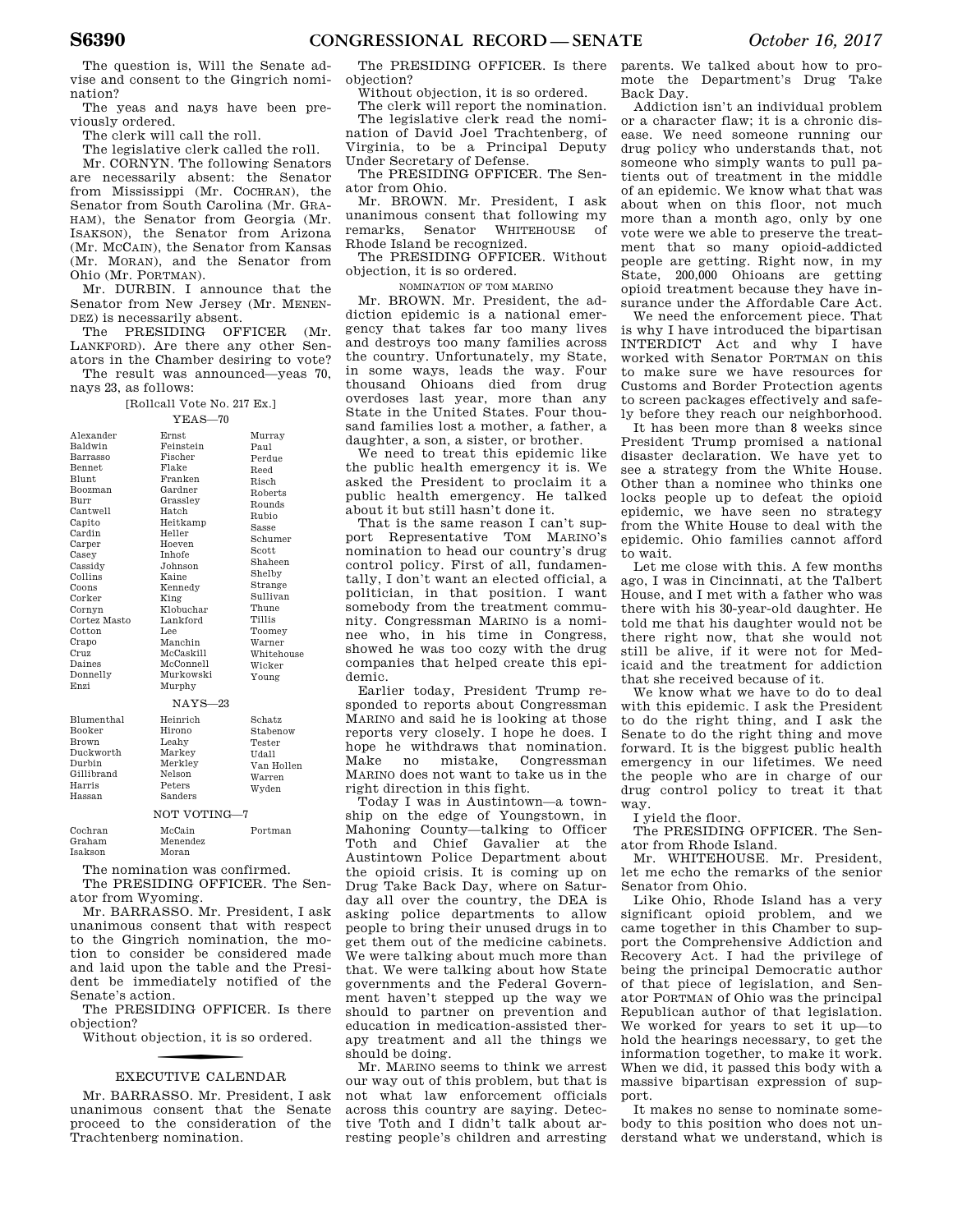that the drug epidemic is, at its heart, a public health emergency and an illness. A reversion to law enforcement harshness in dealing with this problem will simply not be effective.

### CLIMATE CHANGE

Mr. President, now, if I may, I turn to my 182nd appearance to remind us of the global crisis of climate change, which has recently come so perilously close to our American shores.

This recent graphic from NOAA shows above-average temperatures in our oceans. Anything that is pink is above average; if it is reddish, it is much warmer than average; and if it is really red, like here, that is a record. That is the warmest record.

As one can see, from 2015, 2016, and 2017, the oceans have warmed significantly, and warmer oceans mean stronger storms. It is as simple as that. In this hurricane season, Hurricanes Harvey, Irma, and Maria have all struck the United States. It is the first time ever that the United States has been hit by three category 4 Atlantic storms in 1 year. Hurricane Ophelia, now out in the Atlantic, has become the 10th consecutive hurricanestrength storm. That ties a record that was set way back in the 1800s. We have gone more than a century without having this kind of storm activity. It is a rarity, but it is going to be less and less of a rarity because the oceans are warmer. That powers up those big storms, and those big storms bring damage to property and infrastructure. They destroy businesses and homes.

Away from the coastline, other aspects of climate change bring an array of other harms, like longer and fiercer wildfire seasons, as California is experiencing; depleted fish stocks, as our Rhode Island fishermen are experiencing; decreased agricultural yields, as the Midwest is experiencing; acidifying seas, as the northwest coast is experiencing; and risks to human health from new disease vectors and hotter heat waves felt across our country. All of these harms carry costs. Together, these costs are known as the social cost of carbon pollution. It is the cost to people and to communities of carbon pollution and climate change.

During the Obama administration, by scientists and economists from across the Federal Government who relied on scientific literature and well-vetted models, the social cost of carbon was put at around \$50 per ton of carbon dioxide. There is a new book out by a number of conservative economists and scientists that looks at the climate change problem and recommends a revenue-neutral, border-adjustable carbon fee as a solution. In that book, the exemplar carbon price also runs at about \$50 per ton of emitted carbon. It tracks from the Obama administration to conservative analysts as well.

This social cost of carbon is well established. Over and over, courts have instructed Federal agencies to factor the social cost of carbon into their permits and regulations. States are using

a social cost of carbon in their policymaking. Major American corporations—even ExxonMobil—factor a social cost of carbon into their planning and accounting, and the social cost of carbon is at the heart of the International Monetary Fund's calculation that the fossil fuel industry gets an annual subsidy in the United States of \$700 billion—that is ''billion'' with a ''b.''

The point of this particular speech is that a new calculation has emerged, not just of the harm of carbon pollution, but of how individual fossil fuel companies have contributed to that harm. This was not just some op-ed, nor was it the phony hack science that the fossil fuel industry cranks out to propagate climate denial on the talk show circuit. This is a peer-reviewed study that was published in the scientific journal Climatic Change.

The study tells us that major fossil fuel producers are responsible for as much as half of the recorded global surface temperature increase. Then it dives down into the data for individual companies and demonstrates a method for attributing the real, observable effects of climate change to the likes of Chevron, ExxonMobil, ConocoPhillips, Peabody Energy, Arch Coal, and Devon Energy, among about 50 investorowned, carbon-producing companies.

The history here is telling. More than half of all emissions that were traced to carbon producers from 1880 to 2010—across a span of 130 years—were produced after 1986, which was just in the last 24 years. This was when the climate risks of fossil fuel combustion were well established. Those were the years in which we knew. Many of these companies knew the harm of their fossil fuel products; yet they carried out a decades-long campaign to deceive the public about the risks of fossil fuel energy production and to bring influence to bear on this institution.

These companies knew that their products posed a threat to the global environment. They could have taken steps to reduce emissions. They could have invested in new technologies and emissions reduction technologies and renewable energy. They could have communicated honestly with their shareholders and with the public. They chose not to—an infamous decision that has kept carbon pollution dumping into the atmosphere, where it will affect the chemistry, the physics, and the biology of our planet for centuries to come. This is this generation's sad and sordid legacy.

This study shows that we can trace those harms back to individual companies, to their boards of directors, and to their managers. We can use the emissions data from this study. In using those established social cost of carbon estimates, we can estimate individual corporate accountability. This is new.

In using the study's emissions data and the social cost of carbon, we can calculate, for instance, the carbon pol-

lution cost for which ExxonMobil is accountable. If one does this for 2010 just that 1-year's worth—the cost to the rest of us was over \$22 billion. For Chevron, in 2010, it was \$14.5 billion. For BP, it was \$18.8 billion just for the harm that they caused in 2010. What about some of the major coal companies, like Peabody and Arch? Pollution attributable to Peabody Energy had a cost of \$17.8 billion just for 2010. For Arch Coal, it was \$11.7 billion. For Devon Energy, it was \$3 billion. Devon, one may remember, is the company whose lobbying letter EPA Administrator Scott Pruitt put on his official Oklahoma attorney general letterhead, in the masquerade of official duty on behalf of special interests, which is still his hallmark now that he is at the EPA. If we add up all of this, we are looking at \$88 billion in attributable damages—attributable to ExxonMobil, Chevron, BP, Peabody, Arch, and Devon—just for 2010. That is a 1-year cost that we all bear for allowing these polluters to pollute our air and oceans for free. That is why the IMF said that the subsidy was \$700 billion.

As nature has so powerfully shown us this year, taxpayers, communities, and local businesses, especially those in vulnerable coastal areas, bear the cost of the irresponsible choices these big polluters have made. This is the cost these companies transferred to us by spending millions of dollars in deceiving the public about climate science and in using millions more in political spending in order to block sensible limits on carbon emissions. They spent millions to dodge billions, and we let them get away with it.

Perhaps judges and juries will be less manipulable. After all, one of the reasons that the Founding Fathers set up an independent judiciary and independent juries is that, in their being experienced politicians, they had seen that the political branches of government could be captured by special interests—what the Founders would have called factions—just as we now are captured by the fossil fuel industry here in Congress.

The average number of billion-dollar weather disasters is about five per year. That is the average in any given year, about five over the long term. Here we are, and it is only October, and 2017 has already seen 15 billion-dollar weather disasters—15 of them just this year, so far.

But the real multibillion-dollar disaster is a captured Congress. We actually have a remedy right before us that ought to be a bipartisan remedy: a carbon fee like the one Senator SCHATZ and I introduced in our American Opportunity Carbon Fee Act. Virtually every Republican who has thought the climate change problem through to a solution comes to the same place. They all come to the same place: Put a price on carbon emissions, let the market work, avoid what is called the negative externality of the carbon polluters not having to pay for their harm, make the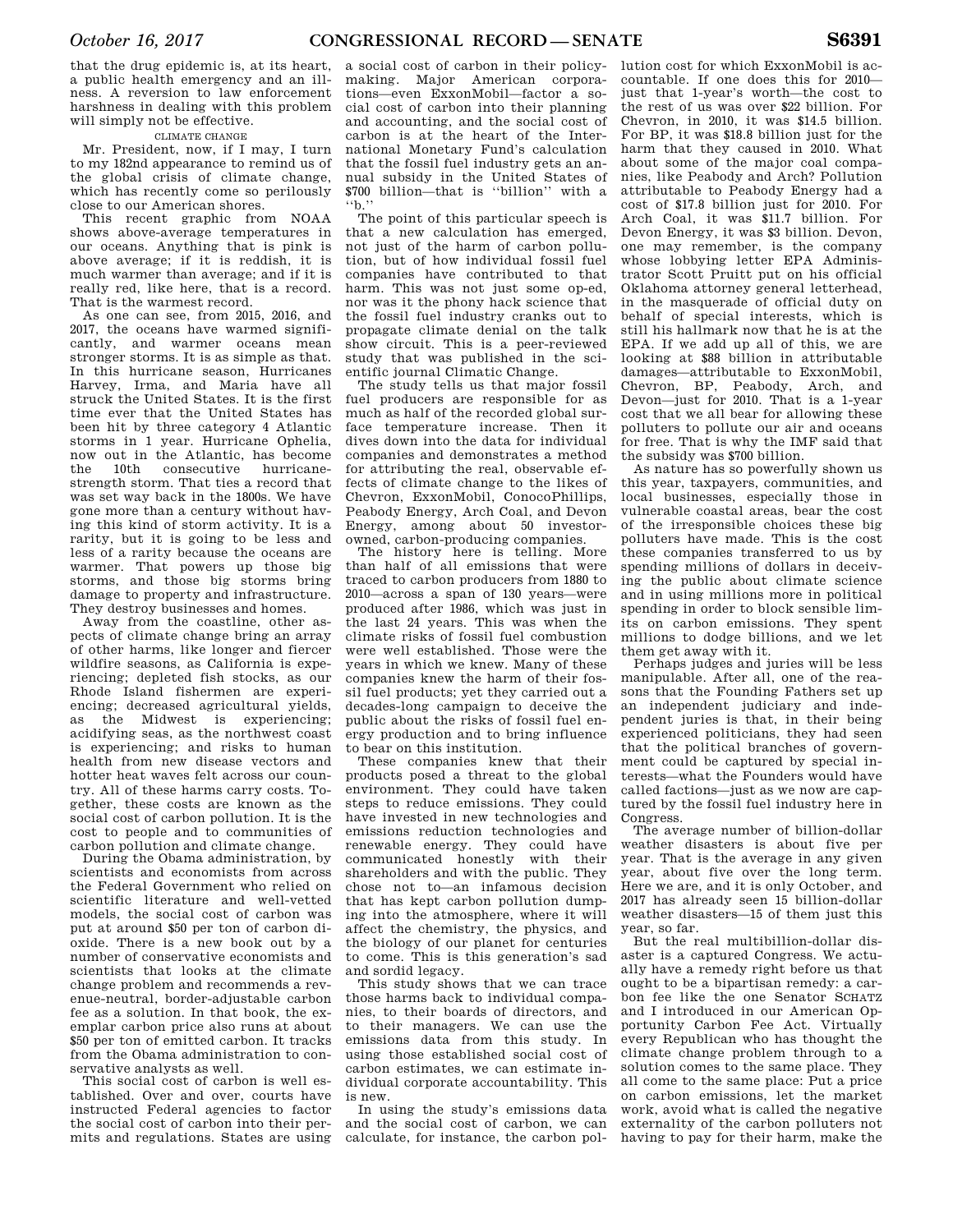economics correct by virtually everybody's economic principles, and take the revenue that is collected from that price on carbon and return it all to the American people. It is a borderadjustable, revenue-neutral carbon fee. Former Republican Treasury Secretaries Baker, Schultz, and Paulson, and former Republican EPA Administrators Ruckelshaus, Thomas, Reilly, and Whitman and leading Republican conservative economists and former Republican Presidential advisers Arthur Laffer, Gregory Mankiw, and Douglas Holtz-Eakin, among many, many others, support a revenue-neutral, borderadjustable carbon fee. It is the market approach of properly pricing this pollution to eliminate that negative externality and to put the cost into the price of the product in the way that Economics 101 suggests it should be to avoid giving this industry this massive subsidy. That is where the Republicans who thought this through want us to be.

On my side, our answer is yes, but here in Congress, are we there yet? We just will not do it. We just will not do it because the shadow of the fossil fuel industry's millions of dollars in deception and political muscle power falls too darkly on this supposedly august institution.

I yield the floor.

I suggest the absence of a quorum.

The PRESIDING OFFICER. The clerk will call the roll.

The senior assistant legislative clerk proceeded to call the roll.

Mr. McCONNELL. Mr. President. I ask unanimous consent that the order for the quorum call be rescinded.

The PRESIDING OFFICER. Without objection, it is so ordered.

### f EXECUTIVE CALENDAR

Mr. MCCONNELL. Mr. President, I ask unanimous consent that the Senate proceed to the consideration of the following nomination: Executive Calendar No. 164.

The PRESIDING OFFICER. Without objection, it is so ordered.

The clerk will report nomination.

The senior assistant legislative clerk read the nomination of Henry Kerner, of California, to be Special Counsel, Office of Special Counsel, for the term of five years.

Thereupon, the Senate proceeded to consider the nomination.

Mr. MCCONNELL. I ask unanimous consent that the Senate vote on the nomination with no intervening action or debate; that if confirmed, the motion to reconsider be considered made and laid upon the table; that the President be immediately notified of the Senate's action; that no further motions be in order; and that any statements relating to the nomination be printed in the RECORD.

The PRESIDING OFFICER. Without objection, it is so ordered.

Is there any further debate?

Hearing none, the question is, Will the Senate advise and consent to the Kerner nomination?

The nomination was confirmed.

### f LEGISLATIVE SESSION

### MORNING BUSINESS

Mr. MCCONNELL. Mr. President, I ask unanimous consent that the Senate proceed to legislative session and be in a period of morning business, with Senators permitted to speak therein for up to 10 minutes each.

The PRESIDING OFFICER. Without objection, it is so ordered.

(At the request of Mr. SCHUMER, the following statement was ordered to be printed in the R ECORD.)

### VOTE EXPLANATION

∑ Mr. MENENDEZ. Mr. President, I was unavailable for rollcall vote No. 217, on the nomination of Callista Gingrich to be Ambassador to the Holy See. Had I been present, I would have voted yea.∑

### f ARMS SALES NOTIFICATION

Mr. CORKER. Mr. President, section 36(b) of the Arms Export Control Act requires that Congress receive prior notification of certain proposed arms sales as defined by that statute. Upon such notification, the Congress has 30 calendar days during which the sale may be reviewed. The provision stipulates that, in the Senate, the notification of proposed sales shall be sent to the chairman of the Senate Foreign Relations Committee.

In keeping with the committee's intention to see that relevant information is available to the full Senate, I ask unanimous consent to have printed in the RECORD the notifications which have been received. If the cover letter references a classified annex, then such annex is available to all Senators in the office of the Foreign Relations Committee, room SD–423.

There being no objection, the material was ordered to be printed in the RECORD, as follows:

### DEFENSE SECURITY

#### COOPERATION AGENCY, *Arlington, VA, Oct. 12, 2017.*

Hon. BOB CORKER,

*Chairman, Committee on Foreign Relations, U.S. Senate, Washington, DC.* 

DEAR MR. CHAIRMAN: Pursuant to the reporting requirements of Section 36(b)(1) of the Arms Export Control Act, as amended, we are forwarding herewith Transmittal No. 17–26, concerning the Air Force's proposed Letter(s) of Offer and Acceptance to the Government of Kuwait for defense articles and services estimated to cost \$342.6 million. After this letter is delivered to your office, we plan to issue a news release to notify the public of this proposed sale.

Sincerely,

CHARLES W. HOOPER, *Lieutenant General, USA, Director.*  Enclosures.

TRANSMITTAL NO. 17–26

Notice of Proposed Issuance of Letter of Offer Pursuant to Section 36(b)(1) of the

Arms Export Control Act, as amended (i) Prospective Purchaser: Government of Kuwait.

(ii) Total Estimated Value: Major Defense Equipment\* \$0.0 million.

Other \$342.6 million. Total \$342.6 million.

(iii) Description and Quantity or Quantities of Articles or Services under Consideration for Purchase:

Major Defense Equipment (MDE): None. Non-MDE: Non-MDE items and services for three years (with option for two additional years) of follow-on support of two (2) C–17 aircraft includes participation in the Globemaster III Integrated Sustainment Program (GISP), contract logistic support, Class I modifications and kits support, incountry contractor support, alternate mission equipment, major modification and retrofit, software support, aircraft maintenance and technical support, support equipment, personnel training and training equipment, additional spare and repair parts, technical orders and publications, airworthiness certification support, engine spares, engine maintenance and logistics support, inspections support, on-site COMSEC support, Quality Assurance and other U.S. Government and contractor engineering, logistics and program support. Required upgrades will include fixed installation satellite antenna, Mode 5, plus installation and sustainment, Automatic Dependent Surveillance-Broadcast Out, and other related elements of logistics and program support.

(iv) Military Department: Air Force (X7–D– QAH).

(v) Prior Related Cases, if any: KU–D–– SAA.

(vi) Sales Commission, Fee, etc., Paid, Offered, or Agreed to be Paid: None.

(vii) Sensitivity of Technology Contained in the Defense Article or Defense Services Proposed to be Sold: See Attached Annex.

(viii) Date Report Delivered to Congress: October 12, 2017.

\*As defined in Section 47(6) of the Arms Export Control Act.

#### POLICY JUSTIFICATION

Kuwait—Continuation of C–17 Logistics Support Services and Equipment

The Government of Kuwait has requested three years (with option for two additional years) of follow-on support of two (2) C–17 aircraft, which includes participation in the Globemaster III Integrated Sustainment Program (GISP), contract logistic support, Class I modifications and kits support, incountry contractor support, alternate mission equipment, major modification and retrofit, software support, aircraft maintenance and technical support, support equipment, personnel training and training equipment, additional spare and repair parts, technical orders and publications, airworthiness certification support, engine spares, engine maintenance and logistics support, inspections support, on-site COMSEC support, Quality Assurance and other U.S. Government and contractor engineering, logistics, and program support. Required upgrades will include fixed installation satellite antenna, Mode 5, plus installation and sustainment, Automatic Dependent Surveillance-Broadcast Out, and other related elements of logistics and program support. The estimated cost is \$342.6 million.

This proposed sale will contribute to the foreign policy and national security of the United States by helping to improve the security of a friendly country. Kuwait plays a large role in U.S. efforts to advance stability in the Middle East, providing basing, access, and transit for U.S. forces in the region.

This proposed sale is required to maintain the operational readiness of the Kuwaiti Air Force C–17 aircraft. Kuwait's current FMS contract supporting its C–17's will expire in September of 2017. Kuwait will have no difficulty absorbing this support.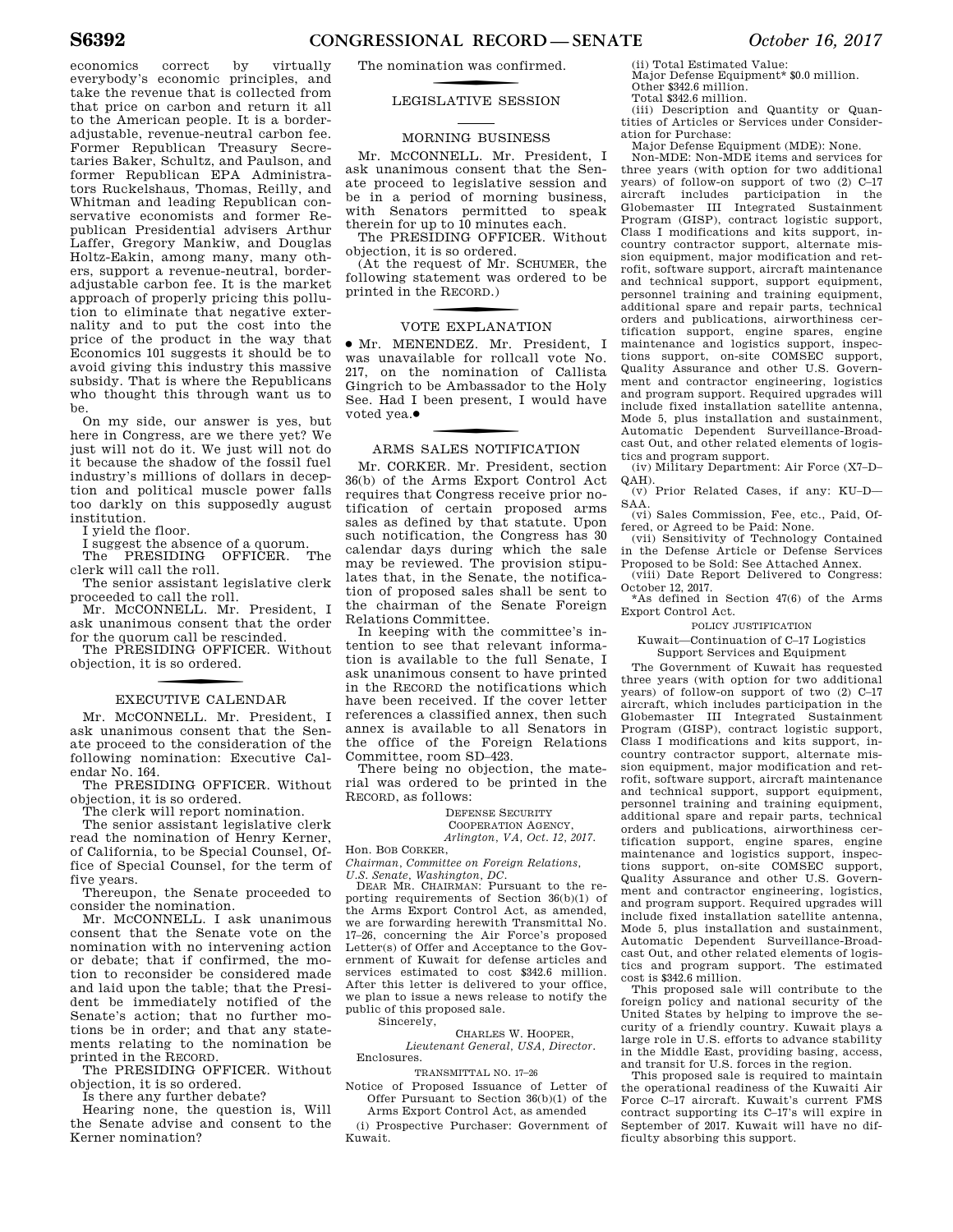The proposed sale of this equipment and support will not alter the basic military balance in the region.

The prime contractor will be the Boeing Company, Chicago, IL. The purchaser typically requests offsets. Any offset agreement will be defined in negotiations between the purchaser and the contractor.

There is an on-going Foreign Military Sale (FMS) case providing C–17 sustainment services. There are currently nine (9) contractors from Boeing Company (aircraft) in-country providing Contractor Engineering Technical Services (CETS) on a continuing basis.

There will be no adverse impact on U.S. defense readiness as a result of this proposed sale.

### TRANSMITTAL NO. 17–26

Notice of Proposed Issuance of Letter of Offer Pursuant to Section 36(b)(1) of the Arms Export Control Act

#### Annex Item No. vii

(vii) Sensitivity of Technology:

1. This sale will involve the release of sensitive technology to the Government of Kuwait in the performance of services to sustain two (2) Kuwaiti C–17 aircraft. While much of the below equipment supporting the C–17 is not new to the country, there will be replenishment spares of these following sensitive technologies purchased to support the fleet.

2. The Force 524D is a 24–channel Selective Availability Anti-Spoofing Module (SAASM) based Global Positioning System (GPS) receiver with Precise Positioning Service (PPS) capability built upon Trimble's next generation GPS technology. The Force 524D retains backward compatibility with the proven Force 5GS while adding new functionality to interface with digital antenna electronics to significantly improve Anti-Jam (AJ) performance. The host platform can select the radio frequency (RF) or Digital Antenna Electronics (DAE) interface. In the digital mode, the Force 524D is capable of controlling up to 16 independent beams. The hardware and software associated with the 542D receiver card is UNCLAS-SIFIED.

3. The C–17 aircraft will be equipped with the GPS Anti-Jam System (GAS–1) antenna which consists of a multi-element Controlled Reception Pattern Antennas (CRPA) and separate antenna electronics which is able to recognize multiple sources of deliberate jamming and other electrical interference allowing the navigation equipment to function safely, accurately, and efficiently in the presence of multiple jammers. The hardware is UNCLASSIFIED.

4. The GPS Inertial Reference Unit (IRU) is a type of inertial sensor which uses only gyroscopes to determine a moving aircraft's change in angular direction over a period of time. Unlike the inertial measurement unit, IRUs are generally not equipped with accelerometers, which measure acceleration forces.

IRUs are used for altitude control and navigation of vehicles with relatively constant acceleration rates, such as larger aircraft as well as geosynchronous satellites and deep space probes. The GPS IRU is UN-CLASSIFIED.

5. Crypto appliqué for Mode 5 Identification Friend or Foe (IFF), which includes hardware that is UNCLASSIFIED.

6. Software, hardware, and other data/information, which is sensitive, is reviewed<br>prior to release to protect system release to protect system vulnerabilities, design data, and performance parameters. Potential compromise of these systems is controlled through management of the basic software programs of highly sensitive systems and software-controlled weapon systems on a case-by-case basis.

7. Kuwait is both willing and able to protect United States Classified Military Information (CMI). Kuwaiti physical and document security standards are equivalent to U.S. standards. Kuwait has demonstrated its willingness and capability to protect sensitive military technology and information released to its military in the past. Kuwait is firmly committed to its relationship with the U.S. and to its promise to protect CMI and prevent its transfer to a third party. The Government of Kuwait signed a Technical Security Arrangement (TSA) with the USG on 01 January 1989 that commits them to the protection of CMI.

8. If a technologically advanced adversary were to obtain knowledge of the specific hardware or software source code in this proposed sale, the information could be used to develop countermeasures which might reduce weapon system effectiveness or be used in the development of systems with similar or advanced capabilities. The benefits to be derived from this sale in the furtherance of the U.S. foreign policy and national security objectives, as outlined in the Policy Justification, outweigh the potential damage that could result if the sensitive technology were revealed to unauthorized persons.

9. All defense articles and services listed on this transmittal are authorized for release and export to the Government of Kuwait.

DEFENSE SECURITY COOPERATION AGENCY,

### *Arlington, VA, October 11, 2017.*

Hon. BOB CORKER, *Chairman, Committee on Foreign Relations,* 

*U.S. Senate, Washington, DC.*  DEAR MR. CHAIRMAN: Pursuant to the reporting requirements of Section 36(b)(1) of the Arms Export Control Act, as amended, we are forwarding herewith Transmittal No. 17–47, concerning the Navy's proposed Letter(s) of Offer and Acceptance to the Government of the Czech Republic for defense articles and services estimated to cost \$575 million. After this letter is delivered to your office, we plan to issue a news release to notify the public of this proposed sale.

Sincerely,

CHARLES W. HOOPER, *Lieutenant General, USA, Director.*  Enclosures.

TRANSMITTAL NO. 17-47

Notice of Proposed Issuance of Letter of Offer Pursuant to Section 36(b)(1) of the Arms Export Control Act, as amended

(i) Prospective Purchaser: Government of the Czech Republic.

(ii) Total Estimated Value:

Major Defense Equipment\* \$335.9 million. Other \$239.1 million.

Total \$575.0 million.

(iii) Description and Ouantity or Quan-

tities of Articles or Services under Consideration for Purchase:

Major Defense Equipment (MDE): Twelve (12) UH–1Y Utility Helicopters. Twenty-five (25) T–700 GE 401C Engines (twenty-four (24) installed, one (1) spare). Thirteen (13) Honeywell Embedded Global Positioning Systems (GPS)/Inertial Navigation System (INS) (EGI) (twelve (12) installed, one (1) spare). Twelve (12) 7.62mm M240 Machine Guns.

Non-MDE includes: Brite Star II FLIR system, Aircraft Survivability Equipment (ASE) (includes the AN/AAR–47 Missile Warning and Laser Detection System, AN/ ALE–47 Counter Measure Dispensing System (CMDS) and the AN/APR–39 Radar Warning Receiver (RWR)), Joint Mission Planning Systems, Helmet Mounted Displays, communication equipment, small caliber gun systems including GAU–17A and GAU–21, electronic warfare systems, Identification Friend or Foe (IFF) Mode 4/5 transponder, support

equipment, spare engine containers, spare and repair parts, tools and test equipment, technical data and publications, personnel training and training equipment, U.S. government and contractor engineering, technical, and logistics support services, and other related elements of logistics and program support.

(iv) Military Department: Navy.

(v) Prior Related Cases, if any: None. (vi) Sales Commission, Fee, etc., Paid, Offered, or Agreed to be Paid: None.

(vii) Sensitivity of Technology Contained in the Defense Article or Defense Services Proposed to be Sold: See Attached Annex.

(viii) Date Report Delivered to Congress: October 11, 2017.

\*As defined in Section 47(6) of the Arms Export Control Act.

POLICY JUSTIFICATION

Czech Republic—UH–1Y Utility Helicopters The Government of the Czech Republic has requested the possible sale of twelve (12) UH– 1Y utility helicopters, twenty-five (25) T–700 GE 401C engines (twenty-four (24) installed, one (1) spare), thirteen (13) Honeywell Embedded GPS/INS (EGI) (twelve (12) installed, one (1) spare), and twelve (12) 7.62mm M240 Machine Guns. This request also includes Brite Star II FLIR system, Aircraft Survivability Equipment (ASE) (includes the AN/ AAR–47 Missile Warning and Laser Detection System, AN/ALE–47 Counter Measure Dispensing System (CMDS) and the AN/APR–39 Radar Warning Receiver (RWR)), Joint Mission Planning Systems, Helmet Mounted Displays, communication equipment, small caliber gun systems including GAU–17A and GAU–21, electronic warfare systems, Identification Friend or Foe (1FF) Mode 4/5 transponder, support equipment, spare engine containers, spare and repair parts, tools and test equipment, technical data and publications, personnel training and training equipment, U.S. government and contractor engineering, technical, and logistics support services, and other related elements of logistics and program support. The estimated cost is \$575 million.

This proposed sale will support the foreign policy and national security of the United States by helping to improve the security of a NATO partner that is an important force for ensuring peace and stability in Europe. The proposed sale will support the Czech Republic's needs for its own self-defense and support NATO defense goals.

The Czech Republic intends to use these helicopters to modernize its armed forces and strengthen its homeland defense and deter regional threats. This will contribute to the Czech Republic's military goal of updating its capabilities while further enhancing interoperability with the United States and other NATO allies. The Czech Republic will have no difficulty absorbing these helicopters into its armed forces.

This proposed sale of equipment and support will not alter the basic military balance in the region.

The principal contractors will be Bell Helicopter, Textron, Fort Worth, Texas; and General Electric Company, Lynn, Massachusetts. There are no known offset agreements proposed in conjunction with this potential sale.

Implementation of this proposed sale will require multiple trips by U.S. Government and contractor representatives to participate in program and technical reviews plus training and maintenance support in country, on a temporary basis, for a period of twentyfour (24) months. It will also require three (3) Contractor Engineering Technical Service (CETS) representatives to reside in country for a period of two (2) years to support this program.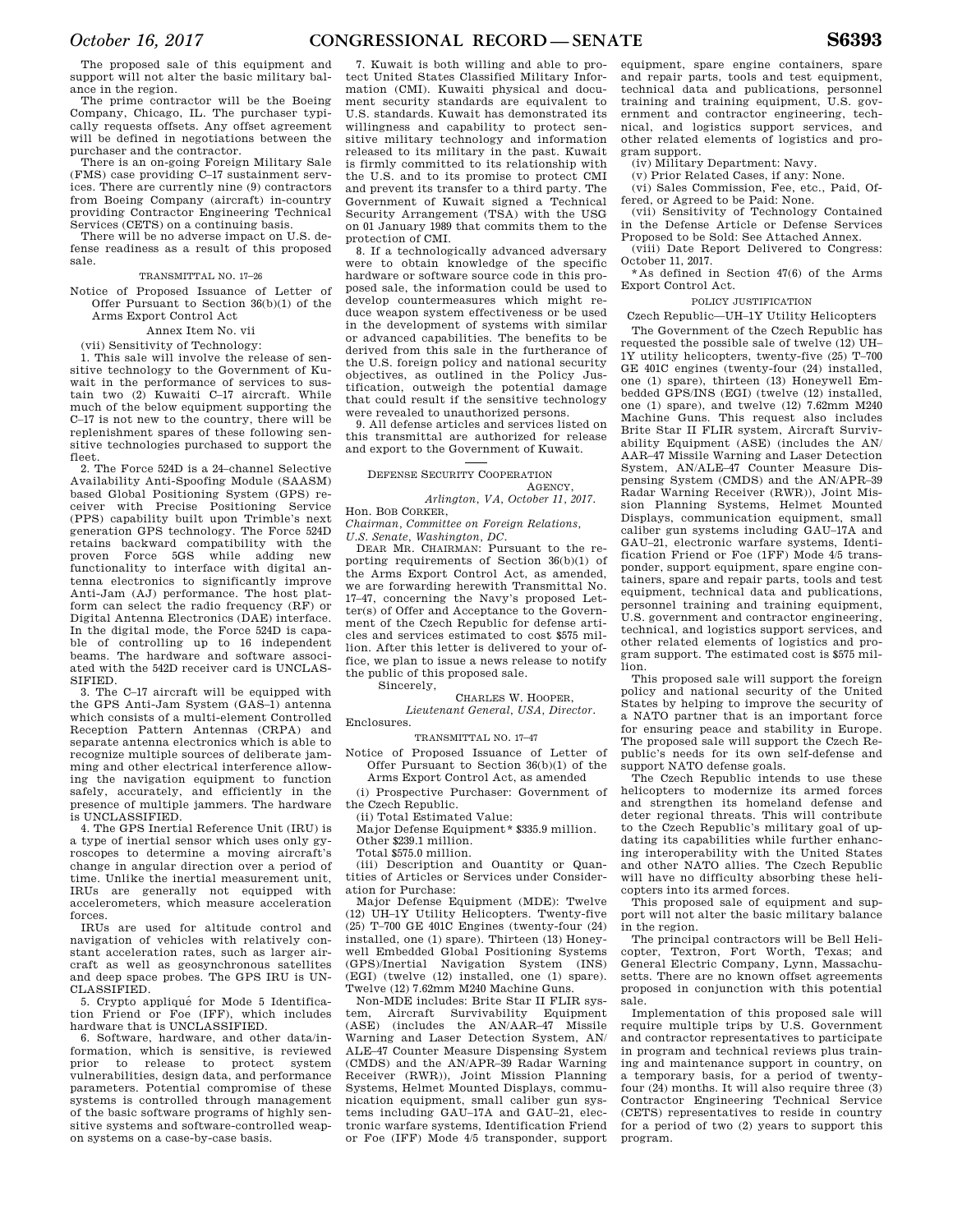There will be no adverse impact on U.S. defense readiness as a result of this proposed sale.

TRANSMITTAL NO. 17–47

Notice of Proposed Issuance of Letter of Offer Pursuant to Section 36(b)(1) of the Arms Export Control Act

Annex Item No. vii

(vii) Sensitivity of Technology:

1. The following components and technical documentation for the program are classified as listed below:

a. The UH–1Y-model has an Integrated Avionics System (IAS) which includes two (2) mission computers and an automatic flight control system. Each crew station has two (2) 8 x 6-inch multifunction liquid crystal displays (LCD) and one (1) 4.2 x 4.2-inch dual function LCD display. The communications suite will have COMSEC ARC–210 Ultra High Frequency Very High Frequency (UHF/VHF) radios with associated communications equipment. The navigation suite includes Honeywell Embedded Global Positioning System (GPS) Inertial Navigation System (INS) (EGI) w/Precise Positioning Service (PPS), a digital map system, a low-airspeed air data subsystem, and an AN/APX–123/A(V) IFF Transponder.

b. The crew is equipped with the Optimized Top Owl (OTO) helmet-mounted sight and display system. The OTO has a Day Display Module (DDM) and a Night Display Module (NDM). The UH–1Y has survivability equipment including the AN/AAR–47 Missile Warning and Laser Detection System, AN/ALE–47 Counter Measure Dispensing System (CMDS) and the AN/APR–39 Radar Warning Receiver (RWR) to cover countermeasure dispensers, radar warning, incoming/on-way missile warning and on-fuselage laser-spot warning systems.

c. The following performance data and technical characteristics are classified as follows for the UH–1Y Airframe: countermeasure capability—up to SECRET, countercountermeasures capability—SECRET, vulnerability to countermeasures—SECRET, vulnerability to electromagnetic pulse from nuclear environmental effects—SECRET.

2. If a technologically advanced adversary were to obtain knowledge of the specific hardware and software elements, the information could be used to develop countermeasures which might reduce weapon system effectiveness.

3. The consequences of the loss of this technology to a technologically advanced or competent adversary could result in the compromise of equivalent systems, which in turn could reduce those weapons systems' effectiveness, or be used in the development of a system with similar or advanced capabilities.

4. A determination has been made that the Czech Republic can provide substantially the same degree of protection for the sensitive technology being released as the U.S. Government. This sale of the UH–1Y helicopter and associated weapons will further U.S. foreign policy and national security objectives.

5. All defense articles and services listed in this transmittal are authorized for release and export to the Government of the Czech Republic.

### DEFENSE SECURITY COOPERATION AGENCY *Arlington, VA, Oct. 11, 2017.*

Hon. BOB CORKER,

*Chairman, Committee on Foreign Relations, U.S. Senate, Washington, DC.* 

DEAR MR. CHAIRMAN: Pursuant to the reporting requirements of Section 36(b)(1) of the Arms Export Control Act, as amended, we are forwarding herewith Transmittal No. 17–46, concerning the Air Force's proposed Letter(s) of Offer and Acceptance to the Government of the Netherlands for defense articles and services estimated to cost \$53 million. After this letter is delivered to your office, we plan to issue a news release to notify the public of this proposed sale.

Sincerely,

CHARLES W. HOOPER, *Lieutenant General, USA, Director.*  Enclosures.

TRANSMITTAL NO. 17–46

- Notice of Proposed Issuance of Letter of Offer Pursuant to Section 36(b)(1) of the
	- Arms Export Control Act, as amended

(i) Prospective Purchaser: The Government of the Netherlands.

(ii) Total Estimated Value:

Major Defense Equipment\* \$48 million.

Other \$5 million.

Total \$53 million.

(iii) Description and Quantity or Quantities of Articles or Services under Consideration for Purchase:

Major Defense Equipment (MDE):

Twenty-six (26) AIM–120 C–7 Advanced Medium Range Air-to-Air Missiles (AMRAAM).

One (1) AMRAAM Spare Guidance Section. Non-MDE: Twenty (20) AMRAAM Captive Air Training Missiles (CATM), missile containers, control section spares, weapon systems support, test equipment, spare and repair parts, publications and technical documentation, personnel training, training equipment, U.S. Government and contractor engineering, logistics, technical support services, and other related elements of logistics and program support.

(iv) Military Department: Air Force (X7–D– YAE).

(v) Prior Related Cases, if any: NE–D–YME for two hundred (200) AIM–120B.

(vi) Sales Commission, Fee, etc., Paid, Offered, or Agreed to be Paid: None.

(vii) Sensitivity of Technology Contained in the Defense Article or Defense Services Proposed to be Sold: See Attached Annex.

(viii) Date Report Delivered to Congress: October 11, 2017.

\*As defined in Section 47(6) of the Arms Export Control Act.

POLICY JUSTIFICATION

Government of the Netherlands—AIM–120 C– 7 Advanced Medium Range Air-to-Air Missile (AMRAAM)

The Government of the Netherlands has requested a possible sale of twenty-six (26) AIM–120 C–7 Advanced Medium Range Air-to-Air Missiles (AMRAAM), one (1) AMRAAM Guidance Section Spare (MDE items), twenty (20) AMRAAM Captive Air Training Missiles (CATM), missile containers, control section spares, weapon systems support, test equipment, spare and repair parts, publications and technical documentation, personnel training, training equipment, U.S. Government and contractor engineering, logistics, technical support services, and other related elements of logistics and program support. The estimated total case value is \$53 million.

This proposed sale will support the foreign policy and national security objectives of the United States by helping to improve the security of a NATO ally which continues to be an important force for political stability and economic progress in Europe.

The proposed sale will improve the Netherland's capabilities for mutual defense, regional security, force modernization, and U.S. and NATO interoperability. This sale will enhance the Royal Netherlands Air Force's ability to defend the Netherlands against future threats and contribute to current and future NATO operations. The Netherlands maintains the AIM–120B in its inventory and will have no difficulty absorbing these missiles into its armed forces.

The proposed sale of this equipment will not alter the basic military balance in the region.

The prime contractor will be Raytheon Missile Systems, Tucson, AZ. There are no known offset agreements proposed in connection with this potential sale.

Implementation of this proposed sale will not require the assignment of any additional U.S. Government personnel or contractor representatives to the Netherlands.

There will be no adverse impact on U.S. defense readiness as a result of this proposed sale.

#### TRANSMITTAL NO. 17–46

Notice of Proposed Issuance of Letter of Offer Pursuant to Section 36(b)(1) of the Arms Export Control Act

Annex Item No. vii

(vii) Sensitivity of Technology:

1. AIM–120C Advanced Medium Range Airto-Air Missile (AMRAAM) is a radar-guided missile featuring digital technology and micro-miniature solid-state electronics. AMRAAM capabilities include look-down/ shoot-down, multiple launches against multiple targets, resistance to electronic counter measures, and interception of high flying, low flying, and maneuvering targets. The AMRAAM is classified CONFIDENTIAL, major components and subsystems range from UNCLASSIFIED to CONFIDENTIAL. and technology data and other documentation are classified up to SECRET.

2. If a technologically advanced adversary obtains knowledge of the specific hardware and software elements, the information could be used to develop countermeasures or equivalent systems that might reduce weapon system effectiveness or be used in the development of a system with similar or advanced capabilities.

3. A determination has been made that the Government of the Netherlands can provide substantially the same degree of protection for the sensitive technology being released as the U.S. Government. This proposed sale is necessary to the furtherance of the U.S. foreign policy and national security objectives outlined in the policy justification.

4. All defense articles and services listed in this transmittal are authorized for release and export to the Government of the Netherlands.

> DEFENSE SECURITY COOPERATION AGENCY, *Arlington, VA, Oct. 6, 2017.*

Hon. BOB CORKER,

*Chairman, Committee on Foreign Relations, U.S. Senate, Washington, DC.* 

DEAR MR. CHAIRMAN: Pursuant to the reporting requirements of Section 36(b)(1) of the Arms Export Control Act, as amended, we are forwarding herewith Transmittal No. 17–28, concerning the Missile Defense Agency's proposed Letter(s) of Offer and Acceptance to the Kingdom of Saudi Arabia for defense articles and services estimated to cost \$15 billion. After this letter is delivered to your office, we plan to issue a news release to notify the public of this proposed sale. Sincerely,

### CHARLES W. HOOPER,

*Lieutenant General, USA Director.*  Enclosure.

### TRANSMITTAL NO. 17–28

Notice of Proposed Issuance of Letter of Offer Pursuant to Section 36(b)(1) of the Arms Export Control Act, as amended

(i) Prospective Purchaser: Saudi Arabia.

(ii) Total Estimated Value:

Major Defense Equipment\* \$ 9 billion.

Other \$ 6 billion.

Total \$15 billion.

(iii) Description and Quantity or Quantities of Articles or Services under Consideration for Purchase: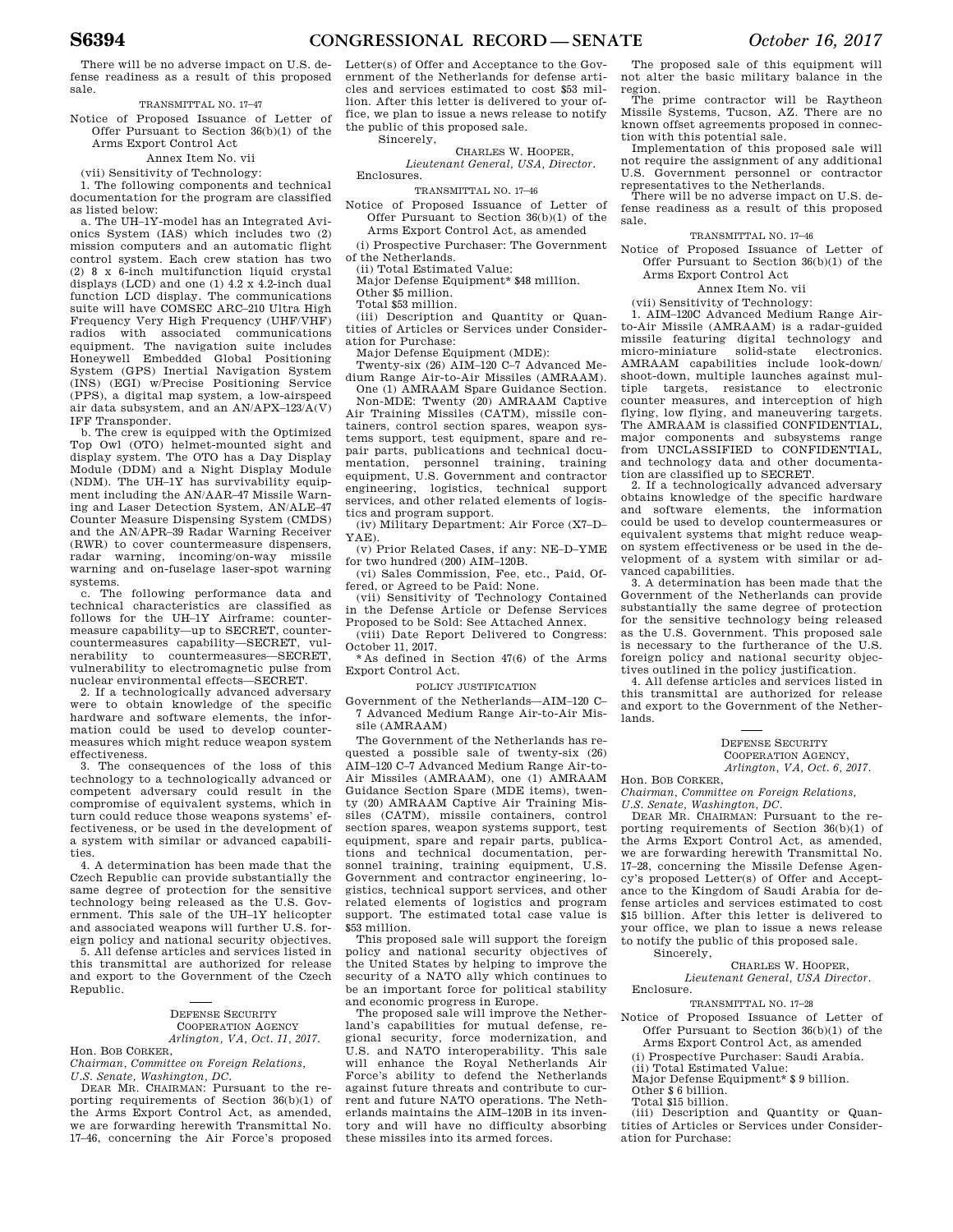Major Defense Equipment (MDE):

Forty-four (44) Terminal High Altitude Area Defense (THAAD) Launchers.

Three hundred sixty (360) THAAD Interceptor Missiles.

Sixteen (16) THAAD Fire Control and Communications Mobile Tactical Station Group. Seven (7) AN/TPY–2 THAAD Radars.

Non-MDE:

Also included are THAAD Battery maintenance equipment, forty-three (43) prime movers (trucks), generators, electrical power units, trailers, communications equipment, tools, test and maintenance equipment, repair and return, system integration and checkout, spare/repair parts, publications and technical documentation, personnel training and training equipment, U.S. Government and contractor technical and logistics personnel support services, facilities construction, studies, and other related elements of logistics and program support.

(iv) Military Departments: Missile Defense Agency (XX–I–W1B, XX–I–WIC); Army (XX– B–TFP, XX–B–BDP, XX–B–ZAO, XX–B–DAH, XX–B–ZAQ, XX–B–OZY, XX–B–HFA); NSA (XX–M–AAG).

(v) Prior Related Cases, if any: SR–I–WIA Basic, 2 February 2015; Amendment 1, 25 August 2016.

(vi) Sales Commission, Fee. etc., Paid, Offered, or Agreed to be Paid: None.

(vii) Sensitivity of Technology Contained in the Defense Article or Defense Services Proposed to be Sold: See Attached Annex.

(viii) Date Report Delivered to Congress: October 6, 2017.

\*As defined in Section 47(6) of the Arms Export Control Act.

### POLICY JUSTIFICATION

Saudi Arabia—Terminal High Altitude Area Defense and Related Support Equipment and Services

The Government of Saudi Arabia has requested a possible sale of forty-four (44) Terminal High Altitude Area Defense (THAAD) launchers, three hundred sixty (360) THAAD Interceptor Missiles, sixteen (16) THAAD Fire Control and Communications Mobile Tactical Station Group, seven (7) AN/TPY–2 THAAD radars. Also included are THAAD Battery maintenance equipment, forty-three (43) prime movers (trucks), generators, electrical power units, trailers, communications equipment, tools, test and maintenance equipment, repair and return, system integration and checkout, spare/repair parts, publications and technical documentation, personnel training and training equipment, U.S. Government and contractor technical and logistics personnel support services, facilities construction, studies, and other related elements of logistics and program support. The estimated cost is \$15 billion.

This proposed sale will support the foreign policy and national security objectives of the United States by improving the security of a friendly country. This sale furthers U.S. national security and foreign policy interests, and supports the long-term security of Saudi Arabia and the Gulf region in the face of Iranian and other regional threats. This potential sale will substantially increase Saudi Arabia's capability to defend itself against the growing ballistic missile threat in the region. THAAD's exo-atmospheric, hit-to-kill capability will add an upper-tier to Saudi Arabia's layered missile defense architecture and will support modernization of the Royal Saudi Air Defense Force (RSADF). Saudi Arabia will have no difficulty absorbing this equipment into its armed forces.

The proposed sale of this equipment and support will not alter the basic military balance in the region.

The principal contractors for the THAAD system are Lockheed Martin Space Systems Corporation, Dallas, TX, Camden, AR, Troy, AL and Huntsville, AL; and Raytheon Corporation, Andover, MA. There are no known offset agreements proposed in connection with this potential sale.

Implementation of this proposed sale will require one hundred eleven (111) contractor representatives and eighteen (18) U.S. Government personnel in country for an extended period of time.

There will be no adverse impact on U.S. defense readiness as a result of this proposed sale.

### TRANSMITTAL NO. 17–28

Notice of Proposed Issuance of Letter of Offer Pursuant to Section 36(b)(1) of the Arms Export Control Act

#### Annex Item No. vii

### (vii) Sensitivity of Technology:

1. The Terminal High Altitude Area Defense System (THAAD) Ballistic Missile Defense (BMD) System contains classified CON-FIDENTIAL/SECRET components and critical/sensitive technology. The THAAD Fire Unit is a ground-based, forward deployable terminal missile defense system that represents significant technological advances. The THAAD system continues to hold a technology lead over other terminal ballistic missile systems. THAAD is the first weapon system with both endo- and exo- atmospheric capability developed specifically to defend against ballistic missiles. The higher altitude and theater-wide protection offered by THAAD provides more protection of larger areas than lower-tier systems alone. THAAD is designed to defend against short, medium, and intermediate range ballistic missiles. The THAAD system consists of four major components: Fire Control/Communications, Radar, Launchers, and Interceptor Missiles.

2. The THAAD BMD System contains sensitive/critical technology, primarily in the area of defense and production know-how and primarily inherent in the design, development and/or manufacturing data related to certain critical components. Information on operational effectiveness with respect to countermeasures and counter-countermeasures, low observable technologies, select software documentation and test data are classified up to and including SECRET.

3. The THAAD BMD System contains Controlled Cryptographic Items (CCI) that are used for both system internal links and for external communications. These items consist of key loading devices, network encryptors, secure telephones, voice radios, tactical data radios, and mission data radios. Specific CCI used for the Saudi Arabia case will be determined through the COMSEC Release Request (CRR) process, initiated through USCENTCOM once an interoperability requirement has been established. NSA will identify releasable items, in parallel with staffing and validation of the CRR by the Joint Staff. The Committee for National Security Systems (CNSS) reviews and provides final approval of the items and quantities.

4. AN/VCR–90, AN/VCR–91, AN/VCR–92 are different configurations of the Single Channel Ground and Airborne Radio System (SINCGARS) family. SINCGARS is a tactical radio providing secure jam-resistant voice and data communications of command, control, targeting, and technical information for the Terminal High Altitude Air Defense (THAAD) system. The spread-spectrum frequency hopping Electronic Counter-Counter Measures (ECCM) technology resident in the radio is sensitive but UNCLASSIFIED. While sensitive, the frequency-hopping algorithms used to generate the ECCM waveform are unique to the country of ownership and cannot be manipulated by potential adversaries for use or interference with other countries possessing SINCGARS technology. Should a potential adversary come into possession of one of these radios, they would have the potential to intercept operational command, control, and targeting information. This potential problem is mitigated by the fact that the customer can secure information passed over the radio network using a commercial grade security capability equivalent to an Advanced Encryption Standard (AES) 256–bit encryption system whose keys are controlled by the customer country.

5. As with the SINCGARS family of radios, the AN/PRC–117 is a tactical radio providing ECCM jam-resistant secure communications for exchange of command, control, and targeting information within the THAAD system tactical radio network. ECCM capabilities are sensitive but UNCLASSIFIED and algorithms for these jam-resistant waveforms are unique to the customer country. Unlike the SINCGARS radios, the AN/PRC– 117 uses Type 1 encryption. When loaded with U.S. crypto keys, the system is then CLAS-SIFIED up to SECRET. Should a potential adversary come into possession of one of these radios, the customer country can quickly remotely rekey remaining radios, preventing potential adversaries from understanding received command, control, and targeting information.

6. The Defense Advanced Global Positioning System (GPS) Receiver (DAGR) is a handheld GPS location device with map background displaying the user's location. Unlike commercial grade GPS receivers capable of receiving Standard Positioning Signals (SPS) from GPS satellites, the DAGR is capable of receiving Precise Positioning Signals (PPS). PPS satellite signals provide significantly more accurate location data than do SPS signals. This capability within DAGRs is possible due to the Selective Availability Anti-Spoofing Module (SAASM). The SAASM is an encrypted device permitting both receipt of PPS signals and the benefit of preventing potential adversaries from spoofing the system to display incorrect location information. The SAASM capability within the DAGR is sensitive but IINCLAS-SIFIED. The SAASM capabilities are sensitive due to the system's ability to access restricted PPS GPS satellite signals and to prevent spoofing. While sensitive, the ability of potential adversaries to exploit the system is limited.

7. The same SAASM capabilities resident in the DAGR are also resident in the THAAD GPS timing system. The THAAD system requires highly precise timing hacks in order accurately track and engage targets. The PPS signals generated by GPS satellites provide this precise timing information. The SAASM device resident in the timing system permits receipt of this precise PPS timing data. The SAASM is an encrypted device permitting both receipt of PPS signals and the benefit of preventing potential adversaries from spoofing the system to display incorrect data. The SAASM capability within the timing system is sensitive but UNCLASSI-FIED.

8. If a technologically advanced adversary were to obtain knowledge of specific hardware, the information could be used to develop countermeasures which might reduce weapons system effectiveness or be used in the development of a system with similar or advanced capabilities.

9. A determination has been made that Saudi Arabia can provide substantially the same degree of protection for sensitive technology being released as the U.S. Government. This proposed sustainment program is necessary to the furtherance of the U.S. foreign policy and national security objectives outlined in the policy justification.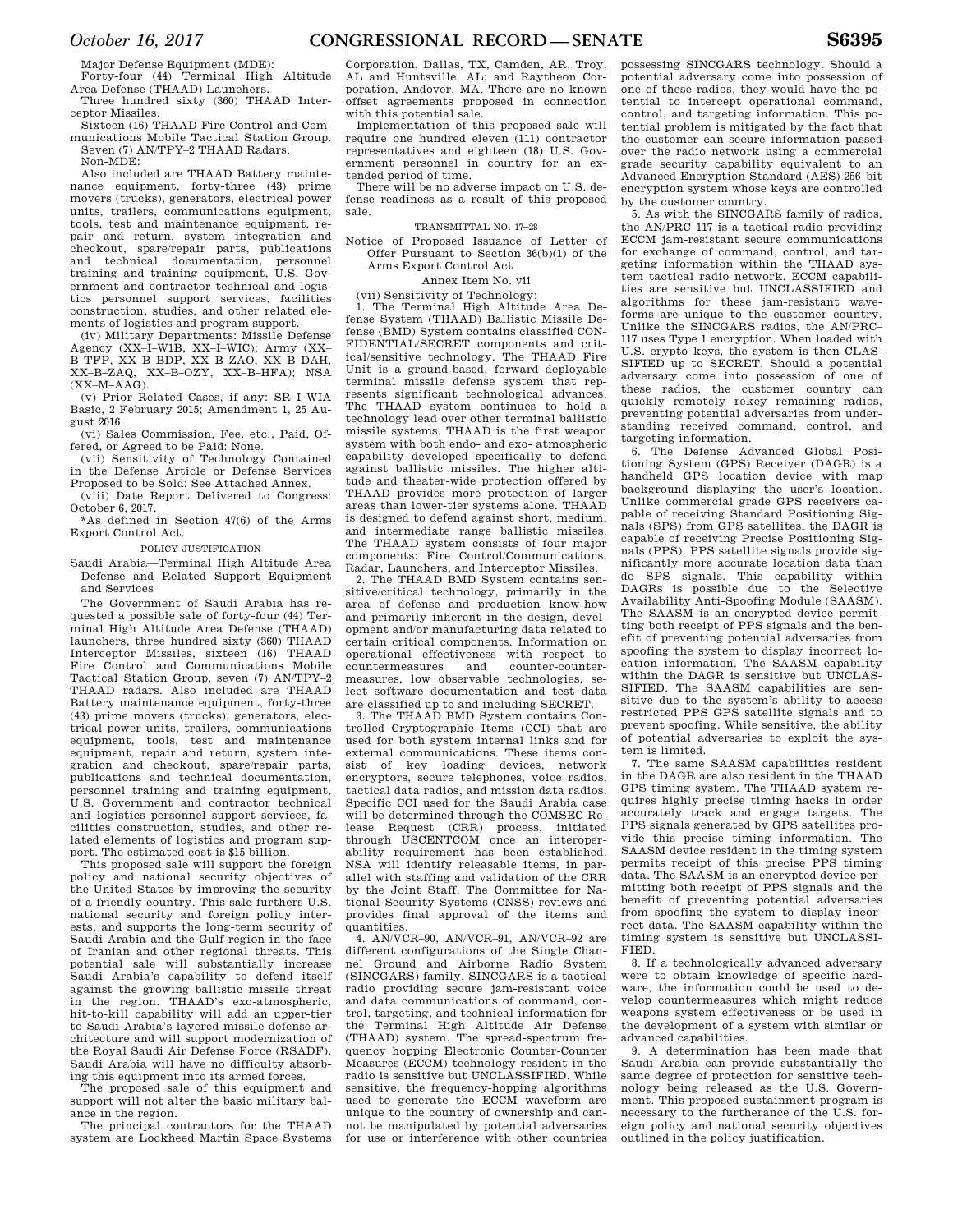10. All defense articles and services listed on this transmittal are authorized for release and export to the Kingdom of Saudi Arabia.

### f KEEP AMERICA'S REFUGES OPERATIONAL ACT

Mr. CARPER. Mr. President, in celebration of National Wildlife Refuge Week, Senator BARRASSO and I introduced legislation just prior to the recent recess to reauthorize the National Wildlife Refuge System's volunteer and partnerships program. I want to share with our colleagues some information about S. 1940, the Keep America's Refuges Operational Act, and ask for their support.

The Keep America's Refuges Operational Act reauthorizes the volunteer and partnerships program, with no increase, at \$2 million per year. The U.S. Fish and Wildlife Service will use this authorization of Federal funding to provide volunteer uniforms, training, equipment, and necessary travel. The bill also allows volunteer groups to use this modest funding for administrative expenses directly related to the program.

For example, these groups will now be able to use funding to complete administrative requirements of cooperative agreements with the U.S. Fish and Wildlife Service. Cooperative agreements enable volunteers to assist the agency in technical activities, such as bird banding, other wildlife tagging, and research.

Our National Wildlife Refuge System is an exceptional network of public lands and waters dedicated to fish and wildlife conservation. More than 40 million people visit our refuges each year to explore, fish, hunt, and view and study wildlife. This ecotourism industry strongly supports local economies.

Volunteers are critical to refuge operations, making up 20 percent of the refuge system's workforce. Volunteers assist with fish and wildlife surveys, restoring habitat, and supporting refuge office functions. Without volunteers and partner groups, refuges may have to cut back on public programs and reduce hours of operation.

In my home State of Delaware, we have two beautiful refuges: the Prime Hook National Wildlife Refuge and the Bombay Hook National Wildlife Refuge. The two refuges employ only 10 full time staff, and both refuges are highly dependent upon volunteers.

Each year, people come to our refuges to observe the federally threatened Red Knot shorebird, which stops along the Delaware Bay to refuel on horseshoe crab eggs along its migration journey. Volunteers make sure these visitors have memorable experiences.

When people can see these pristine habitats and the many species that call them home, they are inspired to be good stewards of our planet for the enjoyment and benefit of future generations.

I want to ensure that these opportunities abound, in Delaware and around the country. A small annual investment in the refuge system volunteer and partnerships program goes a long way. Every \$1 appropriated to coordinate these volunteers translates to \$10 worth of volunteer services.

These appropriations also help cut government costs. In fiscal year 2016, 40,000 volunteers donated 1.4 million hours, with donated time equaling that of 649 full-time employees.

I want to thank Senator BARRASSO for cosponsoring this commonsense legislation. I look forward to working with him and our colleagues in the House to pass the Keep America's Refuges Operational Act and enact it into law.

Thank you.

### CONFIRMATION OF AJIT PAI

Mr. VAN HOLLEN. Mr. President, I do not believe Chairman Pai should have been confirmed to serve a full 5 year term as Chairman of the Federal Communications Commission, FCC. Since assuming the leadership role at the Commission, Chairman Pai has systematically advanced policies that advance corporate interests at the expense of American consumers.

Chairman Pai's decision to open an NPRM that will eventually reverse the 2015 open internet order is an egregious example of his misplaced priorities. In 2016, the U.S. Court of Appeals for the D.C. Circuit confirmed that the open internet order was a lawful exercise of the Commission's regulatory authority. Broadband service providers must provide fair and equal access to all users, regardless of socioeconomic status. Over 18 million Americans submitted comments urging the Commission to maintain regulations that impose transparency and prevent ISPs from throttling or discriminating against certain data. Numerous polls have shown that Americans, across the political spectrum, overwhelmingly support regulations that would prevent broadband companies from discriminating against certain data.

Chairman Pai claims that the 2015 order caused a decrease in broadband investment, but the evidence suggests otherwise. I wrote to Chairman Pai about the evidence that he frequently cites to support his allegations of depressed investment—evidence, which I believe, is incomplete and inconclusive. As technology develops and consumers become even more dependent upon internet access, it is imperative that the FCC ensures that the internet is not divided between the have and the have-nots.

I was also disappointed by Chairman Pai's support for Congress's actions to repeal the Federal Communications Commission's broadband privacy rules. These rules are especially important in light of recent data breaches. Every website we visit and every link we click leaves an unintended trail that

tells a story about our lives. ISPs can collect information about our location, children, sensitive information, family status, financial information, Social Security Numbers, web browsing history, and even the content of communications. ISPs sell this highly sensitive and highly personal data to the highest bidder without consumer's consent or knowledge. The Commission's rules empowered consumers and gave them tools to protect their privacy though transparency, choice, and data security. In supporting the rule's repeal, Chairman Pai demonstrated that he does not believe that Americans should have control over their data.

The rise of the internet of things, telehealth, and smart agriculture means that American consumers need an FCC that is on watch and committed to protecting their interests. I hope that Chairman Pai will reverse course and will stop putting the interests of big corporations ahead of the interests of American consumers.

### f REMEMBERING LIEUTENANT THOMAS F. BURKHART AND VET-ERANS OF THE WAR IN THE PA-CIFIC

Mr. VAN HOLLEN. Mr. President, this week my constituent Caroline Burkhart of Baltimore, MD, is on a historic trip to Japan of remembrance and reconciliation. A guest of the Japanese Government, she will follow the journey of her father, Thomas F. Burkhart, who was a prisoner of war of imperial Japan 75 years ago. Her trip will include a visit to the site of the camp in which her father was held as a POW.

At the start of WWII, Lieutenant Burkhart served in the Philippines with the Headquarters Company of the 45th Infantry, Philippine Scouts, an elite U.S. Army unit composed of American officers and Filipino enlisted men. After Japan's December 8, 1941, invasion of the Philippines, his battalion helped defend the withdrawal of American forces on Luzon to the Bataan Peninsula. Barely a month after being promoted to first lieutenant, on January 24, 1942, Lieutenant Burkhart earned a Silver Star for ''Gallantry in Action'' at the Battle of Abucay Hacienda, January 15 to 25, 1942, which maintained the first battle position on Bataan.

Sick with malaria, Lieutenant Burkhart was in the open-air general hospital No. 1 near the tip of Bataan when Major General Edward King surrendered the peninsula to Japanese forces on April 9, 1942. Soon thereafter, the patients were taken by truck, boxcar, and foot up to Camp O'Donnell, an overcrowded, makeshift POW camp. In early June, the Japanese, fearing the deaths of the prisoners from the horrific conditions in the camp, began to release their Filipino POWs and transfer the others to a new facility at Cabanatuan. It is estimated that 1,550 Americans and 22,000 Filipinos died at Camp O'Donnell, the overwhelming majority within the first 8 weeks.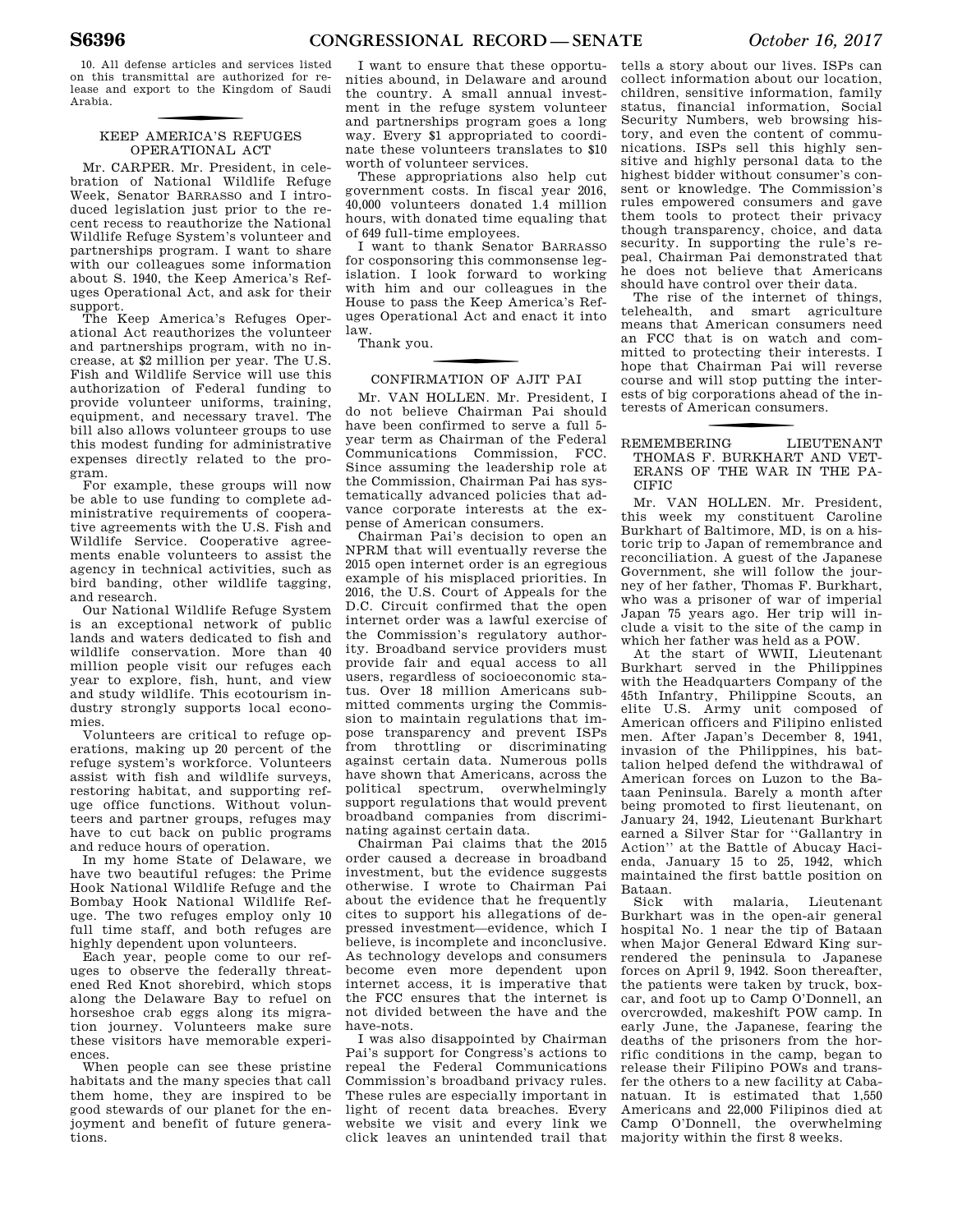On November 6, 1942, Lieutenant Burkhart was among 1,500 prisoners packed into the coal bunker of the unmarked ''hell ship'' *Nagato Maru* to Japan. It took three torturous weeks for the ship to make its way from the tropics to the cold of Northeast Asia. Lieutenant Burkhart, nearly blind from malnutrition, was used as a slave laborer for the construction company Toshima Group—today's Tobishima Corporation. He was soon moved to the Hiroshima No. 1–B Zentsuji POW Camp on the island of Shikoku. The enlisted men at Zentsuji were slave stevedores for Nippon Express Co.—Nippon Tsuun—at Sakaide Rail Yards and the Port of Takamatsu. As an officer, Lieutenant Burkhart worked in the camp garden. On June 23, 1945, he and 334 officers were transferred to POW Camp 11–B Rokuroshi, deep in the Japanese Alps. Food was scarce, conditions were overcrowded, and winter clothes were unavailable, leading many to fear that they would not survive the harsh winter. Lieutenant Burkhart was liberated from this camp in early September.

Lieutenant Burkhart remained in the Army and had a distinguished career with the quartermaster corps, retiring in 1957 as a lieutenant colonel in the U.S. Army Reserve. Throughout his life, he was plagued by health problems most likely caused by the illnesses and hardships of being a POW. In 1972, at age 57, he passed away and was buried in Arlington National Cemetery.

Thomas Burkhart's daughter Caroline has honored his memory by working tirelessly to preserve the history of the POW experience and to teach its lessons of American perseverance and grit. Ms. Burkhart is an active member of the American Defenders of Bataan and Corregidor Memorial Society. In this year, the 75th anniversary of the fall of the Philippines, we appreciate the effort by Japan to reach out to Ms. Burkhart and the American POWs in the spirit of reconciliation and healing. I ask my colleagues to join me in

wishing Caroline Burkhart a safe and meaningful journey and in expressing our gratitude and appreciation to Thomas F. Burkhart and all veterans of the war in the Pacific for their heroic service and sacrifice.

### f TRIBUTE TO GEORGE JAMES WRIGHT

Mr. TESTER. Mr. President, today I wish to honor George James Wright, a resident of Laurel, MT, and a veteran of the Second World War.

George, I would like to thank you and your family on behalf of Montana and the United States of America for your service to our Nation in times of war.

George was born on June 14, 1923, in Hinsdale, MT.

Like many Montanans from Valley County, he made a living off the land farming and ranching. He worked hard alongside his older brother, where he remembers driving the tractor and looking up into the big blue Montana sky.

Also, like many Montanans, he did not back down from answering the call to serve his Nation when we needed him most.

In 1943, George enlisted in the Army, making him the first in his family to serve in the military.

He spent over 2 years fighting in the jungles and on the beaches of the Philippines and New Guinea as a proud member of the 32nd Infantry Division.

He braved the mud. He braved the rain. He braved the bugs, and he braved the bullets.

He saw the unimaginable, as Japanese kamikaze pilots slammed their airplanes into American ships.

He did the unbelievable, driving Army bulldozers into the unknown, making sure our soldiers got the supplies and food they desperately needed.

He served our Nation with bravery, courage, and dignity, working his way up to the rank of T5.

After America's victory, George came home, and returned to those same Montana fields and skies.

After seeing the war's destruction firsthand, he knew that the world needed to be rebuilt, and he knew he was the person for the job. He took what he learned on the battlefield and spent his next years doing construction work.

He married the love of his life, Vivian, who we remember today, and they had two children Roland and Sharon.

At the time, he did not receive the recognition that he was due for his service to our Nation, but we are here today to make that right.

Now, a proud father, grandfather of two, and great-grandfather of seven, he will get that long overdue acknowledgement.

I have the proud honor of presenting him with the following: Bronze Star Medal with one Bronze Service Star, Good Conduct Medal—Army, American Campaign Medal with three Bronze Service Stars, World War II Victory Medal, Philippine Liberation Ribbon with one Bronze Service Star, and Honorable Service Lapel Pin—WWII.

George, you are a Montana farmer through and through, whether feeding Americans at home or soldiers in the field.

I am proud to call myself a farmer, if only because it means I have something in common with a man like George Wright.

George, you have spent your life providing for Montanans at home and protecting Americans overseas.

These medals serve as a small token of our Nation's appreciation for your service and your sacrifice. You are an American hero and one of Montana's best. Thank you for your service.

### f TRIBUTE TO GERALD ROBERT ZELMER

Mr. TESTER. Mr. President, today I wish to honor Gerald Robert Zelmer, a veteran of the Vietnam war.

Gerald, I would like to thank you, on behalf of the State of Montana, and the United States of America, for your service to this Nation.

Gerald, known by his friends and family as Gerry, was born in Bismarck, ND, on June 25, 1947.

He married the love of his life, Dora Jean or D.J., on October 12, 1968, in Worden, MT, at the height of the Vietnam conflict.

Two months later, Gerry was off to war.

He attended boot camp in Fort Lewis, WA, and then moved on to advanced infantryman training in Fort Eustis, VA.

He deployed soon thereafter, serving proudly with the 101st Airborne Division out of Camp Eagle.

Gerry served as a helicopter crew chief, ensuring that pilots and crews were safe as they flew aerial missions. His skills on the battlefield ensured that rotary-wing aircraft were finetuned and ready to take off for their missions.

Gerry is a fixer and a problem solver. In Vietnam, he fixed helicopters and kept our birds in the air, covering our soldiers on the ground.

When he returned from war, he worked as a maintenance foreman at Montana Sulphur and Chemical.

It is his skills on the battlefield, his bravery and courage, and his service to our Nation that earned him these commendations decades ago. It is my honor to finally deliver them today.

As a father to Carrie and Cody and grandfather to two grandchildren Sienna and Aden, he will get that long overdue acknowledgement.

I have the proud honor of presenting you, Gerry, with the Bronze Star Medal for your meritorious service in connection with ground operations against a hostile force.

I am also presenting you with copies of your previous awards: Army Commendation Medal, National Defense Service Medal, Vietnam Service Medal with Silver Service Star attachment, Expert Badge with Auto Rifle Bar, and sharpshooter badge with rifle bar.

Gerry, these medals are but a small token of our Nation's appreciation for your service and your sacrifice. You are an American hero, and Montana is proud to call you one of our own.

### f NATIONAL FOREST PRODUCTS WEEK

Mr. BOOZMAN. Mr. President, in support of National Forest Products Week and in my role as a cochair of the Senate Paper and Packaging Caucus, I would like to recognize the almost 20,000 hard-working men and women employed by the forest products industry in the great State of Arkansas.

Arkansas is home to over 90 wood products, paper, and packaging manufacturing facilities that make over \$8 billion in products annually and contribute over \$1.2 billion to the State and local economies through wages and compensation.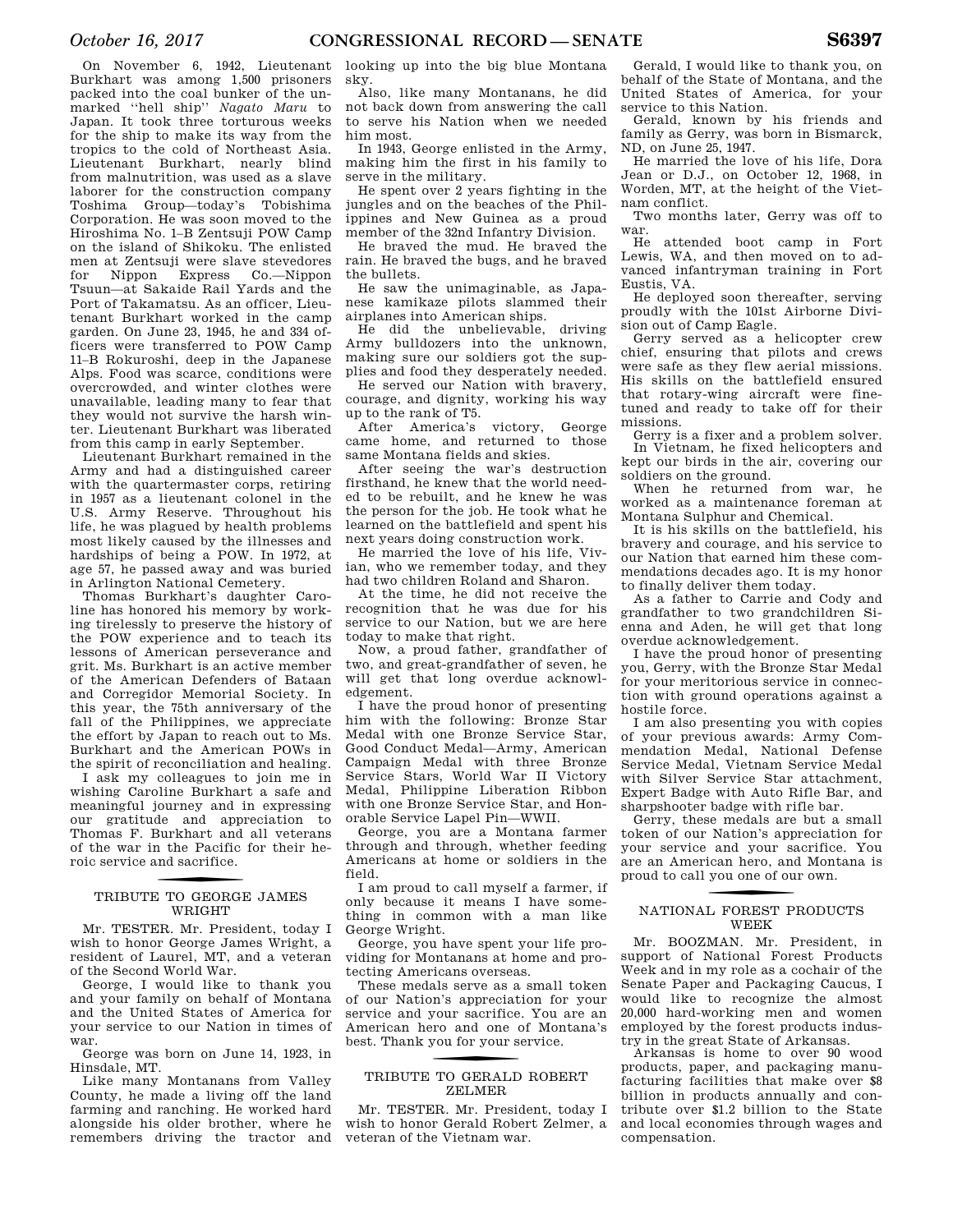The forest products industry plays a valuable role in the life of every American, every day. From paper and packaging to wood products, tissue, and other personal care items, paper and wood products are at the heart of modern life and a modern economy. In total, the industry employs about 900,000 Americans nationwide and manufactures over \$280 billion in products every year. That is nearly 4 percent of the current U.S. manufacturing GDP.

In addition to cochairing the Paper and Packaging Caucus, I am also a cochair of the Senate Recycling Caucus. In this dual capacity, I have seen the success the forest products industry has had in pairing economic growth with respect for the environment. Be it through the use of carbon-neutral biomass energy or the successful implementation of voluntary recycling programs that now reach 96 percent of Americans, the forest products industry is leading by example.

Last year, I had the opportunity to see firsthand how the forest industry contributes to the economy of my State. Congressman BRUCE WESTERMAN and I visited timber-rich south Arkansas on our ''Seed to Sawmill'' tour. We learned about proper forest management and the positive environmental impacts achieved through conservation efforts. We also visited a seedling nursery, working private forests, state-ofthe art processing facilities, and the U.S. Forest Service's Experimental Forest in Crossett.

It is clear that the forest products industry contributes a great deal to Arkansas and to the U.S. economy overall. That is why it is important for us to highlight how forest products improve our lives, help grow our economy, and promote healthy environmental practices.

I urge my colleagues to join me in celebrating National Forest Products Week and reflect on the many ways this recyclable and renewable resource impacts our daily lives for the better. Thank you for the opportunity to recognize the hard-working professionals of the forest products industry in the great State of Arkansas.

### f ADDITIONAL STATEMENTS

### RECOGNIZING COMPREHENSIVE JUVENILE SERVICES, INC.

∑ Mr. BOOZMAN. Mr. President, today I wish to recognize an organization that is committed to redirecting the lives of youth and their families in western Arkansas. Comprehensive Juvenile Services, Inc., of Fort Smith, AR, helps youth who experience difficulty within their families, have problems in school, or face other challenges that result in them being at risk of or referred to the juvenile justice system. Comprehensive Juvenile Services is celebrating 40 years of incredible, invaluable service to the community, and I want to congratulate them on this milestone.

Incorporated in 1976, Comprehensive Juvenile Services is a private, nonprofit community-based youth services agency. It serves 1,000 youth each year in Sebastian, Crawford, Franklin, Logan, Scott, Polk, and Montgomery Counties. CJS is supported by and receives guidance from community leaders as it seeks to help children and youth who are susceptible to delinquency or have encountered legal problems and need positive influences to help get back on track toward a happy and successful adolescence.

CJS provides support to these children and their families in a variety of ways. It employs caseworkers to assess a youth's individual problems and develop case plans, provides aftercare to those in custody of the Department of Youth Services, offers one-on-one mentoring opportunities, operates an emergency shelter for at-risk youth, and features other programs including treatment for major behavioral problems, mental health assessments, and therapy and parenting classes.

The commitment that CJS has demonstrated for youth in western Arkansas is inspiring. The men and women of the agency put their hearts and souls into helping children and teens improve their situations and strive for better outcomes at home, at school, and in life generally. In one of many success stories, a former client named Sherry went through a difficult adoption where she experienced major conflict with her adopted family. Through the help of Community Juvenile Services, Sherry completed a program at the Girls Shelter of Fort Smith and is now a Department of Child and Family Services caseworker herself, advocating for children and helping to make a difference in their lives the same way that CJS did in hers.

I am so proud of the work that Comprehensive Juvenile Services has done over the past 40 years. They truly are changing lives, one child at a time. I want to congratulate everyone involved with CJS on a job well done, and I look forward to hearing many more success stories in the years to come.●

### TRIBUTE TO RONALD K. LORENTZEN

∑ Mr. BROWN. Mr. President, today I wish to honor Mr. Ronald K. Lorentzen, a dedicated public servant who has spent his career advocating for American workers and businesses. Mr. Lorentzen retired on June 30, 2017, after more than three decades of government service.

Born in the blue-collar town of Ashtabula, OH—a great hometown, as my wife Connie can attest—Mr. Lorentzen's roots are evident in his life's work. Too often, especially in trade policy, representatives and policymakers fail to live up to the promises they have made to working families, but not Mr. Lorentzen. He never forgot where he came from, and he never forgot the workers who are too often left behind by our trade policy.

In his roles at the International Trade Administration, he has been a leader in our government's efforts to combat unfair trade practices and hold countries that cheat the rules accountable. He served as lead negotiator for the U.S. and chairman of the Steel Committee at the Organization for Economic Cooperation and Development, where he worked to address steel overcapacity within the U.S. Market. While we know we have a lot more work to do to create a truly level playing field for our steel industry, his work helped shape a more fair international steel market for American companies.

In addition, Mr. Lorentzen led U.S. delegations before the North American Steel Trade Committee, NASTC. He helped ensure the NASTC fulfilled its mission as a forum for NAFTA steel countries to build consensus and develop united positions on areas of common concern. A firm grasp of the facts and diplomatic skill made him a strong and effective advocate for U.S. manufacturers.

Through his many roles in government, Mr. Lorentzen has served this country and its working families. He has stood up for workers in my State, and his efforts have helped save jobs. When we enforce our trade policies and hold accountable those who cheat the international trade system, we are ensuring our workers and businesses have access to a level playing field. Mr. Lorentzen has been a leader in that fight.

Mr. Lorentzen will be remembered for his compassion, work ethic, and integrity. I ask my Senate colleges to join me in thanking him for his service and wishing him all the best on his retirement.∑

### 125TH ANNIVERSARY OF ASHER'S CHOCOLATES

∑ Mr. CASEY. Mr. President, I wish to recognize and honor Chester Asher Candy Co., Inc., ''Asher's Chocolates,'' as it celebrates the 125th anniversary of its founding in Pennsylvania.

In 1892, Chester A. Asher founded Asher's Chocolates in the city of Philadelphia, near Independence Hall. A farm boy from Scotland, who had previously lived in Canada, Chester had a ''passion for chocolates'' and a ''knack for getting to the heart of a sugar craving.'' In 1899, he moved the company to the historical area of Germantown Avenue, Philadelphia. Chester worked tirelessly to perfect his candies and chocolates and was constantly searching for innovative ways to please his customers.

Following World War II, Chester's four sons took over the business, and they subsequently passed the company on to their sons in their retirement. After their father's passing in 1968, the third generation of Ashers, brothers John ''Jack'' and Bob Asher, assumed leadership of the company. Asher's Chocolates quickly grew from the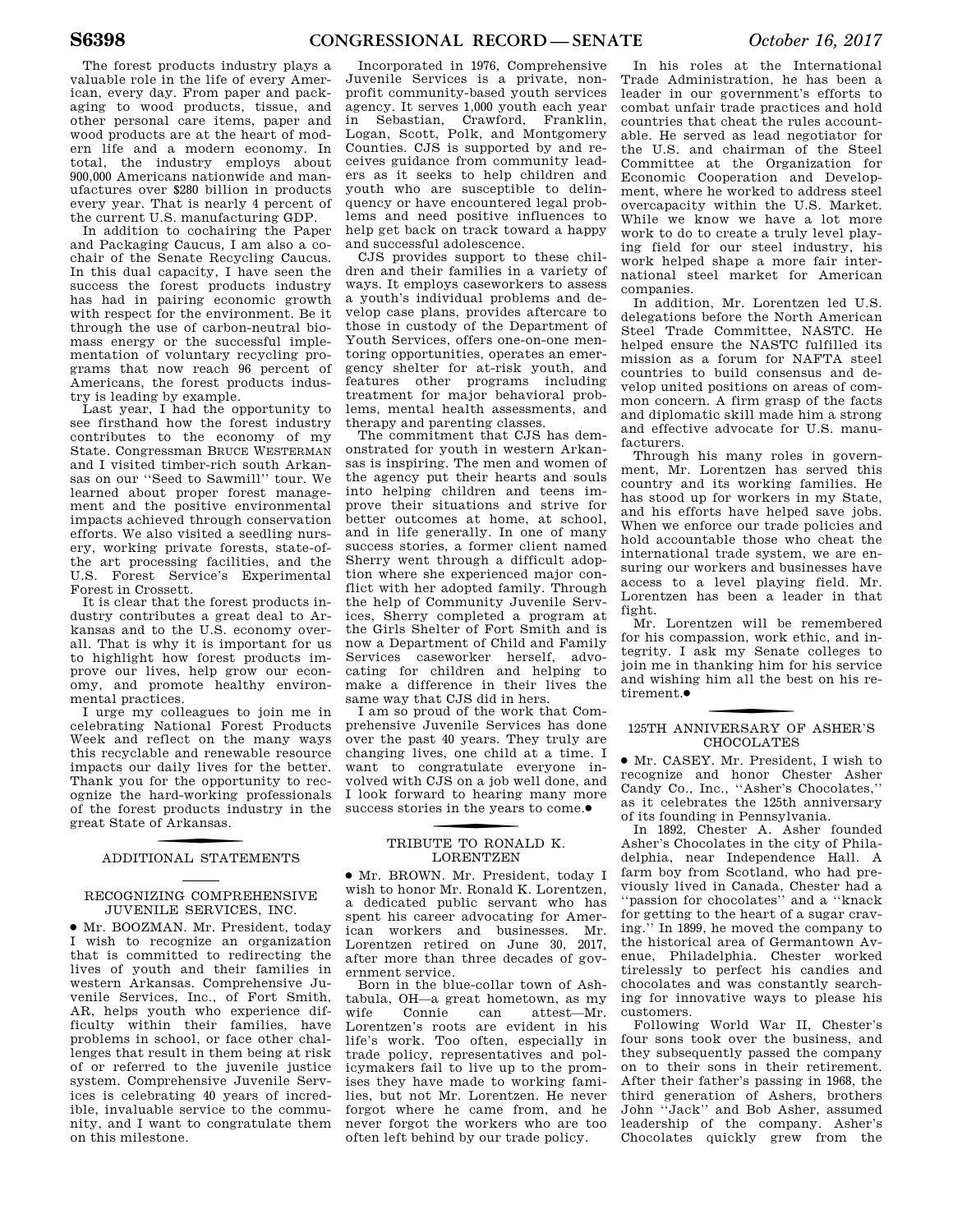brothers producing each piece of candy individually with just two candy-making machines to building a warehouse and being regarded throughout the East Coast as a well-known candy company. While both of the third-generation brothers were vital to the company's increasing success, it was Jack who became lovingly referred to as, ''the Candy Man.''

Jack was very engaged in hands-on management of the company. When he wasn't on the ground overseeing production, Jack served as a volunteer firefighter with the Wissahickon and Flourtown fire companies. Jack also became a prominent member of the community by serving on the boards of the First Presbyterian Church in Germantown and the historic Cliveden, where he sponsored the Battle of Germantown reenactment for 40 years. Jack's proactive involvement and dedication to the community did not go unrecognized. In 1988, the Philadelphia Chamber of Commerce awarded Jack the Small Business Person of the Year award, and in 2006, he was inducted into the National Confectionary Sales Association's Candy Hall of Fame. Though it is with great sadness that Jack Asher passed away in September of 2017, his legacy will undoubtedly continue through the life of Asher's Chocolates.

While over a century has passed since its founding, Asher's Chocolates still remains family owned. Currently, Jeff, a fourth-generation Asher, serves as the CEO of Asher's Chocolates and believes it is his family's ''stubborn, common commitment to providing excellent chocolate at an affordable price'' that has allowed Asher's Chocolates to remain in business for so long. Today Asher's Chocolates has expanded its business, selling over 3.3 million pounds of candy each year, employing over 100 people, and supplying delicious treats on a national and worldwide level to Canada, Mexico, Japan, China, South America, and Europe.

As Asher's Chocolates has reached global success, I am honored it calls Pennsylvania home. Founded by a Scottish man who emigrated from Canada and was devoted to operating a family-run business, Asher's Chocolates is rich in both diversity and tradition. While their impact is great and<br>long-standing, Asher's Chocolates long-standing, Asher's hasn't lost sight of what is important: family and ''one of life's sweetest pleasures . . . [is] a simple box of chocolate.'' Asher's Chocolates serves as a symbol of success, history, and family, and I commend the Asher family and the company's employees on the 125th anniversary of its founding. ∑

### f TRIBUTE TO CHANCE BROWN

∑ Mr. THUNE. Mr. President, today I recognize Chance Brown, an intern in my Washington, DC, office, for all of the hard work he has done for me, my staff, and the State of South Dakota.

Chance is a graduate of Douglas High School in Box Elder, SD, and a recent graduate of Colorado State University in Fort Collins, CO, having earned degrees in sociology, political science, and business administration. He is a dedicated worker who has been committed to getting the most out of his experience.

I extend my sincere thanks and appreciation to Chance Brown for all of the fine work he has done and wish him continued success in the years to come ●

### f TRIBUTE TO DAN KNUTSON

∑ Mr. THUNE. Mr. President, today I recognize Dan Knutson, an intern in my Washington, DC, office, for all of the hard work he has done for me, my staff, and the State of South Dakota.

Dan is a graduate of Lincoln High School in Sioux Falls, SD, and a recent graduate of Augustana University, having earned a degree in psychology. He is a dedicated worker who has been committed to getting the most out of his experience.

I extend my sincere thanks and appreciation to Dan Knutson for all of the fine work he has done and wish him continued success in the years to come.∑

### f MESSAGES FROM THE PRESIDENT

Messages from the President of the United States were communicated to the Senate by Mr. Williams, one of his secretaries.

### f EXECUTIVE MESSAGES REFERRED

In executive session the Presiding Officer laid before the Senate messages from the President of the United States submitting sundry nominations which were referred to the appropriate committees.

(The messages received today are printed at the end of the Senate proceedings.)

### f MESSAGES FROM THE HOUSE RECEIVED DURING ADJOURNMENT

Under the authority of the order of the Senate of January 3, 2017, the Secretary of the Senate, on October 11, 2017, during the adjournment of the Senate, received a message from the House of Representatives announcing that the House has passed the following bill, without amendment:

S. 1617. An act to designate the checkpoint of the United States Border Patrol located on United States Highway 77 North in Sarita, Texas, as the ''Javier Vega, Jr. Border Patrol Checkpoint''.

Under the authority of the order of the Senate of January 3, 2017, the Secretary of the Senate, on October 12, 2017, during the adjournment of the Senate, received a message from the House of Representatives announcing that the House has passed the following bills, without amendment:

S. 190. An act to provide for consideration of the extension under the Energy Policy and

Conservation Act of non-application of No-Load Mode energy efficiency standards to certain security or life safety alarms or surveillance systems, and for other purposes.

S. 920. An act to establish a National Clinical Care Commission.

### MESSAGE FROM THE HOUSE

At 4:04 p.m., a message from the House of Representatives, delivered by Mrs. Cole, one of its reading clerks, announced that the House has passed the following bill, without amendment:

S. 585. An act to provide greater whistleblower protections for Federal employees, increased awareness of Federal whistleblower protections, and increased accountability and required discipline for the Federal supervisors who retaliate against whistleblowers, and for other purposes.

The message further announced that the House has passed the following bills, in which it requests the concurrence of the Senate:

H.R. 294. An act to designate the facility of the United States Postal Service located at 2700 Cullen Boulevard in Pearland, Texas, as the ''Endy Nbbiobong Ekpanya Post Office Building''.

H.R. 378. An act to amend title 5, United States Code, to enhance the authority under which Federal agencies may pay cash awards to employees for making cost saving disclosures, and for other purposes.

H.R. 452. An act to designate the facility of the United States Postal Service located at 324 West Saint Louis Street in Pacific, Missouri, as the ''Specialist Jeffrey L. White, Jr. Post Office''.

H.R. 1858. An act to designate the facility of the United States Postal Service located at 4514 Williamson Trail in Liberty, Pennsylvania, as the ''Staff Sergeant Ryan Scott Ostrom Post Office''.

H.R. 2105. An act to require the Director of the National Institute of Standards and Technology to disseminate guidance to help reduce small business cybersecurity risks, and for other purposes.

H.R. 2196. An act to amend title 5, United States Code, to allow whistleblowers to disclose information to certain recipients.

H.R. 2229. An act to amend title 5, United States Code, to provide permanent authority for judicial review of certain Merit Systems Protection Board decisions relating to whistleblowers, and for other purposes.

H.R. 2254. An act to designate the facility of the United States Postal Service located at 2635 Napa Street in Vallejo, California, as the ''Janet Capello Post Office Building''.

H.R. 2302. An act to designate the facility of the United States Postal Service located at 259 Nassau Street, Suite 2 in Princeton, New Jersey, as the ''Dr. John F. Nash, Jr. Post Office"

H.R. 2464. An act to designate the facility of the United States Postal Service located at 25 New Chardon Street Lobby in Boston, Massachusetts, as the ''John Fitzgerald Kennedy Post Office''.

H.R. 2763. An act to amend the Small Business Act to improve the Small Business Innovation Research program and Small Business Technology Transfer program, and for other purposes.

H.R. 2989. An act to establish the Frederick Douglass Bicentennial Commission.

H.R. 3031. An act to amend title 5, United States Code, to provide for flexibility in making withdrawals from a Thrift Savings Plan account, and for other purposes.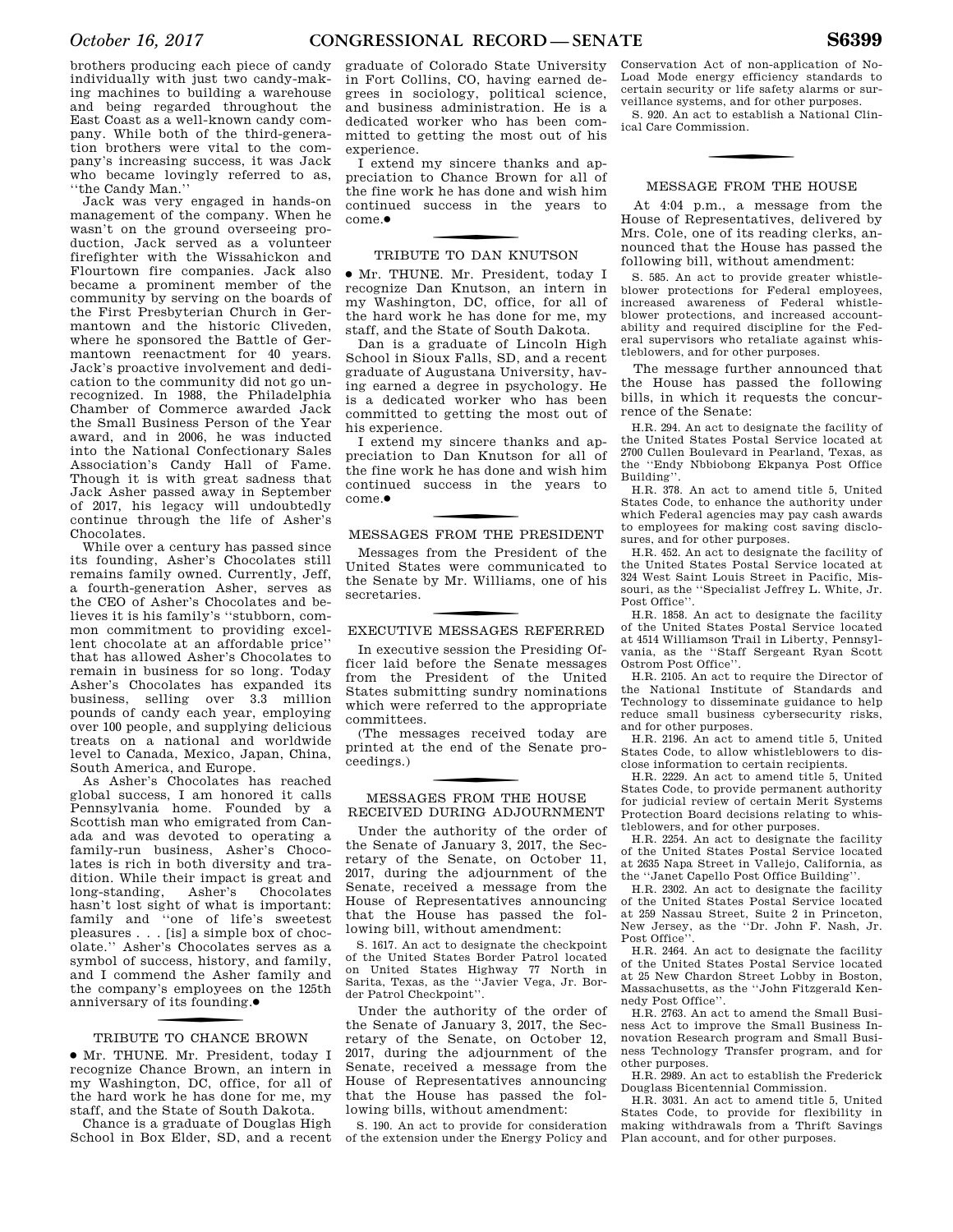H.R. 3243. An act to amend title 40, United States Code, to eliminate the sunset of certain provisions relating to information technology, to amend the National Defense Authorization Act for Fiscal Year 2015 to extend the sunset relating to the Federal Data Center Consolidation Initiative, and for other purposes.

The message also announced that the House has agreed to the following concurrent resolutions, in which it requests the concurrence of the Senate:

H. Con. Res. 71. Concurrent resolution establishing the congressional budget for the United States Government for fiscal year 2018 and setting forth the appropriate budgetary levels for fiscal years 2019 through 2027.

H. Con. Res 85. Concurrent resolution providing for a correction in the enrollment of H.R. 2266.

The message further announced that the House has agreed to the amendment of the Senate to the bill (H.R. 1616) to amend the Homeland Security Act of 2002 to authorize the National Computer Forensics Institute, and for other purposes.

The message also announced that the House has agreed to the amendment of the Senate to the bill (H.R. 2266) to amend title 28 of the United States Code to authorize the appointment of additional bankruptcy judges; and for other purposes, with an amendment, in which it requests the concurrence of the Senate.

The message further announced that the House disagreed to the amendment of the Senate to the bill (H.R. 2810) to authorize appropriations for fiscal year 2018 for military activities of the Department of Defense, for military construction, and for defense activities of the Department of Energy, to prescribe military personnel strengths for such fiscal year, and for other purposes, and asks a conference with the Senate on the disagreeing votes of the two Houses thereon, and that the following Members be the managers of the conference on the part of the House:

From the Committee on Armed Services, for consideration of the House bill and the Senate amendment, and modifications committed to conference: Messrs. THORNBERRY, WILSON of South Carolina, LOBIONDO, BISHOP of Utah, TURNER, ROGERS of Alabama, FRANKS of Arizona, SHUSTER, CONAWAY, LAM-<br>RORN WITTMAN COEEMAN Mrs BORN, WITTMAN, COFFMAN HARTZLER, Messrs. AUSTIN SCOTT of Georgia, COOK, Ms. STEFANIK, Messrs. KNIGHT, BACON, SMITH of Washington, BRADY of Pennsylvania, Mrs. DAVIS of California, Messrs. LANGEVIN, LARSEN of Washington, COOPER, Ms. BORDALLO, Mr. COURTNEY, Ms. TSONGAS, Mr. GARAMENDI, Ms. SPEIER, Mr. VEASEY, and Ms. GABBARD.

From the Permanent Select Committee on Intelligence, for consideration of matters within the jurisdiction of that committee under clause 11 of rule X: Messrs. NUNES, STEWART, and SCHIFF.

From the Committee on the Budget, for consideration of section 1262 of the House bill, and section 4 of the Senate amendment, and modifications com-

mitted to conference: Messrs. JOHNSON of Ohio, BERGMAN, and YARMUTH.

From the Committee on Education and the Workforce, for consideration of sections 221, 551, 555, and 3509 of the House bill, and sections 236, 551–53, 3116, 5508, and 6001 of the Senate amendment, and modifications committed to conference: Ms. FOXX, Messrs. BYRNE, and SCOTT of Virginia.

From the Committee on Energy and Commerce, for consideration of sections 313, 314, 601, 723, 727, 729, 732, 3118, and 3122 of the House bill, and sections 601, 701, 725, 732, 1089A, 1625, and 3114 of the Senate amendment, and modifications committed to conference: Messrs. WALDEN, BARTON, and PALLONE.

From the Committee on Financial Services, for consideration of section 862 of the Senate amendment, and modifications committed to conference: Messrs. BARR, WILLIAMS, and Ms. MAXINE WATERS of California.

From the Committee on Foreign Affairs, for consideration of sections 864, 1032, 1039, 1040, 1058, 1201, 1203–05, 1211, 1222, 1223, 1231, 1232, 1234, 1243, 1246, 1247, 1265, 1270A, 1272, 1276, 1278, 1280, 1301, 1302, 1521, 1522, 1687, 2841, and 3117 of the House bill, and sections 111, 861, 867, 1011, 1203–05, 1212, 1213, 1231–33, 1241–45, 1250, 1261–63, 1270B, 1270C, 1282, 1283, 1301, 1302, 1531, and 1651 of the Senate amendment, and modifications committed to conference: Messrs. ROYCE of California, DONOVAN, and ENGEL.

From the Committee on the Judiciary, for consideration of sections 515, 1062, 1063, 1067, 1080, 1695, 2843, and 3510 of the House bill, and sections 520A, 529, 1035, 1081, 1083, 1217, 1264, and 14013 of the Senate amendment, and modifications committed to conference: Messrs. GOODLATTE, ISSA, and CONYERS.

From the Committee on Natural Resources, for consideration of sections 601, 1062, 1265, 2827, 2828, 2831, 2832, 2844, 2863, subtitle F of title XXVIII, and section 2863 of the House bill, and sections 311, 338, 601, 1263, 1264, 2850, and 12801 of the Senate amendment, and modifications committed to conference: Mr. WESTERMAN, Ms. CHENEY, and Mr. GRIJALVA.

From the Committee on Oversight and Government Reform, for consideration of sections 323, 501, 801, 803, 859– 860A, 873, and 1101–09 of the House bill, and sections 218, 544, 557, 801, 812, 821, 822, 829, 852, 902, 931, 934, 938, 1045, 1093, 1094, 1101, 1102, 1104–06, 1111–13, 2821, 2822, 6005, 6012, 10804, 11023–25, and 11603 of the Senate amendment, and modifications committed to conference: Messrs. MEADOWS, ROSS, and LYNCH.

From the Committee on Science, Space, and Technology, for consideration of section 223 of the House bill and sections 897, 898, 1662–64, and 6002 of the Senate amendment, and modifications committed to conference: Messrs. SMITH of Texas, LUCAS, and Ms. EDDIE BERNICE JOHNSON of Texas.

From the Committee on Small Business, for consideration of sections 801, 860B, 867, 1701–04, 1711–13, 1721–23, 1731– 37, and 1741 of the House bill, and sec-

tions 854, 862, 897, 898, 899C, 10801, and 10802 of the Senate amendment, and modifications committed to conference: Messrs. CHABOT, KELLY of Mississippi, and Ms. VELÁZQUEZ.

From the Committee on Transportation and Infrastructure, for consideration of sections 122, 311, 546, 601, 1082, 1617, 1695, 3501, 3502, 3505, and 3507–10 of the House bill, and sections 331, 601, 1048, 6002, 13501, 13502, 13508, 13513, 13607, and 14013 of the Senate amendment, and modifications committed to conference: Messrs. GRAVES of Missouri, HUNTER, and Mrs. BUSTOS.

From the Committee on Veterans' Affairs, for consideration of section 572, 573, 576, 578, 1077, 2841 of the House bill, and sections 731, 1084, 1088, 1264, 11001, 11008, and 14004 of the Senate amendment, and modifications committed to conference: Messrs. ROE of Tennessee, BILIRAKIS, and WALZ.

From the Committee on Ways and Means for consideration of section 701 of the Senate amendment, and modifications committed to conference: Mr. TIBERI, Mrs. W ALORSKI, and Mr. NEAL.

### f MEASURES REFERRED

The following bills were read the first and the second times by unanimous consent, and referred as indicated:

H.R. 294. An act to designate the facility of the United States Postal Service located at 2700 Cullen Boulevard in Pearland, Texas, as the ''Endy Nddiobong Ekpanya Post Office Building''; to the Committee on Homeland Security and Governmental Affairs.

H.R. 378. An act to amend title 5, United States Code, to enhance the authority under which Federal agencies may pay cash awards to employees for making cost saving disclosures, and for other purposes; to the Committee on Homeland Security and Governmental Affairs.

H.R. 452. An act to designate the facility of the United States Postal Service located at 324 West Saint Louis Street in Pacific, Missouri, as the ''Specialist Jeffrey L. White, Jr. Post Office"; to the Committee on Homeland Security and Governmental Affairs. H.R. 1858. An act to designate the facility

of the United States Postal Service located at 4514 Williamson Trail in Liberty, Pennsylvania, as the ''Staff Sergeant Ryan Scott Ostrom Post Office''; to the Committee on Homeland Security and Governmental Affairs.

H.R. 2105. An act to require the Director of the National Institute of Standards and Technology to disseminate guidance to help reduce small business cybersecurity risks, and for other purposes; to the Committee on Commerce, Science, and Transportation.

H.R. 2196. An act to amend title 5, United States Code, to allow whistleblowers to disclose information to certain recipients; to the Committee on Homeland Security and Governmental Affairs.

H.R. 2229. An act to amend title 5, United States Code, to provide permanent authority for judicial review of certain Merit Systems Protection Board decisions relating to whistleblowers, and for other purposes; to the Committee on Homeland Security and Governmental Affairs.

H.R. 2254. An act to designate the facility of the United States Postal Service located at 2635 Napa Street in Vallejo, California, as the ''Janet Capello Post Office Building''; to the Committee on Homeland Security and Governmental Affairs.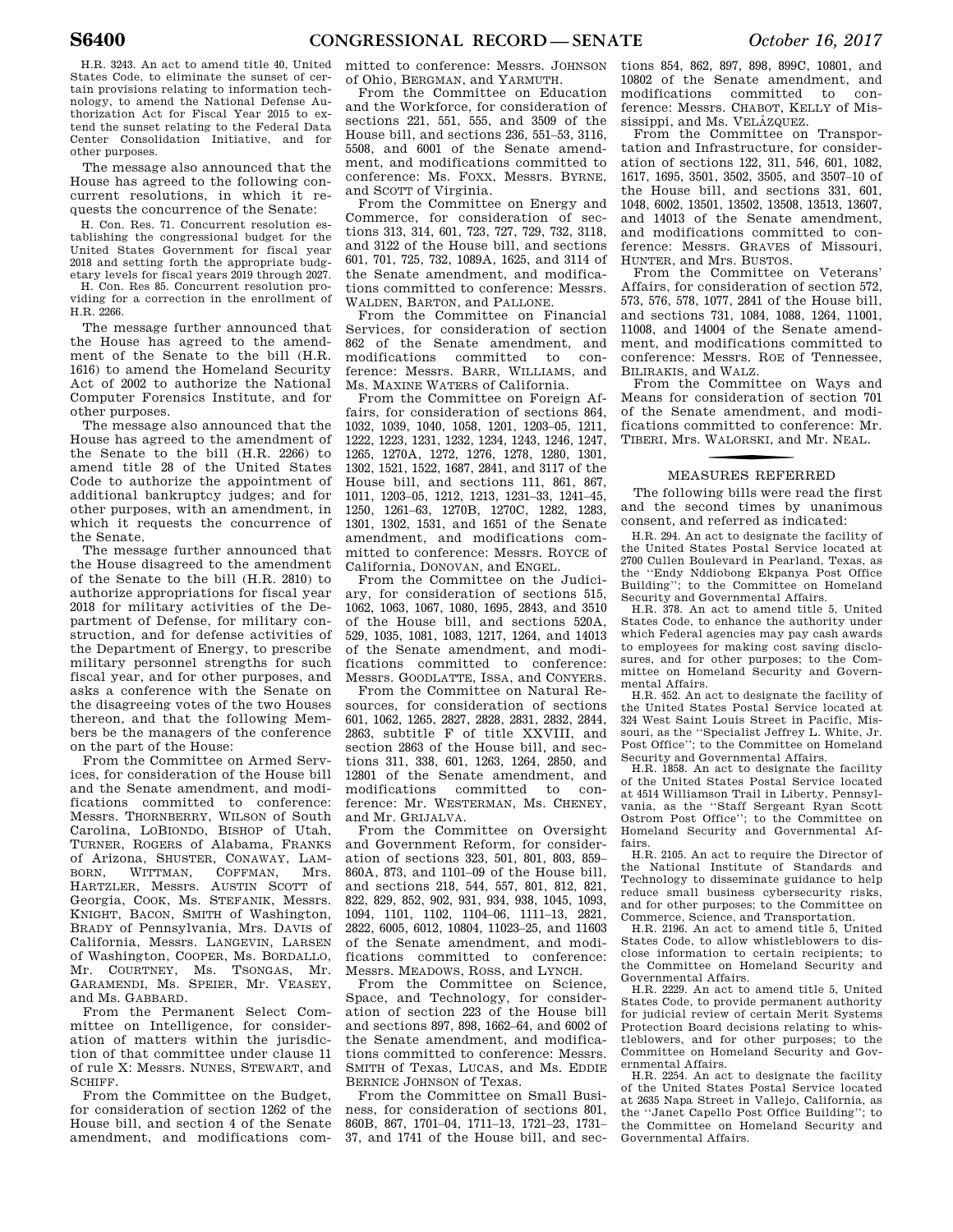H.R. 2302. An act to designate the facility of the United States Postal Service located at 259 Nassau Street, Suite 2 in Princeton, New Jersey, as the ''Dr. John F. Nash, Jr. Post Office''; to the Committee on Homeland Security and Governmental Affairs.

H.R. 2464. An act to designate the facility of the United States Postal Service located at 25 New Chardon Street Lobby in Boston, Massachusetts, as the ''John Fitzgerald Kennedy Post Office''; to the Committee on Homeland Security and Governmental Affairs.

H.R. 2763. An act to amend the Small Business Act to improve the Small Business Innovation Research program and Small Business Technology Transfer program, and for other purposes; to the Committee on Small Business and Entrepreneurship.

### f MEASURES PLACED ON THE CALENDAR

The following concurrent resolution was read, and placed on the calendar:

H. Con. Res. 71. Concurrent resolution establishing the congressional budget for the United States Government for fiscal year 2018 and setting forth the appropriate budgetary levels for fiscal years 2019 through 2027.

### f ENROLLED BILLS PRESENTED

The Secretary of the Senate reported that on October 6, 2017, she had presented to the President of the United States the following enrolled bills:

S. 178. An act to prevent elder abuse and exploitation and improve the justice system's response to victims in elder abuse and exploitation cases.

S. 652. An act to amend the Public Health Service Act to reauthorize a program for early detection, diagnosis, and treatment regarding deaf and hard-of-hearing newborns, infants, and young children.

### f EXECUTIVE AND OTHER COMMUNICATIONS

The following communications were laid before the Senate, together with accompanying papers, reports, and documents, and were referred as indicated:

EC–3012. A communication from the Acting Director of Program Development and Regulatory Analysis, Rural Utilities Service, Department of Agriculture, transmitting, pursuant to law, the report of a rule entitled ''Water and Waste Loans and Grants'' ((RIN0572–AC36) (7 CFR Part 1780)) received in the Office of the President of the Senate on September 27, 2017; to the Committee on Agriculture, Nutrition, and Forestry.

EC–3013. A communication from the Director of the Regulatory Management Division, Environmental Protection Agency, transmitting, pursuant to law, the report of a rule entitled ''Fluoxastrobin; Pesticide Tolerances'' (FRL–9966–09–OCSPP) received in the Office of the President of the Senate on September 27, 2017; to the Committee on Agriculture, Nutrition, and Forestry.

EC–3014. A communication from the Director of the Regulatory Management Division, Environmental Protection Agency, transmitting, pursuant to law, the report of a rule entitled ''Oxathiapiprolin; Pesticide Tolerance'' (FRL–9966–68–OCSPP) received in the Office of the President of the Senate on September 27, 2017; to the Committee on Agriculture, Nutrition, and Forestry.

EC–3015. A communication from the Director of the Regulatory Management Division,

Environmental Protection Agency, transmitting, pursuant to law, the report of a rule entitled ''Fluazifop-P–Butyl; Pesticide Tolerances'' (FRL–9966–67–OCSPP) received in the Office of the President of the Senate on September 27, 2017; to the Committee on Agriculture, Nutrition, and Forestry.

EC–3016. A communication from the Congressional Review Coordinator , Animal and Plant Health Inspection Service, Department of Agriculture, transmitting, pursuant to law, the report of a rule entitled ''Importation of Fresh Persimmons From New Zealand Into the United States'' (RIN0579–AE26) received in the Office of the President of the Senate on October 4, 2017; to the Committee on Agriculture, Nutrition, and Forestry.

EC–3017. A communication from the Acting Administrator of the Specialty Crops Program, Agricultural Marketing Service, Department of Agriculture, transmitting, pursuant to law, the report of a rule entitled ''Pecans Grown in the States of Alabama, Arkansas, Arizona, California, Florida, Georgia, Kansas, Louisiana, Missouri, Mississippi, North Carolina, New Mexico, Oklahoma, South Carolina, and Texas; Establishment of Assessment Rates'' (Docket No. AMS–SC–17– 0027) received in the Office of the President of the Senate on October 5, 2017; to the Committee on Agriculture, Nutrition, and Forestry.

EC–3018. A communication from the Board Chairman and Chief Executive Officer, Farm Credit Administration, transmitting, pursuant to law, a report relative to the Administration's 2017 compensation program adjustments; to the Committee on Agriculture, Nutrition, and Forestry.

EC–3019. A communication from the Secretary of Agriculture, transmitting, pursuant to law, a report relative to violations of the Antideficiency Act that occurred in the Department of Agriculture's Forest Service; to the Committee on Appropriations.

EC–3020. A communication from the Secretary of Defense, transmitting a report on the approved retirement of Lieutenant General Frederick S. Rudesheim, United States Army, and his advancement to the grade of lieutenant general on the retired list; to the Committee on Armed Services.

EC–3021. A communication from the Under Secretary of Defense (Acquisition, Technology and Logistics), transmitting, pursuant to law, a report entitled ''Failure of Contractors, Participating under the DoD Test Program for a Comprehensive Subcontracting Plan, to Meet Their Negotiated Goals''; to the Committee on Armed Services.

EC–3022. A communication from the Senior Official performing the duties of the Under Secretary of Defense (Personnel and Readiness), transmitting, pursuant to law, a report entitled ''Assessment of the Recommendations of the National Commission on the Future of the Army''; to the Committee on Armed Services.

EC–3023. A communication from the Under Secretary of Defense (Acquisition, Technology, and Logistics), transmitting a report relative to the Defense Laboratory Modernization Pilot Program; to the Committee on Armed Services.

EC–3024. A communication from the Assistant Secretary for Export Administration, Bureau of Industry and Security, Department of Commerce, transmitting, pursuant to law, the report of a rule entitled ''Removal of Certain Entities from the Entity List; and Revisions of Entries on the Entity List'' (RIN0694–AH41) received in the Office of the President of the Senate on September 27, 2017; to the Committee on Banking, Housing, and Urban Affairs.

EC–3025. A communication from the Deputy Assistant Secretary for Export Adminis-

tration, Bureau of Industry and Security, Department of Commerce, transmitting, pursuant to law, the report of a rule entitled<br>
"Wassenaar Arrangement 2016 Plenary Arrangement 2016 Agreements Implementation'' (RIN0694– AH35) received in the Office of the President of the Senate on October 4, 2017; to the Committee on Banking, Housing, and Urban Affairs.

EC–3026. A communication from the Assistant Secretary for Export Administration, Bureau of Industry and Security, Depart-ment of Commerce, transmitting, pursuant to law, the report of a rule entitled ''Updated Statements of Legal Authority for the Export Administration Regulations to Include the Continuation of Emergency Declared in Executive Order 13222'' (RIN0694–AH38) received in the Office of the President of the Senate on October 4, 2017; to the Committee on Banking, Housing, and Urban Affairs.

EC–3027. A communication from the Secretary of the Treasury, transmitting, pursuant to law, a six-month periodic report on the national emergency with respect to the situation in or in relation to the Democratic Republic of the Congo that was declared in Executive Order 13413 of October 27, 2006; to the Committee on Banking, Housing, and Urban Affairs.

EC–3028. A communication from the Secretary of the Treasury, transmitting, pursuant to law, a six-month periodic report on the national emergency with respect to Sudan that was declared in Executive Order 13067 of November 3, 1997; to the Committee on Banking, Housing, and Urban Affairs.

EC–3029. A communication from the Secretary of the Treasury, transmitting, pursuant to law, a six-month periodic report on the national emergency with respect to South Sudan that was declared in Executive Order 13664 of April 3, 2014; to the Committee on Banking, Housing, and Urban Affairs.

EC–3030. A communication from the Chair of the Board of Governors, Federal Reserve System, transmitting, pursuant to law, a report relative to credit availability for small businesses; to the Committee on Banking, Housing, and Urban Affairs.

EC–3031. A communication from the Deputy General Counsel for Operations, Department of Housing and Urban Development, transmitting, pursuant to law, three (3) reports relative to vacancies in the Department of Housing and Urban Development, received in the Office of the President of the Senate on October 4, 2017; to the Committee on Banking, Housing, and Urban Affairs.

EC–3032. A communication from the Acting Assistant Secretary for Land and Minerals Management, Bureau of Ocean Energy Management, Department of the Interior, transmitting, pursuant to law, the report of a rule entitled ''Negotiated Noncompetitive Agreements for the Use of Sand, Gravel, and/or Shell Resources on the Outer Continental Shelf'' (RIN1010–AD90) received in the Office of the President of the Senate on October 3, 2017; to the Committee on Energy and Natural Resources.

EC–3033. A communication from the Director of the Office of Management, Department of Energy, transmitting, pursuant to law, a report entitled ''Fleet Alternative Fuel Vehicle Acquisition Report for Fiscal Year 2016''; to the Committee on Energy and Natural Resources.

EC–3034. A communication from the Director of the Regulatory Management Division, Environmental Protection Agency, transmitting, pursuant to law, the report of a rule entitled ''Protection of Stratospheric Ozone: Refrigerant Management Regulations for Small Cans of Motor Vehicle Refrigerant'' ((RIN2060–AT43) (FRL No. 9968–68–OAR)) received in the Office of the President of the Senate on September 27, 2017; to the Committee on Environment and Public Works.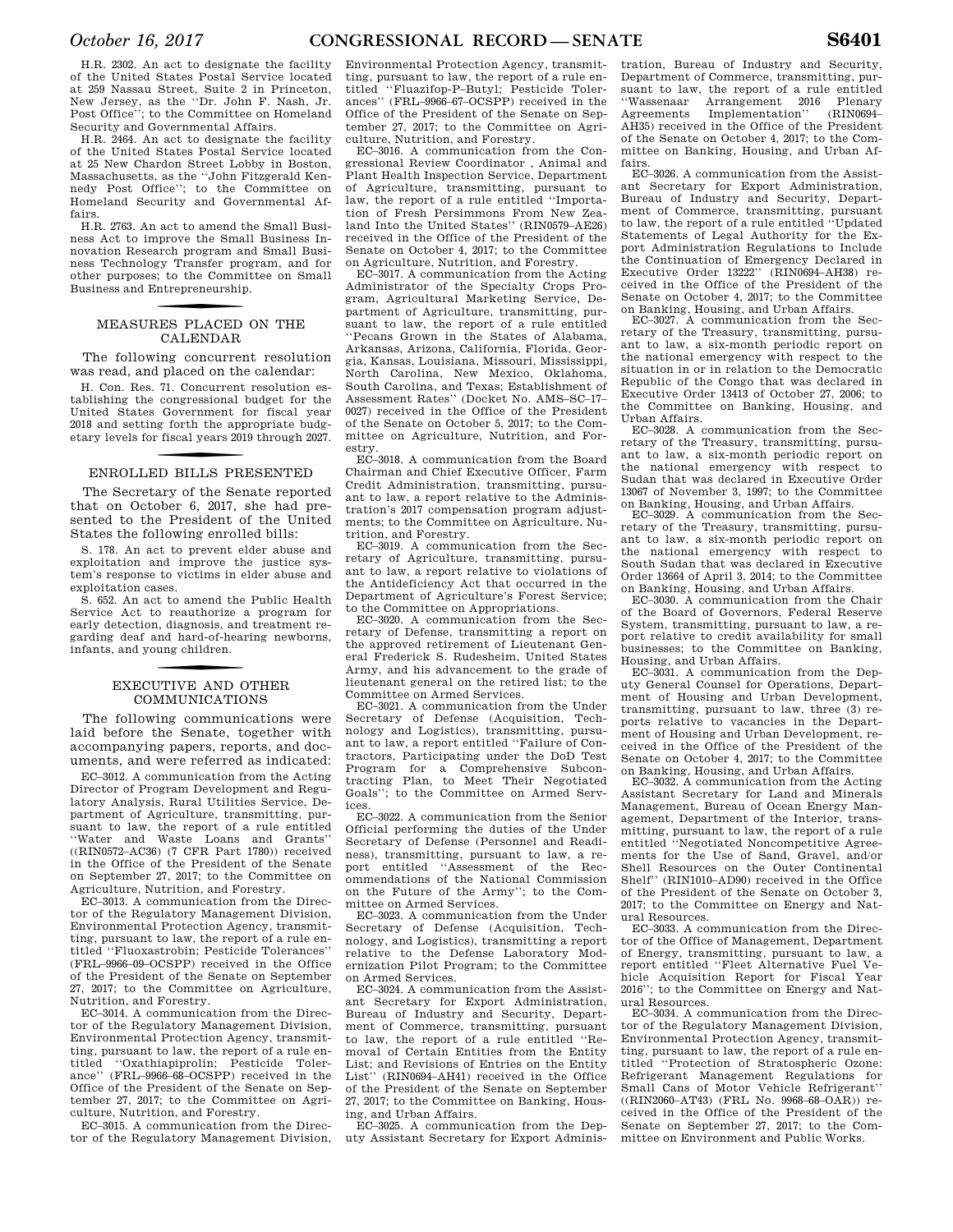EC–3035. A communication from the Director of the Regulatory Management Division, Environmental Protection Agency, transmitting, pursuant to law, the report of a rule entitled ''Interstate Transport of Fine Particulate Matter: Revision of Federal Implemen-<br>tation Plan Requirements for Texas" tation Plan Requirements for ((RIN2060–AT16) (FRL No. 9968–46–OAR)) received in the Office of the President of the Senate on September 27, 2017; to the Committee on Environment and Public Works.

EC–3036. A communication from the Director of the Regulatory Management Division, Environmental Protection Agency, transmitting, pursuant to law, the report of a rule entitled ''Approval of Iowa Air Quality Implementation Plans; Elements of the Infrastructure SIP Requirements for the 2012 Annual Fine Particulate Matter (PM2.5) National Ambient Air Quality Standard (NAAQS)'' (FRL No. 9968–66–Region 7) received in the Office of the President of the Senate on September 27, 2017; to the Committee on Environment and Public Works.

EC–3037. A communication from the Director of the Regulatory Management Division, Environmental Protection Agency, transmitting, pursuant to law, the report of a rule entitled ''Approval of Implementation Plans; State of Iowa; Elements of the Infrastructure SIP Requirements for the 2010 Sulfur Dioxide National Ambient Air Quality Standard (NAAQS)'' (FRL No. 9968–62–Region 7) received in the Office of the President of the Senate on September 27, 2017; to the Committee on Environment and Public Works.

EC–3038. A communication from the Director of the Regulatory Management Division, Environmental Protection Agency, transmitting, pursuant to law, the report of a rule entitled ''Approval and Promulgation of Implementation Plans; New York; Regional Haze Five-Year Progress Report State Implementation Plan'' (FRL No. 9968–64–Region 2) received in the Office of the President of the Senate on September 27, 2017; to the Committee on Environment and Public Works.

EC–3039. A communication from the Director of the Regulatory Management Division, Environmental Protection Agency, transmitting, pursuant to law, the report of a rule entitled ''Approval and Promulgation of Implementation Plans; New Jersey; Regional Haze Five-Year Progress Report State Implementation Plan'' (FRL No. 9968–63–Region 2) received in the Office of the President of the Senate on September 27, 2017; to the Committee on Environment and Public Works.

EC–3040. A communication from the Director of the Regulatory Management Division, Environmental Protection Agency, transmitting, pursuant to law, the report of a rule entitled ''Approval and Promulgation of Implementation Plans; Enhanced Monitoring; California'' (FRL No. 9968–38–Region 9) received in the Office of the President of the Senate on September 27, 2017; to the Committee on Environment and Public Works.

EC–3041. A communication from the Director of the Regulatory Management Division, Environmental Protection Agency, transmitting, pursuant to law, the report of a rule entitled ''Approval and Promulgation of Air Quality Implementation Plans; Virginia; Removal of Clean Air Interstate Rule (CAIR) Trading Programs'' (FRL No. 9968–34–Region 3) received in the Office of the President of the Senate on September 27, 2017; to the Committee on Environment and Public Works.

EC–3042. A communication from the Director of the Regulatory Management Division, Environmental Protection Agency, transmitting, pursuant to law, the report of a rule entitled ''Approval and Promulgation of Air Quality Implementation Plans; State of Utah; Revisions to Ozone Offset Require-

ments in Davis and Salt Lake Counties'' (FRL No. 9968–74–Region 8) received in the Office of the President of the Senate on September 27, 2017; to the Committee on Environment and Public Works.

EC–3043. A communication from the Director of the Regulatory Management Division, Environmental Protection Agency, transmitting, pursuant to law, the report of a rule entitled ''Approval and Promulgation of Air Quality Implementation Plans; Maryland; Nonattainment New Source Review Requirements for the 2008 8-Hour Ozone Standard'' (FRL No. 9968–51–Region 3) received in the Office of the President of the Senate on September 27, 2017; to the Committee on Environment and Public Works.

EC–3044. A communication from the Director of the Regulatory Management Division, Environmental Protection Agency, transmitting, pursuant to law, the report of a rule entitled ''Approval and Promulgation of Air Quality Implementation Plans; Maryland; 2011 Base Year Inventory for the 2008 8-Hour Ozone National Ambient Air Quality Standard for the Baltimore Maryland Nonattainment area'' (FRL No. 9968–54–Region 3) received in the Office of the President of the Senate on September 27, 2017; to the Committee on Environment and Public Works.

EC–3045. A communication from the Deputy Assistant Administrator for Regulatory Programs, National Marine Fisheries Service, Department of Commerce, transmitting, pursuant to law, the report of a rule entitled ''Endangered and Threatened Wildlife and Plants: Final Rule To List the Maui Dolphin as Endangered and the South Island Hector's Dolphin as Threatened Under the Endangered Species Act'' (RIN0648–XE686) received in the Office of the President of the Senate on October 4, 2017; to the Committee on Environment and Public Works.

EC–3046. A communication from the Chief of the Branch of Foreign Species, Fish and Wildlife Service, Department of the Interior, transmitting, pursuant to law, the report of a rule entitled ''Endangered and Threatened Wildlife and Plants; Technical Correction for Tonkin Snub-Nosed Monkey'' (RIN1018–BC64) received in the Office of the President of the Senate on October 4, 2017; to the Committee on Environment and Public Works.

EC–3047. A communication from the S.A.T. Manager, Fish and Wildlife Service, Department of the Interior, transmitting, pursuant to law, the report of a rule entitled ''Endangered and Threatened Wildlife and Plants; Threatened Species Status for the Iiwi (Drepanis coccinea)'' (RIN1018–BB54) received in the Office of the President of the Senate on October 4, 2017; to the Committee on Environment and Public Works.

EC–3048. A communication from the S.A.T. Manager, Fish and Wildlife Service, Department of the Interior, transmitting, pursuant to law, the report of a rule entitled ''Endangered and Threatened Wildlife and Plants; Endangered Species Status for Sonoyta Mud Turtle'' (RIN1018–AZ02) received in the Office of the President of the Senate on October 4, 2017; to the Committee on Environment and Public Works.

EC–3049. A communication from the Acting Branch Chief of the Unified Listing Team, Fish and Wildlife Service, Department of the Interior, transmitting, pursuant to law, the report of a rule entitled ''Endangered and Threatened Wildlife and Plants; Threatened Species Status for Pearl Darter'' (RIN1018– BB55) received in the Office of the President of the Senate on October 4, 2017; to the Committee on Environment and Public Works.

EC–3050. A communication from the Acting Manager of the Species Assessment Team, Fish and Wildlife Service, Department of the Interior, transmitting, pursuant to law, the report of a rule entitled ''Endangered and Threatened Wildlife and Plants; Endangered Species Status for Guadalupe Fescue; Designation of Critical Habitat for Guadalupe Fescue'' (RIN1018–BA74) received in the Office of the President of the Senate on October 4, 2017; to the Committee on Environment and Public Works.

EC–3051. A communication from the Director of Congressional Affairs, Office of Nuclear Material Safety and Safeguards, Nuclear Regulatory Commission, transmitting, pursuant to law, the report of a rule entitled ''Consolidated Guidance About Materials Licenses: Program-Specific Guidance About Service Provider Licenses'' (NUREG–1556, Volume 18, Revision 1) received in the Office of the President of the Senate on October 5, 2017; to the Committee on Environment and Public Works.

EC–3052. A communication from the Chief of the Publications and Regulations Branch, Internal Revenue Service, Department of the Treasury, transmitting, pursuant to law, the report of a rule entitled ''Pilot Program for Section 355 PLR procedures'' (Rev. Proc. 2017–52) received in the Office of the President of the Senate on September 27, 2017; to the Committee on Finance.

EC–3053. A communication from the Chief of the Publications and Regulations Branch, Internal Revenue Service, Department of the Treasury, transmitting, pursuant to law, the report of a rule entitled ''Updated Static Mortality Tables for Defined Benefit Pension Plans for 2018'' (Notice 2017–60) received in the Office of the President of the Senate on October 5, 2017; to the Committee on Finance.

EC–3054. A communication from the Chief of the Publications and Regulations Branch, Internal Revenue Service, Department of the Treasury, transmitting, pursuant to law, the report of a rule entitled ''Physical Presence of Certain Individuals in the Commonwealth of Puerto Rico or the United States Virgin Islands Under Section 937(a) Following Hurricane Irma or Hurricane Maria'' (Notice 2017–56) received in the Office of the President of the Senate on October 5, 2017; to the Committee on Finance.

EC–3055. A communication from the Chief of the Publications and Regulations Branch, Internal Revenue Service, Department of the Treasury, transmitting, pursuant to law, the report of a rule entitled ''Procedures for Obtaining Approval to Use Plan-Specific Substitute Mortality Tables'' (Rev. Proc. 2017– 55) received in the Office of the President of the Senate on October 5, 2017; to the Committee on Finance.

EC–3056. A communication from the Chief of the Publications and Regulations Branch, Internal Revenue Service, Department of the Treasury, transmitting, pursuant to law, the report of a rule entitled ''Mortality Tables for Determining Present Value under Defined Benefit Pension Plans'' (RIN1545–BM71) received in the Office of the President of the Senate on October 5, 2017; to the Committee on Finance.

EC–3057. A communication from the Executive Analyst (Political), Department of Health and Human Services, transmitting, pursuant to law, a report relative to a vacancy in the position of Assistant Secretary of Health and Human Services for Financial Resources, received in the Office of the President of the Senate on September 27, 2017; to the Committee on Finance.

EC–3058. A communication from the Executive Analyst (Political), Department of Health and Human Services, transmitting, pursuant to law, a report relative to a vacancy in the position of Assistant Secretary of Health and Human Services for Financial Resources, received in the Office of the President of the Senate on September 27, 2017; to the Committee on Finance.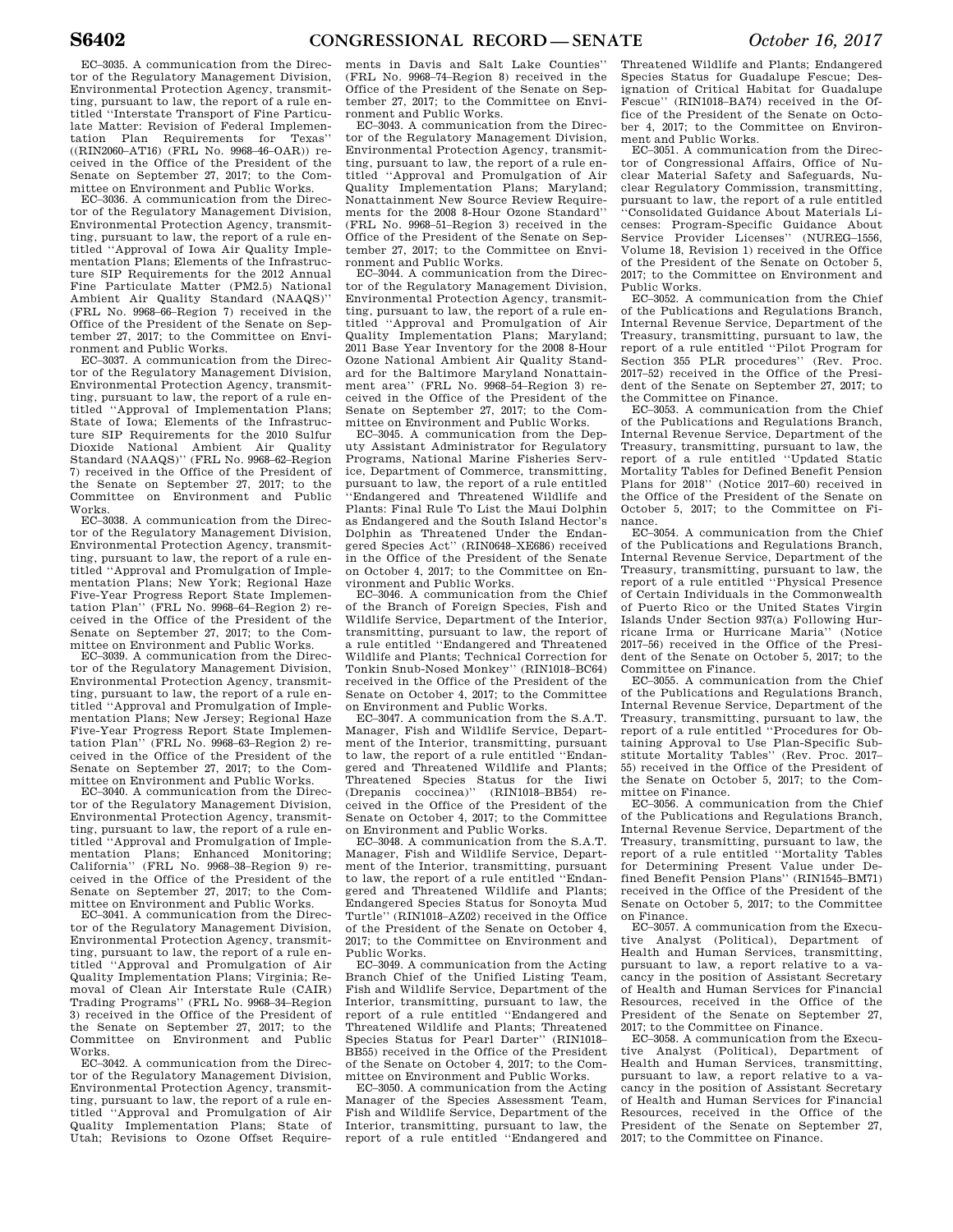EC–3059. A communication from the Executive Analyst (Political), Department of Health and Human Services, transmitting, pursuant to law, a report relative to a vacancy in the position of Assistant Secretary of Health and Human Services for Children and Families, received in the Office of the President of the Senate on September 27, 2017; to the Committee on Finance.

EC–3060. A communication from the Executive Analyst (Political), Department of Health and Human Services, transmitting, pursuant to law, a report relative to a vacancy in the position of Assistant Secretary of Health and Human Services for Children and Families, received in the Office of the President of the Senate on September 28, 2017; to the Committee on Finance.

EC–3061. A communication from the Execu-<br>tive Analyst (Political) Department of Analyst (Political), Department of Health and Human Services, transmitting, pursuant to law, a report relative to a vacancy in the position of Assistant Secretary of Health and Human Services for Planning and Evaluation, received during adjournment of the Senate in the Office of the President of the Senate on September 29, 2017; to the Committee on Finance.

EC–3062. A communication from the Executive Analyst (Political), Department of Health and Human Services, transmitting, pursuant to law, a report relative to a vacancy in the position of Assistant Secretary of Health and Human Services for Planning and Evaluation, received during adjournment of the Senate in the Office of the President of the Senate on September 29, 2017; to the Committee on Finance.

EC–3063. A communication from the Executive Analyst (Political), Department of Health and Human Services, transmitting, pursuant to law, a report relative to a vacancy in the position of Assistant Secretary of Health and Human Services for Planning and Evaluation, received during adjournment of the Senate in the Office of the President of the Senate on September 29, 2017; to the Committee on Finance.

EC–3064. A communication from the Executive Analyst (Political), Department of Health and Human Services, transmitting, pursuant to law, a report relative to a vacancy in the position of Assistant Secretary of Health and Human Services for Legislation, received during adjournment of the Senate in the Office of the President of the Senate on September 29, 2017; to the Committee on Finance.

EC–3065. A communication from the Executive Analyst (Political), Department of Health and Human Services, transmitting, pursuant to law, a report relative to a vacancy in the position of Assistant Secretary of Health and Human Services for Legislation, received during adjournment of the Senate in the Office of the President of the Senate on September 29, 2017; to the Committee on Finance.

EC–3066. A communication from the Acting Assistant Secretary for Legislation, Department of Health and Human Services, transmitting, pursuant to law, a report entitled ''Evaluation of the Graduate Nurse Education Demonstration Project: Report to

Congress''; to the Committee on Finance. EC–3067. A communication from the Inspector General, Department of Health and Human Services, transmitting, pursuant to law, a report entitled ''Medicare Payments for Clinical Diagnostic Laboratory Tests in 2016: Year 3 of Baseline Data''; to the Committee on Finance.

### f REPORTS OF COMMITTEES DURING ADJOURNMENT

Under the authority of the order of the Senate of October 5, 2017, the fol-

lowing reports of committees were submitted on October 13, 2017:

By Mr ENZI, from the Committee on the Budget, without amendment:

S. Con. Res. 25. An original concurrent resolution setting forth the congressional budget for the United States Government for fiscal year 2018 and setting forth the appropriate budgetary levels for fiscal years 2019 through 2027.

### f REPORTS OF COMMITTEES

The following reports of committees were submitted:

By Mr. JOHNSON, from the Committee on Homeland Security and Governmental Affairs, with amendments:

S. 21. A bill to amend chapter 8 of title 5, United States Code, to provide that major rules of the executive branch shall have no force or effect unless a joint resolution of approval is enacted into law (Rept. No. 115–169).

By Mr. JOHNSON, from the Committee on Homeland Security and Governmental Affairs, without amendment:

S. 886. A bill to amend the Homeland Security Act of 2002 to establish an Acquisition Review Board in the Department of Homeland Security, and for other purposes (Rept. No. 115–170).

By Mr. JOHNSON, from the Committee on Homeland Security and Governmental Affairs, with amendments:

S. 1208. A bill to direct the Secretary of Homeland Security to provide for an option under the Secure Mail Initiative under which a person to whom a document is sent under that initiative may elect to have the United States Postal Service use the Hold for Pickup service or the Signature Confirmation service in delivering the document, and for other purposes (Rept. No. 115–171).

By Mr. JOHNSON, from the Committee on Homeland Security and Governmental Affairs, without amendment:

S. 1584. A bill to amend the Ethics in Government Act of 1978 to reauthorize the Judicial Conference of the United States to redact sensitive information contained in financial disclosure reports of judicial officers and employees, and for other purposes (Rept. No. 115–172).

By Mr. CORKER, from the Committee on Foreign Relations, with an amendment in the nature of a substitute and with an amended preamble:

S. Res. 211. A resolution condemning the violence and persecution in Chechnya.

By Mr. CORKER, from the Committee on Foreign Relations, without amendment and with a preamble:

S. Res. 245. A resolution calling on the Government of Iran to release unjustly detained United States citizens and legal permanent resident aliens, and for other purposes.

### f INTRODUCTION OF BILLS AND JOINT RESOLUTIONS

The following bills and joint resolutions were introduced, read the first and second times by unanimous consent, and referred as indicated:

By Mr. BOOKER (for himself and Mr. CRAPO):

S. 1958. A bill to amend the Internal Revenue Code of 1986 to require Internet-based, real-time responses to requests to verify taxpayer income for legitimate business purposes, and for other purposes; to the Committee on Finance.

By Ms. HARRIS (for herself and Mrs. FEINSTEIN):

S. 1959. A bill to designate certain Federal land in the State of California as wilderness, and for other purposes; to the Committee on Energy and Natural Resources.

By Mrs. MCCASKILL (for herself, Mr. MANCHIN, and Ms. HASSAN):

S. 1960. A bill to repeal the amendments made to the Controlled Substances Act by the Ensuring Patient Access and Effective Drug Enforcement Act of 2016; to the Committee on the Judiciary.

By Mr. RISCH (for himself and Mrs. SHAHEEN):

S. 1961. A bill to amend the Small Business Act to temporarily reauthorize certain pilot programs under the Small Business Innovation Research Program and the Small Business Technology Transfer Program, and for other purposes; to the Committee on Small Business and Entrepreneurship.

By Mr. ROUNDS (for himself and Mr.  $\text{R}$ LUNT):

S. 1962. A bill to provide relief to community banks, to promote access to capital for community banks, and for other purposes; to the Committee on Banking, Housing, and Urban Affairs.

By Mr. MANCHIN:

S. 1963. A bill to amend title 11, United States Code, to include certain pension as administrative expenses in bankruptcy, and for other purposes; to the Committee on the Judiciary.

By Mr. HATCH (for himself and Mr. WYDEN):

S. 1964. A bill to encourage kinship guardianship placements and support payment rate equity for such placements, to improve oversight of State child welfare programs funded under the Social Security Act, to strengthen national data on child fatalities from maltreatment, and for other purposes; to the Committee on Finance.

### SUBMISSION OF CONCURRENT AND SENATE RESOLUTIONS

The following concurrent resolutions and Senate resolutions were read, and referred (or acted upon), as indicated:

By Mr. CRUZ:

S. Res. 291. A resolution affirming the historical connection of the Jewish people to the ancient and sacred city of Jerusalem and condemning efforts at the United Nations Educational, Scientific, and Cultural Organization (UNESCO) to deny Judaism's millennia-old historical, religious, and cultural ties to Jerusalem; to the Committee on Foreign Relations.

By Mr. HELLER (for himself, Ms. COR-TEZ MASTO, Mr. MCCONNELL, Mr. SCHUMER, Mr. ALEXANDER, Ms. BALD-WIN, Mr. BARRASSO, Mr. BENNET, Mr. BLUMENTHAL, Mr. BLUNT, Mr. BOOK-ER, Mr. BOOZMAN, Mr. BROWN, Mr. BURR, Ms. CANTWELL, Mrs. CAPITO, Mr. CARDIN, Mr. CARPER, Mr. CASEY, Mr. CASSIDY, Mr. COCHRAN, Ms. COL-LINS, Mr. COONS, Mr. CORKER, Mr. CORNYN, Mr. COTTON, Mr. CRAPO, Mr. CRUZ, Mr. DAINES, Mr. DONNELLY, Ms. DUCKWORTH, Mr. DURBIN, Mr. ENZI, Mrs. ERNST, Mrs. FEINSTEIN, Mrs. FISCHER, Mr. FLAKE, Mr. FRANKEN, Mr. GARDNER, Mrs. GILLIBRAND, Mr. GRAHAM, Mr. GRASSLEY, Ms. HARRIS, Ms. HASSAN, Mr. HATCH, Mr. HEIN-RICH, Ms. HEITKAMP, Ms. HIRONO, Mr. HOEVEN, Mr. INHOFE, Mr. ISAKSON, Mr. JOHNSON, Mr. KAINE, Mr. KEN-NEDY, Mr. KING, Ms. KLOBUCHAR, Mr. LANKFORD, Mr. LEAHY, Mr. LEE, Mr. MANCHIN, Mr. MARKEY, Mr. MCCAIN, Mrs. MCCASKILL, Mr. MENENDEZ, Mr. MERKLEY, Mr. MORAN, Ms. MUR-KOWSKI, Mr. MURPHY, Mrs. MURRAY,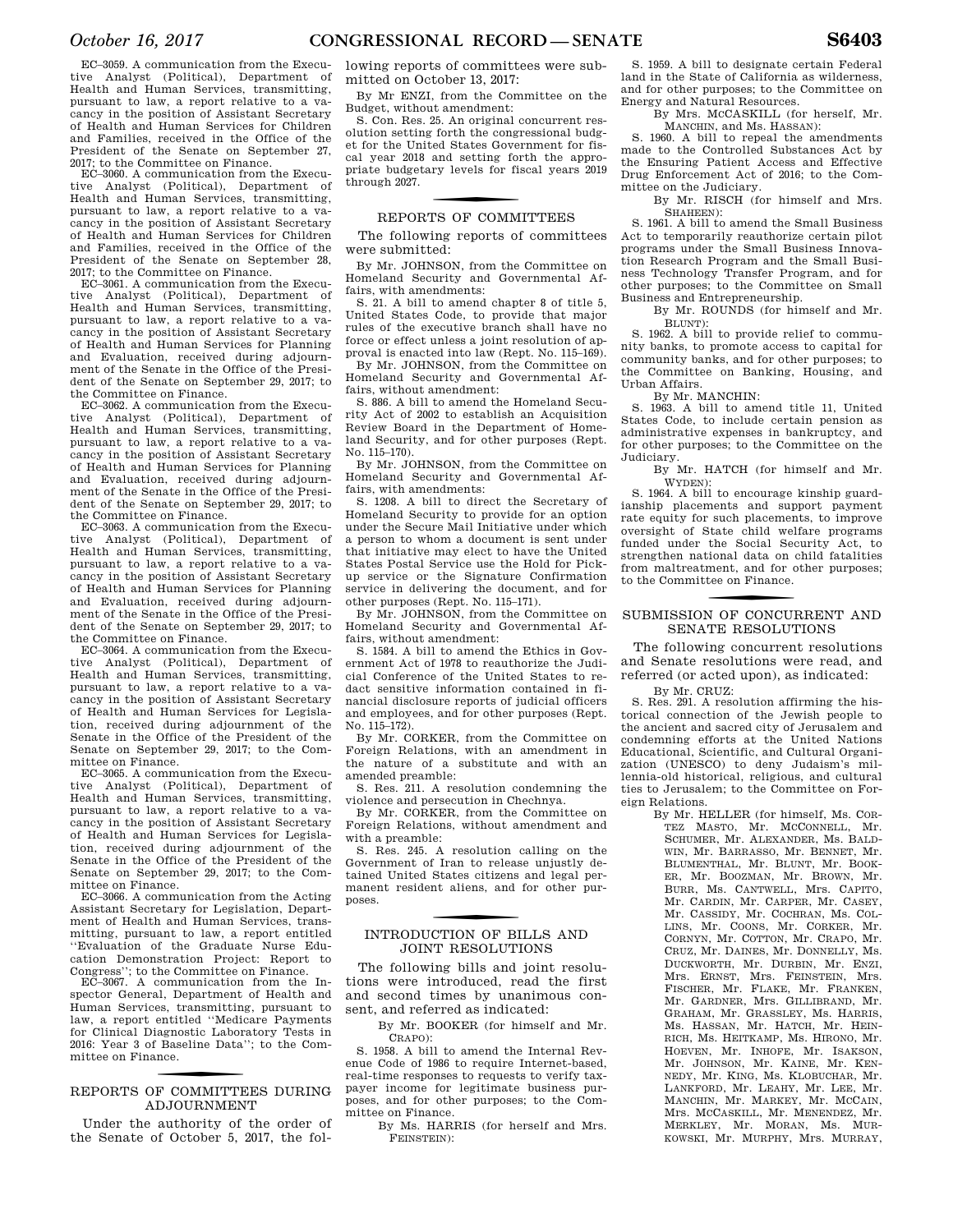Mr. NELSON, Mr. PAUL, Mr. PERDUE, Mr. PETERS, Mr. PORTMAN, Mr. REED, Mr. RISCH, Mr. ROBERTS, Mr. ROUNDS, Mr. RUBIO, Mr. SANDERS, Mr. SASSE, Mr. SCHATZ, Mr. SCOTT, Mrs. SHA-HEEN, Mr. SHELBY, Ms. STABENOW, Mr. STRANGE, Mr. SULLIVAN, Mr. TESTER, Mr. THUNE, Mr. TILLIS, Mr. TOOMEY, Mr. UDALL, Mr. VAN HOL-LEN, Mr. WARNER, Ms. WARREN, Mr. WHITEHOUSE, Mr. WICKER, Mr. WYDEN, and Mr. YOUNG):

S. Res. 292. A resolution condemning the brutal and senseless attack at a country music festival in Las Vegas, Nevada, honoring the memory of the victims of the deadly shooting, offering condolences to, and expressing support for, the families and friends of the victims and all of the individuals who were affected by the attack, and applauding the dedication and bravery of law enforcement officers, firefighters, paramedics, emergency medical technicians, medical professionals, hotel security and staff, and community members in responding to the attack; considered and agreed to.

By Ms. WARREN (for herself, Mr. RUBIO, Ms. KLOBUCHAR, Mr. TILLIS, Mr. ROUNDS, Mr. WARNER, Mrs. SHA-Mrs. McCaskill, Ms. DUCKWORTH, Mr. MARKEY, Mr. BROWN, Mr. MENENDEZ, and Ms. CORTEZ MASTO):

S. Con. Res. 26. A concurrent resolution authorizing the use of Emancipation Hall in the Capitol Visitor Center for the unveiling of the American Prisoners of War/Missing in Action (POW/MIA) Chair of Honor; considered and agreed to.

# f ADDITIONAL COSPONSORS

S. 58

At the request of Mr. HELLER, the names of the Senator from New Hampshire (Ms. HASSAN), the Senator from Ohio (Mr. BROWN), the Senator from Mississippi (Mr. WICKER) and the Senator from Arkansas (Mr. BOOZMAN) were added as cosponsors of S. 58, a bill to amend the Internal Revenue Code of 1986 to repeal the excise tax on high cost employer-sponsored health coverage.

### S. 322

At the request of Mr. PETERS, the name of the Senator from Hawaii (Mr. SCHATZ) was added as a cosponsor of S. 322, a bill to protect victims of domestic violence, sexual assault, stalking, and dating violence from emotional and psychological trauma caused by acts of violence or threats of violence against their pets.

#### S. 652

At the request of Mr. KAINE, the name of the Senator from Michigan (Ms. STABENOW) was added as a cosponsor of S. 652, a bill to amend the Public Health Service Act to reauthorize a program for early detection, diagnosis, and treatment regarding deaf and hardof-hearing newborns, infants, and young children.

#### S. 872

At the request of Mr. GRASSLEY, the name of the Senator from Missouri (Mr. BLUNT) was added as a cosponsor of S. 872, a bill to amend title XVIII of the Social Security Act to make permanent the extension of the Medicaredependent hospital (MDH) program and the increased payments under the Medicare low-volume hospital program.

#### S. 948

At the request of Mr. DURBIN, the name of the Senator from Oregon (Mr. WYDEN) was added as a cosponsor of S. 948, a bill to designate as wilderness certain Federal portions of the red rock canyons of the Colorado Plateau and the Great Basin Deserts in the State of Utah for the benefit of present and future generations of people in the United States.

### S. 1014

At the request of Mrs. FISCHER, the name of the Senator from Texas (Mr. CORNYN) was added as a cosponsor of S. 1014, a bill to direct the Secretary of Veterans Affairs to make grants to eligible organizations to provide service dogs to veterans with severe post-traumatic stress disorder, and for other purposes.

#### S. 1064

At the request of Mr. UDALL, the names of the Senator from Maryland (Mr. VAN HOLLEN) and the Senator from Vermont (Mr. LEAHY) were added as cosponsors of S. 1064, a bill to amend the Richard B. Russell National School Lunch Act to prohibit the stigmatization of children who are unable to pay for meals.

#### S. 1113

At the request of Mrs. FEINSTEIN, the name of the Senator from Connecticut (Mr. BLUMENTHAL) was added as a cosponsor of S. 1113, a bill to amend the Federal Food, Drug, and Cosmetic Act to ensure the safety of cosmetics.

### S. 1169

At the request of Mr. DURBIN, the name of the Senator from Illinois (Ms. DUCKWORTH) was added as a cosponsor of S. 1169, a bill to amend title XIX of the Social Security Act to provide States with an option to provide medical assistance to individuals between the ages of 22 and 64 for inpatient services to treat substance use disorders at certain facilities, and for other purposes.

#### S. 1453

At the request of Mr. DONNELLY, the name of the Senator from Massachusetts (Mr. MARKEY) was added as a cosponsor of S. 1453, a bill to allow the Secretary of Health and Human Services to designate certain substance use disorder treatment facilities as eligible for National Health Service Corps service.

#### S. 1498

At the request of Ms. COLLINS, the names of the Senator from New York (Mr. SCHUMER) and the Senator from California (Ms. HARRIS) were added as cosponsors of S. 1498, a bill to establish in the Smithsonian Institution a comprehensive American women's history museum, and for other purposes.

#### S. 1568

At the request of Mr. MARKEY, the names of the Senator from New Mexico

(Mr. UDALL) and the Senator from New Jersey (Mr. BOOKER) were added as cosponsors of S. 1568, a bill to require the Secretary of the Treasury to mint coins in commemoration of President John F. Kennedy.

#### S. 1595

At the request of Mrs. SHAHEEN, the names of the Senator from Nevada (Ms. CORTEZ MASTO) and the Senator from New Hampshire (Ms. HASSAN) were added as cosponsors of S. 1595, a bill to amend the Hizballah International Financing Prevention Act of 2015 to impose additional sanctions with respect to Hizballah, and for other purposes.

### S. 1690

At the request of Ms. DUCKWORTH, the name of the Senator from Massachusetts (Ms. WARREN) was added as a cosponsor of S. 1690, a bill to amend the Higher Education Act of 1965 to provide greater support to students with dependents, and for other purposes.

### S. 1691

At the request of Mr. WARNER, the name of the Senator from New Hampshire (Ms. HASSAN) was added as a cosponsor of S. 1691, a bill to provide minimal cybersecurity operational standards for Internet-connected devices purchased by Federal agencies, and for other purposes.

### S. 1753

At the request of Mr. HELLER, the name of the Senator from Virginia (Mr. WARNER) was added as a cosponsor of S. 1753, a bill to amend the S.A.F.E. Mortgage Licensing Act of 2008 to provide a temporary license for loan originators transitioning between employers, and for other purposes.

#### S. 1783

At the request of Ms. DUCKWORTH, the name of the Senator from Ohio (Mr. BROWN) was added as a cosponsor of S. 1783, a bill to amend the National Voter Registration Act of 1993 to require each State to implement a process under which individuals who are 16 years of age may apply to register to vote in elections for Federal office in the State, to direct the Election Assistance Commission to make grants to States to increase the involvement of minors in public election activities, and for other purposes.

#### S. 1806

At the request of Mrs. MURRAY, the name of the Senator from Delaware (Mr. COONS) was added as a cosponsor of S. 1806, a bill to amend the Child Care and Development Block Grant Act of 1990 and the Head Start Act to promote child care and early learning, and for other purposes.

### S. 1823

At the request of Mr. BLUNT, the name of the Senator from Montana (Mr. DAINES) was added as a cosponsor of S. 1823, a bill to amend the Robert T. Stafford Disaster Relief and Emergency Assistance Act to clarify that houses of worship are eligible for certain disaster relief and emergency assistance on terms equal to other eligible private nonprofit facilities, and for other purposes.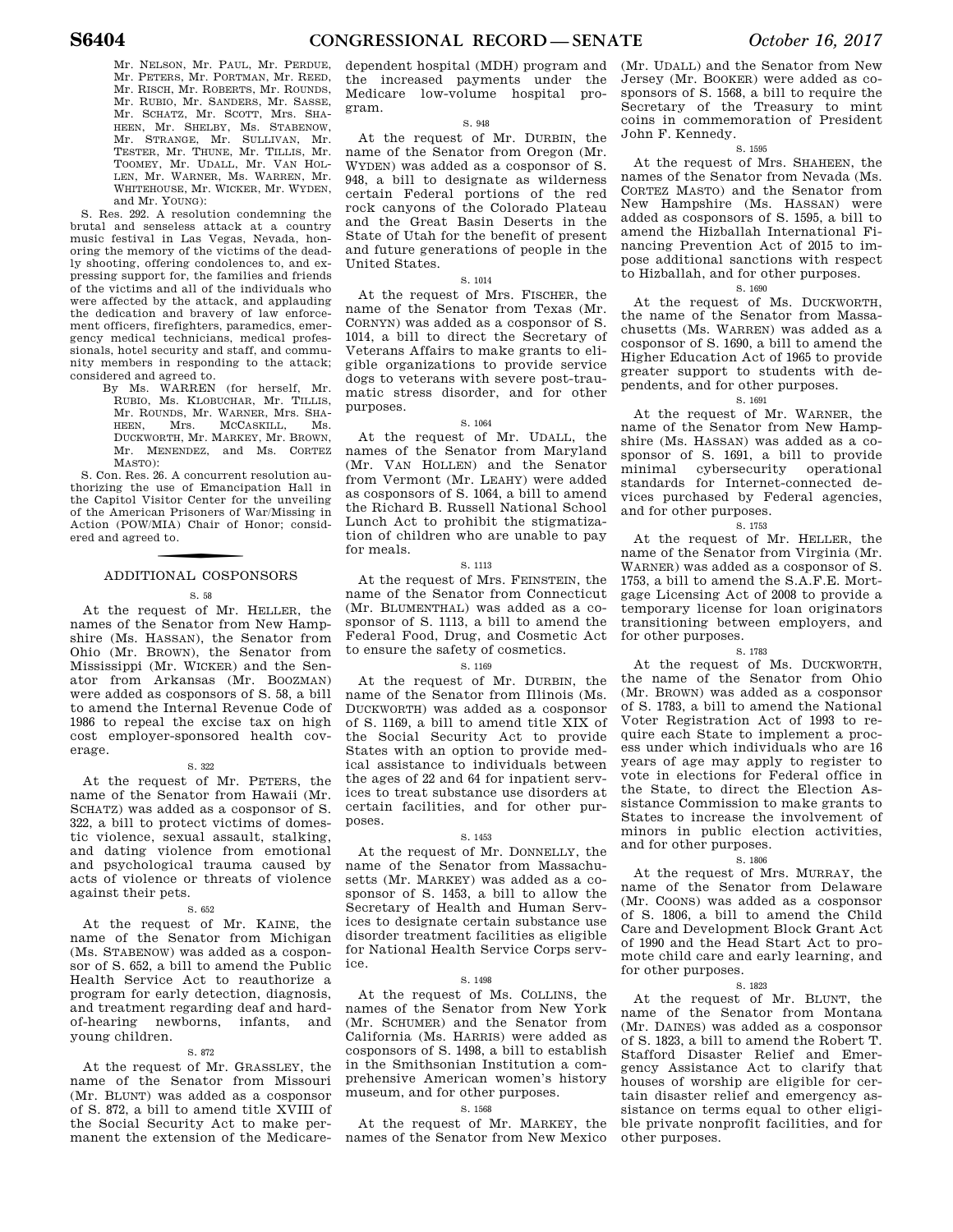At the request of Mr. HATCH, the name of the Senator from Alaska (Ms. MURKOWSKI) was added as a cosponsor of S. 1827, a bill to extend funding for the Children's Health Insurance Program, and for other purposes.

At the request of Mr. WYDEN, the name of the Senator from Delaware (Mr. COONS) was added as a cosponsor of S. 1827, supra.

### S. 1829

At the request of Mr. GRASSLEY, the names of the Senator from California (Ms. HARRIS), the Senator from Hawaii (Ms. HIRONO), the Senator from Missouri (Mrs. MCCASKILL) and the Senator from Delaware (Mr. COONS) were added as cosponsors of S. 1829, a bill to amend title V of the Social Security Act to extend the Maternal, Infant, and Early Childhood Home Visiting Program.

### S. 1842

At the request of Mr. WYDEN, the name of the Senator from California (Ms. HARRIS) was added as a cosponsor of S. 1842, a bill to provide for wildfire suppression operations, and for other purposes.

#### S. 1859

At the request of Mr. GARDNER, the name of the Senator from Louisiana (Mr. KENNEDY) was added as a cosponsor of S. 1859, a bill to extend the moratorium on the annual fee on health insurance providers.

#### S. 1911

At the request of Mr. MANCHIN, the name of the Senator from Minnesota (Ms. KLOBUCHAR) was added as a cosponsor of S. 1911, a bill to amend the Surface Mining Control and Reclamation Act of 1977 to transfer certain funds to the 1974 United Mine Workers of America Pension Plan, and for other purposes.

### S. 1922

At the request of Mr. HELLER, his name was added as a cosponsor of S. 1922, a bill to amend title 18, United States Code, to protect pain-capable unborn children, and for other purposes.

### S.J. RES. 5

At the request of Mr. CARDIN, the name of the Senator from Washington (Mrs. MURRAY) was added as a cosponsor of S.J. Res. 5, a joint resolution removing the deadline for the ratification of the equal rights amendment.

### S. RES. 278

At the request of Mr. CORNYN, the name of the Senator from Massachusetts (Ms. WARREN) was added as a cosponsor of S. Res. 278, a resolution expressing condolences to the victims of Hurricane Harvey, Hurricane Irma, and Hurricane Maria, commending the resiliency of the people of Texas, Louisiana, Florida, Puerto Rico, and the United States Virgin Islands, and expressing gratitude to other neighboring States willing to stand by the people of the affected areas during the relief and recovery efforts.

### SUBMISSION OF CONCURRENT AND SENATE RESOLUTIONS DURING ADJOURNMENT

On October 13, 2017, under the authority of the order of the Senate of October 5, 2017, the following concurrent resolutions and Senate resolutions were read, and referred (or acted upon), as indicated:

By Mr. ENZI:

S. Con. Res. 25. An original concurrent resolution setting forth the congressional budget for the United States Government for fiscal year 2018 and setting forth the appropriate budgetary levels for fiscal years 2019 through 2027; from the Committee on the Budget; placed on the calendar.

### SUBMITTED RESOLUTIONS

SENATE RESOLUTION 291—AFFIRM-ING THE HISTORICAL CONNEC-TION OF THE JEWISH PEOPLE TO THE ANCIENT AND SACRED CITY OF JERUSALEM AND CON-<br>DEMNING EFFORTS AT THE DEMNING EFFORTS AT UNITED NATIONS EDUCATIONAL, SCIENTIFIC, AND CULTURAL OR-GANIZATION (UNESCO) TO DENY JUDAISM'S MILLENNIA-OLD HIS-TORICAL, RELIGIOUS, AND CUL-TURAL TIES TO JERUSALEM

Mr. CRUZ submitted the following resolution; which was referred to the Committee on Foreign Relations:

### S. RES. 291

Whereas for over 3,000 years, Jerusalem has played a central role in the history and identity of the Jewish people;

Whereas Jerusalem is the location of the holiest site for the Jewish people, the Temple Mount, as well as the Western Wall, where Jews from across the world come to pray;

Whereas Jerusalem has been a Christian pilgrimage site for over 2,000 years, and holds considerable religious significance for Christians;

Whereas Jerusalem is home to the third holiest site in Islam, and holds considerable religious significance for Muslims;

Whereas Jerusalem serves as a cultural and religious inspiration to billions of people around the world;

Whereas the United Nations Educational, Scientific, and Cultural Organization (UNESCO) has passed a series of anti-Israel resolutions in recent years regarding Jerusalem, both at the Committee level and by the Executive Board—a governing body of UNESCO;

Whereas these biased resolutions are attempts to erase or minimize the Jewish as well as Christian historical and religious ties to Jerusalem, and unjustly single out our close ally Israel with false accusations and criticism;

Whereas numerous archaeological excavations, such as those taking place in the City of David, Israel's most archaeologically excavated site, have uncovered a myriad of antiquities which scientifically reaffirm Jerusalem's historical significance to Judaism as well as Christianity;

Whereas the City of David is the archaeological site of ancient Jerusalem, and is believed to be the very site recorded in the Bible upon which King David established the capital of ancient Israel;

Whereas since 1867, there have been archaeological excavations at the site of the City of David, including international delegations of archaeologists from the United States, England, France, and Germany;

Whereas these excavations have unearthed antiquities from over 10 different civilizations, including Canaanite, Israelite, Roman, Byzantine, and Persian;

Whereas the current excavations of the City of David are carried out under the auspices of the Israel Antiquities Authority, and are held to the highest scientific standards;

Whereas among the most significant archaeological discoveries unearthed from the City of David include the Siloam Inscription (8th century B.C.E.), which recounts the preparations made by King Hezekiah of Judah for the impending Assyrian siege against Jerusalem, consistent with the Biblical account from 2 Kings; clay seal impressions/bullae (6th century B.C.E.) bearing the names of two Judean Government officials who are mentioned in the very same verse in the Bible, Jeremiah 38:1; the Pool of Siloam (1st century B.C.E.), which served during the Second Temple period as a ritual bath for the hundreds of thousands of Jewish pilgrims ascending annually to the Temple, which stood atop the Temple Mount; and the Second Temple Pilgrimage Road (1st century C.E.), which began at the Pool of Siloam and served as the main thoroughfare of Second Temple period Jerusalem that carried hundreds of thousands of people on their annual pilgrimages to the Temple;

Whereas the Pilgrimage Road located within the City of David, which stretches 600 meters from the Pool of Siloam to the footsteps of the Western Wall, will be open to visitors upon completion of the excavation; and

Whereas these discoveries affirm the undeniable truth that the City of David, the Western Wall, and the Temple Mount are inextricably linked together—physically, historically, and symbolically—as the bedrock of the connection between the Jewish people and Jerusalem, and have been for millennia: Now, therefore, be it

*Resolved,* That the Senate—

(1) recognizes and affirms the historical connection of the Jewish people to the ancient and sacred city of Jerusalem;

(2) recognizes and affirms that the archaeological discoveries from the City of David, the site of ancient Jerusalem, present undeniable scientific evidence of the millenniaold connection of Jerusalem to the Jewish people, and, by extension, to Christianity;

(3) commends the Government of Israel for protecting the freedoms of all faiths in Jerusalem including Jews, Christians, and Muslims, ensuring their access to holy sites so that they may worship freely;

(4) condemns any past, present, or future efforts at UNESCO to delegitimize Israel through attempts to rewrite and deny the history of Jerusalem; and

(5) encourages the United States to continue working with allies to prevent UNESCO from passing biased and unjust anti-Israel resolutions in the future.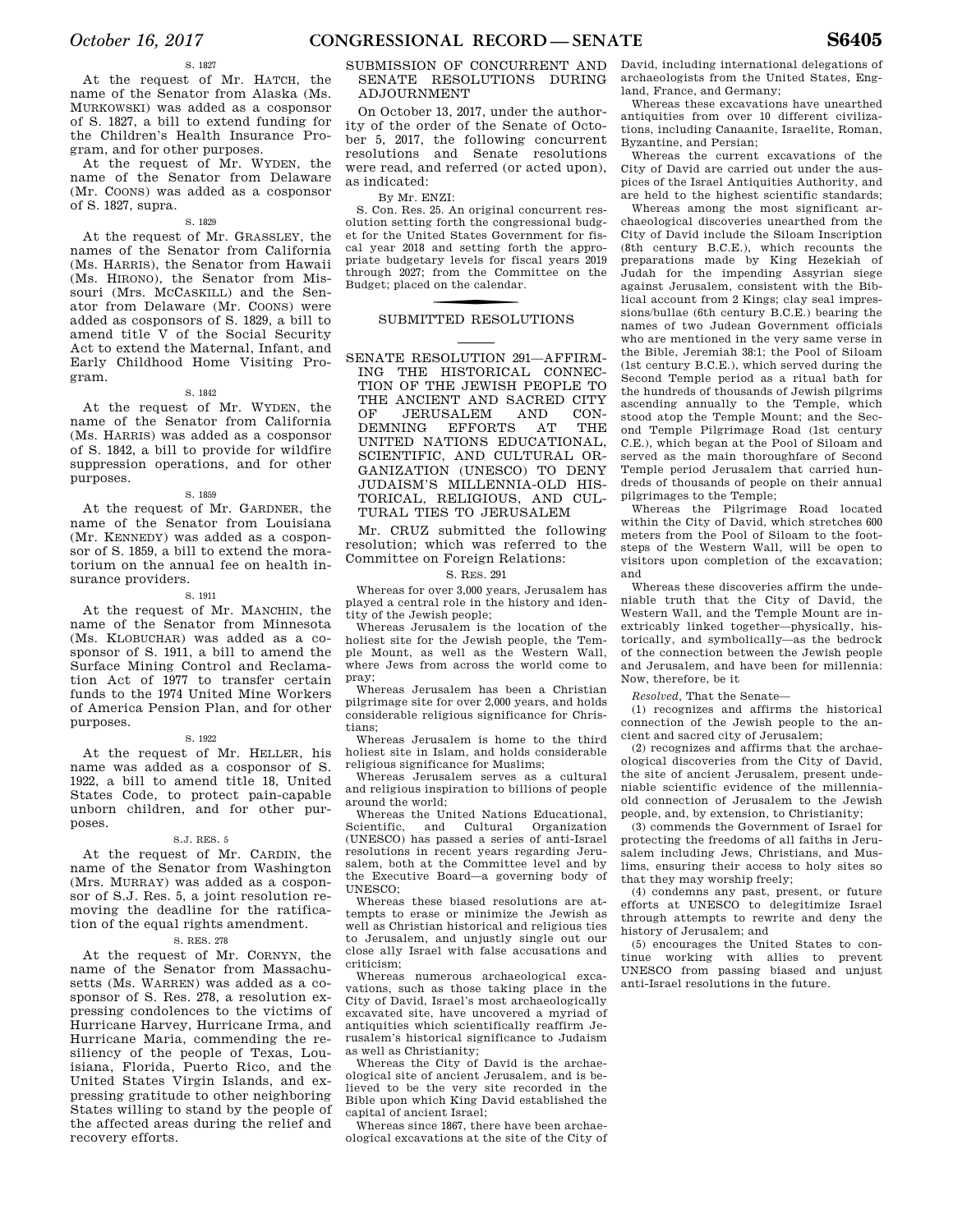SENATE RESOLUTION 292—CON-DEMNING THE BRUTAL AND SENSELESS ATTACK AT A COUN-TRY MUSIC FESTIVAL IN LAS VEGAS, NEVADA, HONORING THE MEMORY OF THE VICTIMS OF THE DEADLY SHOOTING, OFFER-ING CONDOLENCES TO, AND EX-PRESSING SUPPORT FOR, THE FAMILIES AND FRIENDS OF THE VICTIMS AND ALL OF THE INDI-VIDUALS WHO WERE AFFECTED BY THE ATTACK, AND APPLAUD-ING THE DEDICATION AND BRAV-ERY OF LAW ENFORCEMENT OF-FICERS, FIREFIGHTERS, PARA-MEDICS, EMERGENCY MEDICAL TECHNICIANS, MEDICAL PROFES-SIONALS, HOTEL SECURITY AND STAFF, AND COMMUNITY MEM-BERS IN RESPONDING TO THE ATTACK

Mr. HELLER (for himself, Ms. COR-TEZ MASTO, Mr. MCCONNELL, Mr. SCHU-MER, Mr. ALEXANDER, Ms. BALDWIN, Mr.<br>BARRASSO. Mr. BENNET. Mr. BARRASSO, Mr. BENNET, Mr. BLUMENTHAL, Mr. BLUNT, Mr. BOOKER, Mr. BOOZMAN, Mr. BROWN, Mr. BURR, Ms. CANTWELL, Mrs. CAPITO, Mr. CARDIN, Mr. CARPER, Mr. CASEY, Mr. CASSIDY, Mr. COCHRAN, Ms. COLLINS, Mr. COONS, Mr. CORKER, Mr. CORNYN, Mr. COTTON, Mr. CRAPO, Mr. CRUZ, Mr.<br>DAINES. Mr. DONNELLY. Ms. DAINES, Mr. DONNELLY, Ms. DUCKWORTH, Mr. DURBIN, Mr. ENZI, Mrs. ERNST, Mrs. FEINSTEIN, Mrs. FISCHER, Mr. FLAKE, Mr. FRANKEN, Mr. GARDNER, Mrs. GILLIBRAND, Mr. GRA-HAM, Mr. GRASSLEY, Ms. HARRIS, Ms. HASSAN, Mr. HATCH, Mr. HEINRICH, Ms. HEITKAMP, Ms. HIRONO, Mr. HOEVEN, Mr. INHOFE, Mr. ISAKSON, Mr. JOHNSON, Mr. KAINE, Mr. KENNEDY, Mr. KING, Ms. KLOBUCHAR, Mr. LANKFORD, Mr. LEAHY, Mr. LEE, Mr. MANCHIN, Mr. MARKEY, Mr. MCCAIN, Mrs. MCCASKILL, Mr. MENENDEZ, Mr. MERKLEY, Mr. MORAN, Ms. MURKOWSKI, Mr. MURPHY, Mrs. MURRAY, Mr. NELSON, Mr. PAUL, Mr. PERDUE, Mr. PETERS, Mr. PORTMAN, Mr. REED, Mr. RISCH, Mr. ROBERTS, Mr. ROUNDS, Mr. RUBIO, Mr. SANDERS, Mr. SASSE, Mr. SCHATZ, Mr. SCOTT, Mrs. SHAHEEN, Mr. SHELBY, Ms. STABENOW, Mr. STRANGE, Mr. SULLIVAN, Mr. TESTER, Mr. THUNE, Mr. TILLIS, Mr. TOOMEY, Mr. UDALL, Mr. VAN HOLLEN, Mr. WARNER, Ms. WARREN, Mr. WHITE-HOUSE, Mr. WICKER, Mr. WYDEN, and Mr. YOUNG) submitted the following resolution; which was considered and agreed to:

#### S. RES. 292

Whereas, in the late hours of Sunday, October 1, 2017, a 64-year-old man from Mesquite, Nevada, killed 58 individuals and wounded more than 500 innocent individuals in a horrific attack at the Route 91 Harvest festival in Las Vegas, Nevada, with more than 22,000 individuals in attendance;

Whereas President Donald Trump called the attack an act of pure evil and said that unity cannot be shattered by evil and that the bonds between the people of the United States cannot be broken by violence;

Whereas the attack is the deadliest mass shooting in the modern history of the United States;

Whereas the Las Vegas Metropolitan Police Department and other law enforcement

professionals within the city of Las Vegas and Clark County, Nevada, including emergency response teams from Henderson and North Las Vegas, the Nevada Department of Public Safety, the Federal Bureau of Investigation, the Bureau of Alcohol, Tobacco, Firearms and Explosives, the Department of Justice, the Department of Homeland Security, military service members and veterans, ambulatory services, and other emergency and health care professionals responded to the attack bravely, admirably, and in a coordinated manner, saving many lives;

Whereas doctors, nurses, paramedics, and other medical professionals worked around the clock under harrowing circumstances to provide life-saving care for hundreds of victims;

Whereas, during the attack, countless civilians selflessly assisted victims and, following the attack—

(1) hundreds of individuals stood in long lines to donate blood for those who were injured in the attack; and

(2) the people of Las Vegas, the State of Nevada, and the United States expressed overwhelming financial, physical, and emotional support for the victims and the families of the victims;

Whereas local organizations, businesses, and caregivers came together with Federal, State, and local government agencies to support the victims and help the community heal; and

Whereas Nevada has a vibrant and renowned tourism economy that will continue to thrive, attracting and welcoming millions of visitors from across the United States and internationally, and emergency management officials will diligently dedicate local and Federal resources to boost public safety and security in Las Vegas, Nevada: Now, therefore, be it

*Resolved,* That the Senate—

(1) condemns the horrific attack at the Route 91 Harvest festival in Las Vegas, Nevada, on October 1, 2017, in which 58 innocent individuals were killed and more than 500 innocent individuals were injured;

(2) honors the memory of the victims killed in the attack and offers heartfelt condolences and deepest sympathies to the families, loved ones, and friends of the victims;

(3) expresses hope for a full and speedy recovery by, and pledges continued support for, those who were injured in the attack;

(4) offers compassion to those who attended the event, but were not physically injured, and are dealing with symptoms of post-traumatic stress or seeking grief counseling;

(5) recognizes the spirit and resilience of the Las Vegas and Nevada communities; and

(6) applauds the dedication and bravery of local, State, and Federal law enforcement and counterterrorism officials and emergency medical and health care professionals for their coordinated efforts in responding to the attack, securing the community, and providing treatment.

f SENATE CONCURRENT RESOLU-TION 26—AUTHORIZING THE USE OF EMANCIPATION HALL IN THE CAPITOL VISITOR CENTER FOR THE UNVEILING OF THE AMER-ICAN PRISONERS OF WAR/MISS-ING IN ACTION (POW/MIA) CHAIR OF HONOR

Ms. WARREN (for herself, Mr. RUBIO, Ms. KLOBUCHAR, Mr. TILLIS, Mr. ROUNDS, Mr. WARNER, Mrs. SHAHEEN, Mrs. MCCASKILL, Ms. DUCKWORTH, Mr. MARKEY, Mr. BROWN, Mr. MENENDEZ, and Ms. CORTEZ MASTO) submitted the following concurrent resolution; which was considered and agreed to:

S. CON. RES. 26

*Resolved by the Senate (the House of Representatives concurring),* 

### **SECTION 1. USE OF EMANCIPATION HALL FOR UNVEILING OF AMERICAN PRIS-ONERS OF WAR/MISSING IN ACTION (POW/MIA) CHAIR OF HONOR.**

(a) AUTHORIZATION.—Emancipation Hall in the Capitol Visitor Center is authorized to be used for an event on November 8, 2017, to unveil the American Prisoners of War/Missing in Action (POW/MIA) Chair of Honor.

(b) PREPARATIONS.—Physical preparations for the conduct of the ceremony described in subsection (a) shall be carried out in accordance with such conditions as may be prescribed by the Architect of the Capitol.

### f AMENDMENTS SUBMITTED AND PROPOSED

SA 1111. Mr. KAINE submitted an amendment intended to be proposed by him to the concurrent resolution S. Con. Res. 25, setting forth the congressional budget for the United States Government for fiscal year 2018 and setting forth the appropriate budgetary levels for fiscal years 2019 through 2027; which was ordered to lie on the table.

SA 1112. Mr. MCCONNELL (for Mr. HATCH) proposed an amendment to the bill S. 705, to amend the National Child Protection Act of 1993 to establish a voluntary national criminal history background check system and criminal history review program for certain individuals who, related to their employment, have access to children, the elderly, or individuals with disabilities, and for other purposes.

SA 1113. Mr. MCCONNELL (for Mr. HATCH) proposed an amendment to the bill S. 705, supra.

SA 1114. Mr. MCCONNELL (for Mr. HATCH) proposed an amendment to the bill H.R. 695, to amend the National Child Protection Act of 1993 to establish a voluntary national criminal history background check system and criminal history review program for certain individuals who, related to their employment, have access to children, the elderly, or individuals with disabilities, and for other purposes.

SA 1115. Mr. MCCONNELL (for Mr. HATCH) proposed an amendment to the bill H.R. 695, supra.

# TEXT OF AMENDMENTS

**SA 1111.** Mr. KAINE submitted an amendment intended to be proposed by him to the concurrent resolution S. Con. Res. 25, setting forth the congressional budget for the United States Government for fiscal year 2018 and setting forth the appropriate budgetary levels for fiscal years 2019 through 2027; which was ordered to lie on the table; as follows:

On page 83, line 17, strike ''Sections 3205 and'' and insert ''Section''.

On page 83, line 19, strike ''are'' and insert  $``i<sub>S</sub>$ '

At the end of subtitle A of title IV, add the following:

### **SEC. 4114. PROHIBITION ON AGREEING TO CER-TAIN AMENDMENTS TO LEGISLA-TION WITHOUT A SCORE IN THE SENATE.**

(a) IN GENERAL.—In the Senate, it shall not be in order to vote on the adoption of a covered amendment to a bill or resolution that requires an estimate under section 402 of the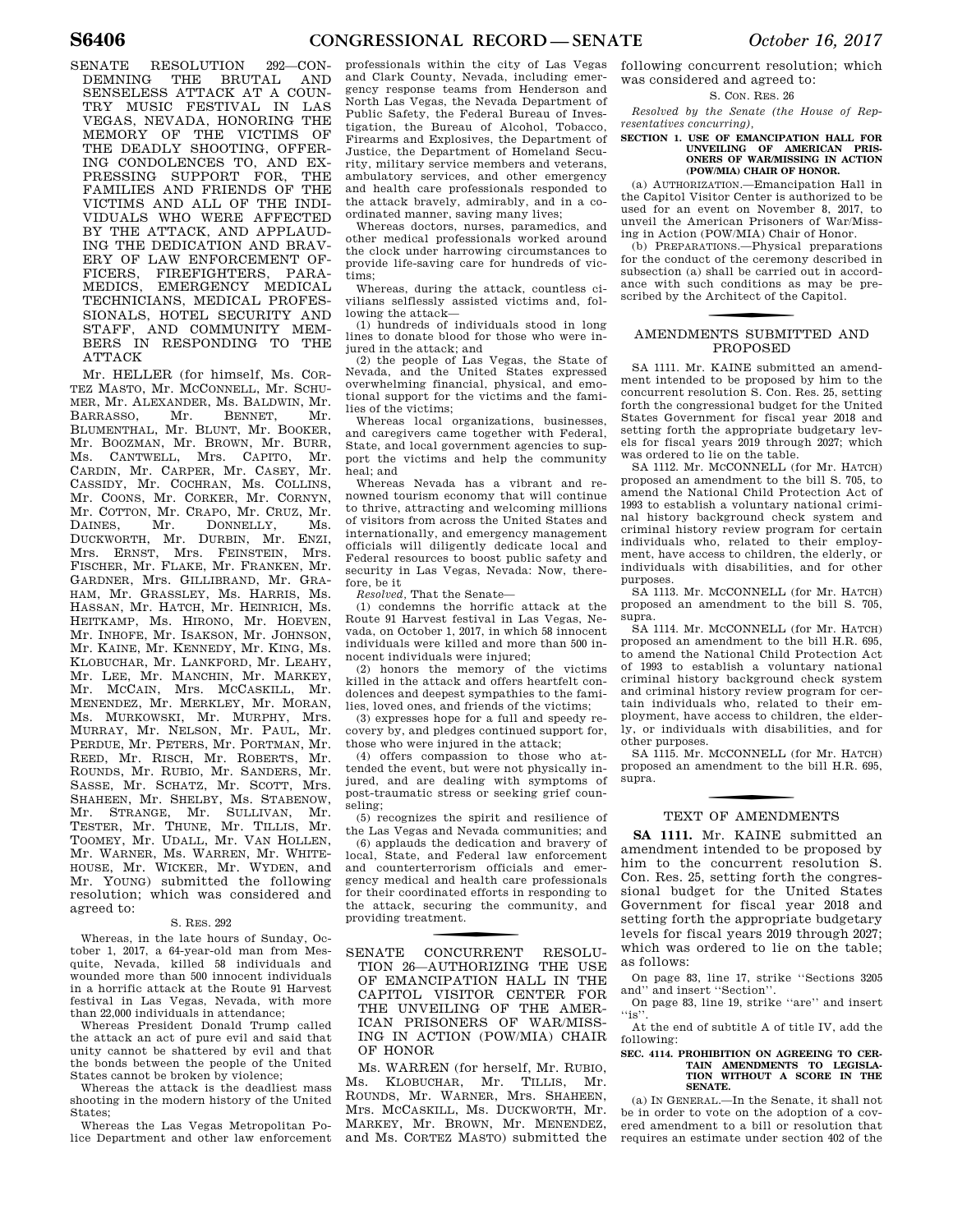Congressional Budget Act of 1974 (2 U.S.C. 653), unless an estimate described in such section 402 for the covered amendment was made publicly available on the website of the Congressional Budget Office not later than 28 hours before the time the vote commences.

(b) COVERED AMENDMENT DEFINED.—In this section, the term ''covered amendment'' means an amendment in the nature of a substitute.

(c) SUPERMAJORITY WAIVER AND APPEAL.—

(1) WAIVER.—In the Senate, subsection (a) may be waived or suspended only by an affirmative vote of three-fifths of the Members, duly chosen and sworn.

(2) APPEAL.—An affirmative vote of threefifths of the Members of the Senate, duly chosen and sworn, shall be required to sustain an appeal of the ruling of the Chair on a point of order raised under subsection (a).

SA 1112. Mr. McCONNELL (for Mr. HATCH) proposed an amendment to the bill S. 705, to amend the National Child Protection Act of 1993 to establish a voluntary national criminal history background check system and criminal history review program for certain individuals who, related to their employment, have access to children, the elderly, or individuals with disabilities, and for other purposes; as follows:

Strike all after the enacting clause and insert the following:

**SECTION 1. SHORT TITLE.** 

This Act may be cited as the ''Child Protection Improvements Act of 2017''.

**SEC. 2. NATIONAL CRIMINAL HISTORY BACK-GROUND CHECK AND CRIMINAL HIS-TORY REVIEW PROGRAM.** 

The National Child Protection Act of 1993 (34 U.S.C. 40101 et seq.) is amended—

(1) in section 3 (34 U.S.C. 40102)—

(A) by striking ''provider'' each place it appears and inserting ''covered individual'';

(B) by striking ''provider's'' each place it appears and inserting ''covered individual's'';  $(C)$  by amending subsection (a)(3) to read as follows:

''(3)(A) The Attorney General shall establish a program, in accordance with this section, to provide qualified entities located in States that do not have in effect procedures described in paragraph (1), or qualified entities located in States that do not prohibit the use of the program established under this paragraph, with access to national criminal history background checks on, and criminal history reviews of, covered individuals.

''(B) A qualified entity described in subparagraph (A) may submit to the appropriate designated entity a request for a national criminal history background check on, and a criminal history review of, a covered individual. Qualified entities making a request under this paragraph shall comply with the guidelines set forth in subsection (b), and with any additional applicable procedures set forth by the Attorney General or by the State in which the entity is located.'';

(D) in subsection (b)—

(i) in paragraph  $(1)(E)$ , by striking "unsupervised'';

(ii) by striking paragraph (2) and inserting the following:

''(2)(A) that the State, or in a State that does not have in effect procedures described in subsection (a)(1), the designated entity, ensures that—

''(i) each covered individual who is the subject of a background check under subsection (a) is entitled to obtain a copy of any background check report;

''(ii) each covered individual who is the subject of a background check under subsection (a) is provided a process by which the

covered individual may appeal the results of the background check to challenge the accuracy or completeness of the information contained in the background report of the covered individual; and

''(iii)(I) each covered individual described in clause (ii) is given notice of the opportunity to appeal;

''(II) each covered individual described in clause (ii) will receive instructions on how to complete the appeals process if the covered individual wishes to challenge the accuracy or completeness of the information contained in the background report of the covered individual; and

''(III) the appeals process is completed in a timely manner for each covered individual described in clause (ii); and

''(B) the State, or in a State that does not have in effect procedures described in subsection  $(a)(1)$ , the designated entity, may allow for a review process—

''(i) through which the State or designated entity, as the case may be, may determine that a covered individual who is the subject of a background check under subsection (a) is disqualified for a crime specified in subsection  $(f)(2)(C)$ ; and

''(ii) which shall be consistent with title VII of the Civil Rights Act of 1964 (42 U.S.C. 2000e et seq.);'';

(iii) in paragraph (3), by inserting after 'authorized agency'' the following: "or designated entity, as applicable,''; and

(iv) in paragraph (4), by inserting after ''authorized agency'' the following: ''or designated entity, as applicable,'';

(E) in subsection (d), by inserting after ''officer or employee thereof," the following: nor shall any designated entity nor any officer or employee thereof,'';

(F) by amending subsection (e) to read as follows:

''(e) FEES.—

''(1) STATE PROGRAM.—In the case of a background check conducted pursuant to a State requirement adopted after December 20, 1993, conducted with fingerprints on a covered individual, the fees collected by authorized State agencies and the Federal Bureau of Investigation may not exceed the actual cost of the background check conducted with fingerprints.

''(2) FEDERAL PROGRAM.—In the case of a national criminal history background check and criminal history review conducted pursuant to the procedures established pursuant to subsection (a)(3), the fees collected by a designated entity shall be set at a level that will ensure the recovery of the full costs of providing all such services. The designated entity shall remit the appropriate portion of such fee to the Attorney General, which amount is in accordance with the amount published in the Federal Register to be collected for the provision of a criminal history background check by the Federal Bureau of Investigation.

''(3) ENSURING FEES DO NOT DISCOURAGE VOLUNTEERS.—A fee system under this subsection shall be established in a manner that ensures that fees to qualified entities for background checks do not discourage volunteers from participating in programs to care for children, the elderly, or individuals with disabilities. A fee charged to a qualified entity that is not organized under section 501(c)(3) of the Internal Revenue Code of 1986 may not be less than the total sum of the costs of the Federal Bureau of Investigation and the designated entity.''; and

(G) by inserting after subsection (e) the following:

''(f) NATIONAL CRIMINAL HISTORY BACK-GROUND CHECK AND CRIMINAL HISTORY RE-VIEW PROGRAM.—

''(1) NATIONAL CRIMINAL HISTORY BACK-GROUND CHECK.—Upon a designated entity receiving notice of a request submitted by a qualified entity pursuant to subsection (a)(3), the designated entity shall forward the request to the Attorney General, who shall, acting through the Director of the Federal Bureau of Investigation, complete a fingerprint-based check of the national criminal history background check system, and provide the information received in response to such national criminal history background check to the appropriate designated entity. The designated entity may, upon request from a qualified entity, complete a check of a State criminal history database.

''(2) CRIMINAL HISTORY REVIEW.—

''(A) DESIGNATED ENTITIES.—The Attorney General shall designate, and enter into an agreement with, one or more entities to make determinations described in paragraph (2). The Attorney General may not designate and enter into an agreement with a Federal agency under this subparagraph.

''(B) DETERMINATIONS.—A designated entity shall, upon the receipt of the information described in paragraph (1), make a determination of fitness described in subsection (b)(4), using the criteria described in subparagraph (C).

''(C) CRIMINAL HISTORY REVIEW CRITERIA.— A covered individual may be determined to be unfit under subsection (b)(4) if the covered individual—

''(i) refuses to consent to a criminal background check under this section;

''(ii) knowingly makes a materially false statement in connection with a criminal background check under this section;

''(iii) is registered, or is required to be registered, on a State sex offender registry or repository or the National Sex Offender Registry established under the Adam Walsh Child Protection and Safety Act of 2006 (34 U.S.C. 20901 et seq.);

''(iv) has been convicted of a felony consisting of—

''(I) murder, as described in section 1111 of title 18, United States Code;

''(II) child abuse or neglect;

''(III) a crime against children, including child pornography;

''(IV) spousal abuse;

''(V) a crime involving rape or sexual assault;

''(VI) kidnapping;

''(VII) arson;

''(VIII) physical assault or battery; or

''(IX) a drug-related offense committed during the preceding 5 years;

''(v) has been convicted of a violent misdemeanor committed as an adult against a child, including—

''(I) child abuse;

''(II) child endangerment;

''(III) sexual assault; or

''(IV) of a misdemeanor involving child pornography; or

''(vi) in the case of a covered individual who has, seeks to have, or may have access to the elderly or individuals with disabilities, has been convicted of any criminal offense relating to the abuse, exploitation, or neglect (as those terms are defined in section 2011 of the Social Security Act (42 U.S.C. 1397j)) of an elder or an individual with disabilities.''; and

 $(2)$  in section 5 (34 U.S.C. 40104)—

(A) by amending paragraph (9) to read as follows:

''(9) the term 'covered individual' means an individual—

''(A) who has, seeks to have, or may have access to children, the elderly, or individuals with disabilities, served by a qualified entity; and

''(B) who—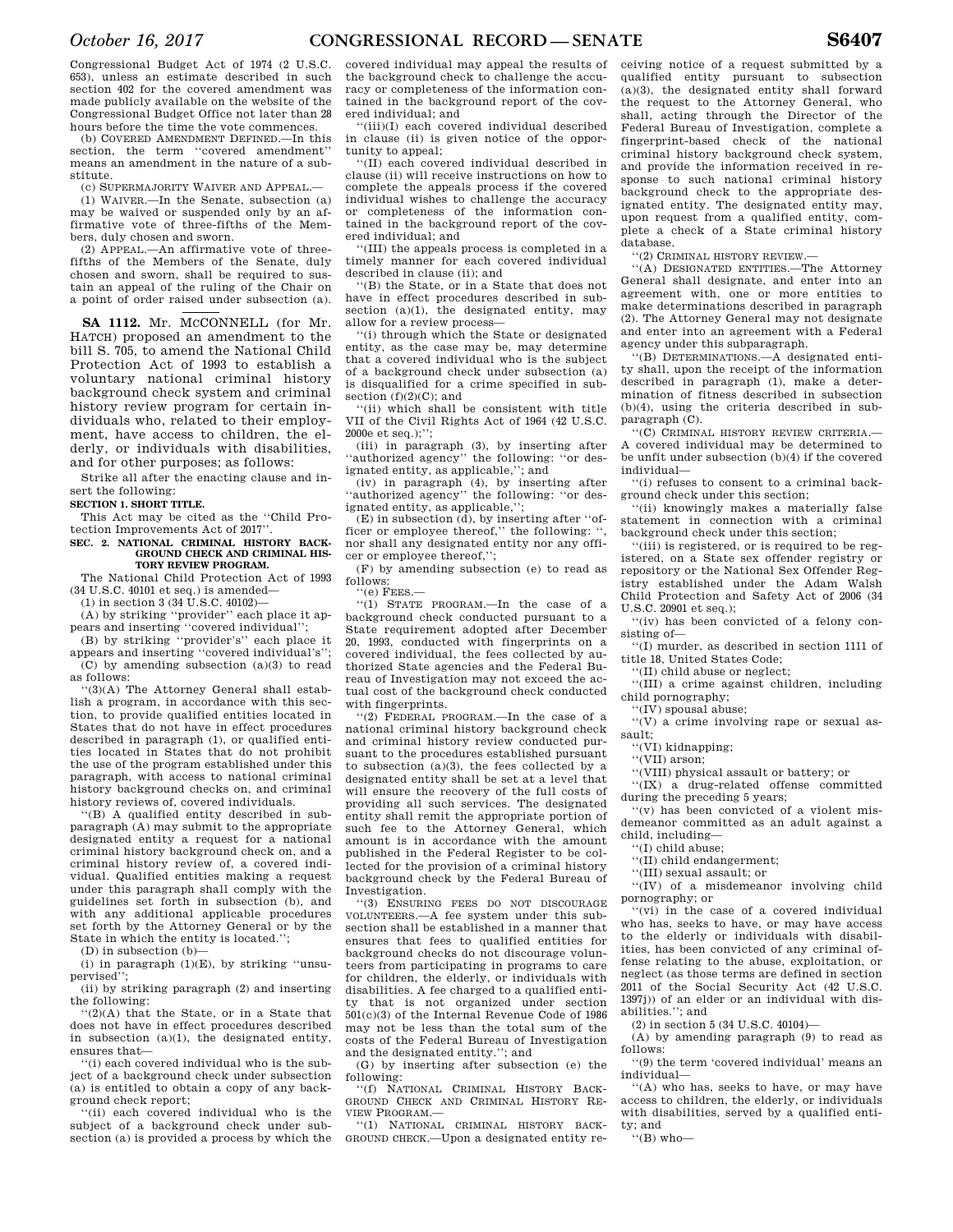''(i) is employed by or volunteers with, or seeks to be employed by or volunteer with, a qualified entity; or

''(ii) owns or operates, or seeks to own or operate, a qualified entity;'';

(B) in paragraph (10), by striking ''and'' at the end;

(C) in paragraph (11), by striking the period at the end and inserting ''; and''; and

(D) by inserting after paragraph (11) the following:

''(12) the term 'designated entity' means an entity designated by the Attorney General under section  $3(f)(2)(A)$ .".

#### **SEC. 3. EFFECTIVE DATE.**

This Act and the amendments made by this Act shall be fully implemented by not later than 1 year after the date of enactment of this Act.

SA 1113. Mr. MCCONNELL (for Mr. HATCH) proposed an amendment to the bill S. 705, to amend the National Child Protection Act of 1993 to establish a voluntary national criminal history background check system and criminal history review program for certain individuals who, related to their employment, have access to children, the elderly, or individuals with disabilities, and for other purposes; as follows:

Amend the title so as to read: ''A bill to amend the National Child Protection Act of 1993 to establish a voluntary national criminal history background check system and criminal history review program for certain individuals who, related to their employment, have access to children, the elderly, or individuals with disabilities, and for other purposes.''.

SA 1114. Mr. McCONNELL (for Mr. HATCH) proposed an amendment to the bill H.R. 695, to amend the National Child Protection Act of 1993 to establish a voluntary national criminal history background check system and criminal history review program for certain individuals who, related to their employment, have access to children, the elderly, or individuals with disabilities, and for other purposes; as follows:

Strike all after the enacting clause and insert the following:

### **SECTION 1. SHORT TITLE.**

This Act may be cited as the ''Child Protection Improvements Act of 2017''.

#### **SEC. 2. NATIONAL CRIMINAL HISTORY BACK-GROUND CHECK AND CRIMINAL HIS-TORY REVIEW PROGRAM.**

The National Child Protection Act of 1993 (34 U.S.C. 40101 et seq.) is amended—

 $(1)$  in section 3 (34 U.S.C. 40102)—

(A) by striking ''provider'' each place it appears and inserting ''covered individual'';

(B) by striking ''provider's'' each place it appears and inserting ''covered individual's''; (C) by amending subsection (a)(3) to read

as follows: ''(3)(A) The Attorney General shall establish a program, in accordance with this section, to provide qualified entities located in States that do not have in effect procedures described in paragraph (1), or qualified entities located in States that do not prohibit the use of the program established under this paragraph, with access to national criminal history background checks on, and criminal history reviews of, covered individuals.

''(B) A qualified entity described in subparagraph (A) may submit to the appropriate designated entity a request for a national criminal history background check on, and a

criminal history review of, a covered individual. Qualified entities making a request under this paragraph shall comply with the guidelines set forth in subsection (b), and with any additional applicable procedures set forth by the Attorney General or by the State in which the entity is located.'';

(D) in subsection (b)—

(i) in paragraph (1)(E), by striking ''unsupervised<sup>1</sup>

(ii) by striking paragraph (2) and inserting the following:

''(2)(A) that the State, or in a State that does not have in effect procedures described in subsection (a)(1), the designated entity, ensures that—

''(i) each covered individual who is the subject of a background check under subsection (a) is entitled to obtain a copy of any background check report;

''(ii) each covered individual who is the subject of a background check under subsection (a) is provided a process by which the covered individual may appeal the results of the background check to challenge the accuracy or completeness of the information contained in the background report of the covered individual; and

''(iii)(I) each covered individual described in clause (ii) is given notice of the opportunity to appeal;

''(II) each covered individual described in clause (ii) will receive instructions on how to complete the appeals process if the covered individual wishes to challenge the accuracy or completeness of the information contained in the background report of the covered individual; and

''(III) the appeals process is completed in a timely manner for each covered individual described in clause (ii); and

''(B) the State, or in a State that does not have in effect procedures described in subsection  $(a)(1)$ , the designated entity, may allow for a review process—

''(i) through which the State or designated entity, as the case may be, may determine that a covered individual who is the subject of a background check under subsection (a) is disqualified for a crime specified in subsection  $(f)(2)(C)$ ; and

''(ii) which shall be consistent with title VII of the Civil Rights Act of 1964 (42 U.S.C. 2000e et seq.);'';

(iii) in paragraph (3), by inserting after ''authorized agency'' the following: ''or designated entity, as applicable,''; and

(iv) in paragraph (4), by inserting after ''authorized agency'' the following: ''or designated entity, as applicable,'';

(E) in subsection (d), by inserting after ''officer or employee thereof," the following: nor shall any designated entity nor any officer or employee thereof,'';

(F) by amending subsection (e) to read as follows:

 $"$ (e) FEES.-

''(1) STATE PROGRAM.—In the case of a background check conducted pursuant to a State requirement adopted after December 20, 1993, conducted with fingerprints on a covered individual, the fees collected by authorized State agencies and the Federal Bureau of Investigation may not exceed the actual cost of the background check conducted with fingerprints.

''(2) FEDERAL PROGRAM.—In the case of a national criminal history background check and criminal history review conducted pursuant to the procedures established pursuant to subsection (a)(3), the fees collected by a designated entity shall be set at a level that will ensure the recovery of the full costs of providing all such services. The designated entity shall remit the appropriate portion of such fee to the Attorney General, which amount is in accordance with the amount published in the Federal Register to be collected for the provision of a criminal history background check by the Federal Bureau of Investigation.

''(3) ENSURING FEES DO NOT DISCOURAGE VOLUNTEERS.—A fee system under this subsection shall be established in a manner that ensures that fees to qualified entities for background checks do not discourage volunteers from participating in programs to care for children, the elderly, or individuals with disabilities. A fee charged to a qualified entity that is not organized under section 501(c)(3) of the Internal Revenue Code of 1986 may not be less than the total sum of the costs of the Federal Bureau of Investigation and the designated entity.''; and

(G) by inserting after subsection (e) the following: ''(f) NATIONAL CRIMINAL HISTORY BACK-

GROUND CHECK AND CRIMINAL HISTORY RE-VIEW PROGRAM.—

''(1) NATIONAL CRIMINAL HISTORY BACK-GROUND CHECK.—Upon a designated entity receiving notice of a request submitted by a qualified entity pursuant to subsection (a)(3), the designated entity shall forward the request to the Attorney General, who shall, acting through the Director of the Federal Bureau of Investigation, complete a fingerprint-based check of the national criminal history background check system, and provide the information received in response to such national criminal history background check to the appropriate designated entity. The designated entity may, upon request from a qualified entity, complete a check of a State criminal history database.

''(2) CRIMINAL HISTORY REVIEW.—

''(A) DESIGNATED ENTITIES.—The Attorney General shall designate, and enter into an agreement with, one or more entities to make determinations described in paragraph (2). The Attorney General may not designate and enter into an agreement with a Federal agency under this subparagraph.

''(B) DETERMINATIONS.—A designated entity shall, upon the receipt of the information described in paragraph (1), make a determination of fitness described in subsection (b)(4), using the criteria described in subparagraph (C).

''(C) CRIMINAL HISTORY REVIEW CRITERIA.— A covered individual may be determined to be unfit under subsection (b)(4) if the covered individual—

''(i) refuses to consent to a criminal background check under this section;

''(ii) knowingly makes a materially false statement in connection with a criminal background check under this section;

'(iii) is registered, or is required to be registered, on a State sex offender registry or repository or the National Sex Offender Registry established under the Adam Walsh Child Protection and Safety Act of 2006 (34 U.S.C. 20901 et seq.);

''(iv) has been convicted of a felony consisting of—

''(I) murder, as described in section 1111 of title 18, United States Code;

''(II) child abuse or neglect;

''(III) a crime against children, including child pornography;

''(IV) spousal abuse;

''(V) a crime involving rape or sexual assault;

''(VI) kidnapping;

''(VII) arson;

''(VIII) physical assault or battery; or

''(IX) a drug-related offense committed during the preceding 5 years;

''(v) has been convicted of a violent misdemeanor committed as an adult against a child, including—

''(I) child abuse;

''(II) child endangerment;

''(III) sexual assault; or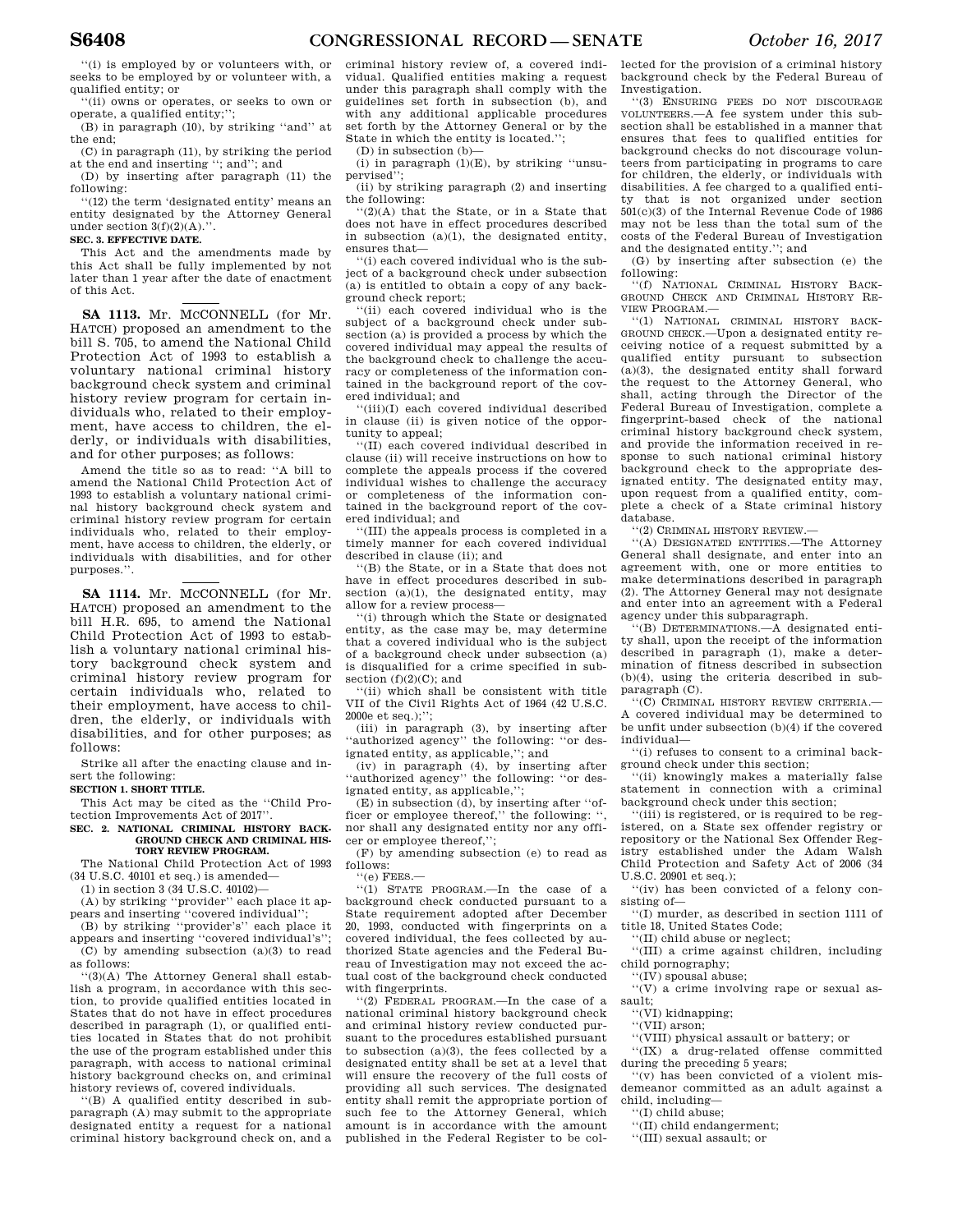''(IV) of a misdemeanor involving child pornography; or

''(vi) in the case of a covered individual who has, seeks to have, or may have access to the elderly or individuals with disabilities, has been convicted of any criminal offense relating to the abuse, exploitation, or neglect (as those terms are defined in section 2011 of the Social Security Act (42 U.S.C. 1397j)) of an elder or an individual with disabilities.''; and

(2) in section 5 (34 U.S.C. 40104)—

(A) by amending paragraph (9) to read as follows:

''(9) the term 'covered individual' means an individual—

''(A) who has, seeks to have, or may have access to children, the elderly, or individuals with disabilities, served by a qualified entity; and

 $'(B)$  who-

'(i) is employed by or volunteers with, or seeks to be employed by or volunteer with, a qualified entity; or

''(ii) owns or operates, or seeks to own or operate, a qualified entity;'';

(B) in paragraph (10), by striking ''and'' at the end;

(C) in paragraph (11), by striking the period at the end and inserting ''; and''; and

(D) by inserting after paragraph (11) the following:

''(12) the term 'designated entity' means an entity designated by the Attorney General under section  $3(f)(2)(A)$ .".

### **SEC. 3. EFFECTIVE DATE.**

This Act and the amendments made by this Act shall be fully implemented by not later than 1 year after the date of enactment of this Act.

SA 1115. Mr. MCCONNELL (for Mr. HATCH) proposed an amendment to the bill H.R. 695, to amend the National Child Protection Act of 1993 to establish a voluntary national criminal history background check system and criminal history review program for certain individuals who, related to their employment, have access to children, the elderly, or individuals with disabilities, and for other purposes; as follows:

Amend the title so as to read: ''A bill to amend the National Child Protection Act of 1993 to establish a voluntary national criminal history background check system and criminal history review program for certain individuals who, related to their employment, have access to children, the elderly, or individuals with disabilities, and for other purposes.''.

### f NOTICE: REGISTRATION OF MASS MAILINGS

The filing date for the 2017 third quarter Mass Mailing report is Wednesday, October 25, 2017. An electronic option is available on Webster that will allow forms to be submitted via a fillable pdf document. If your office did no mass mailings during this period, please submit a form that states ''none.''

Mass mailing registrations or negative reports can be submitted electronically or delivered to the Senate Office of Public Records, 232 Hart Building, Washington, DC 20510–7116.

The Senate Office of Public Records is open from 9:00 a.m. to 6:00 p.m. For further information, please contact the Senate Office of Public Records at (202) 224–0322.

# **APPOINTMENT**

The PRESIDING OFFICER. The Chair, on behalf of the majority leader, pursuant to Public Law 96–114, as amended, appoints the following individual to the Congressional Award Board: Laura O'Conner of Utah.

f RECOGNIZING THE 11 AFRICAN-AMERICAN SOLDIERS OF THE 333RD FIELD ARTILLERY BAT-TALION WHO WERE MASSACRED IN WERETH, BELGIUM, DURING THE BATTLE OF THE BULGE

Mr. McCONNELL. Mr. President, I ask unanimous consent that the Senate Armed Services Committee be discharged from further consideration of S. Res. 99 and the Senate proceed to its immediate consideration.

The PRESIDING OFFICER. Without objection, it is so ordered.

The clerk will report the resolution by title.

The senior assistant legislative clerk read as follows:

A resolution (S. Res. 99) recognizing the 11 African-American soldiers of the 333rd Field Artillery Battalion who were massacred in Wereth, Belgium, during the Battle of the Bulge in December 1944.

There being no objection, the Senate proceeded to consider the resolution.

Mr. MCCONNELL. Mr. President, I further ask unanimous consent that the resolution be agreed to, the preamble be agreed to, and the motions to reconsider be considered made and laid upon the table with no intervening action or debate.

The PRESIDING OFFICER. Without objection, it is so ordered.

The resolution (S. Res. 99) was agreed to.

The preamble was agreed to.

(The resolution, with its preamble, is printed in the RECORD of March 27, 2017, under ''Submitted Resolutions.'')

CONDEMNING THE BRUTAL AND SENSELESS ATTACK AT A COUN-TRY MUSIC FESTIVAL IN LAS VEGAS NEVADA

Mr. McCONNELL. Mr. President, I ask unanimous consent that the Senate proceed to the consideration of S. Res. 292, submitted earlier today.

The PRESIDING OFFICER. The clerk will report the resolution by title.

The senior assistant legislative clerk read as follows:

A resolution (S. Res. 292) condemning the brutal and senseless attack at a country music festival in Las Vegas, Nevada, honoring the memory of the victims of the deadly shooting, offering condolences to, and expressing support for, the families and friends of the victims and all of the individuals who were affected by the attack, and applauding the dedication and bravery of law enforcement officers, firefighters, paramedics, emergency medical technicians, medical professionals, hotel security and staff, and community members in responding to the attack.

There being no objection, the Senate proceeded to consider the resolution.

Mr. MCCONNELL. Mr. President, I ask unanimous consent that the resolution be agreed to, the preamble be agreed to, and the motions to reconsider be considered made and laid upon the table with no intervening action or debate.

The PRESIDING OFFICER. Without objection, it is so ordered.

The resolution (S. Res. 292) was agreed to.

The preamble was agreed to.

(The resolution, with its preamble, is printed in today's RECORD under ''Submitted Resolutions.'')

### f AUTHORIZING USE OF EMANCIPATION HALL

Mr. MCCONNELL. Mr. President, I ask unanimous consent that the Senate proceed to the immediate consideration of S. Con. Res. 26, submitted earlier today.

The PRESIDING OFFICER. The clerk will report the concurrent resolution by title.

The senior assistant legislative clerk read as follows:

A concurrent resolution (S. Con. Res. 26) authorizing the use of Emancipation Hall in the Capitol Visitor Center for the unveiling of the American Prisoners of War/Missing in Action (POW/MIA) Chair of Honor.

There being no objection, the Senate proceeded to consider the concurrent resolution.

Mr. MCCONNELL. Mr. President, I further ask unanimous consent that the concurrent resolution be agreed to and the motion to reconsider be considered made and laid upon the table with no intervening action or debate.

The PRESIDING OFFICER. Without objection, it is so ordered.

The concurrent resolution (S. Con. Res. 26) was agreed to.

(The concurrent resolution is printed in today's RECORD under ''Submitted Resolutions.'')

### CHILD PROTECTION IMPROVEMENTS ACT OF 2017

Mr. MCCONNELL. Mr. President, I ask unanimous consent that the Senate proceed to the immediate consideration of Calendar No. 218, S. 705.

The PRESIDING OFFICER. The clerk will report the bill by title.

The senior assistant legislative clerk read as follows:

A bill (S. 705) to amend the National Child Protection Act of 1993 to establish a national criminal history background check system and criminal history review program for certain individuals who, related to their employment, have access to children, the elderly, or individuals with disabilities, and for other purposes.

There being no objection, the Senate proceeded to consider the bill, which had been reported from the Committee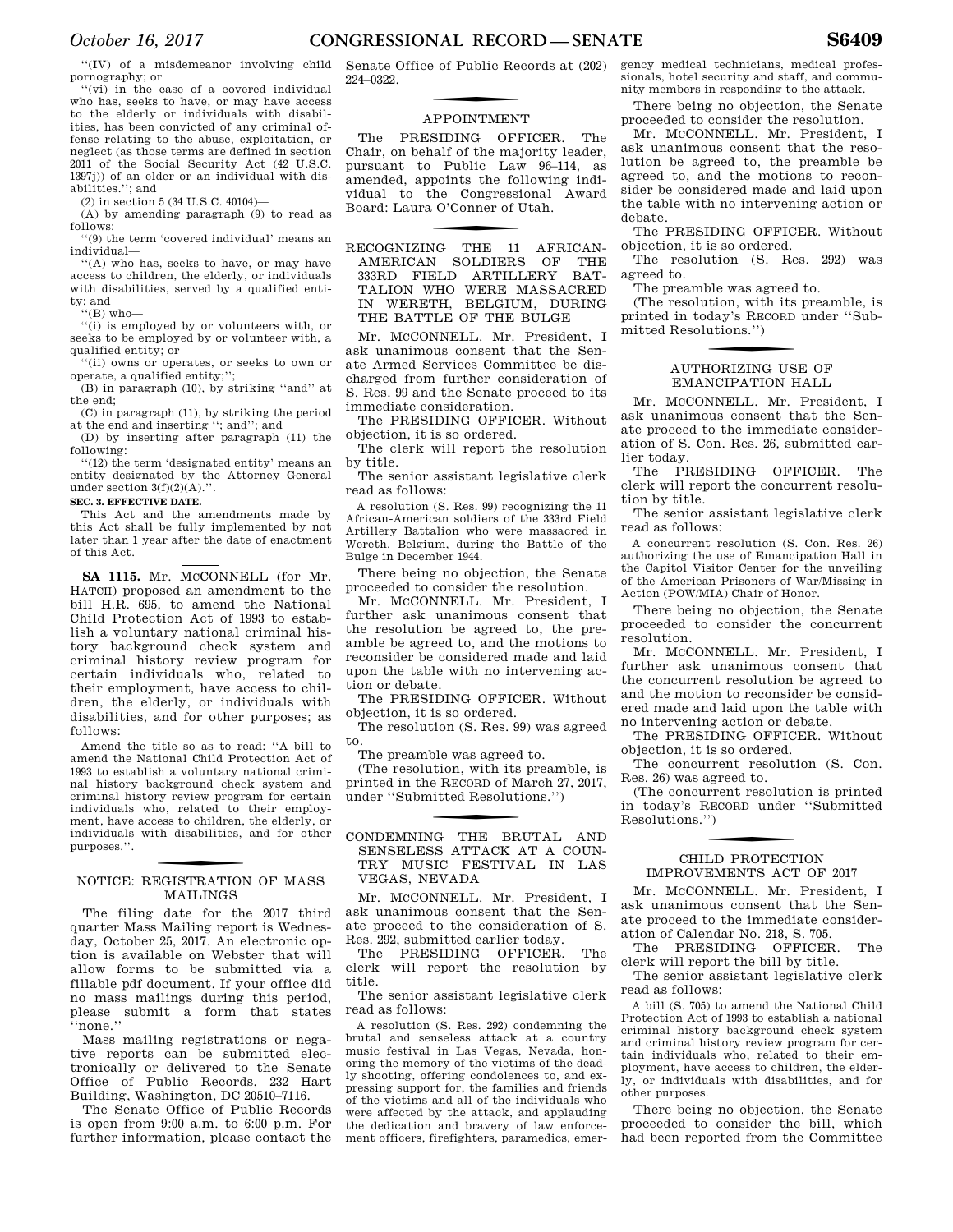on the Judiciary, with amendments, as follows:

(The part of the bill intended to be stricken is shown in boldface brackets and the parts of the bill intended to be inserted are shown in italics.)

### S. 705

*Be it enacted by the Senate and House of Representatives of the United States of America in Congress assembled,* 

### **SECTION 1. SHORT TITLE.**

This Act may be cited as the ''Child Protection Improvements Act of 2017''.

#### **SEC. 2. NATIONAL CRIMINAL HISTORY BACK-GROUND CHECK AND CRIMINAL HIS-TORY REVIEW PROGRAM.**

The National Child Protection Act of 1993 (42 U.S.C. 5119 et seq.) is amended—

(1) in section 3 (42 U.S.C. 5119a)— (A) by striking ''provider'' each place it ap-

pears and inserting ''covered individual''; (B) by striking ''provider's'' each place it

appears and inserting ''covered individual's''; (C) by amending subsection (a)(3) to read as follows:

''(3)(A) The Attorney General shall establish a program, in accordance with this section, to provide qualified entities located in States that do not have in effect procedures described in paragraph (1), or qualified entities located in States that do not prohibit the use of the program established under this paragraph, with access to national criminal history background checks on, and criminal history reviews of, covered individuals.

''(B) A qualified entity described in subparagraph (A) may submit to the appropriate designated entity a request for a national criminal history background check on, and a criminal history review of, a covered individual. Qualified entities making a request under this paragraph shall comply with the guidelines set forth in subsection (b), and with any additional applicable procedures set forth by the Attorney General or by the State in which the entity is located.'';

(D) in subsection (b)—

(i) in paragraph  $(1)(E)$ , by striking "unsupervised'';

(ii) in paragraph (2)—

(I) by redesignating subparagraphs (A) and (B) as clauses (i) and (ii), respectively;

(II) in the matter preceding clause (i), as so redesignated, by striking ''that each covered individual who is the subject of a background check'' and inserting ''(A) that each covered individual who is the subject of a background check conducted pursuant to the procedures established pursuant to subsection  $(a)(1)$ "; and

(III) by adding at the end the following:

''(B) that each covered individual who is the subject of a national criminal history background check and criminal history review conducted pursuant to the procedures established pursuant to subsection (a)(3) is entitled to challenge the accuracy and completeness of any information in the criminal history record of the individual by contacting the Federal Bureau of Investigation under the procedure set forth in section 16.34 of title 28, Code of Federal Regulations, or any successor thereto.'';

(iii) in paragraph (3), insert after ''authorized agency'' the following: ''or designated entity, as applicable,''; and

(iv) in paragraph (4), insert after ''authorized agency'' the following: ''or designated entity, as applicable,'';

(E) in subsection (d), insert after ''officer or employee thereof,'' the following: '', nor shall any designated entity nor any officer or employee thereof,'';

(F) by amending subsection (e) to read as follows:

''(e) FEES.—

''(1) STATE PROGRAM.—In the case of a background check conducted pursuant to a State requirement adopted after December 20, 1993, conducted with fingerprints on a covered individual, the fees collected by authorized State agencies and the Federal Bureau of Investigation [may not exceed eighteen dollars, respectively, or the actual cost, whichever is less, of the background check conducted with] may not exceed the actual *cost of the background check conducted with*  fingerprints.

''(2) FEDERAL PROGRAM.—In the case of a national criminal history background check and criminal history review conducted pursuant to the procedures established pursuant to subsection  $(a)(3)$ , the fees collected by a designated entity shall be set at a level that will ensure the recovery of the full costs of providing all such services. The designated entity shall remit the appropriate portion of such fee to the Attorney General, which amount is in accordance with the amount published in the Federal Register to be collected for the provision of a criminal history background check by the Federal Bureau of Investigation.

''(3) ENSURING FEES DO NOT DISCOURAGE VOLUNTEERS.—A fee system under this subsection shall be established in a manner that ensures that fees to qualified entities for background checks do not discourage volunteers from participating in programs to care for children, the elderly, or individuals with disabilities. *A fee charged to a qualified entity that is not organized under section 501(c)(3) of the Internal Revenue Code of 1986 may not be less than the total sum of the costs of the Federal Bureau of Investigation and the designated entity.*''; and

(G) by inserting after subsection (e) the following:

''(f) NATIONAL CRIMINAL HISTORY BACK-GROUND CHECK AND CRIMINAL HISTORY RE-VIEW PROGRAM.—

''(1) NATIONAL CRIMINAL HISTORY BACK-GROUND CHECK.—Upon a designated entity receiving notice of a request submitted by a qualified entity pursuant to subsection (a)(3), the designated entity shall forward the request to the Attorney General, who shall, acting through the Director of the Federal Bureau of Investigation, complete a fingerprint-based check of the national criminal history background check system, and provide the information received in response to such national criminal history background check to the appropriate designated entity. The designated entity may, upon request from a qualified entity, complete a check of a State criminal history database.

''(2) CRIMINAL HISTORY REVIEW.—

''(A) DESIGNATED ENTITIES.—The Attorney General shall designate, and enter into an agreement with, one or more entities to make determinations described in paragraph (2). The Attorney General may not designate and enter into an agreement with a Federal agency under this subparagraph.

''(B) DETERMINATIONS.—A designated entity shall, upon the receipt of the information described in paragraph (1), make a determination of fitness described in subsection (b)(4), using the criteria described in subparagraph (C).

''(C) CRIMINAL HISTORY REVIEW CRITERIA.— The Attorney General shall, by rule, establish the criteria for use by designated entities in making a determination of fitness described in subsection (b)(4). Such criteria shall be based on the criteria established pursuant to section 108(a)(3)(G)(i) of the Prosecutorial Remedies and Other Tools to end the Exploitation of Children Today Act of 2003 (42 U.S.C. 5119a note).''; and

(2) in section 5 (42 U.S.C. 5119c)—

(A) by amending paragraph (9) to read as follows:

''(9) the term 'covered individual' means an individual—

''(A) who has, seeks to have, or may have access to children, the elderly, or individuals with disabilities, served by a qualified entity; and

''(B) who—

''(i) is employed by or volunteers with, or seeks to be employed by or volunteer with, a qualified entity; or

''(ii) owns or operates, or seeks to own or operate, a qualified entity.'';

(B) in paragraph (10), by striking ''and'' at the end;

(C) in paragraph (11), by striking the period at the end and inserting "; and"; and

(D) by inserting after paragraph (11) the following:

''(12) the term 'designated entity' means an entity designated by the Attorney General under section 3(f)(2)(A).''.

### **SEC. 3. EFFECTIVE DATE.**

This Act and the amendments made by this Act shall be fully implemented by not later than 1 year after the date of enactment of this Act.

Mr. MCCONNELL. Mr. President, I ask unanimous consent that the committee-reported amendments be withdrawn, the Hatch substitute amendment be considered and agreed to, the bill, as amended, be considered read a third time and passed, the title amendment be agreed to, and the motions to reconsider be considered made and laid upon the table.

The PRESIDING OFFICER. Without objection, it is so ordered.

The committee-reported amendments were withdrawn.

The amendment (No. 1112) in the nature of a substitute was agreed to.

(The amendment is printed in today's RECORD under ''Text of Amendments.'')

The bill (S. 705), as amended, was ordered to be engrossed for a third reading, was read the third time, and passed.

The amendment (No. 1113) was agreed to, as follows:

(Purpose: To amend the title)

Amend the title so as to read: ''A bill to amend the National Child Protection Act of 1993 to establish a voluntary national criminal history background check system and criminal history review program for certain individuals who, related to their employment, have access to children, the elderly, or individuals with disabilities, and for other purposes.''.

### CHILD PROTECTION IMPROVEMENTS ACT OF 2017

Mr. MCCONNELL. Mr. President, I ask unanimous consent that the Judiciary Committee be discharged from further consideration of H.R. 695 and the Senate proceed to its immediate consideration.

The PRESIDING OFFICER. Without objection, it is so ordered.

The clerk will report the bill by title. The senior assistant legislative clerk read as follows:

A bill (H.R. 695) to amend the National Child Protection Act of 1993 to establish a national criminal history background check system and criminal history review program for certain individuals who, related to their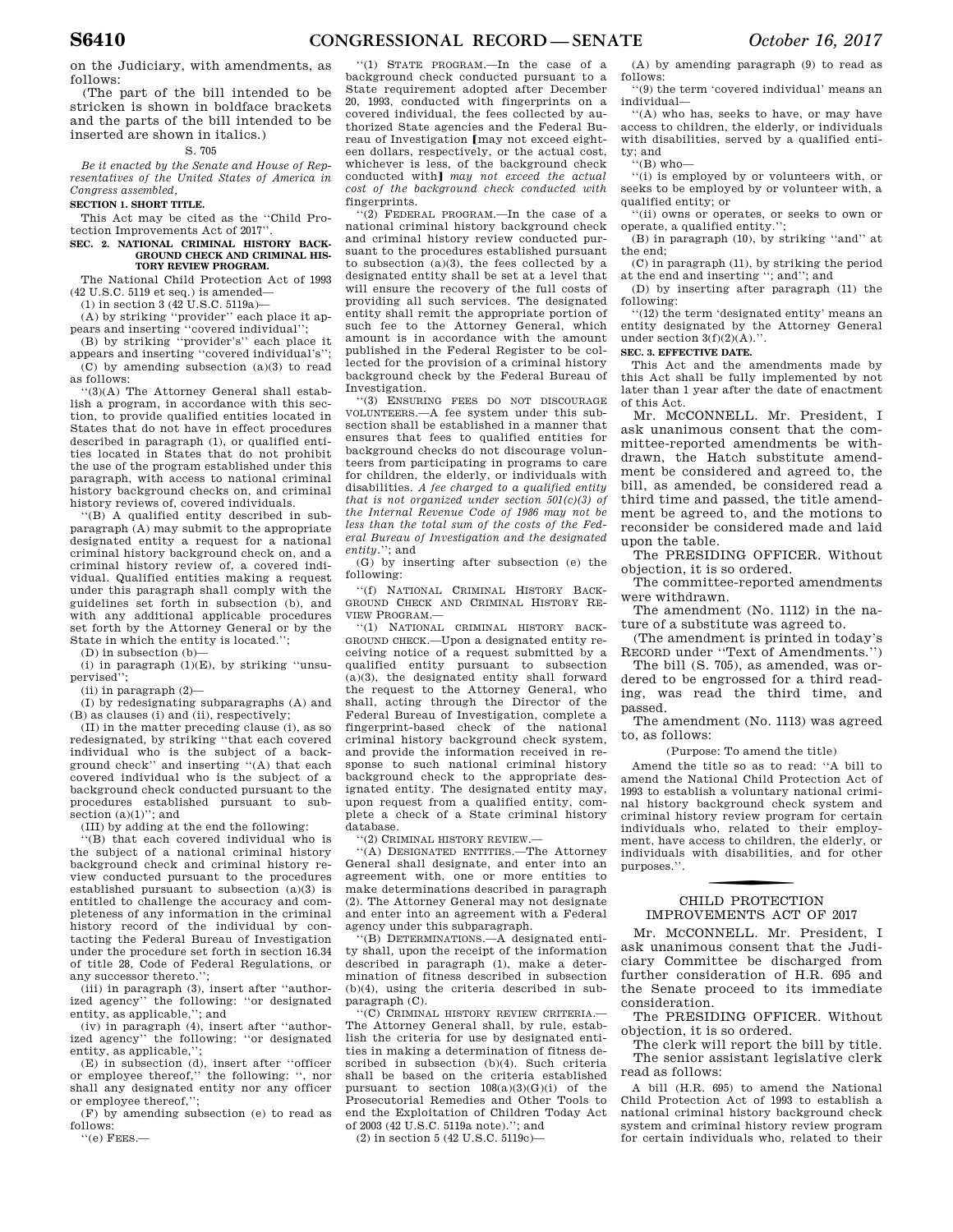*October 16, 2017* **CONGRESSIONAL RECORD — SENATE S6411** 

employment, have access to children, the elderly, or individuals with disabilities, and for other purposes.

There being no objection, the Senate proceeded to consider the bill.

Mr. MCCONNELL. Mr. President, I ask unanimous consent that the Hatch substitute amendment at the desk be considered and agreed to, the bill, as amended, be considered read a third time and passed, the title amendment be agreed to, and the motions to reconsider be considered made and laid upon the table.

The PRESIDING OFFICER. Without objection, it is so ordered.

The amendment (No. 1114) in the nature of a substitute was agreed to.

(The amendment is printed in today's RECORD under ''Text of Amendments.'')

The amendment was ordered to be engrossed and the bill to be read a third time.

The bill was read the third time.

The bill (H.R. 695), as amended, was passed.

The amendment (No. 1115) was agreed to, as follows:

(Purpose: To amend the title)

Amend the title so as to read: ''A bill to amend the National Child Protection Act of 1993 to establish a voluntary national criminal history background check system and criminal history review program for certain individuals who, related to their employment, have access to children, the elderly, or individuals with disabilities, and for other purposes.''.

### ORDERS FOR TUESDAY, OCTOBER 17, 2017

Mr. MCCONNELL. Mr. President, I ask unanimous consent that when the Senate completes its business today, it adjourn until 10 a.m., Tuesday, October 17; further, that following the prayer and pledge, the morning hour be deemed expired, the Journal of proceedings be approved to date, the time for the two leaders be reserved for their use later in the day, and morning business be closed; further, that following leader remarks, the Senate proceed to executive session and resume consideration of the Trachtenberg nomination under the previous order; finally, that the Senate recess from 12:30 p.m. until 2:15 p.m. to allow for the weekly conference meetings.

The PRESIDING OFFICER. Without objection, it is so ordered.

### f ADJOURNMENT UNTIL 10 A.M. TOMORROW

Mr. MCCONNELL. Mr. President, if there is no further business to come before the Senate, I ask unanimous consent that it stand adjourned under the previous order.

There being no objection, the Senate, at 6:44 p.m., adjourned until Tuesday, October 17, 2017, at 10 a.m.

### f NOMINATIONS

Executive nominations received by the Senate:

DEPARTMENT OF HOMELAND SECURITY

KIRSTJEN NIELSEN, OF VIRGINIA, TO BE SECRETARY OF HOMELAND SECURITY, VICE JOHN F. KELLY, RE-SIGNED.

#### DEPARTMENT OF DEFENSE

ALEX A. BEEHLER, OF MARYLAND, TO BE AN ASSIST-ANT SECRETARY OF THE ARMY, VICE KATHERINE HAMMACK.

JAMES E. MCPHERSON, OF VIRGINIA, TO BE GENERAL COUNSEL OF THE DEPARTMENT OF THE ARMY, VICE COUNSEL OF THE DEPARTMENT OF ALISSA M. STARZAK.

JOHN C. ROOD, OF ARIZONA, TO BE UNDER SECRETARY OF DEFENSE FOR POLICY, VICE CHRISTINE E. WORMUTH. DEPARTMENT OF COMMERCE

BARRY LEE MYERS, OF PENNSYLVANIA, TO BE UNDER SECRETARY OF COMMERCE FOR OCEANS AND ATMOS-PHERE, VICE KATHRYN D. SULLIVAN, RESIGNED.

SMALL BUSINESS ADMINISTRATION

HANNIBAL WARE, OF THE VIRGIN ISLANDS, TO BE IN-SPECTOR GENERAL, SMALL BUSINESS ADMINISTRATION, VICE PEGGY E. GUSTAFSON.

EXECUTIVE OFFICE OF THE PRESIDENT

KATHLEEN HARTNETT WHITE, OF TEXAS, TO BE A MEMBER OF THE COUNCIL ON ENVIRONMENTAL QUAL-ITY, VICE NANCY HELEN SUTLEY.

### SOCIAL SECURITY ADMINISTRATION

GAIL S. ENNIS, OF MARYLAND, TO BE INSPECTOR GEN-ERAL, SOCIAL SECURITY ADMINISTRATION, VICE PAT-RICK P. O'CARROLL, JR., RESIGNED.

#### DEPARTMENT OF STATE

STEPHEN AKARD, OF INDIANA, TO BE DIRECTOR GEN-ERAL OF THE FOREIGN SERVICE, VICE ARNOLD A. CHACON, RESIGNED.

UNITED STATES AGENCY FOR INTERNATIONAL DEVELOPMENT

BROCK D. BIERMAN, OF VIRGINIA, TO BE AN ASSISTANT ADMINISTRATOR OF THE UNITED STATES AGENCY FOR INTERNATIONAL DEVELOPMENT, VICE THOMAS O. MELIA.

#### DEPARTMENT OF STATE

YLEEM D. S. POBLETE, OF VIRGINIA, TO BE AN ASSIST-ANT SECRETARY OF STATE (VERIFICATION AND COMPLI-ANCE), VICE FRANK A. ROSE.

#### DEPARTMENT OF LABOR

PRESTON RUTLEDGE, OF THE DISTRICT OF COLUMBIA, TO BE AN ASSISTANT SECRETARY OF LABOR, VICE PHYL-LIS CORINNE BORZI, RESIGNED.

OFFICE OF PERSONNEL MANAGEMENT

JOHN EDWARD DUPUY, OF VIRGINIA, TO BE INSPECTOR GENERAL, OFFICE OF PERSONNEL MANAGEMENT, VICE PATRICK E. MCFARLAND, RESIGNED.

#### THE JUDICIARY

JAMES C. HO, OF TEXAS, TO BE UNITED STATES CIR-JUDGE FOR THE FIFTH CIRCUIT, VICE CAROLYN D. RANDALL, RETIRED.

DEPARTMENT OF VETERANS AFFAIRS

JON J. RYCHALSKI, OF MONTANA, TO BE CHIEF FINAN-CIAL OFFICER, DEPARTMENT OF VETERANS AFFAIRS, VICE HELEN TIERNEY, RESIGNED.

#### IN THE AIR FORCE

THE FOLLOWING NAMED OFFICER FOR APPOINTMENT AS THE SURGEON GENERAL OF THE AIR FORCE AND AP-POINTMENT IN THE UNITED STATES AIR FORCE TO THE GRADE INDICATED WHILE ASSIGNED TO A POSITION OF IMPORTANCE AND RESPONSIBILITY UNDER TITLE 10, U.S.C., SECTIONS 8036 AND 601:

### *To be lieutenant general*

### MAJ. GEN. DOROTHY A. HOGG

THE FOLLOWING NAMED OFFICER FOR APPOINTMENT IN THE UNITED STATES AIR FORCE TO THE GRADE INDI-CATED UNDER TITLE 10, U.S.C., SECTION 624:

*To be major general* 

#### BRIG. GEN. PAUL D. NELSON

THE FOLLOWING NAMED OFFICER FOR APPOINTMENT IN THE UNITED STATES AIR FORCE TO THE GRADE INDI-CATED WHILE ASSIGNED TO A POSITION OF IMPORTANCE AND RESPONSIBILITY UNDER TITLE 10, U.S.C., SECTION 601:

#### *To be lieutenant general*

MAJ. GEN. DAVID D. THOMPSON THE FOLLOWING NAMED OFFICER FOR APPOINTMENT THE UNITED STATES AIR FORCE TO THE GRADE INDI-CATED WHILE ASSIGNED TO A POSITION OF IMPORTANCE AND RESPONSIBILITY UNDER TITLE 10, U.S.C., SECTION  $601$ 

#### *To be lieutenant general*

MAJ. GEN. ANTHONY J. COTTON

THE FOLLOWING AIR NATIONAL GUARD OF THE UNITED STATES OFFICER FOR APPOINTMENT IN THE RESERVE OF THE AIR FORCE TO THE GRADE INDICATED UNDER TITLE 10, U.S.C., SECTIONS 12203 AND 12212:

#### *To be brigadier general*

COL. RALPH L. SCHWADER

IN THE ARMY

THE FOLLOWING NAMED OFFICER FOR APPOINTMENT IN THE RESERVE OF THE ARMY TO THE GRADE INDI-CATED UNDER TITLE 10, U.S.C., SECTION 12203:

### *To be brigadier general*

COL. DONALD B. ABSHER

THE FOLLOWING NAMED OFFICERS FOR APPOINTMENT TO THE GRADE INDICATED IN THE UNITED STATES ARMY UNDER TITLE 10, U.S.C., SECTION 624:

*To be brigadier general*  COL. RICHARD E. ANGLE COL. MILFORD H. BEAGLE, JR. COL. SEAN C. BERNABE COL. MARIA A. BIANK COL. JAMES P. BIENLIEN COL. BRIAN R. BISACRE COL. WILLIAM M. BORUFF COL. RICHARD R. COFFMAN COL. CHARLES D. COSTANZA COL. JOY L. CURRIERA COL. JOHNNY K. DAVIS COL. ROBERT B. DAVIS COL. THOMAS R. DREW COL. MICHAEL R. EASTMAN COL. BRIAN S. EIFLER COL. CHRISTOPHER L. EUBANK COL. OMUSO D. GEORGE COL. WILLIAM J. HARTMAN COL. DARIEN P. HELMLINGER COL. DAVID M. HODNE COL. JONATHAN E. HOWERTON COL. HEIDI J. HOYLE COL. THOMAS L. JAMES COL. CHRISTOPHER C. LANEVE COL. OTTO K. LILLER COL. VINCENT F. MALONE II COL. CHARLES R. MILLER COL. JAMES S. MOORE, JR. COL. MICHAEL T. MORRISSEY COL. ANTONIO V. MUNERA COL. FREDERICK M. O'DONNELL COL. PAUL E. OWEN COL. WALTER T. RUGEN COL. MICHELLE A. SCHMIDT COL. MARK T. SIMERLY COL. MICHAEL E. SLOANE COL. DOUGLAS F. STITT

COL. WILLIAM D. TAYLOR

- 
- 
- COL. WILLIAM L. THIGPEN COL. THOMAS J. TICKNER COL. MATTHEW J. VANWAGENEN COL. DARREN L. WERNER

THE FOLLOWING NAMED ARMY NATIONAL GUARD OF THE UNITED STATES OFFICER FOR APPOINTMENT IN THE RESERVE OF THE ARMY TO THE GRADE INDICATED

### *To be brigadier general*

UNDER TITLE 10, U.S.C., SECTIONS 12203 AND 12211:

COL. DIRON J. CRUZ

THE FOLLOWING NAMED ARMY NATIONAL GUARD OF<br>THE UNITED STATES OFFICER FOR APPOINTMENT IN<br>THE RESERVE OF THE ARMY TO THE GRADE INDICATED UNDER TITLE 10, U.S.C., SECTIONS 12203 AND 12211:

### *To be major general*

BRIG. GEN. TIMOTHY J. HILTY

THE FOLLOWING NAMED ARMY NATIONAL GUARD OF<br>THE UNITED STATES OFFICER FOR APPOINTMENT IN<br>THE RESERVE OF THE ARMY TO THE GRADE INDICATED UNDER TITLE 10, U.S.C., SECTIONS 12203 AND 12211:

### *To be major general*

BRIG. GEN. KEITH Y. TAMASHIRO

THE FOLLOWING NAMED OFFICER FOR APPOINTMENT IN THE UNITED STATES ARMY TO THE GRADE INDICATED WHILE ASSIGNED TO A POSITION OF IMPORTANCE AND RESPONSIBILITY UNDER TITLE 10, U.S.C., SECTION 601:

#### *To be lieutenant general*

MAJ. GEN. SCOTT D. BERRIER

THE FOLLOWING NAMED OFFICER FOR APPOINTMENT IN THE UNITED STATES ARMY TO THE GRADE INDICATED WHILE ASSIGNED TO A POSITION OF IMPORTANCE AND RESPONSIBILITY UNDER TITLE 10, U.S.C., SECTION 601:

### *To be lieutenant general*

MAJ. GEN. ERIC P. WENDT

#### IN THE NAVY

THE FOLLOWING NAMED OFFICER FOR APPOINTMENT IN THE UNITED STATES NAVY TO THE GRADE INDICATED WHILE ASSIGNED TO A POSITION OF IMPORTANCE AND RESPONSIBILITY UNDER TITLE 10, U.S.C., SECTION 601:

#### *To be vice admiral*

#### VICE ADM. CHRISTOPHER W. GRADY

THE FOLLOWING NAMED OFFICER FOR APPOINTMENT IN THE UNITED STATES NAVY TO THE GRADE INDICATED<br>WHILE ASSIGNED TO A POSITION OF IMPORTANCE AND<br>RESPONSIBILITY UNDER TITLE 10, U.S.C., SECTION 601:

#### *To be vice admiral*

REAR ADM. BRUCE H. LINDSEY

THE FOLLOWING NAMED OFFICER FOR APPOINTMENT IN THE UNITED STATES NAVY TO THE GRADE INDICATED UNDER TITLE 10, U.S.C., SECTION 624: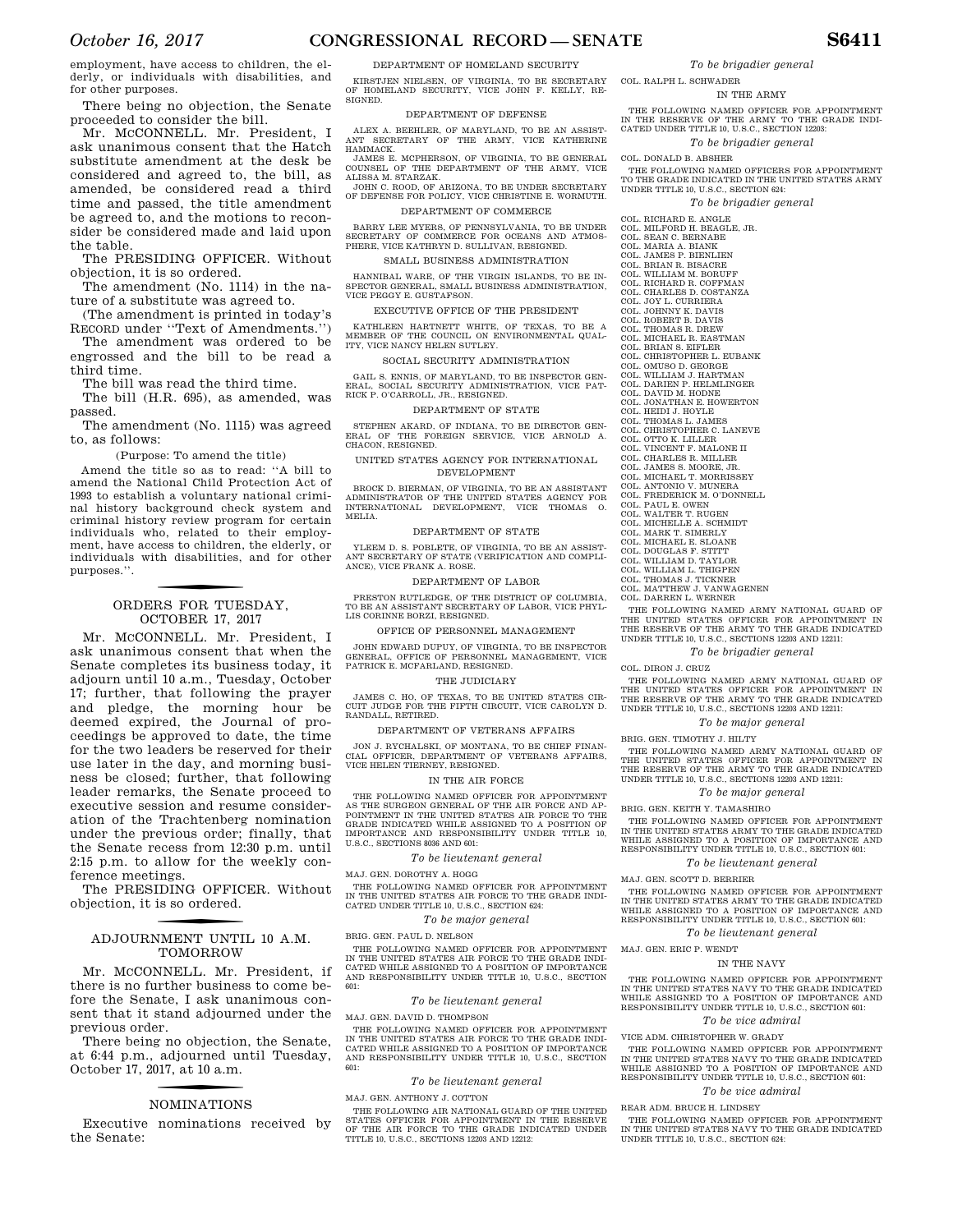### **S6412 CONGRESSIONAL RECORD — SENATE** *October 16, 2017*

*To be rear admiral (lower half)*  IN THE AIR FORCE

CAPT. MICHAEL E. BOYLE THE FOLLOWING NAMED OFFICERS FOR APPOINTMENT<br>IN THE GRADE INDICATED IN THE REGULAR AIR FORCE<br>UNDER TITLE 10, U.S.C., SECTION 531: *To be major*  JAMES A. FANT DUSTIN D. HARLIN THE FOLLOWING NAMED OFFICER FOR APPOINTMENT<br>TO THE GRADE INDICATED IN THE UNITED STATES AIR<br>FORCE UNDER TITLE 10, U.S.C., SECTION 624: *To be lieutenant colonel*  ERIK M. MUDRINICH THE FOLLOWING NAMED OFFICERS FOR APPOINTMENT TO THE GRADE INDICATED IN THE UNITED STATES AIR FORCE UNDER TITLE 10, U.S.C., SECTION 624: *To be major*  SCOTT M. ABBOTT<br>JACQUELYN M. AMEDURI<br>AMANDA J. ANDERSON<br>SPENCER M. ANDRUS<br>ALICE RUTH C. ARMAS<br>CHASITIE R. ASHWORTH<br>MARY A. BARNARD<br>APRIL C. BARR MAVIS J. BEAN<br>MICTOR AREND<br>WALTER A. BEELAND III<br>MATHEW E. BEEMAN<br>JASON F. BLAIR<br>DASON F. BLAIR<br>DONA R. BRADY<br>DONA R. BRON<br>JESSICA M. BRONN<br>TIMOTHY A. GRONN<br>TIMOTHY A. CASPER<br>BEELANY A. CASPER<br>PAUL DANIEL CHARLES<br>BRITHANY JENNER A. COOPER KRISTINA M. COUGHLIN FELECIA G. CRADDIETH JASON S. CROSS SHAEE D. Y. DAVIS NOELLE P. DERUYTER DONNA L. DOUGLAS NINA M. DUMAS CHRISTOPHER SEAN DUNCAN KATRINA M. DYKE SHARON L. ELEBY SUSAN A. FON CHELSIE DAWN FOWLER JORDAN J. FRIED<br>JARRETT E. GALLARDO<br>AYANNA H. GLENN<br>SONYA S. GOLDING<br>MARIO E. GONZALEZ KARA N. GRANROTH<br>EMMYLOISA F. GREENHILL<br>JONATHAN D. HARE ANGELA D. HARP CYNTHIA L. HARRIS KOLT T. HARRIS MARY JANE P. HARRIS JOSEPH W. HARVEY HALEY M. HENDRIX BRANDON G. HESTWOOD BENJAMIN R. HOLLEY PETRA HOLLOWAY LISIS M. HUDSON CLAUDIA E. HUNTER AMY L. JACOBSON<br>MARIA C. JEAN<br>NINA M. JOHNSON<br>ADA A. JUNTUNEN MELINDA C. KHUFU HYUN J. KIM MELISSA R. KING STEFANIE J. KNOX DOUGLAS A. KOOYMAN NATALIE A. KORONA SHAWN C. LAWSON MARK B. LENTS ELIZABETH K. LEWIS KATHERINE LINDSTROM SARA J. LLOYD JULIE C. LOMBRANA SARAH E. MARKS PARIDA C. R. MATA ERICA N. MCGAHA HAI PHUONG T. MCMANNON ANDREW C. MEIDLINGER CANDICE L. MEISTER CHRISTOPHER M. PARKER DAVID S. LYLE GEORGE B. INABINET

PAUL J. MERRILL<br>MARK S. METZLER<br>MICHAEL J. MILLAR<br>LAURA A. MILLENER<br>MARC A. MILLER<br>VANESSA J. MOONEYHAM<br>TANYA P. MOONEYHAM HEIDI J. MOSHER HEATHER S. MULLIN SONYA R. MUZYKA SAMANTHA J. NELSON

LYNN T. NGUYEN CHRISTINA M. NIGRO ALISIA JOANN ORTIZ MARISOL M. PACHECO WAYNE A. PERNELL<br>KYLE N. PERRY<br>ANGELA K. PHILLIPS<br>ELIZABETH R. PHILLIPS SHANNON D. PIERCE<br>DAVID P. PITTS<br>MARK J. POMERLEAU<br>KIMBERLY ANN POOLE<br>JOHN W. POWELL<br>KRISHA A. PRENTICE<br>KRISHA A. PRENTICE<br>TIFFANY J. PROCHASKA<br>HEATHER A. QUIGG<br>MACHELLE M. RENEAU<br>NACHEL DANELLE RHODES CATHY A. RILEY<br>JASON D. ROSS<br>KERRIE A. SANDERS<br>JESSICA N. SANDERS<br>JESSICA N. SANDS<br>CHRISTOPHER A. SCHAEFER<br>STACEY J. SCHRINER<br>JESSICA M. SCIRICA<br>RONALD W. SEARS, JR.<br>ANDREW R. SEVERNS<br>JONATHAN SHIN DANIELLE L. SHUBERT<br>MCHELLE L. SHUBERT<br>MICHELLE AULETTA SIMPSON<br>MICHAEL P. STACPOOLE<br>MICHAEL P. STALLWORTH<br>DESMOND A. TAYLOR<br>JEMNIFER L. TERREBONNE<br>JEMNIFER L. TERREBONNE<br>JOHN J. THOMPSON<br>KEVIN J. THYNES<br>BRAD S. TIEFEL<br>DIE KASINDRA M. VAN METER PETER B. VARNEY JONATHAN PAUL VIRNIG CATHERINE A. VOLKMER<br>MICHAEL A. VOLKMER<br>CAROL D. WALKER<br>LATASHA M. WESTFALL<br>JOSHUA V. WILLIAMS<br>SAMUEL R. WILLIAMS<br>SAMUEL R. WILLIAMS<br>LAWRENCE J. WILSON<br>NAOMI L. WINTERHELD BART D. WINTERS SARAH M. WORKMAN MANDIE LOU YATES JUNE J. YI ERIC M. YOUNG SHENIKA A. ZAREBSKI KRISTINA M. ZUCCARELLI

IN THE ARMY

THE FOLLOWING NAMED OFFICER FOR APPOINTMENT<br>AS PERMANENT PROFESSOR AT THE UNITED STATES<br>MILITARY ACADEMY IN THE GRADE INDICATED UNDER TITLE 10, U.S.C., SECTIONS 4333(B) AND 4336(A): *To be colonel* 

THE FOLLOWING NAMED OFFICER FOR APPOINTMENT TO THE GRADE INDICATED IN THE RESERVE OF THE ARMY UNDER TITLE 10, U.S.C., SECTION 12203: *To be colonel* 

THE FOLLOWING NAMED OFFICERS FOR APPOINTMENT IN THE GRADE INDICATED IN THE REGULAR ARMY UNDER TITLE 10, U.S.C., SECTION 531:

*To be major* 

BENJAMIN A. BARBEAU<br>EDWARD W. BROWN<br>RAHMAN R. FUNN<br>ANDREW P. GOERKE<br>JEREMIAH M. HARVEY<br>WALTER L. HELMICK<br>KIRKLIN J. KUDRNA MARSHALL T. MCGURK MATTHEW R. MORGAN<br>JASON L. OLIVET<br>MATTHEW P. REFF<br>MATTHEW A. RILEY BLAIR D. TIGHE THE FOLLOWING NAMED OFFICERS FOR APPOINTMENT<br>IN THE GRADE INDICATED IN THE REGULAR ARMY<br>UNDER TITLE 10, U.S.C., SECTION 531:

*To be major* 

GARRETT K. ANDERSON JOSEPH A. LEPPERT ROGER D. PLASTER THE FOLLOWING NAMED OFFICERS FOR APPOINTMENT TO THE GRADE INDICATED IN THE UNITED STATES ARMY DENTAL CORPS UNDER TITLE 10, U.S.C., SECTIONS 624 AND 3064:

*To be major* 

JOSHUA A. AKERS MATTHEW R. ANDERSON PARVEZ BAIG GAMAL A. BAKER RISHARD M. BANKS JARED D. BEAM

TYSON T. BECK AUTUMN L. BECKER DANIEL D. BECKER WILLIAM J. BELKNAP BONNIE R. BOUDREAUX NATHAN B. BUCKNER NATALIE A. CAMPBELL MARISOL CARBONELL JACOB J. J. CHAE ALBERT W. CHENG JAI I. CHO<br>ROSS K. COOK<br>MAURO CORREA, JR.<br>CLAYTON T. CRAIG<br>JONATHAN L. CZEREPAK<br>CATHERINE M. DAHL<br>TIMOTHY J. ENSLEY<br>DAVID T. ENSLEY MATTHEW V. EUSTERMAN JOSEPH FERGUSON PATRICK R. FERGUSON MICHAEL D. GILLINS PAUL M. GOFORTH JOHN M. GOODMAN MAJD S. HADDAD ALIREZA HAMIDZADEH STEVEN E. HANDEL JEREMY J. HANLON JAROM HANSEN SEUNG H. HONG<br>JOSHUA G. HYATT<br>BRANDON H. JONES<br>PAUL C. KEARNEY JONATHAN D. LANE TIFFANY R. LEWIS ERICK J. LUND JONATHAN A. MASON CORI M. MCCLATCHEY HILLARY J. MCCORMACK JAMES B. MCLAUGHLIN PARTH MEWAR<br>GEORGE P. MITROGOGOS<br>NAVIA T. NGUYEN<br>CHRISTOPHER T. NORMAN<br>MITCHELL J. L. OLIVER<br>JUSTIN E. OLSEN<br>WONY PARK JAMES L. PARKER FARZAN L. POURANFAR APRIL M. POWERS JARRED L. PRICE JOSHUA D. PRUDEN SHANNON L. REA ADRIENNE R. REMBERT JOSHUA L. ROCKWOOD SHAKASHA L. SCRUGGSWILLIAMS ISAAC C. SEBOURN MICHAEL D. SEGALL JILLIAN D. SEGLEM SCHUYLER B. SESSIONS CHAO H. SHEN<br>DAVID H. SMITH BRENT A. TALBOT<br>JESSE A. THIETTEN<br>DARIN F. TINER<br>JOSEPH C. VANDERBOSCH<br>JOSHUA R. WALDRON<br>ASHLEY M. WEBB<br>THOMAS M. WELNAK<br>TUCINDA J. YOUNG

D013005 THE FOLLOWING NAMED OFFICERS FOR APPOINTMENT TO THE GRADE INDICATED IN THE UNITED STATES ARMY MEDICAL CORPS UNDER TITLE 10, U.S.C., SECTIONS 624 AND 3064:

*To be major* 

JONATHAN L. ABBOTT<br>MELANIE J. ACEVEDOVALLE<br>MOSTAFA M. AHMED<br>AARON K. ANDERSEN<br>HARRY T. AUBIN<br>DANIEL W. BAILEY MICHELLE L. BAILEY WAYNE T. BAILEY STEPHEN E. BARBERA ADAM M. BARELSKI JASON T. BARTER HILLERY S. BAVANI JESS W. BELLING RAFIK BENABDA MICHAEL D. BERES HUGH F. BIGG GEORGE E. BLACK IV BARTON L. BLACKORBY JOHN F. BONNES ZACHARY C. BOOMS CYRUS C. BOWERS ALAINA M. BRELIN MATTHEW E. BRICE KEVIN M. BRODERICK ROBERT O. BROUGHTON STEVEN E. BROWN SEAN C. BRUGMAN MATTHEW E. BRYANT RYAN V. B. BURKHART MICHAEL M. BURSEY DAVID C. BURY ROBERTO CANDELARIASANTIAGO EBONEE B. CARTER<br>RUDOLPH A. CARTIER III<br>CHRISTOPHER L. CASE, JR.<br>MICHAEL T. CAVENDER<br>ASHLEY D. CESAR<br>PHILIP J. CHANDLER EDWARD T. CHANG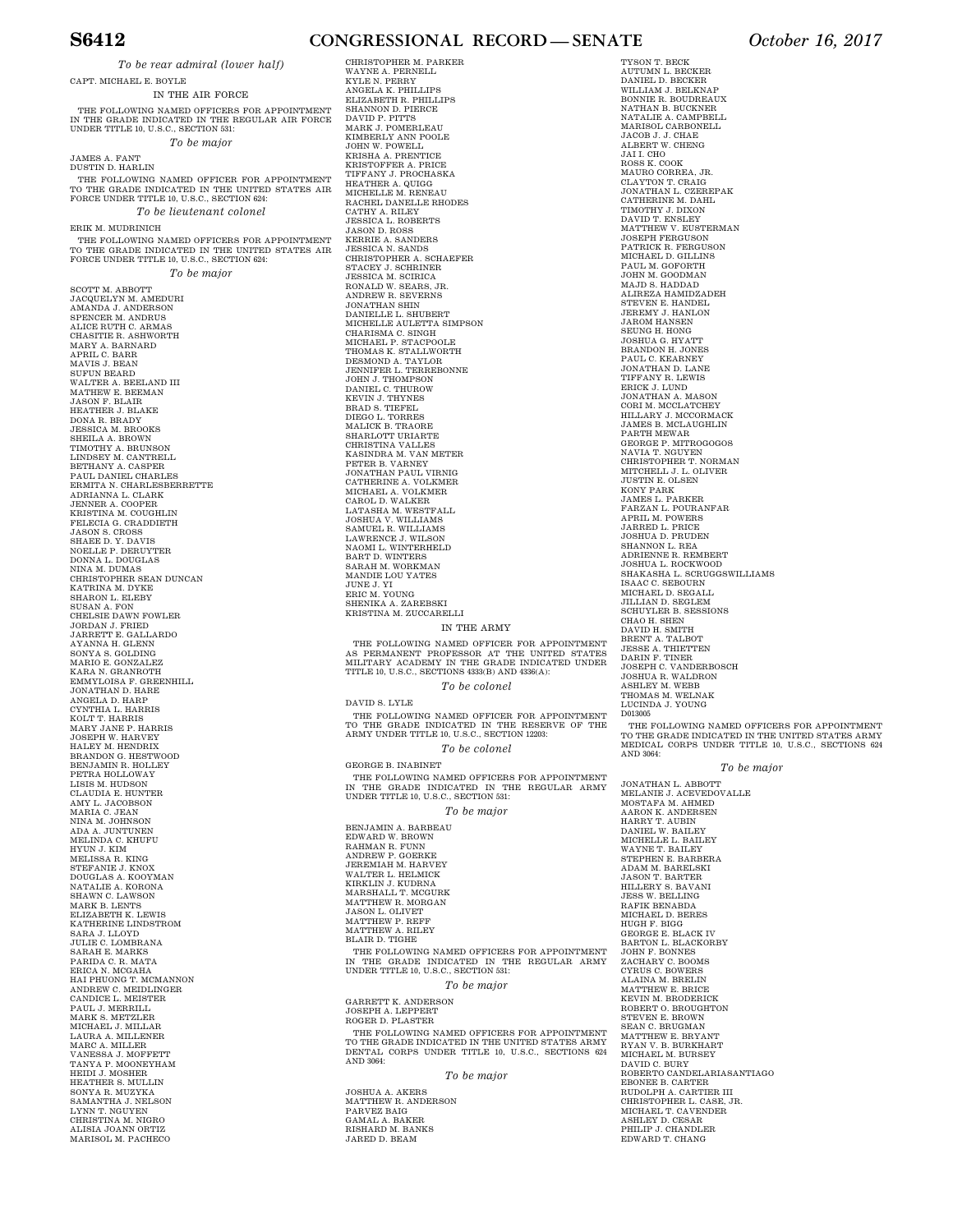MICHAEL S. CHEUNG SANDY K. CLAYTON<br>MICHAEL S. CLEMENS<br>BRANDON M. COLE<br>CHRISTOPHER R. COOPER<br>NICHOLAS P. COSENTINO AARON L. CRAIG KATHRYN A. CRANE DOMINIQUE S. CROSBY AMBER R. CROWDER THOMAS M. CROWELL II<br>TYLER A. DAILEY<br>MATTHEW R. DAVIS<br>RICHARD D. DETHERIDGE DANIEL R. DIBLASI CALEB G. DICKISON JOHN J. DIGIOVANNI TIMOTHY B. DINH JEREMY W. DOCEKAL<br>EDWARD A. DOLOMISIEWICZ EDWARD A. DOLOMISIEWICZ<br>PATRICIA M. DOMINGUEZ<br>ANGELA M. DUNN<br>JOHN C. DUNN<br>CECILY E. DUPREE<br>JOSHUA D. DWORKIN<br>BRYANT S. EDWARDS JONATHAN C. ELLEMENT<br>JABON L. ELLIS<br>SCOTT P. ENDICOTT<br>MARTIN O. EVANS II<br>PHILIP G. EYE NINA L. FAKHORI WILLIAM G. V. FARKAS<br>THORAN G. FARNSWORTH<br>KRISTIN C. FIALA<br>EAMON L. FILAN TIMOTHY FLYNN<br>AUSTIN T. FOLLEY<br>DEREK C. FORSTHOEFEL<br>BRIAN E. FOSTER<br>JAMES N. FOSTER<br>STEPHEN L. FOSTYK<br>IAN W. FOWLER BRENTON R. FRANKLIN THOMAS C. FRAWLEY<br>AMIE E. FREEMAN<br>MATTHEW A. FREEMAN<br>BENJAMIN S. FRIDAY<br>AMANDA J. GACCETTA<br>BLAKE R. GALLER<br>ANTONIO M. GARCIA JOSHUA K. GARDNER IAN S. GEIS CANDACE P. GILES BLAIR S. GLASGO TIMOTHY A. GOTHAM ALISON M. GRAJKOWSKI BROOKE L. GRAY JULIA GREENE<br>LUCAS L. GROVES<br>LINDSAY K. GRUBISH<br>ANNE M. GUNN ANTHONY J. HACKETT<br>SCOTT B. HAHN<br>NEIL R. HALONEN<br>GREGORY J. HAMILTON<br>WILLIAM E. HARNER<br>JAMES R. HARTLINE<br>BRANDON D. HECHT EMILY M. HECKENDORN<br>KENNETH A. HEIDA, JR.<br>ROBERT K. HEININGER<br>CAMELLIA L. HERNANDEZ<br>ANNELIES T. HICKERSON<br>ANDREW W. HILL<br>CALEB D. HIXSON JEFFREY D. HOFFMANN PAUL J. HOFFMANN DOUGLAS R. HOGOBOOM STEVEN R. HOLE SARAH M. HOLMEN MATTHEW D. HOLTKAMP CAITLIN M. HOWARD RICHARD K. HURLEY, JR. JACK N. HUTTER ANNA H. ISFORT NATHAN K. JANSEN JOHN B. JENNETTE KARSTEN G. JENNINGS CHRISTINE A. JOHNSON ELISE H. JOHNSON KAROLINE R. JOHNSON PETER C. JOHNSON ELLEN C. JONES DANIEL M. KAPLAN AARON S. KARMES MALGORZATA E. KASPERSKA STEFAN G. KAZACOS MARION C. KEEHN BRENDAN S. KELLEY MATTHEW H. KEMM SHEILA M. KEMPER GARRY J. KENNEBREW ERIC P. KINSMAN JOHN W. KIRCHER KEVIN R. KNIERY EHAB A. KOMSAN<br>JEANNE A. G. KRICK<br>ANDREW R. KUHLE DANE K. KURATSU JAMES M. KYLE NICHOLAS D. LANCASTER PAUL J. LANIER HEATHER A. LAYHER JOSHUA A. LAYHER DOUGLAS Y. C. LEE LESLIE M. LEMANEK

### *October 16, 2017* **CONGRESSIONAL RECORD — SENATE S6413**

KATHERINE M. LEONARD MUOY I. LIM ADRIANNA N. LONG<br>TRACY V. LOVE<br>QUAN M. LUONG<br>ALEXANDER D. MALLOY JOHANNA G. H. MAROWSKE ERIC J. MARPLE<br>DAVID W. MARTELL<br>JENNIFER H. MASEL JACOB MATHEW, JR. KIMBERLEY A. MAXWELL DANIEL R. MAY IAN C. MAY PATRICIA S. MCADAMS JOHN G. MCCARTHY JASON C. MCCARTT BENJAMIN J. MCCOLLUM IAN S. MCDOUGALL MEGHAN J. MCHENRY CHRISTINA J. MCKINNIS TYLER S. MCMILLAN ALLEN A. MEHR AYESHA M. MEJIA LINDA Y. MEYERS ALEX S. MILLER ELIZABETH A. MILLER KEITH D. MOFFIT AMINA MOGHUL GORDON MOK<br>GORDON MOK<br>MARIO A. MORALES MARIO A. MORALES<br>ROBERT L. MORRIS<br>BABIO A. MORRIS<br>MATTHEW W. MORRISSEY<br>KATHEW W. MORRISSEY<br>MELISSA A. MYERS<br>MELISSA A. MYERS<br>JASON J. NAM<br>JELAUN K. NEWSOME<br>FALLAUN K. NEWSOME<br>FATTH A. D. NIMER<br>MARY A. NOEL.<br>JORDAN T. OCHEN RYAN M. PAOLINO<br>GRACE E. PARK<br>MELANIE V. PARM BRANDON M. PENIX<br>KRISTOPHER M. PETERS<br>KEITH E. PETERSEN BRYAN M. PETTI CHRISTOPHER K. T. PHAM<br>NGAC N. PHAN<br>PHUNG D. PHAN JONATHAN E. PICKETT SARAH B. PLACEK TESS H. POLLINGER BRIAN C. POMERANTZ HEATHER S. POMERANTZ ROBERT A. POWELL TYLER A. POWELL ZACHARY A. PRATHER RYAN L. PRENTICE<br>VICTORIA M. PRENTICE<br>RICHARD L. PURCELL<br>NATASHA J. PYZOCHA<br>REBECCA J. RAGUKONIS, JR.<br>FRANK J. RAGUKONIS, JR.<br>JONATHAN H. RASMUSSEN JOHN M. RAWLINGS NEPHI A. REDD MATTHEW S. REECE JASON L. REED BRADY W. REESE ERIKA S. REESE CHRISTINA P. REMMERT SHANNON F. RENFROW AARON D. ROBERTS BENJAMIN C. ROBERTS AMANDA L. RODRIGUEZ MANUEL RODRIGUEZ IV FABIAN J. ROHENA ANNA N. ROMAGNOLI CESAR J. ROSA ASHLEY A. ROSELLE JASON E. ROSTEDT ERIC J. ROYSTON WILLIAM D. RUMBAUGH EAN R. SABERSKI<br>ADRIAN M. SALAZAR<br>CAROLYN A. SALTER JOHN S. SAUR<br>KURT E. SCHAPIRA<br>WAYNE C. SCHMIDT, JR.<br>DAVID P. SCHMITT<br>ALICIA N. SCRIBNER<br>KAYE E. SEDARSKY FRANCIS A. SEILER NEEL J. SHAH BRIAN J. SHIOZAWA JUSTIN R. SHIRLEY DOROTHY SHUM SAMUEL N. SIGOLOFF JENNA L. SILAKOSKI NICOLE M. SILVA NICHOLAS C. SILVESTER<br>BRIAN D. SINDELAR<br>MAXWELL R. SIRKIN<br>DEL R. SLONEKER BRETT L. SMITH<br>LAPORTIA J. SMITH<br>STEPHANIE S. SMITH ZACHARY D. SMITH

CHARLES P. SMOOT SARAH B. SNYDER KYLE SOKOL CHRISTOPHER C. SQUIRES STEPHEN K. STACEY GREGORY J. STEVENS JAYNE R. STEVENS JAMES A. STEWART RODGER S. STITT GEORGE W. STONE ADAM G. STREET SCOTT SULLIVAN VICTORIA F. SULLIVAN RICHARD C. SWEDARSKY MICHAEL C. SWIFT MICHAEL S. SWITZER CHRISTOPHER M. TARNEY DAVID J. TENNENT CONNIE L. THOMAS RICHARD L. THOMAS DAVID P. TILLMAN THOMAS A. TOKARZ ANTHONY M. TOLISANO THOMAS H. TONKIN DANIEL J. TSENG<br>ERIC K. TURNER<br>REBECCA E. VAREBROOK<br>TREASACH C. VARGAS<br>CHRISTOPHER F. VAUGHNS<br>KARLA M. VEGACOLON<br>JENNIFER L. VIERA JAYME A. VOGT ALANA M. WADE BRIAN S. WALLIN LOREN E. WALWYNTROSS LIN C. WANG<br>AUBRI M. WATERS<br>SEBASTIAN K. WELSH PAUL J. WETSTEIN<br>BRADY W. WHITMER<br>LUKE M. WICKE<br>MEREDITH C. WILLS KELLY E. WILSON SARA M. WILSON JONATHAN T. WINGATE KIN Y. WONG BRIAN C. YBARBO STEVEN H. YOO DAVID H. YUN JASON M. ZACK KATHERINE M. ZAMPERINI BOVEY Z. ZHU

THE FOLLOWING NAMED OFFICERS FOR APPOINTMENT TO THE GRADE INDICATED IN THE UNITED STATES ARMY MEDICAL SPECIALIST CORPS UNDER TITLE 10, U.S.C., SECTIONS 624 AND 3064:

*To be colonel* 

JANETTA R. BLACKMORE GAIL A. DREITZLER MICHAEL E. FRANCO DAVID L. HAMILTON ROBERT S. HEATH JEFFREY E. OLIVER

THE FOLLOWING NAMED OFFICERS FOR APPOINTMENT<br>TO THE GRADE INDICATED IN THE UNITED STATES ARMY<br>VETERINARY CORPS UNDER TITLE 10, U.S.C., SECTIONS 624 AND 3064:

#### *To be colonel*

STEVEN A. BATY JOHN C. BEACH DWAYNE C. BECHTOL MICHAEL R. BONHAGE AMMON W. BROWN CLAYTON D. CHILCOAT ANNE E. HESSINGER ALISA R. WILMA

THE FOLLOWING NAMED OFFICERS FOR APPOINTMENT TO THE GRADE INDICATED IN THE UNITED STATES ARMY NURSE CORPS UNDER TITLE 10, U.S.C., SECTIONS 624 AND 3064:

#### *To be colonel*

WESLEY J. ANDERSON SANDRA J. BARR JODY L. DUGAI MARC A. FRY RONALD S. GESAMAN SEAN P. HARBERT IRMA T. HARTMAN DAVID HERNANDEZ<br>ROBERT A. HOLCEK<br>JOSEPH A. HULSE<br>SOUL M. JOHNSON<br>STEVEN A. KNAPP<br>STEVEN A. KNAPP<br>FRANK LEE<br>HERNAN L. MCORMICK<br>HERNAN L. MCORMICK<br>GENERAD D. MILLER<br>KETTH C. PALM<br>KATHLEEN G. SPANGLER<br>DANIEL B. THOMPSON<br>CORNE THE FOLLOWING NAMED OFFICERS FOR APPOINTMENT

TO THE GRADE INDICATED IN THE UNITED STATES ARMY MEDICAL SERVICE CORPS UNDER TITLE 10, U.S.C., SEC-TIONS 624 AND 3064: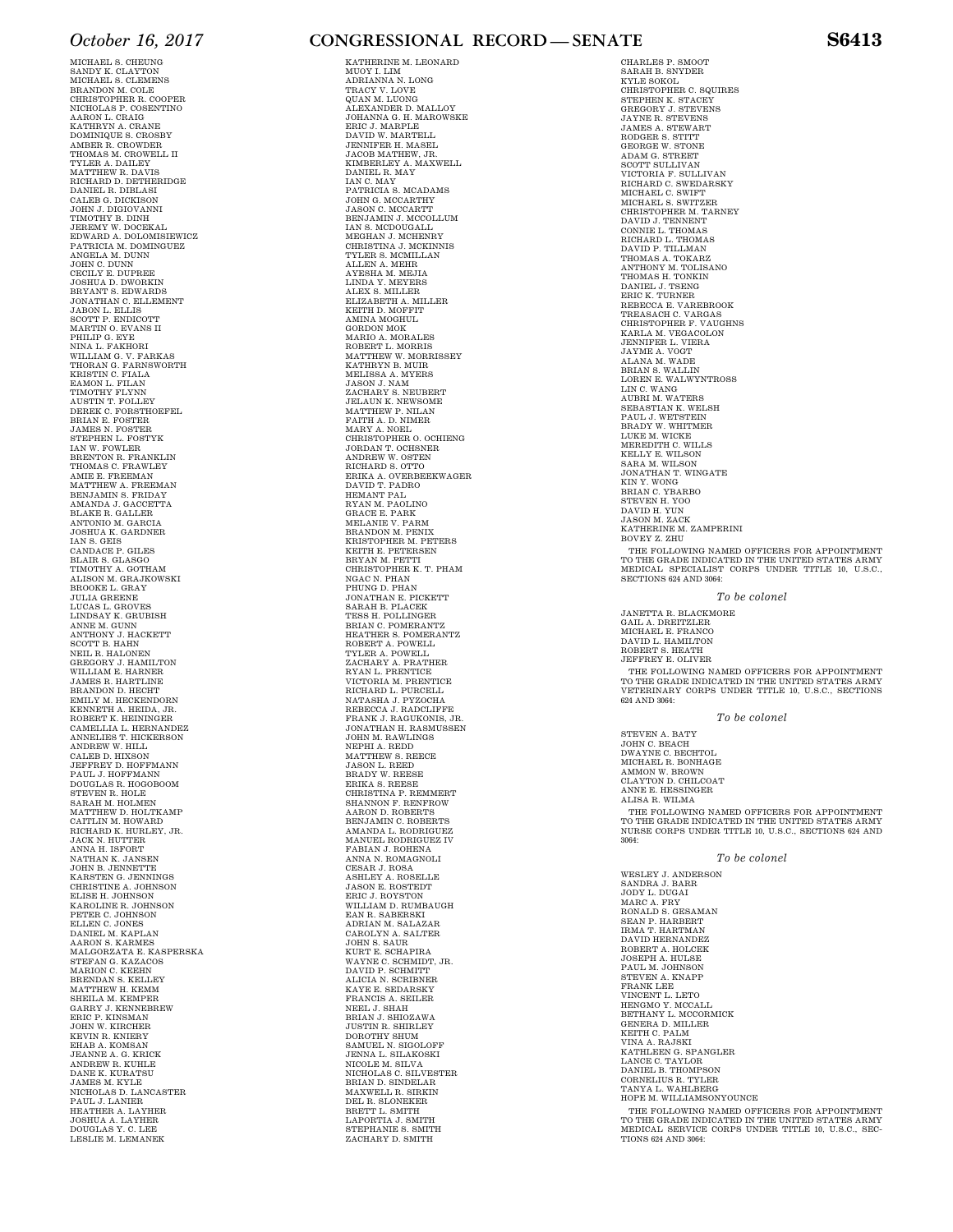*To be colonel* 

GINA E. ADAM THOMAS J. ANTON<br>JANELLE A. ARNETTE<br>JAMES R. AUVIL JON E. BAKER MICHAEL F. BELENKY BRIAN J. BENDER JOSEPH A. BOWMAN DANIEL D. BRIDON KENT A. BROUSSARD EDWARD L. BRYAN, JR. JOSE E. CAPOAPONTE KRISTEN L. CASTO CHRISTOPHER M. CHRISTON WALTER G. S. CUMMINGS ROSS A. DAVIDSON JACOB J. DLUGOSZ RYAN R. ECKMEIER BRIAN P. EVANS SHAWN R. GELZAINES DOUGLAS R. GRAY ANDREW HAGEMASTER KEVIN C. HAMILTON JILL J. HENDERSON BERNITA HIGHTOWER STACY A. HOLMAN MATTHEW D. KONOPA JOSELITO C. LIM DOUGLAS K. LOMSHEK HUGH A. MCLEAN, JR. MICHAEL S. MENDENHALL JEFFREY J. NEIGH JEANNE A. NORWOOD MICHAEL T. PEACOCK STEVEN J. RICHTER JASON R. SEPANIC SHANNON N. SHAW STEVEN E. SHIPLEY<br>ROBERT B. SIMITH<br>KEVIN S. SMITH<br>BRIAN C. SPANGLER<br>REBECCA J. TERRY<br>MATTHEW W. VOYLES NORMAN C. WATERS JOHN D. A. YEAW DAVID R. ZINNANTE THE FOLLOWING NAMED OFFICERS FOR APPOINTMENT TO THE GRADE INDICATED IN THE UNITED STATES ARMY UNDER TITLE 10, U.S.C., SECTION 624: *To be colonel*  DAVID J. H. CHANG<br>FRED I. DIXON<br>RICHARD J. FONYI

DANIEL A. HOLLAND CHRISTOPHER W. LOWE JOHN M. PERRINE BENJAMIN A. RING STEVE M. SMITH BRADY L. STOUT IAN J. TARASEVITSCH MICHAEL R. TAYLOR, JR. MATTHEW J. YANDURA

THE FOLLOWING NAMED OFFICER FOR APPOINTMENT TO THE GRADE INDICATED IN THE UNITED STATES ARMY UNDER TITLE 10, U.S.C., SECTION 624:

*To be lieutenant colonel* 

SAMUEL A. REDDING

THE FOLLOWING NAMED OFFICER FOR APPOINTMENT TO THE GRADE INDICATED IN THE UNITED STATES ARMY NURSE CORPS UNDER TITLE 10, U.S.C., SECTIONS 624 AND 3064:

*To be lieutenant colonel* 

SATIVA M. FRANKLIN THE FOLLOWING NAMED OFFICERS FOR APPOINTMENT TO THE GRADE INDICATED IN THE UNITED STATES ARMY UNDER TITLE 10, U.S.C. SECTION 624:

*To be colonel* 

MAURICE O. BARNETT AARON C. BARTA

THE FOLLOWING NAMED OFFICER FOR APPOINTMENT TO THE GRADE INDICATED IN THE UNITED STATES ARMY UNDER TITLE 10, U.S.C., SECTION 624:

*To be major* 

JENNIFER A. MAHONEY

THE FOLLOWING NAMED OFFICERS FOR APPOINTMENT TO THE GRADE INDICATED IN THE UNITED STATES ARMY UNDER TITLE 10, U.S.C. SECTION 624:

*To be major* 

YON T. CHUNG MICHAEL B. PAYNE

THE FOLLOWING NAMED OFFICER FOR APPOINTMENT<br>IN THE GRADE INDICATED IN THE RESERVE OF THE<br>ARMY UNDER TITLE 10, U.S.C., SECTION 12203: *To be colonel* 

### CATHLEEN A. LABATE

THE FOLLOWING NAMED OFFICER FOR APPOINTMENT<br>TO THE GRADE INDICATED IN THE UNITED STATES ARMY<br>UNDER TITLE 10, U.S.C., SECTION 624:

### *To be major*

GRANT R. BARGE

THE FOLLOWING NAMED OFFICER FOR APPOINTMENT TO THE GRADE INDICATED IN THE UNITED STATES ARMY UNDER TITLE 10, U.S.C., SECTION 624:

**S6414 CONGRESSIONAL RECORD — SENATE** *October 16, 2017* 

*To be major* 

MICHAEL W. CHUNG THE FOLLOWING NAMED OFFICERS FOR APPOINTMENT TO THE GRADE INDICATED IN THE UNITED STATES ARMY UNDER TITLE 10, U.S.C. SECTION 624:

*To be major* 

REBECCA J, COOPER MATTHEW L. DANIELS THE FOLLOWING NAMED OFFICERS FOR APPOINTMENT TO THE GRADE INDICATED IN THE UNITED STATES ARMY

UNDER TITLE 10, U.S.C. SECTION 624: *To be major* 

CHEMITRA M. CLAY JOHN C. HUBBARD

THE FOLLOWING NAMED OFFICER FOR APPOINTMENT TO THE GRADE INDICATED IN THE UNITED STATES ARMY UNDER TITLE 10, U.S.C., SECTION 624:

*To be colonel* 

CHARLES K. BERGMAN

THE FOLLOWING NAMED OFFICER FOR APPOINTMENT TO THE GRADE INDICATED IN THE UNITED STATES ARMY UNDER TITLE 10, U.S.C., SECTION 624:

*To be colonel* 

ROBERT S. PATTON, JR. THE FOLLOWING NAMED OFFICERS FOR APPOINTMENT TO THE GRADE INDICATED IN THE UNITED STATES ARMY UNDER TITLE 10, U.S.C., SECTION 624:

*To be colonel* 

JASON P. AFFOLDER KEVIN J. AGEN KATHY L. ALLISON MICHAEL C. ANDERSON WYETH S. ANDERSON CHRISTIAN C. AYERS KEVIN M. BAIRD<br>LESLIE A. BARNETT<br>DANIEL A. BARTLETT JULIA BELL CORY N. BERG<br>MATTHEW R. BOWLER JOHN R. BRETTHORST KATHY M. BROWN JOHN T. BRYAN TODD E. BUHR ANDREW T. CARTER<br>JOSEPH M. COLACICCO<br>JOHN S. COMBS<br>JOHN M. COOPER<br>MALCOLM S. CORNISH V<br>JOSEPH M. DAVIS<br>JAMES DEBOER ANTHONY R. DEKEYZER DARYL G. DEVERAWADEN<br>DAVID S. DINKELMAN<br>PATRICK A. DISNEY<br>STEPHEN P. DONDERO<br>STEPHEN D. DORRIS<br>MARY O. DRAYTON<br>SARA E. DUDLEY REBECCA L. EGGERS<br>CHRISTINE V. ENRIQUEZ<br>STEVEN A. ERICKSON<br>STEPHEN A. FABIANO<br>DONALD A. FAGNAN<br>CHARLES A. FISHER, JR.<br>MICHAEL S. FLEMING JOEL D. FRANKLIN JERRY E. GAUSSOIN KERRY L. GEORGE GREGORY K. GIBBONS JOSEPH W. GREENLEE JOHN W. HANKINS DANIEL J. HEAPE COREY P. HEMINGWAY MARTIN J. HENDRIX III ERIK E. HILBERG DAVID T. HILLS YOLANDA M. HINES KRISTA M. HOFFMAN HERMAN L. JOHNSON, JR. HUMBERTO I. JONES GBENGA B. KAFFO SCOTT B. KINDBERG CLETIS R. KING, JR. KEITH R. KRUELSKI CURT E. KUETEMEYER CALVIN J. LANE ERIC D. LARSEN DONALD T. LOGSDON JEFFERY P. LUCAS FREDRIC R. MADDOX LANDIS C. MADDOX YOLANDA B. MADDOX WHEELER R. MANNING JEANETTE A. MARTIN JOHN T. MASTERNAK BRIAN D. MATTHEWS JOHN W. MCDONALD ROBERT L. MCDONALD, JR. REBECCA B. MCELWAIN MONDREY O. MCLAURIN ROBERTO J. MERCADOROMERO MICHAEL F. MINAUDO TODD D. MITCHELL FRANK A. MOORE DARYL R. MORSE JOHN M. MOTSZKO

KIMBERLY D. NASH CHRISTOPHER D. NOE BRIAN S. OLSON LUIS A. PARILLI MICHAEL A. PATRICK TERRIE L. PETERKIN REGINA PISTONE STEVEN E. PUTTHOFF JARED A. REID HATTIE L. RICHARDSON<br>MICHAEL E. RIVERA<br>CHRISTOPHER J. RUGA<br>ROBERT W. RUGG<br>STEVEN P. SCHONBERG, JR.<br>STEVEN P. SCHULTZ<br>ROBERT L. SKETCH<br>JAMES M. STEPHENS<br>JOE J. SUDDITH, JR.<br>JOE J. SUDDITH, JR. MICHAEL G. SUMMERS JACK S. TAYLOR SHANE M. UPTON STEWART J. VANBUREN MARK W. VANDERSTEEN WILLIAM R. VENABLE JOSHUA S. VOGEL MARVIN L. WALKER ANTHONY T. WALTERS DAVID A. WARE WALLACE E. WEAKLEY, JR. ROBERT M. WILLIAMS GREGORY R. WORLEY WILLIAM B. WYLES GUY YELVERTON III TIMOTHY R. ZETTERWALL D013695 D012837 D012388 THE FOLLOWING NAMED OFFICERS FOR APPOINTMENT TO THE GRADE INDICATED IN THE UNITED STATES ARMY UNDER TITLE 10, U.S.C., SECTION 624: *To be colonel*  ANDRE B. ABADIE WILLIAM T. ADAMS<br>MATTHEW A. ANDERSON<br>JOEL R. ARELLANO ROBERT C. ARMSTRONG<br>JOHN M. BARRY, JR.<br>JOHN M. BARRY, JR.<br>ARCHIE L. BATES III<br>JOSEPH D. BECKER AMOS R. BENNETT DUSTIN D. BISHOP CRAIG J. BONDRA STEPHANIE L. BOUNDS DAN R. BRUE II REGINALD E. BRYANT WILLIAM W. BURCH ANDRE L. BURKS JOHN R. BUSSOLARI TERENCE A. CALIGUIRE GILBERT M. CARDONA GWYN A. CARVER ELIZABETH A. CASELY ROBERTO R. CASTILLO JOHN C. CHECCO<br>DERRICK W. CHENG<br>GABRIEL A. CHINCHILLA<br>JAMES B. COGBILL<br>FAREN R. COLE<br>DANIELLE D. CORKE ROBERT E. CROFT PATRICK E. CURRY MATTHEW F. DABKOWSKI TIMOTHY G. DALTON KEVIN K. DAMON<br>AIMEE S. DEJARNETTE<br>JASON W. DICKERMAN<br>ALAN H. DINERMAN ALYSSA G. DREW<br>SKYE D. DUNCAN<br>PAUL F. EVANGELISTA<br>EDWARD R. EVANS III<br>MICHAEL J. FEELEY<br>MATTHEW J. FOULK<br>JOHN F. FRAVEL III ERNEST A. FREUND<br>JOHN A. FRICK<br>CANDICE E. FROST<br>JOSEPH A. FUNDERBURKE<br>ROBERT A. GLECKLER ADELAIDO GODINEZ III RICHARD S. GRAMMER EUGENE J. GREGORY JASON D. HALLOCK JAMES M. HALLORAN SANG D. HAN REGINALD M. HARRIS PAUL R. HAVERSTICK, JR.<br>JOSH W. HELMS<br>JASON L. HESTER<br>KAREN E. HOBART<br>WILLIAM W. HORN V<br>CHARLES E. HORNICK, JR. TREVOR W. HOUGH BLUE HUBER CHRISTOPHER G. HURLBURT CHRISTOPHER A. INGELS HEATHER A. JACKSON JAMES E. JENKINS II JEREMIAH J. JETTE CHRISTOPHER G. JOHNSON GARRETT P. JONES DEXTER A. JORDAN CHRISTOPHER E. KEESHAN

RAYMOND A. KIMBALL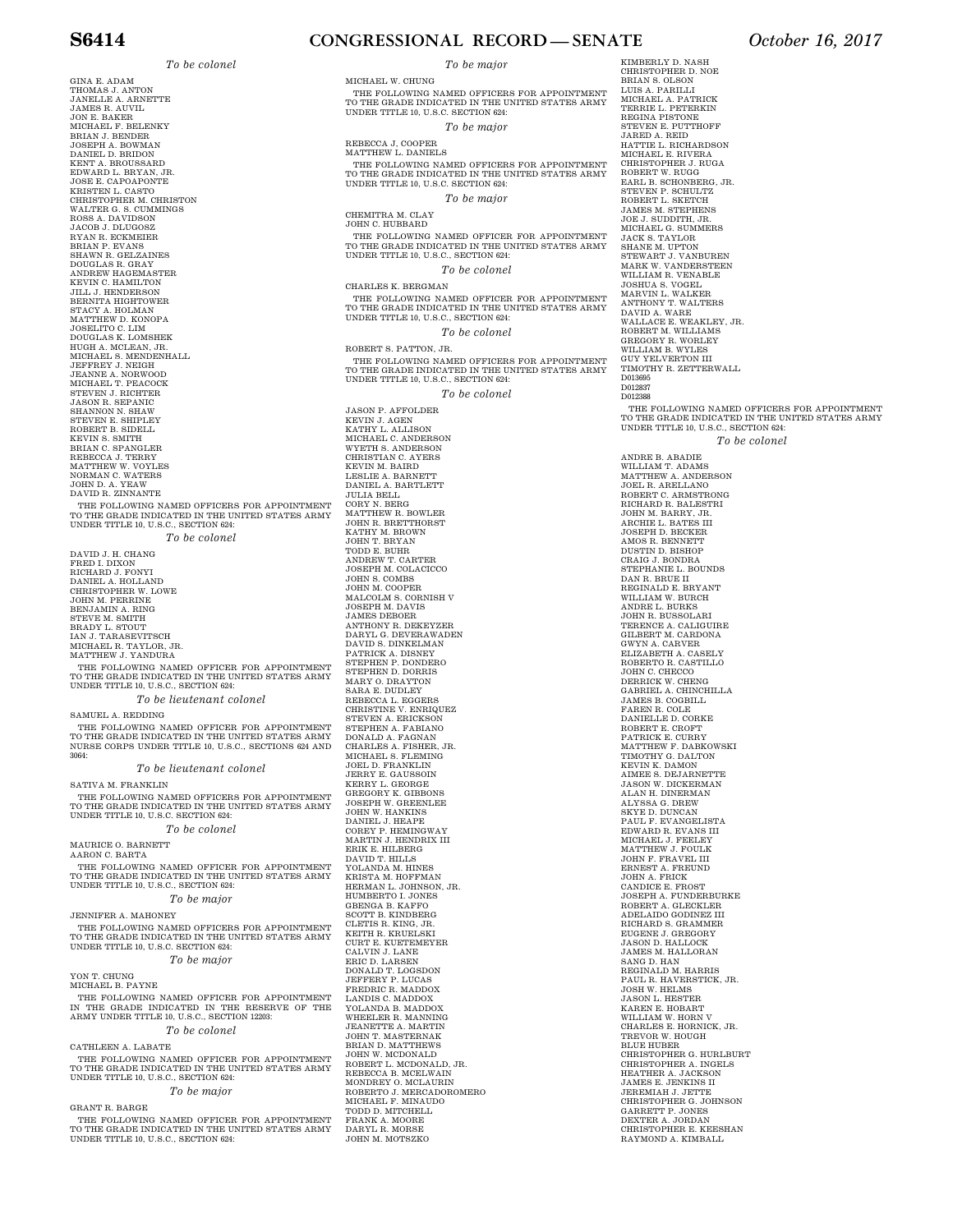DAVID C. KNAPP GARY R. KRAMLICH II KRISTOFER S. LABOWSKI NORMAN S. LAWRENCE BRYAN C. LECLERC WILLIAM R. LEGGETT III JASON S. LIGGETT JEFFERY L. LONG BRYAN M. LOVE H C. LYLE<br>KEVIN M. MACNEIL<br>LAWRENCE D. MARTINEZ<br>CARLOS I. MARTINEZ<br>BRIAN J. MARZAN<br>WILLIAM C. MCDOWELL JOHN W. MEEK ROBERT E. MEINE GLENN O. MELLOR JOHN C. MICHAUD BENJAMIN D. MILLER HAROLD S. MONTOYA LAWRENCE A. MULLANY DELTON NIX, JR. BRIAN C. NORTH BUCKLEY E. ODAY III ERIC R. OLSON MATTHEW N. OLSON OSVALDO ORTIZ CHRISTOPHER E. OXENDINE TYLER J. OXLEY ANDREW F. PEKALA DWIGHT E. PHILLIPS, JR. JESSE A. PHILLIPS SEAN R. PIRONE<br>MICHAEL J. PONCHAK<br>COREY S. PRESSLEY<br>TAGE J. RAINSFORD CHRISTOPHER C. RANKIN DAVID J. RAPONE JAMES S. RAWLINSON WALTER E. RICHTER RYAN K. ROSEBERRY GREGORY S. ROSS DANIEL W. RUECKING DARCY R. SAINTAMANT ADAM R. SANDERSON ANTHONY SCHEVALIER CHAD C. SCHOOLS MICHAEL A. SHEKLETON MATTHEW J. SKAGGS LAWRENCE E. SKELLY III CRAIG C. SMITH DIRK H. SMITH, JR. JENNIFER J. SMITHHEYS JAMES L. SNYDER KHOT SOUIMANIPHANH SEAN F. STINCHON ERIC N. STROM JOHN D. SUGGS, JR. MICHEAL C. SWINSON ERIC S. TOLLEFSON ALLEN D. WALKER KRISTA L. WATTS CATHERINE T. WILKINSON DAVID M. WILLIAMS, JR. SAMUEL J. WILLMON STEVEN M. WINKLEMAN ROBYN D. WOOD GEOFFREY W. WRIGHT MATTHEW M. ZAIS JUAN C. ZAVALA DANIEL M. ZERBY G001052 G010302 G010002 D011646 G001060 THE FOLLOWING NAMED OFFICERS FOR APPOINTMENT

TO THE GRADE INDICATED IN THE UNITED STATES ARMY UNDER TITLE 10, U.S.C., SECTION 624: *To be colonel* 

WINFIELD A. ADKINS CHRISTOPHER S. ALFEIRI<br>BRANDON C. ANDERSON<br>WILLIAM C. ASHMORE<br>BRYAN L. BABICH TIMOTHY M. BAER MARK C. BAILEY MICHAEL J. BAIM EDWARD J. BALLANCO DANIEL T. BARD<br>JOHN M. BAREFIELD<br>SHAWN M. BARFEL<br>JEREMY A. BARTEL<br>GARY W. BEARD, JR.<br>ERIC D. BEATY<br>ANTHONY J. BEHRENS JEFFREY S. BERGMANN MICHAEL R. BINETTI JAMES B. BIRD W M. BOCHAT ROBERT G. BORN BRADLEY L. BOYD JOHN B. BROAM TERRY A. BUTCHER TOMMY L. CARDONE, JR. BRADLEY M. CARR SHANE D. CELEEN JONATHAN M. CHUNG TERRY L. CLARK GLEN E. CLUBB ADAM M. COBB MICHAEL W. COBB MATTHEW D. COBURN JAMES M. COLLINS

### *October 16, 2017* **CONGRESSIONAL RECORD — SENATE S6415**

JASON W. CONDREY JORGE O. CORDEIRO JACK D. CRABTREE III CHRISTOPHER W. CRARY PATRICK J. DAGON CHRISTOPHER R. DANBECK ANTHONY E. DANIELS<br>PATRICK S. DAULTON<br>LINN K. DESAULNIERS<br>DAVID P. DIAMOND<br>TIMOTHY E. DRUELL<br>BRADFORD T. DUPLESSIS<br>BRADFORD T. DUPLESSIS<br>JOSEPH M. EWERS STUART L. FARRIS GRANT S. FAWCETT DAVID E. FIELDER, JR. JOHN A. FIVIAN ALRIC L. FRANCIS KENNETH J. FREY ROGELIO J. GARCIA WHITNEY B. GARDNER LARRY V. GEDDINGS, JR. HISE O. GIBSON JOSEPH C. GOETZ II KEVIN R. GOLINGHORST SCOTT D. GOULD CHAD D. GOYETTE MATTHEW R. GRAGG PHILIP E. GRAHAM ETHAN L. HALL JAMES J. HANDURA WILLIAM C. HANNAN, JR.<br>KEVIN F. HANRAHAN<br>MICHAEL G. HARRIS<br>JAMES A. HAYES REBECCA D. HAZELETT GLENN A. HENKE BART G. HENSLER JOHN J. HERRMAN ADAM W. HILBURGH TREVOR W. HILL ROBERT A. HILLIARD DERIC J. HOLBROOK SCOTT L. HOLLAND, JR. EDWARD C. HUDSON III MARK E. HUHTANEN BRYAN W. HUNT<br>STUART M. JAMES<br>KARL D. JANSEN<br>JEREMY E. JELLY<br>BARTON L. JOHNKE<br>JASON E. KERR<br>PHILLIP J. KINIERY III SETH A. KNAZOVICH SCOTT P. KNIGHT, JR. SIDNEY A. KNOX MICHAEL J. KOVACEVIC GLENN E. KOZELKA PAUL T. KRATTIGER JOHNATHON M. KUPKA CHRISTOPHER S. LANDERS JACOB J. LARKOWICH STEPHEN H. LEE FRANCISCO J. LEIJA MARK S. LENT PHILIP V. LENZ VYLIUS M. LESKYS APISIT LEWIS JOHN D. LITCHFIELD BRYAN L. LOGAN LUIS O. LOMAS BENJAMIN R. LUPER TIMOTHY J. MACDONALD JOSEPH J. MALIZIA, JR. MICHAEL C. MANNER DANIEL K. MARK DAMIEN E. MASON CHARLES L. MATALLANA LEE C. MATTHEWS DAVID N. MAYO, JR. RYAN E. MCCORMACK MATTHEW Y. MCCULLEY JOHN F. MCDANIEL JAMES T. MCGAHEY EDWARD MEYERS ZACHARY L. MILLER NATHAN A. MINAMI<br>ANDREW J. MORGAN<br>BRYAN A. MORGAN<br>JUSTIN T. MUFALLI<br>TIMOTHY R. MURPHY<br>STEPHEN F. MURPHY<br>JON P. MYERS<br>SCOTT A. MYERS ALEXIS A. NEAL ROSS F. NELSON DON A. NESTOR, JR. JOEL D. NEWSOM ERIC M. NOE CHRISTOPHER M. NYLAND JAMES M. OBRIEN II RYAN P. OCONNOR MARK A. OLSEN RALPH W. OVERLAND JEFFREY O. PAINE JAMES G. PANGELINAN DUANE M. PATIN TIMOTHY P. PAYMENT FELIX A. PEREZ JACOB A. PETERSON CARL A. POPPE SCOTT S. PRESTON RALPH W. RADKA BRIAN R. RAUEN JAMES G. RIELY WILLIAM A. RODGERS

RAFAEL A. RODRIGUEZ KEVIN C. SAATKAMP AMADO SANCHEZ IV JOHN W. SANNES ANDREW O. SASLAV TODD A. SCHMIDT MICHAEL D. SCHOENFELDT JENNIFER L. SCHULKE JOHN G. SCHWEMMER, JR.<br>BOOTT A. SHAW<br>SOOTT A. SHAW<br>JONATHAN A. SHINE<br>ANDREW J. SHORT<br>ANDREW J. SHOUT<br>KENNETH D. SLOVER<br>MAGNET T. SQUIRES<br>OHRISTOPHER M. STALLINGS<br>JENNESS F. STEELE<br>PATRICK T. STICH MARK W. STOUFFER STEVEN L. TABAT JASON C. TALIAFERRO BRANDON S. TEAGUE<br>FREDERICK J. TOTI<br>MICHAEL F. TREMBLAY<br>JASON B. TUSSEY<br>TRENT D. UPTON TIMOTHY R. VAIL JAMES P. VELESKY JONATHAN M. VELISHKA GEORGE WALTER ANDREW J. WATSON CHRISTOPHER M. WEATHERS CHRISTOPHER B. WELLS JOHN T. WHELAHAN, JR. CHRISTINE M. WHITMER GEOFFREY A. WHITTENBERG JASON T. WILLIAMS JEREMY R. WILLINGHAM THOMAS G. WILSON, JR. MICHAEL L. WISER DAVID C. WOODRUFF, JR. JOSEPH W. WORTHAM II RYAN L. WORTHAN LEO J. WYSZYNSKI D011853 D001730 D005484 D012357 D004201 D001087 D011368 D013960 THE FOLLOWING NAMED OFFICER FOR APPOINTMENT

TO THE GRADE INDICATED IN THE UNITED STATES ARMY MEDICAL CORPS UNDER TITLE 10, U.S.C., SECTIONS 624 AND 3064:

*To be colonel* 

DEVRY C. ANDERSON

#### IN THE NAVY

THE FOLLOWING NAMED OFFICERS FOR APPOINTMENT TO THE GRADE INDICATED IN THE UNITED STATES NAVY UNDER TITLE 10, U.S.C., SECTION 624:

*To be lieutenant commander* 

SUZANNE T. ALFORD<br>LUIS E. AYBAR<br>DOMINIC M. BENNETT<br>ROBERT L. BOND, JR.<br>MICHAEL C. BORJA<br>CHARIS M. BRACY JENNIFER K. BRIDGES AMY D. BRUCE WILLIAM J. BULLEN III TIMOTHY R. CAMERON CHRISTOPHER M. CASEY GRANT J. CASSINGHAM GREGORY A. CHASSE JULIE E. CHRISTIE JOSEPH J. CROWLEY GODFREY CUNNINGHAM, JR. SANDRA M. DEERING SARA M. DIMMICK WILLIAM J. ELLIOTT JOSHUA A. EVIRS CHRISTOPHER M. FERRANTE NEAL J. FERRY BRIGID C. FIELDS STEPHEN A. FLOYD JOHN G. GIBSON III DECLAN B. GLYNN JAMES C. GOUGER MATTHEW D. GRAHAM KYLE S. GREEN MARK P. GRISSOM, JR. NICHOLAS P. R. GRITZ CASSIE L. HAMBLIN KURT W. HANSEN<br>DARCY A. HERBERICK<br>NATHANIEL B. HODGES<br>MATTHEW T. HOLDEN<br>VANESSA K. JANSEN<br>ADAM J. KELLEY<br>AN S. KELLEY EDWARD R. KELLUM JEANANNE B. KIM JEFFREY W. LAUPOLA CLIFFORD T. LOOS CHRISTOPHER R. LOPER JABE LOPEZ DAVID S. MADISON AMY M. MANCL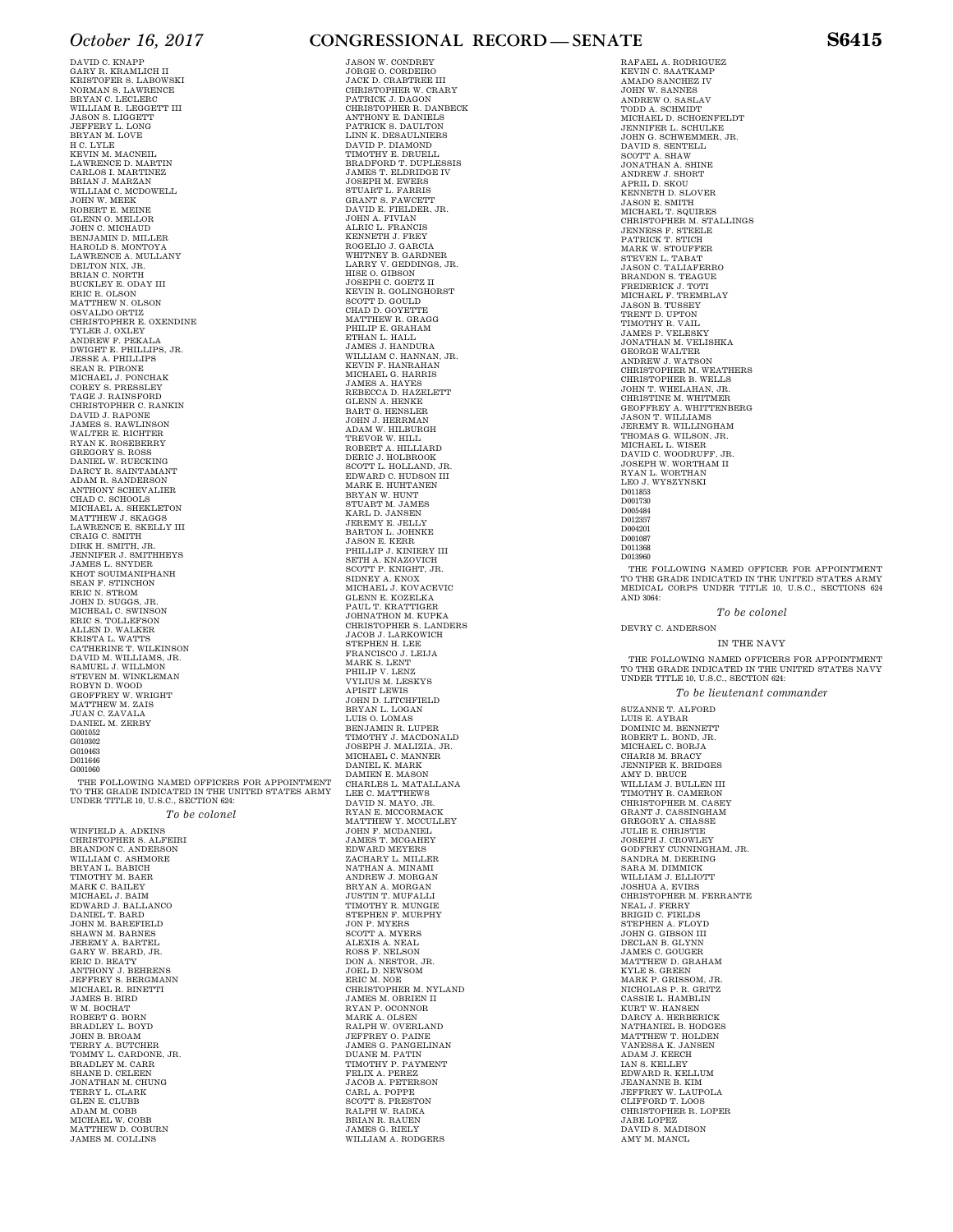JENNIFER M. MANGARAN EDDIE L. MARTIN MATTHEW M. MCKENZIE TYSON B. MEADORS JOHN E. D. MEYER KATRINA C. MOFFETT TODD P. MOULTON WESTON P. MURRAY MICHAEL F. NATARO ANDREW L. ORCHARD<br>JEREMY D. PAISLEY<br>JEREMY D. PARSON<br>JACOB E. PIKE<br>KEVIN J. PUDAS<br>KEVIN J. PUDAS<br>JASON T. RETTINGER<br>JASON T. RETTINGER<br>SAMANTHA F. SCARBOROUGH<br>JOSEPH G. STAINS AARON R. STOMSKI<br>ANTONIO R. SWAIN<br>DAVID I. TANG<br>ANDY M. TRUESDELL<br>CALEB S. TUCKER<br>CALEB S. TUCKER<br>WILLIAM R. WALSH BRIAN K. WEHLE<br>JAMIE N. WHITMAN<br>TIMOTHY L. WIES<br>ERIC R. WRIGHT<br>DAVID A. YANCEY<br>LAURA C. YOON THE FOLLOWING NAMED OFFICERS FOR APPOINTMENT TO THE GRADE INDICATED IN THE UNITED STATES NAVY UNDER TITLE 10, U.S.C., SECTION 624: *To be lieutenant commander*  ROY A. ADUNA<br>QUENTIN ALBEA<br>PAUL M. ALLEN CHRISTOPHER L. AMBROSI ALDEN Y. ARGANTE BLAIR W. ASHBY RICHARD F. BAIER ADAM M. BARONI<br>MARVIN E. BARTHOLOMEW<br>MICHAEL P. BAUTISTA COREY A. BELL CORY S. BENFIELD BEAU J. BLANCHARD KURT A. BOGART CHARLES E. BONAFILIA CHRISTOPHER W. BRANDT JOEL B. BROVERO JOSHUA W. BUNTE MICHAEL J. CARR BRANDON D. CARVER JAIME CASTRO JAVIER CASTROMARTINEZ ROQUE E. CHASE JAMES B. CLARK KEITH A. CLARK ROBERT J. COATS JEROD L. COLE DARRELL L. COOK RALPH S. COOK MICHAEL S. COOKE WILLIAM J. CORRIGAN, JR. PRAXEDES COTRINA MATTHEW W. CRANDALL KEVIN A. CURTIS RAHSAN A. DEAVERS MITCHEL M. DESHOTEL II ALEXEY DIAZ<br>BRENT C. DUNAGAN<br>ALAN R. DUNLAP<br>ALOYSIUS V. ELZIE CHRISTOPHER EMMETT<br>AMY N. EVANS<br>SCOTT D. EVANS<br>GREGORIO V. FAMILIA<br>GREGORIO V. FAMILIA<br>MOSS E. FARROW<br>MOSERT A. FILES, JR.<br>MOBERT A. FILES, JR.<br>MICHEL FLORES, JR.<br>MICHEL FLORES, JR. MICHAEL R. FOUGHT DOMINIC R. FRANK MARK J. GACKOWSKI LAWRENCE J. GAZAFY DAMON C. GILBERT JOHN J. GNIK WILLIAM B. GODWIN, JR. DAVID M. GREEN CHAD W. HAACK TENNILLE M. HAIRSTON JERROD S. HALL EVELYN J. HANDLEY DOUGLAS E. HAWK<br>CATHERINE L. HAYNES<br>QUINCY P. HEBERT<br>DARRELL R. HEIDE<br>JOSHUA M. HEMMING<br>LINDA C. HILTON<br>GREGORY E. HITT STEVEN HOFFEN AARON E. HOLDREN STEVEN L. HOOD CHRISTOPHER M. HUDSON GARY L. HUDSON JAMISON R. HUNTER KEVIN W. IRONS MICHAEL C. JARRIEL JOHN M. JERNIGAN MYRON C. JOHNSON CARLTON JONES

### **S6416 CONGRESSIONAL RECORD — SENATE** *October 16, 2017*

RONALD D. JONES, JR. VINCENT A. JUNOR MICHAEL A. KALMAN STANLEY F. KEMPINGER, JR. SHANNON J. KEUSS PATRICK J. KEY KERRY L. KING CHRISTOPHER A. KISER SHAWN L. KLINE JEFFREY T. KNIGHT ROB E. R. KOERNKE VICTOR S. KOUW WINSTON B. LANGHAM JAMES C. LEASURE III MICHAEL D. LEMMONS ROBERT J. LILLY MARLON D. LOVE CRAIG W. LYNES DAVID S. MACMELVILLE THOMAS A. MADERA CHRISTOPHER G. MARLEY LUCAS J. MARTINEZMENDIETA STEWART C. MATHEWS KEVIN T. MATSON ROBERT L. MCCALLISTER JAMES R. MCCARTY II SEAN R. MCDONNELL CHRISTOPHER R. MCHENRY MATTHEW T. MCMAHON MATTHEW D. METZ LISA D. MILLIGAN SHANNON N. MORRIS<br>DUANE L. MOTLEY<br>TODD A. MOUSEL<br>CRAIG L. MUELLER<br>JAMES J. MUELLER<br>GREGORY L. MUTLEN<br>SCOTT A. MYTHEN<br>MARK D. NAGORNIUK JEREMIAH J. NELSON LEONARDO A. NICASIO ELOY D. NUNEZ LEE D. OCONNOR SEAN R. OWENS SHAUN M. PAGE KENNETH B. J. PAYNE CHAD E. PELLETIER RYAN J. PLATT GARY P. PLUTTA DAMIEN M. PORTER BRIAN R. PURVIS<br>DAVID M. RACKLEY MARK A. REDDY MICHAEL G. REILLY, JR. BRADLEY W. REMPFER BRENT E. RICKER DAVID R. RINEHART DAVID W. ROACH CHRISTOPHER P. ROCHE ROMEO G. SALAZAR RICARDO SANCHEZ JOEY SANDERS SUZANNE E. SCHRUMP CHRISTOPHER W. SHEPHERD JAMES C. SIMPSON CHRISTOPHER R. SMITH RODERICK B. SMITH REGGIE L. SMOOT CHRISTOPHER J. STEFENACK JOHNNY L. STEVENSON, JR. KYLE P. STROBECK PIO STROLIGO JOHN R. SULLIVAN MICHAEL A. SWORD WILLIAM O. TEMPLET, JR. DANIEL J. TOPPER JACOB A. UPTEGROVE VICTOR R. VASQUEZGARCIA MICHAEL A. VAUGHAN<br>CARLOS A. VEASLEY<br>PETER H. WARD<br>YVETTE M. WASHINGTON<br>EDWARD E. WEEKLEY, JR.<br>LARRON D. WHITEHEAD<br>MICHAEL S. WHITEHEAD<br>DAVID N. WILCOX ANTONIO WILLIAMS MARK S. WILLIAMS THOMAS H. WILLIAMS, JR. JOHN P. WOJCIK FRED WOOD JAMES W. WORLEY II COREY K. WRIGHT KIRTLEY N. YEISER THE FOLLOWING NAMED OFFICERS FOR APPOINTMENT<br>IN THE GRADES INDICATED IN THE UNITED STATES<br>NAVY UNDER TITLE 10, U.S.C., SECTION 531: *To be commander*  CALVIN LOPER KELVIN B. MCGHEE *To be lieutenant commander*  KEVIN J. ALTEMARA MARIAN D. HILL STEVEN A. SHEPSKI BILLY W. YOUNG THE FOLLOWING NAMED OFFICERS FOR APPOINTMENT TO THE GRADE INDICATED IN THE UNITED STATES NAVY UNDER TITLE 10, U.S.C., SECTION 624: *To be lieutenant commander* 

MAUREEN M. DERKS KRISTA B. KALICK JEFFERY J. RIGGS, JR.

JEFFREY P. SHARP THE FOLLOWING NAMED OFFICERS FOR APPOINTMENT TO THE GRADE INDICATED IN THE UNITED STATES NAVY UNDER TITLE 10, U.S.C., SECTION 624: *To be lieutenant commander*  DANIEL T. BARNES CHRISTIANE A. BENZING JAMES K. BROWN DAVID P. BUNDY STEVEN S. CHOI NICHOLAS S. HAMILTON CHELSEA M. HASSETT SEAN J. JIN KIMBERLY R. LAHNALA<br>TONY T. G. LE<br>JOHN T. MONEY<br>JEREMIAH A. STIEFEL<br>JACQUELYN O. VERMILLOHERMAN THE FOLLOWING NAMED OFFICERS FOR APPOINTMENT TO THE GRADE INDICATED IN THE UNITED STATES NAVY UNDER TITLE 10, U.S.C., SECTION 624: *To be lieutenant commander*  SHAMIRE E. BRANCH KELLY L. BYRNE JASON M. DAWSON JACK C. DOUGHERTY STEPHAN D. GALLAGHER RINO M. GUERRERO CHRISTOPHER R. MACHADO MICHAEL A. MARTIN JESSICA A. ORR NICHOLAS S. PATRIA THAI Q. PHUNG<br>MATTHEW C. REFFITT<br>TYONNA N. RESPICIO<br>JUSTIN P. VANES KA XIONG ALANNA B. YOUNGBLOOD THE FOLLOWING NAMED OFFICERS FOR APPOINTMENT<br>TO THE GRADE INDICATED IN THE UNITED STATES NAVY<br>UNDER TITLE 10, U.S.C., SECTION 624: *To be lieutenant commander*  DAVID L. AGUILAR MICHELLE E. J. AKINS JODI M. D. BIERMANN KATY T. BOCK KENNETH P. BOND LEAH P. CARTER JASON D. DOAN<br>CHARICKI J. EVANS<br>LAUREN P. GARCIA<br>RUBEN J. GARCIA<br>TIMOTHY L. HENDERSON<br>ANTHONY M. HRUBY<br>MULLIAM V. MAUGERI III<br>WILLIAM V. MAUGERI III BENJAMIN E. ONEILL RYAN C. ROELING WILLIAM C. SOUDER III DANIEL J. WALKER DAVID K. ZIVNUSKA THE FOLLOWING NAMED OFFICERS FOR APPOINTMENT TO THE GRADE INDICATED IN THE UNITED STATES NAVY UNDER TITLE 10, U.S.C., SECTION 624: *To be lieutenant commander*  REBECCA L. ANDERSON<br>JOHN M. BEAVER JOHN M. BEAVER<br>AARON R. BURDT<br>DAVID A. CROCHET<br>JEREMY P. DORSCHNER<br>MICHAEL W. FLOYD<br>MUTHAEL W. FLOYD<br>KEVIN W. JACK<br>CREGORY R. JONES<br>DEVON B. KIBBONS<br>DEVON B. KIBBONS WESLEY C. LASSITER JESSICA B. MAHONEY GLORIA V. MCCRAY CLINTON E. NEWMAN THEODORE R. PERSON CHRISTOPHER J. RICARD LAWRENCE L. SCHUMAN, JR. JASON P. SHAW TOOCHIKWU O. UDEINYA KENNETH R. VANHOOK, JR. THE FOLLOWING NAMED OFFICERS FOR APPOINTMENT TO THE GRADE INDICATED IN THE UNITED STATES NAVY UNDER TITLE 10, U.S.C., SECTION 624: *To be lieutenant commander*  ARTHUR D. ANDERSON III JILLIAN E. BAHLMAN<br>MICHAEL A. BINGHAM<br>SHANNON R. BUCKLEY BRIAN T. CURRAN NICHOLAS A. DADDS JUDE C. EZEDIKE JOSE M. FERNANDEZ DAVID L. FERRIS<br>KARL R. HENKE<br>THEMBA D. HINKE RACHEL S. JELSMA<br>PUYAN A. KHESHTI<br>MICHELLE M. KINGSLAND<br>BRAD W. KINNAMON JOSEPH W. LEAVITT PATRICK A. LIVESAY ARTHIEMARR M. MANGOSING

ASHLEY R. MAXSON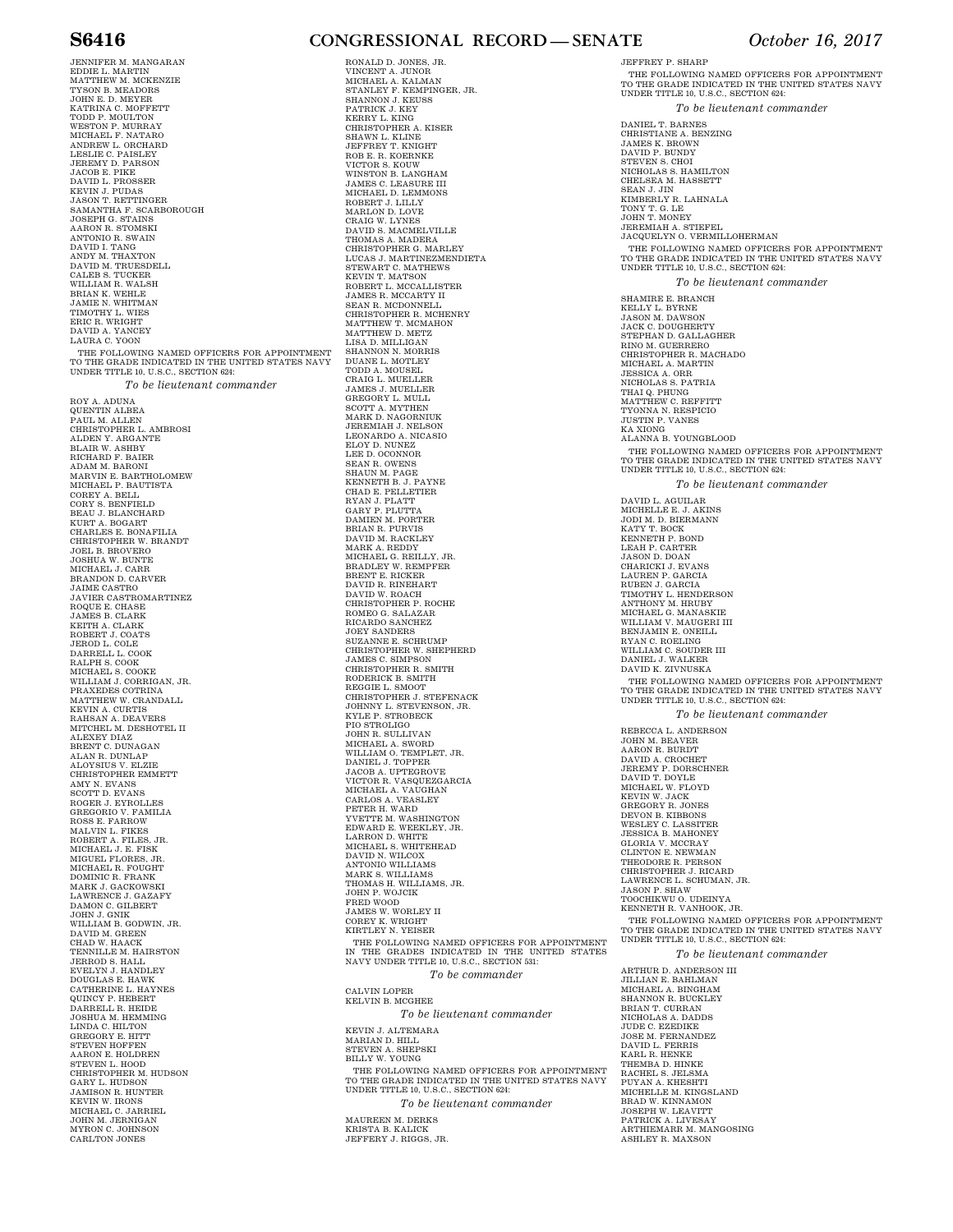JASON Q. MCCLINTIC TANYA W. MCKNIGHT MICHAEL S. MERZ KYLE M. MILLER JUSTIN R. PARKER NICOLE R. RAMOS STEAMBOAT B. ROCK ROBERT L. ROSS JACOB E. RUSSELL TARA J. SALADIN<br>BRIAN M. SCHAUS<br>OLUYEMISI H. SERIKI WILLIAM D. SWAN EMILY C. WARD<br>JOHN E. WEAVER THE FOLLOWING NAMED OFFICERS FOR APPOINTMENT TO THE GRADE INDICATED IN THE UNITED STATES NAVY UNDER TITLE 10, U.S.C., SECTION 624: *To be lieutenant commander*  JOSHUA D. ALBRIGHT<br>KEVIN D. ARMENDARIZ<br>THOMAS A. BAILLIE<br>MANUEL BENITEZ<br>MARK S. COLLINS<br>BEVERLY A. S. CRAWFORD<br>JONATHAN A. CULBERT<br>JONATHAN A. CULBERT<br>LAUREN E. FLEMING<br>LAUREN E. FLEMING LACY A. FORD<br>JAMIE A. FUJIMOTO<br>TIMOTHY D. GALLEGOS<br>JASON N. GERONTES BRANDON J. GILSTRAP BENJAMIN T. HARPER TRAVIS D. HOWARD SENECA R. JOHNS CARL M. JOHNSON<br>JASON G. JOO<br>HYUN S. KIM<br>JACOB E. KUEHL<br>RALPH L. LAFFEY<br>SEAN M. LARUE<br>REX G. LLOREN JEFFRY P. MACY II NICHELE R. MAGEE RICHARD L. MARKRAY JAMES A. MCDOWELL TYRELL L. MITCHELL DERRICK V. MOORE KEVIN C. MOTT RICHARD M. PINTO JESUS RINCON, JR. CHRISTOPHER P. ROGERS JASON W. SABATER ANTHONY M. SANTOS, JR. PHILIP R. SAULNIER NOADIAH K. SIKINGER

THE FOLLOWING NAMED OFFICER FOR APPOINTMENT IN THE GRADE INDICATED IN THE REGULAR NAVY UNDER TITLE 10, U.S.C., SECTION 531:

*To be lieutenant commander* 

JOE F. MORALEZ II

LISA L. SNOH

THE FOLLOWING NAMED OFFICERS FOR APPOINTMENT TO THE GRADE INDICATED IN THE UNITED STATES NAVY UNDER TITLE 10, U.S.C., SECTION 624:

*To be lieutenant commander* 

JESSICA B. ANDERSON ELIZABETH J. DOUGHERTY JASON S. FISCHER DAVID M. GARDNER TIMOTHY P. GORMAN MICHAEL A. HATFIELD JOSEPH W. HONTZ MIRANDA V. WILLIAMS THE FOLLOWING NAMED OFFICERS FOR APPOINTMENT TO THE GRADE INDICATED IN THE UNITED STATES NAVY UNDER TITLE 10, U.S.C., SECTION 624: *To be lieutenant commander* 

MARCO A. ACOSTA BRIAN E. ACTON THOMAS M. ADAMS WILLIAM M. ADAMS RYAN M. AGTE JHON ALCIDE DENIS P. ALFORD<br>BRIAN M. ALLEN<br>GARRETT N. ALLEN SEAN O. ALLEN<br>STANLEY E. ALLEN, JR.<br>BENJAMIN C. ALMOND<br>FRANCISCO A. ALONSO<br>WHITNEY M. ALVARADO<br>LUIS B. ALVAREZ<br>MONICA N. AMAGNA MICHAEL W. AMECHE DEREK J. ANASTASIADES JEREMIAH K. ANDERSON DOUGLAS R. ANDRADE CHRISTOPHER N. ANDREWS<br>DAVID M. ANDREWS<br>MAXIMO A. ANGELES<br>BRADEN W. APPERSON<br>RYAN P. APPLEMAN<br>PAUL A. ARGUER<br>GUILLERMO M. ARGUELLO GERALD E. ARMSTRONG BRAMWELL B. ARNOLD III DANIEL R. ARSENAULT JOSE A. AYALA

### *October 16, 2017* **CONGRESSIONAL RECORD — SENATE S6417**

CHRISTOPHER M. BABCOCK

JONATHAN S. BACH MICHAEL R. BAKER DUSTIN I. BALDWIN JAMES S. BALL BRETT M. BALLARD PATRICK N. BANTA, JR.<br>ANDRE L. BARBER<br>CARL W. BARLOW III<br>TODD M. BARRIGER<br>TAYLOR C. BARROW<br>JON B. BAUMAN, JR.<br>JEREMIAH B. BAUTISTA<br>JEREMIAH B. BAUTISTA<br>CARLTON T. BAYES MARK A. BEALE TRAVIS F. BEAN VANCE R. BEATTY MATTHEW E. T. BECK JACOB T. BECKELHYMER WILLIAM E. BECKER III<br>STEVEN C. BEDNASH<br>SHANE R. BEENER<br>RONALD G. BELANY, JR.<br>JOSHUA M. BERGEN<br>SEAN K. BERGSTROM<br>SEAN K. BERGSTROM ROBERT H. BERKSTRESSER ERIKA BETANCOURT WILLIAM G. BICKEL<br>MATHEW J. BIRD<br>BRIAN T. BITTNER JAMES J. BLACK CHARLES R. BLACKWELL SAMUEL H. BLAIR RYAN D. BLANKENSHIP PETER R. BLEDAY GREGORY S. BLOK WILLIAM R. BOGDANOWICZ ERIC W. BOKHOVEN CHRISTOPHER J. BONGARD TIMOTHY D. BONHAM CLARENCE R. BOSWELL PATRICK J. BOUCHOUX PATRICK R. BOURQUE WILLIAM A. BOWEN III ADAM M. BOYD JON N. BOYER MICHAEL D. BOYLE TAYLOR B. BRASHEAR CHRISTOPHER J. BRASS SCOTT A. BRAZELTON PAUL D. BRAZIER PAUL A. BRIDGERS JAMES E. BRIGDEN PATRICK W. BRINKMAN JAMES B. BRODTMANN JOSHUA K. BROWN THOMAS N. BROWN ANDREW D. BROYLES DERRICK R. BRUCE LOWELL E. BRUHN SAMUEL BRYANT JEFFREY S. BUCK FREDERICK T. BUCKLEY JEFFREY C. BUENAVENTURA DANIEL E. BURKE, JR. DAVID M. BURKETT<br>JEFFREY L. BURKHOLDER<br>WILLIAM R. BURKLAND<br>JAMISON K. BURKS MATTHEW A. BURMESTER JOHN A. BURNS JASON M. BURROUGHS ALEXANDER T. BUSCHOR JOHNATHON S. BUSS AARON B. BUTLER BRETT A. BUTTERFIELD MATTHEW D. BYINGTON<br>DANIEL K. BYRNE<br>NATHANIEL C. CALCAMUGGIO<br>JAMES P. CALLAHAN<br>WILSON M. CALLES<br>DAVID M. CAMP<br>DAVID M. CAMP<br>ALEXANDER J. F. CAMPBELL SYLVESTER CAMPOS III JOHN T. CANNY II MATTHEW J. CAPALDO JEREMY M. CAPPALO ASHLEY H. CARLISON<br>JARED L. CARLSON<br>JARED L. CARLSON<br>WILLIAM M. CARSON<br>WILLIAM M. CARTER<br>MEGHAEL W. CARTER<br>MOHNATHON A. CASEY<br>JOHNATHON A. CASEY<br>ANDREW W. CASSITY<br>SEAN C. CASTLE<br>SEAN C. CASTLE TOMAS G. CAVERO<br>PATRICK M. CERONE<br>THOMAS P. CHAMBERAS II<br>IAN CHAMBERLIN NICHOLAS A. CHAMBERS PIA M. CHAPMAN MIGUEL D. CHARLES NICHOLAS S. CHARNAS JEN C. CHEN MATTHEW R. CHESNEY ANDREW J. CHESS JONMICHAEL CHOMBEAU SARAH R. CHOMBEAU WILLIAM T. CICCHILLO, JR. JOEL M. CINCOTTA STEPHEN L. CLAGETT JACOB Z. CLARK ROBERT D. CLARKSON COLIN M. CLEARY

NICHOLAS J. CLENDENNING MILTON D. COCHRAN ANDREW C. COE TIMOTHY J. COENNEN JUSTIN A. COHEE JAMES C. COLEMAN JOHN W. COLEMAN III KEENAN L. COLEMAN DEIRDRE E. COLLINS JOSE L. COLON JOHN A. COLVIN PAUL J. COLWELL LETA M. COMER ANDREW W. CONNER ARLEN M. CONNOLLY CHRISTOPHER J. CONWAY DAVID A. COOK EVAN J. COOK LEE E. COOK<br>JEFFREY A. CORNIELLE<br>BRADLEY G. CORREA<br>KYLE A. CORRY<br>KYLE A. CORRY<br>DAVID S. CRAIG<br>DUSTIN K. CRAWLEY III<br>CHARLES J. CRAWLEY III JAMES B. CREMEAN JOSEPH A. CRESTO ARLENE V. CREWS RYAN D. CULBERTSON DEWARD L. CUMMINGS RODRIGO L. CUNHA CAITLIN E. CUNNINGHAM RYAN P. CUNZ CHRISTOPHER H. CURD EDWARD P. CURLEY SCOTT M. CURTIN JOHN D. DAMON PETER G. DANIELS PAUL M. DANOS RICHARD J. DAPRATO PAUL J. DAUFFENBACH JAMES D. DAVEY NATHAN C. DAVEY TYLER M. DAVIES BRIAN J. DAVIS DANIEL E. DAVIS GRAIG C. DAVIS DANIEL R. DECKER MALLORY W. DECKER STEPHEN J. DEFAZIO RICHARD R. DELK ROBERT J. H. DENNIS ERIK A. DENTE RENATO A. DEPAOLIS ALBAN DERVISHI<br>NATHAN H. DESSO<br>TIMOTHY J. DEVALL RYAN E. DIBELLO TIMOTHY J. DIDJURGIS ANDREW J. DIERKS ANDREW J. DIETZEL ERIK S. DILL CALVIN W. DILLARD CHASE H. DILLARD GERARD T. DIMONE II AMANDA R. DIRICKSON ROGER A. DMOCHOWSKI IVAN G. DOBREV CHRISTOPHER R. DOLAN FRANCIS K. DORE RYAN T. DOYLE MARTA D. DREW RICHARD T. DUGAN GABRIEL P. DURAN KYLE E. DURRANT RYAN J. EASTON NICHOLAS K. EDMISTON ASHLEY E. ELLISON SCOTT G. ELWELL BENJAMIN A. ELZNER STEPHEN M. EMERSON NICOLEMARIE K. A. ENGLAND TIMOTHY D. ERICKSON WILLIAM C. ERVIN RICHARD W. ESCAMILLA, JR. DAVID J. ESHELMAN LUIS E. ESTRADA ROBERT D. ESTRELLA GREGORY D. EWING ERIC T. FAIRCLOTH ADAM M. FAIRES MATTHEW E. FAULKENBERRY WILLIAM M. FAVIA BRADLEY P. FEIGE JOSHUA D. FEINBERG SHANNON C. FEITZ SCOTT N. FELTER NATHANIEL C. FETTING JAMESON J. FINCHER JASON A. FITE PATRICK J. FLEENOR, JR. ELY J. FLETCHER ANDREW C. FLORO DANIEL E. FOOSE PETER C. FORBES TRAVER J. FORDHAM ALLAN J. FORTIER CHRISTOPHER N. FOSS MATTHEW S. FOSTER BRIGITTE M. FOX SASHA R. FRANKHOUSER JOHN N. FRANKLIN, JR. STEVEN FRESSE THOMAS J. FREY TY T. FRITZ KYLE J. FULLERTON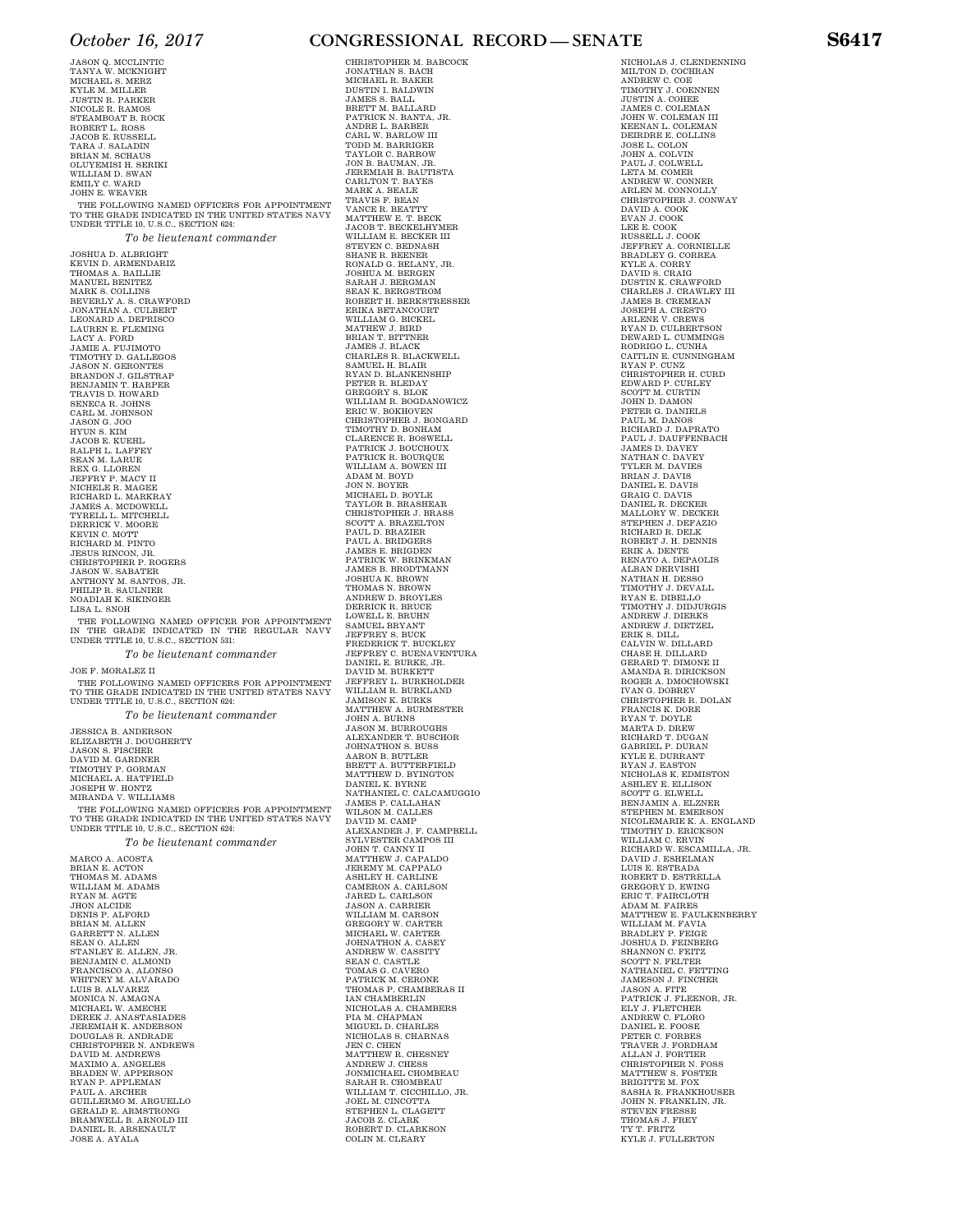LAUREN M. FUSELIER<br>PATRICK F. GAHAN<br>JUSTIN A. GALLREIN<br>CHRISTOPHER T. GANS<br>LESLIE A. GARCIA<br>MICHAEL G. GARCIA OMAR A. GARCIA MATTHEW R. GARCIABRAGIEL ERIK D. GARDNER DREW D. GASTON CHRISTOPHER A. GAVIERES EMILY E. GEDDES JASON R. GEDDES JACOB M. GERLACH MELVIN L. GIDDIN<br>WILLIAM W. GIFT<br>DANIEL J. GIFT<br>IAN E. GILL<br>JOSEPH T. GILLIGAN<br>RHETT N. GILMAN<br>NATHAN A. GINGERY<br>LAUREN A. GIRARD<br>JOSHUA A. GLASS SEAN F. GLASS MARK A. GLASSER MICHAEL R. GLAVAN BRIAN P. GLEASON MICHAEL E. GLYNN RYAN M. GODSHALK JOHN T. GOFF WILLIAM J. GOLDEN ANTHONY J. GOLEMI<br>ERIC W. GORDEN<br>ROBERT A. GOVERNALE<br>STEPHEN N. GRABER<br>TOMAS A. GRABENER<br>TOMAS A. GRAEBNER<br>KEITH R. GRAEBNER<br>MARTELLEY S. GRAEBLEY<br>BRENDAN E. GREELEY NATHAN F. GREEN CARLEIGH R. GREGORY TYLER L. GRELL EDWARD J. GREWAY, JR. GARY W. GRIMES II LUKE D. GRISWOLD CORY D. GRIZZLE JEFFREY H. GRUETZMACHER RYAN M. GRUNDT ANTHONY M. GRUSICH MATTHEW J. GUIDO KEVIN X. GULDNER DALAN M. HAAS ALLAN C. HALE CHARLES R. HALL KYLE D. HANFORD<br>SEAN W. HANLEY<br>BRIAN M. HANSON<br>DAVID M. HANSON<br>ALYSHA D. HARAN<br>WILLIAM G. HARDIN, JR. ROBERT A. HARRELL<br>ANTHONY M. HARRIS<br>BENJAMIN T. HARRIS<br>BETHANY A. HARRISON<br>ROGER A. HART JOHN J. HARTSOG ROBERT H. HARTZELL III WILLIAM B. HARVEY IV CODY C. HASTINGS EZRA T. HATCH KYLE T. HAUBOLD KRISTOFER D. HAWBAKER EMILE H. HAWKINS, JR. DANIEL R. HAWTHORNE JOHN T. HAYASHI JOHN J. HAYES III MICHAEL S. HAZLEBECK<br>DONALD R. HEAD<br>MATTHEW J. HEASTER<br>MATTHEW L. HEAVRIN<br>COLLIN R. HEDGES<br>MATTHEW G. HEIDT<br>ANDER S. HEILES CHRISTOPHER C. HELLER BRANDON B. HEMPLER KEVIN F. HENDERSON RANDALL E. I. HENDRICKS DUSTIN G. HENZE TIMOTHY G. HERMAN RONALD A. HERRERA CONNOR M. HERRON JENNIFER L. HESLING JOHN D. HESLING RICHARD W. HESS ANDREW C. HILL JASON E. HIPP CHRISTOPHER M. HIRONAGA KATHERINE V. HIRSCH BRIAN D. HOCK DANIEL C. HODGES ANDREW J. HOFFMAN COE R. HOFFMAN<br>MICHAEL T. HOFHEINS<br>JAKE W. HOLLAND<br>MICHAEL J. HOLLAND ERIC P. HOLLER<br>NICHOLAS L. HOLMAN<br>ANDERS C. HOLMSTROM<br>DANIEL J. HORGAN<br>DANIEL J. HORGAN<br>KEVIN P. HOWARD<br>NIKOLAI J. HOWE MASON J. HOYT JOSHUA D. HRICIK DONIVAN W. HUDGINS KRISTOFER C. HUFF

### **S6418 CONGRESSIONAL RECORD — SENATE** *October 16, 2017*

STEPHEN P. HUFFMAN CLAYTON E. HUNT STEVEN HYDE CARLOS M. IGUINA JOHN D. INMAN KEVIN M. ISAAK CHRISTOPHER R. JACK<br>ADAM H. JACKSON<br>BRETT D. JAKOVICH<br>RYAN P. JAUREGUI<br>RYAN P. JAUREGUI<br>JUSTIN L. JAYNES<br>JUSTIN L. JAYNES<br>CHRISTOPHER R. JENKINS<br>CHRISTOPHER R. JENKINS CHRISTOPHER A. JESSEL DEVAN W. JEWELL CHARLES E. JOHNSON CRAIG D. JOHNSON DEREK M. JOHNSON GEOFFREY B. JOHNSON JAMES B. JOHNSON JAY B. JOHNSON KYLE A. JOHNSON<br>COLIN A. JOHNSONGIAMMALVO<br>ADAM M. JONES<br>ANTONIO T. JONES BRIAN J. JONES CHRISTOPHER E. JORDAN JOHN B. JUDY NATHAN R. JUMP KENNETH E. KAPP MATTHEW S. H. KASH<br>JOSHUA W. KASH<br>JESSE R. KASPER<br>JOHN F. KAVANAGH<br>JOHN F. KAVANAGH<br>PETER J. KEARNEY<br>SEAN P. KEARNEY<br>JEFFREY W. KEE<br>JEFFREY W. KEE<br>MATTHEW J. KEELEY ALFRED L. KELLER, JR. KRISTOPHER J. KELLOGG JUSTIN M. KELLY SCOTT M. KENNICOTT ANDREW J. KIEFHABER THOMAS J. KILCLINE III IAN G. KILPATRICK JOHN R. KIMMEL<br>JOSEPH J. KIMOCK, JR.<br>CHRISTOPHER M. KINGERY<br>JEFFREY R. KINGSLAND<br>SHANE D. KITTERMAN<br>SCOTT C. KNUTTON N. KOCHANSKI<br>ANTHONY N. KOCHANSKI KEVIN J. KOENIG JAMESROBERT C. KOFFI RICHARD A. KOPP, JR. HUNTER S. KORBELIK ERIK C. KOWALSKI<br>DAMON W. KROES<br>BRENDAN A. KRUSE<br>CHRISTOPHER W. KUHARPITTERS MARK D. KUMMER RICHARD S. KUSS ANDREW D. KWON ZACHARY O. LAMB<br>STACERY R. LANCASTER<br>STACEY R. LANCASTER<br>DOMN D. LARDIZABAL<br>JOHN D. LARDIZABAL<br>PETER A. LARSEN<br>PETER A. LARSEN<br>ANNE R. LAVIV<br>ANTHONY R. LAVOPA<br>JAMES P. LEE<br>NATHAN J. LEE<br>NATHAN J. LEE<br>NATHAN J. LEE<br>MATTER R ANDREW M. LEONE ADAM J. LETIZIO KASEY B. LEWIS KRISTOPHER R. LEWIS LINZY LEWIS III NATHAN M. LICHON CHRISTOPHER A. LINDAHL GREGORY D. LINDERMAN MICHAEL J. LINDSEY JOSHUA E. LISTER NICOLE L. LOBECKER DUSTIN A. LOCKERMAN BENJAMIN B. LONG CATHERINE S. LONG WILLIAM P. LOONEY LISA J. LOWERY ROBERT G. LOWERY III TROY E. LOYD JOSHUA LUDWIG DAVID P. LUECK LEVI T. LUNDELL DIRK R. LUNDGREN KEVIN J. LUTZ JOHN P. LYLES REED H. MACKENZIE<br>BENJAMIN S. MACNEIL<br>GREGORY T. MAHER<br>DANIEL M. MAINE MEAGAN B. MAKARENKO<br>NATHAN L. MALNATI<br>JEFFREY K. MANDEL THOMAS C. MANEMEIT MIA E. MARBELLA SETH J. MARCUSA DANIEL L. MARION

TIMOTHY D. MARKLEY HUNTER A. MARNER<br>TYLER V. MARSHBURN<br>CHAD T. MARTIN<br>JOHN P. MARTIN<br>SCOTT J. MARTIN FRANCISCO D. MARTINEZ LUIS G. MARTINEZ<br>SERGIO A. MARTINEZ<br>STEPHEN C. MATTINGLY AARON K. MAUK BRIAN D. MAXFIELD JAMES M. MAXWELL ROBERT E. MAYER RYAN W. MCBRIDE VINCENT M. MCCALL RICHARD E. MCCLAINE III MARK L. MCCLURE GAVIN C. MCCORRY RYAN D. MCFEELY THOMAS P. MCGEE, JR. CASEY E. MCHENRY DOUGLAS K. MCKENZIE<br>MAMES T. MCLAUGHLIN<br>MICHAEL J. I. MCURRAY<br>CONNOR T. MCNURRAY<br>AMANDA K. MCNALLY<br>RONALD A. MCNUTY<br>FRANK K. MCQUIDDY<br>PRANK K. MCQUIDIFF<br>JAMES L. MCQUIDIFF<br>DAVID D. MEADOWS JOHN D. MEDWID<br>BYRON C. MEEK<br>JOSHUA D. MEEK<br>RICHARD F. MEHLMANN JAVIER O. MEJIA MICHAEL A. MELENDEZ DAVID J. MENDONSA IAN B. MENEELEY CARLY G. MEYER DAWN A. MEYER ANDREW B. MILBURN ROBERT E. MILCHESKY ANDREW J. MILLER CHARLES A. MILLER JAMES B. MILLER NICHOLAS G. MILLER<br>RYAN Q. MILLER<br>RYAN W. MILLER<br>THOMAS E. MILLER<br>BENJAMIN J. MILLS<br>COURTNEW K. MILLS<br>MATTHEW K. MILLS STEPHEN J. MINDEK CHRISTOPHER B. MINICK JASON J. MIYOSHI ROBERT J. MOLINARO CHRISTOPHER B. MONTAGUE MARK MONTARULI<br>BRANDON L. MOODY<br>GARRETT M. MOORE GARRETT T. MOORE JUSTIN P. MOORE ANTHONY J. MORANA NICOLAS S. MORENO<br>BRIAN A. MORGAN<br>MATTHEW K. MORGAN<br>MARK A. MORGART<br>COLIN J. MORRISSEY<br>BENNETT C. MOVLZOLF<br>JOSHUA A. MOVLZOLF<br>KYLE A. MOVER MICHAEL A. MULLEE BENJAMIN M. MULLOY NICHOLAS E. MUNN GAROLD I. MUNSON MICHAEL R. MURKERSON MARK J. MURPHY ANDREW S. MYERS SARA A. NASH<br>GEORGE L. NAUGHTON<br>ANTHONY M. NEBEL<br>ERIK C. NEIDLINGER CHARLES J. NELSON WILLIAM J. NEMECEK CRAIG P. NESGOOD DANIEL G. NESMITH ELIZABETH A. NEWBOLD DAVID P. NICOLAS CLAYTON A. NIEKRAS ERIC R. NIESSNER CHRISTOPHER J. NISCH JACOB A. NORGAARD AMANDA D. NORTON SEAN R. NORTON<br>ROBERT M. NOTARI<br>KENT W. NYGREN<br>KYLE J. OBENOUR MICHELLE E. OBENOUR<br>NATTHEW J. OBERLANDER<br>PRESTON J. OCHOA<br>SHANNON M. OLDHAM<br>MATTHEW S. OLOUGHLIN<br>JOHN D. OLSEN<br>TYLER C. OLVEY<br>SCHUYLER P. ONDERDONK<br>SCHUYLER P. ONEILL<br>JOHN R. ONEILL<br>JOHN R. ONEILL JUAN OQUENDO III BRADLEY T. OTREMBA JONATHAN S. OVREN CAREY J. OWENS<br>DANIEL W. OWENS<br>JASON T. OWENS<br>DAVID M. PACKNICK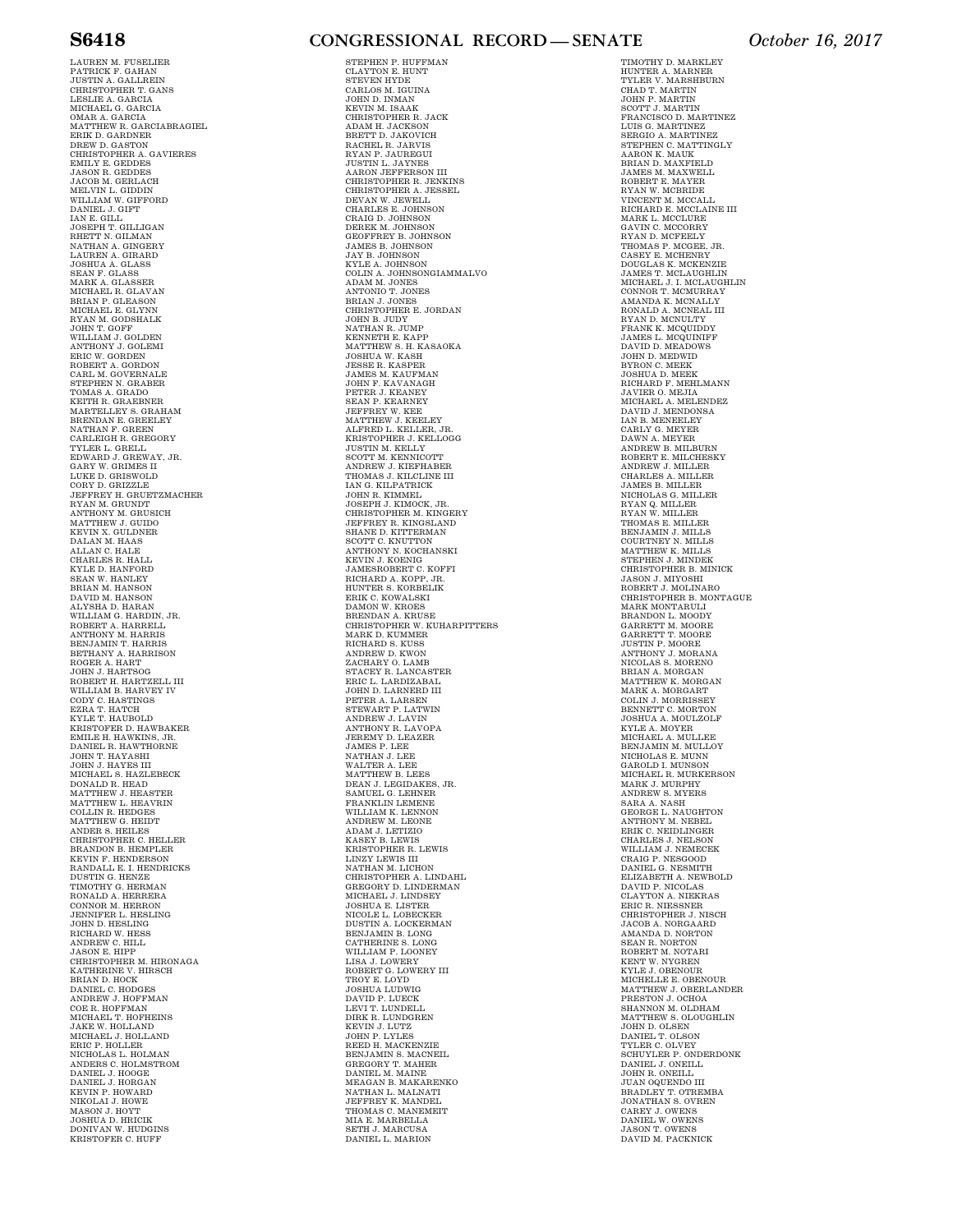DAVID S. PAGAN ERIC C. PAGE MIRCEA C. PAMFIL JASON D. PARADIS JAMES J. PARKER MITCHELL G. PARMENTIER JULIAN P. PASCUZZI JOHN R. PATRICK MATTHEW S. PAUL CHAD G. PEARCE ROBERT W. PEDERSEN JOSHUA A. PEEPLES MATTHEW C. PELONZI NATHAN M. PENKA NATHAN M. PENKA<br>NICHOLAS J. PERANTEAU MARC A. A. PEREZ<br>LANE S. PERKINS<br>LARRY J. PERSON<br>JAMES P. PETERSEN<br>BENJAMIN M. PETRISIN TREVOR S. PHILLIPSLEVINE ELANA S. PHIPPS MATTHEW W. PILLON JACOB D. PITCHFORD NATHAN S. PITSCH THOMAS J. PLACEK, JR. MCKENZIE S. PLANK ANDREW L. POLLACK TIMOTHY D. PONSHOCK EUGENE B. PONTES MEGHAN E. POOLE DANIEL L. POPE JUSTIN R. PORTER SHAUN A. POSEY CHRISTOPHER T. POST RICHARD J. POUDRIER THOMAS E. POWERS III JOSHUA T. PRESS MATTHEW C. PRICE JOSHUA R. PRITT MISTY R. PROPST<br>BROOK A. PRUDDEN<br>STEPHEN C. PRUDEN<br>MICHAEL F. QUAGLINO<br>MATTHEW J. QUINTERO<br>ANDREW T. RADCLIFFE<br>CHRISTOPHER W. RAKOSKI NATHAN A. RAO<br>RAY E. RATLIFF<br>JOSHUA D. RAYMOND<br>PAUL M. REALI TERRA A. REBER MIGUEL E. RECALDE MATHEW B. RECHKEMMER RONNY C. RECTOR JOHN D. REED ERIC T. REGNIER PAUL R. REYES JOSEPH E. RICE<br>BRIAN A. RIGEZ<br>BRIAN G. RIGEZ<br>PHILLIP A. RIOS<br>CLAYTON T. RIVES<br>BRETT P. ROBBLEE, JR.<br>DANIEL J. ROBERTSON GORDON L. ROBERTSON<br>MARGARET K. ROBIE<br>DEREK S. J. ROCHA<br>DAVID A. RODES<br>BANDON S. RODGERS<br>CARLOS M. ROE<br>CARLOS M. ROE<br>JASON L. ROGERS<br>MICHAEL S. ROGERS<br>ERIC J. ROHAN<br>BRANDON L. ROHDE<br>ERRANDON L. ROHDE TOBIN J. ROLLENHAGEN CHRISTOPHER A. ROMNEK JESSICA N. ROSA JENNA R. ROSE MICHAEL A. ROSE MICHAEL V. ROSELLI KATHRYN E. ROSENBERG DAVID J. ROSENFELDER AMANDA J. ROSS JASON D. ROSS RYAN A. ROSS ELAN J. S. ROTKLEIN DANIEL J. RUSSELL BRIAN J. RUTLEDGE JEFFREY M. RYAN SAMUEL C. RYKACZEWSKI JEFFREY M. SACHINSKI DONALD G. SAFFORD RYAN J. SALCIDO MICHAEL A. SALVEMINI EMILY A. SALVIA COSMAS SAMARITIS JOSE SANCHEZ, JR. BENJAMIN L. SANDERS LINDSEY C. SANTIAGO OMAR C. SANUSI<br>ALEXANDER M. SAYERS<br>VICTOR C. SCHAEFER<br>MICHAEL R. SCHELCHER<br>JONATHAN M. SCHEMEL<br>BRITTANY L. SCHENKEL<br>BRITTANY L. SCHMIDT<br>CHRISTOPHER L. SCHMITT SHANE M. SCHNETTLER KARL A. SCHROEDER CLINTON T. SCHUHART HUNTER A. SCOTT ANDREW R. SEBASTIANO JOSEPH V. SEIDA THOMAS P. SELAND

### *October 16, 2017* **CONGRESSIONAL RECORD — SENATE S6419**

RYAN S. SELIGMAN MARTIN SETIAWAN CHRISTIAN N. SEYMOUR BLAKE J. SHAFFER MATTHEW D. SHARRA KATHERINE Y. SHEPHERD<br>LESTER L. SHEVHAKE III<br>JAARD R. SHULLICK<br>ZACHARY J. SIPES<br>ZACHARY J. SIPES<br>STEPHEN J. SKAHEN, JR.<br>BARRETT R. SLEEPER<br>DAVID M. SMALL<br>MICHAEL J. SMITH<br>MECLO M. SMITH<br>REBECCA M. SMITH<br>REBECCA M. SMITH<br>RE RODERICK L. SMITH TIMOTHY S. SMITH ERIC D. SMITLEY KENNETH S. SNELL KAILEY M. SNYDER ARWYN B. SOUTH WILLIAM C. SPEARS ROBERT W. SPENCE MICHAEL D. SPRANGER<br>COURTNEY R. STALTER<br>COURTNEY R. STALTER<br>JOHN W. STAMANT II<br>KEVIN M. STEADELE<br>MICHAEL J. STEABNS<br>JAMES P. STEEBENS<br>JAMES P. STEELE<br>JESSE N. STEELE<br>JESSE N. STEELE TODD J. STEINBRENNER DAVID M. STEPPE CARL H. STEWART, JR. KATIE A. STEWART<br>PATRICK R. STEWART<br>SIAN E. STIMPERT<br>ERIC A. STINSON<br>JOSHUA J. STOCKDALE MATTHEW G. STOLPINSKI DANIELLE M. STONE PATRICK R. STONE SANJAY S. STONE ANDREW C. STONER BENJAMIN A. STOROZUM PARKER H. STRATTON TYLER H. STRUZINSKI JORDAN J. STUTZMAN TIMOTHY J. SULLIVAN ERIK B. SUNDAY DEREK A. SUTTON<br>JASON T. SUTTON<br>JACQUES A. SUYDERHOUD<br>JEFFREY R. SWAIM<br>TODD R. TALSTEIN<br>ROBERT M. TANKSLEY<br>RACHEL E. TARBOX LEIGH R. TATE<br>HELEN G. TAUTOLO<br>DAVID K. TAWEEL<br>EARVIN M. TAYLOR<br>BRENDAN M. TEAGUE<br>MICHAEL E. TEMPLIN<br>ZACHARY B. J. TEMPLIN ANDREW R. TENBUSCH BRADFORD J. TESDALL JUDSON J. C. THOMAS TRAVIS B. THOMAS WILLIAM H. THOMAS<br>ANDREW R. THOMPSON<br>CHRISMAN L. THOMPSON<br>MARK J. THOMPSON<br>PAUL J. TORTORA<br>SEAN M. TOTH<br>SHAWN M. TOTH<br>BRENDAN T. TOWER IAN R. TOWNSEND JOHN M. TOZER JAYSON W. TREMBATH MEREDITH E. TREZISE JERRY B. TUCK ALAN N. TUCKER, JR. REBECCA K. TUCKER ROBERT F. TUMMINELLO DANIEL J. TURNER MATTHEW K. TURNER SARAH J. TURNER ADAM R. TURPIN NICHOLAS A. TUUK SEAN A. VALDEZ CHRISTOPHER B. VANALLEN WILLIAM J. VANDECASTLE II JEFFREY E. VANDENENGEL RYAN D. VANLOO GAVIN T. VEEDER CASEY L. VERONIE JACOB K. VETTER THOMAS C. VIGER<br>NICHOLAS F. VILARDI<br>JOHN W. VINE<br>GERALD E. VINEYARD JUSTIN D. VITALIS TOBLER T. VOGHT CHRISTOPHER J. WADDELL SCOTT C. WAGNER JOSEPH K. WAIDELICH MARK F. WAITE JAMES C. WALK DAMIEN L. WALL JONATHAN P. WANDERSEE MATTHEW D. WARSHAW JUSTIN P. WASKEY

NICHOLAS J. WATTSFERNANDEZ JOSEPH R. WAURIO ANDRE A. WEBB JARED S. WEBSTER KRISTOPHER R. WEIBLE AUSTIN G. WEINY<br>JACOB M. WEINZATL<br>BRIAN M. WELCH<br>BENJAMIN P. WHATLEY NATHAN D. WHITEHILL<br>JACOB R. WHITEHILL<br>NATHANIEL R. WHITEMAN<br>MICHAEL L. WIEDERHOLT<br>ANDREW R. WIGGINTON<br>JAMES J. WIGHTMAN<br>DARIN M. WILCKEN ERIC J. WILCKENS TERRENCE D. WILKENING DAVID P. WILLIAMS JASON M. WILLIAMS JODI M. WILLIAMS ROBERT S. WILLIAMS ALYSSA J. WILSON BRIAN D. WILSON WILLIAM C. WILSON ROBERT R. WINFIELD TIMOTHY M. WINTERS KAREN J. WOOD BRETT M. WOODARD JAMES C. WOODSIDE JOHN C. WOODSIDE CAROLYN A. WORK<br>EYAN J. WORRELL<br>CRAIG J. WRIGHT<br>DANIEL C. YATES<br>CHARLES W. YEARGIN<br>FREDRICK R. YONKMAN<br>KRISTOFER L. YOST MICHAEL P. YOST JORDAN D. YOUNG JAMES T. YOUNTS MICHAEL J. ZECCA MATTHEW V. ZELINSKAS ARTHUR L. ZEPF ROBERT F. ZIERDEN DANIEL P. ZIMMER KYLE J. ZINK KEITH E. ZUMAR THE FOLLOWING NAMED INDIVIDUALS FOR APPOINT-MENT TO THE GRADES INDICATED IN THE REGULAR NAVY UNDER TITLE 10, U.S.C., SECTION 531: *To be commander*  WILLIAM J. ROY, JR. *To be lieutenant commander*  RAQUEL T. BUSER THE FOLLOWING NAMED OFFICERS FOR APPOINTMENT TO THE GRADE INDICATED IN THE UNITED STATES NAVY UNDER TITLE 10, U.S.C., SECTION 624: *To be lieutenant commander*  GREGORY F. ALLEN MILES G. ALVAREZ<br>LAURA G. ANDERSON<br>LINDSAY K. BARNES<br>KENNETH G. BAUGESS ERIK J. BOOHER<br>RYAN P. BRECKENRIDGE<br>KELLY L. CARMACK<br>BRANDON F. CLARE<br>BRANDON F. CLARE<br>PETER J. CRIMMINS, JR.<br>MIGUEL CUEVA, JR.<br>MIGUEL CUEVA, JR.<br>RYAN P. DEGHELDER JOSHUA E. DOMAGALSKI<br>LIAM J. DORNEY<br>AMANDA M. ECKERT<br>PATRICK J. EMERY SCOTT E. FINLEY JOSHUA L. FISHER TIMOTHY S. FOLEY TEBIN H. T. GLEBUS MILTON L. GRAY NICOLE W. HAHN MICHAEL C. HAMMOND COLLEEN P. HANDBURY ERIC R. HAYDEN NATHANIEL J. HAYES ANDREW S. JACKSON MICHAEL S. JENKS JAMIE L. JOHNSON DAVID JUSTAMANTE WILLIAM R. KATZ ERIK S. KNEBEL JASON R. KNUDSON ROBIN S. LAFRANCE<br>BRYAN J. MASON<br>LEAH K. MCDUFFIE<br>LYAN P. MCGEOUGH<br>TRAVIS C. MILLER<br>NEAGHAN K. MURRAY<br>JEREMY J. NERIUS<br>JEREMY J. NERIUS<br>MELISSA L. OCASIO<br>NTRIPHEN H. PINERO<br>STEPHEN H. PINERO JOHN C. PRESSLEY, JR. PEYTON T. PRICE NATHAN J. RICHARDSON DYLAN H. RICHMOND JEN G. SCHUMACHER LINDSAY M. SHEPHEARD FRANK T. SISTO, JR.

ERIC C. SMITH